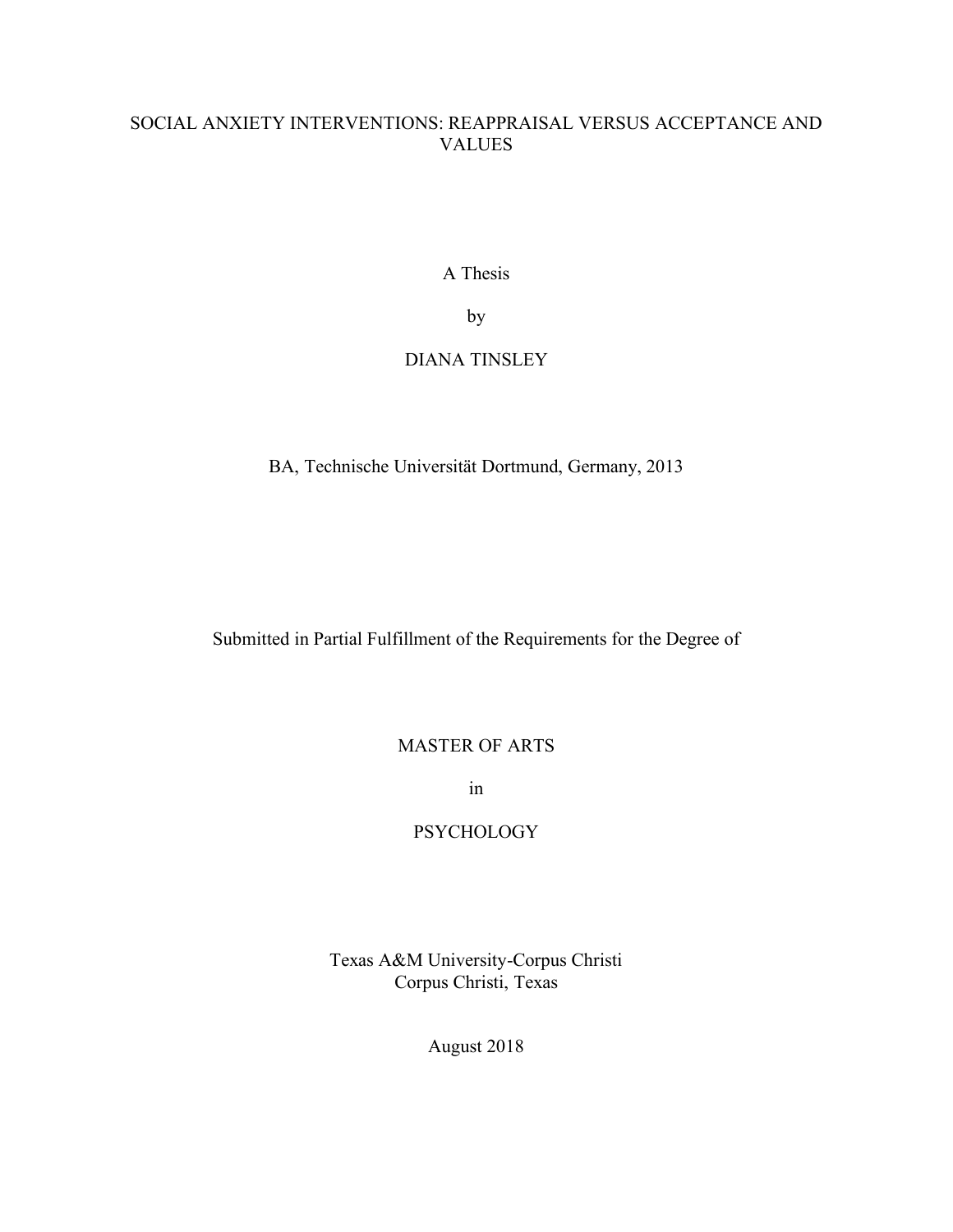© Diana Tinsley

All Rights Reserved

August 2018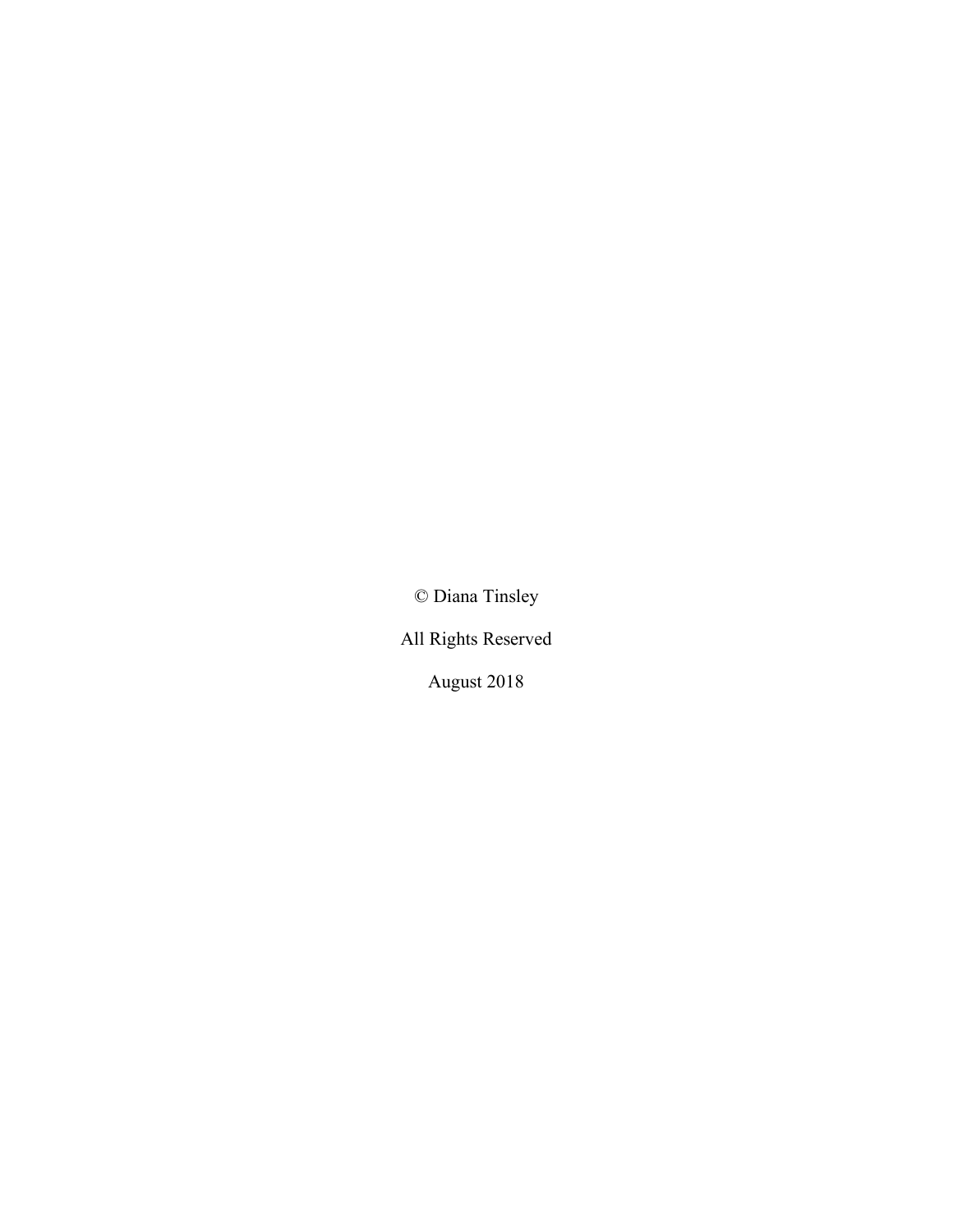# SOCIAL ANXIETY INTERVENTIONS: REAPPRAISAL VERSUS ACCEPTANCE AND VALUES

A Thesis

by

# DIANA TINSLEY

This thesis meets the standards for scope and quality of Texas A&M University-Corpus Christi and is hereby approved.

> Olga V. Berkout, PhD Chair

Miguel Moreno, PhD Committee Member

Amy Houlihan, PhD Committee Member

August 2018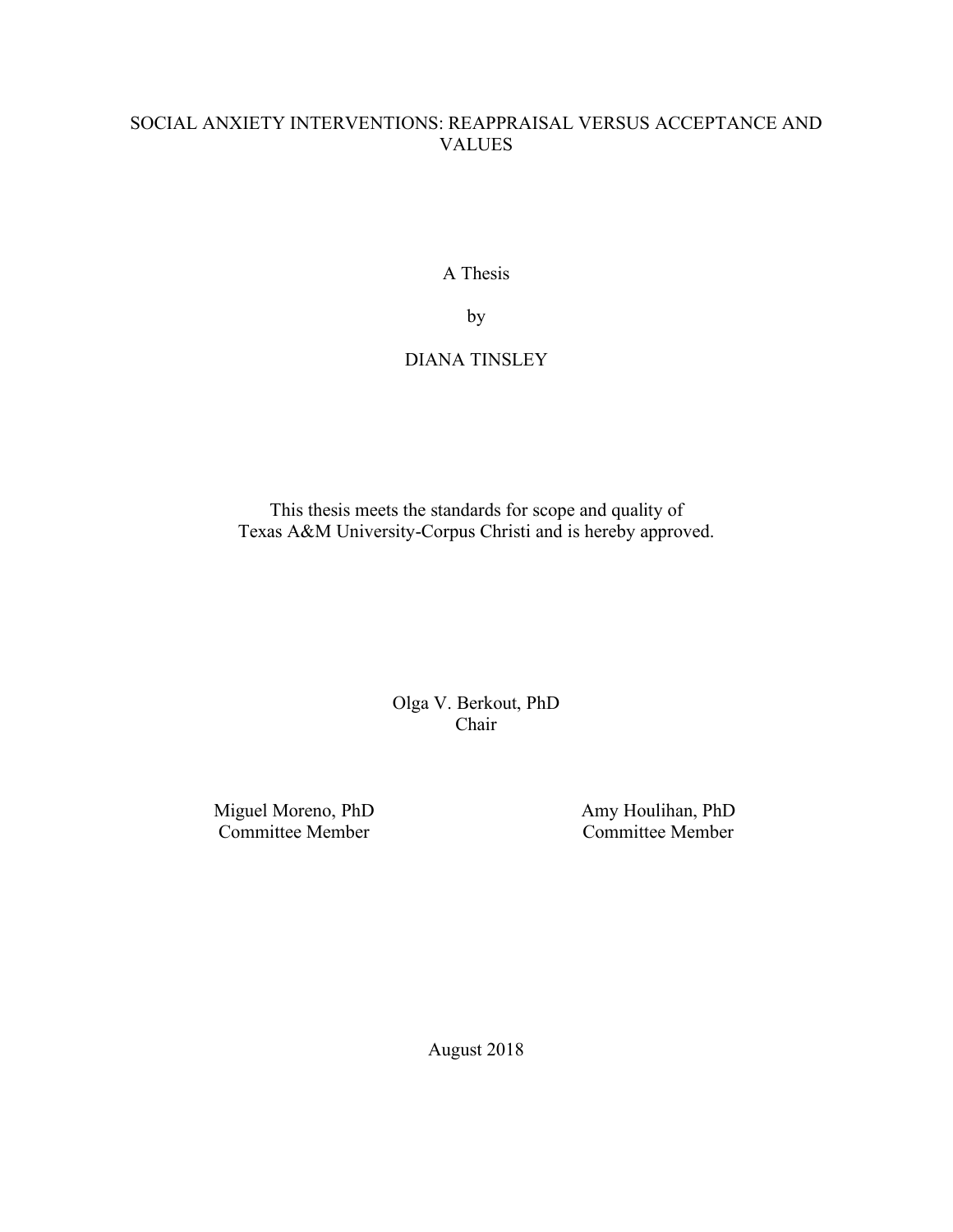## ABSTRACT

Social anxiety is a prevalent psychological difficulty, and even individuals who do not meet criteria for the diagnosis can demonstrate functional impairment. Cognitive Behavioral Therapy (CBT) has been the most established intervention for the treatment of social anxiety and although it is effective for a number of people, there is still a substantial proportion who fail to benefit or remain in treatment (Barlow, Allen, Chaote, 2016; Foa & Kozak, 1997). As such, Acceptance and Commitment Therapy (ACT) could present an alternative approach. Studies comparing reappraisal and acceptance in helping regulate negative emotions have generally found these to be equivalent or have found reappraisal to be more effective than acceptance (Hofmann, Heering, Sawyer, and Asnaani, 2009; Wolgast, Lundh & Viborg, 2011). However, these comparisons have not included values as the key driver of acceptance, as is consistent with ACT. Participants were randomly assigned to either a brief reappraisal intervention, an acceptance and values intervention, or a control group and they then completed a social stress task. The purpose of the study was to test the effectiveness of these interventions, expecting acceptance and values to have the most successful impact on participant's emotional regulation. Findings did not demonstrate the anticipated results. However, future studies could alter the study protocol to allow for a better understanding of the emotion regulation techniques by participants and include a larger, more diverse sample.

v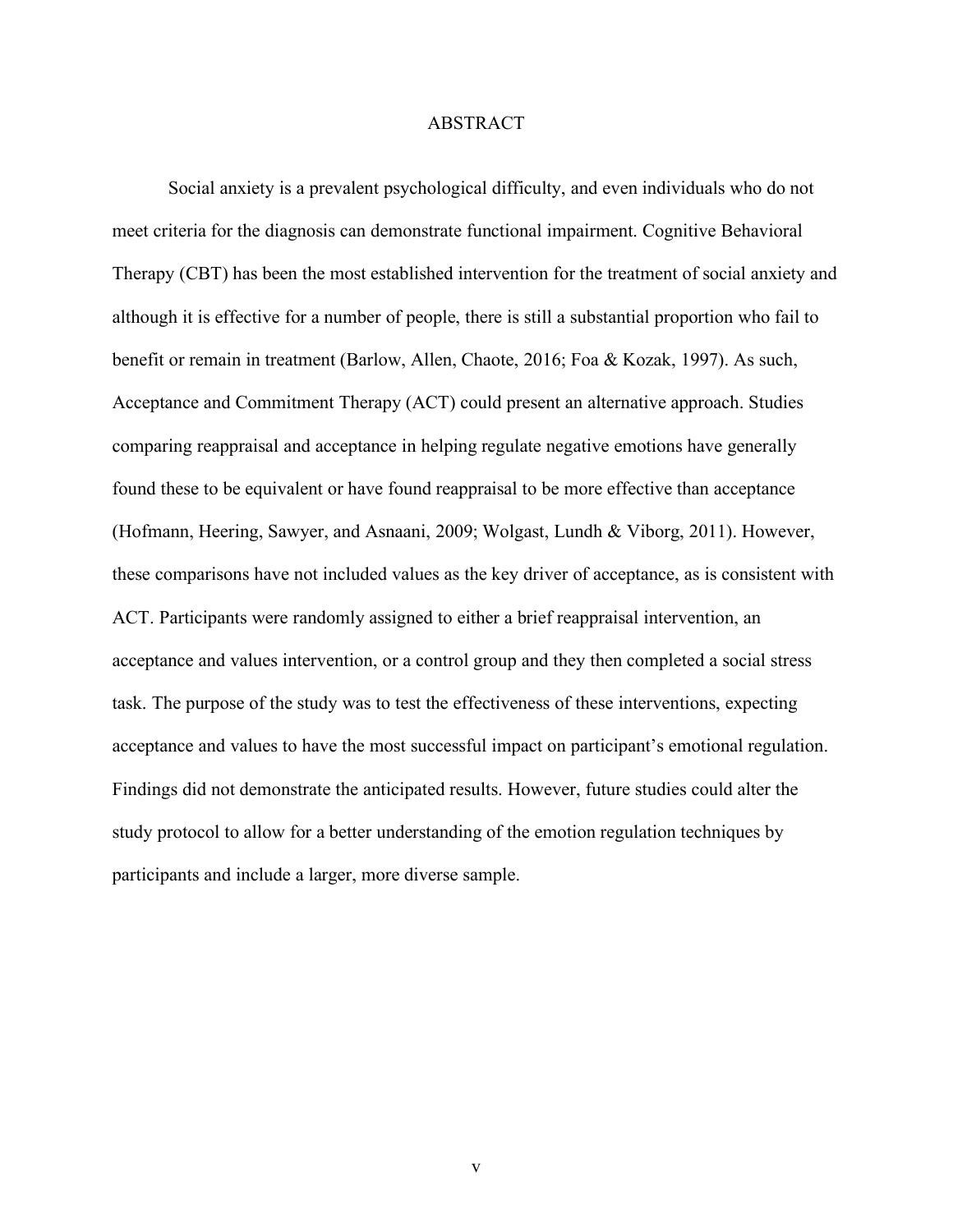# ACKNOWLEDGEMENTS

Foremost, I would like to thank my thesis chair Dr. Olga Berkout for all of the guidance and encouragement she provided throughout this process. I would also like to thank my thesis committee members Dr. Miguel Moreno, and Dr. Amy Houlihan for their expertise and support. I am also grateful to my husband Paul Tinsley who willingly read through manuscript drafts and was always patient and supportive. Finally, I would also like to thank Emily Munoz and Amanda Murray who have been an immense source of motivation.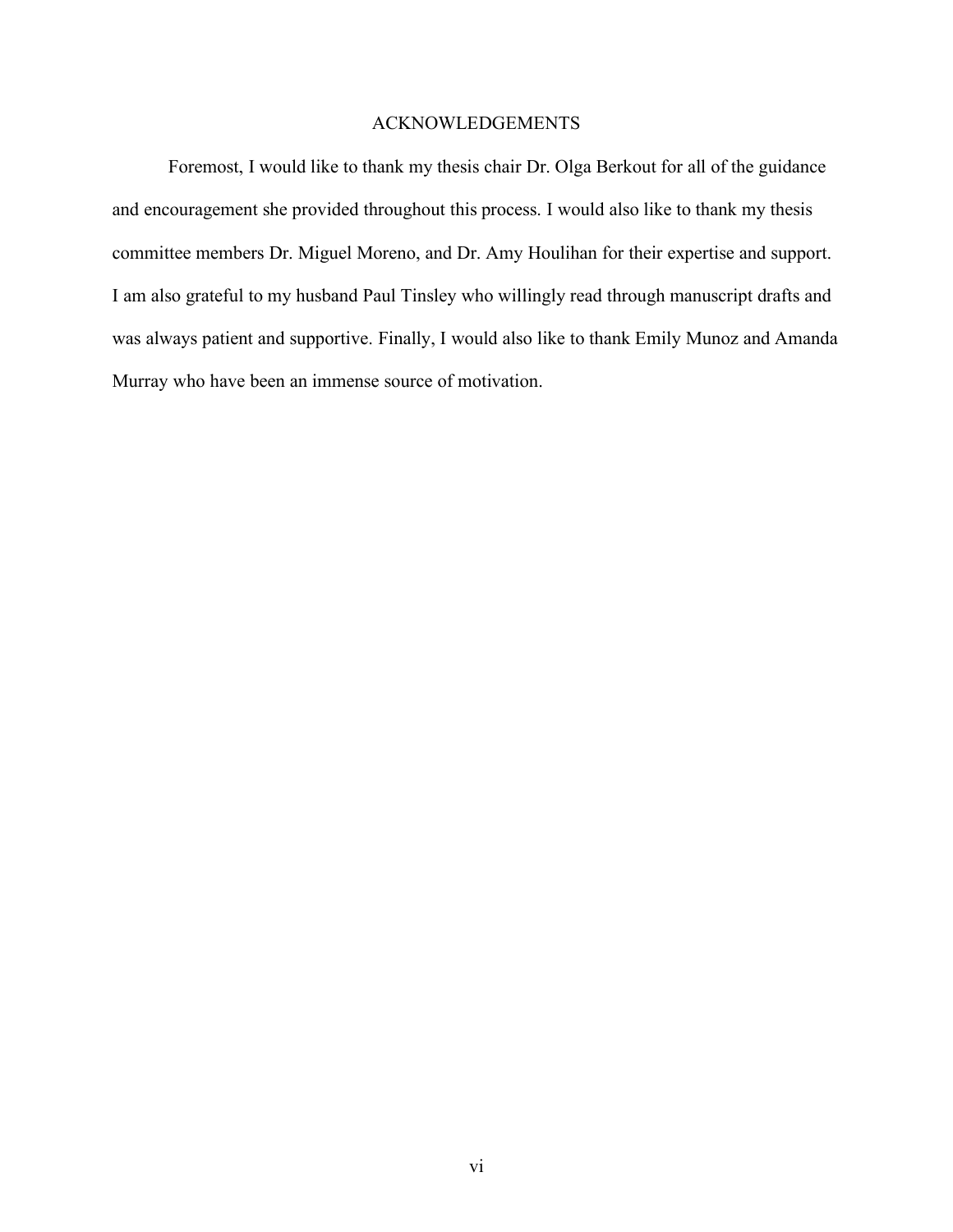| <b>CONTENTS</b>                                                      | <b>PAGES</b> |
|----------------------------------------------------------------------|--------------|
|                                                                      |              |
|                                                                      |              |
|                                                                      |              |
|                                                                      |              |
|                                                                      |              |
|                                                                      |              |
|                                                                      |              |
|                                                                      |              |
|                                                                      |              |
|                                                                      |              |
|                                                                      |              |
|                                                                      |              |
| APPENDIX II: COGNITIVE REAPPRAISAL, ACCEPTANCE + VALUES, AND CONTROL |              |
|                                                                      |              |
|                                                                      |              |

# TABLE OF CONTENTS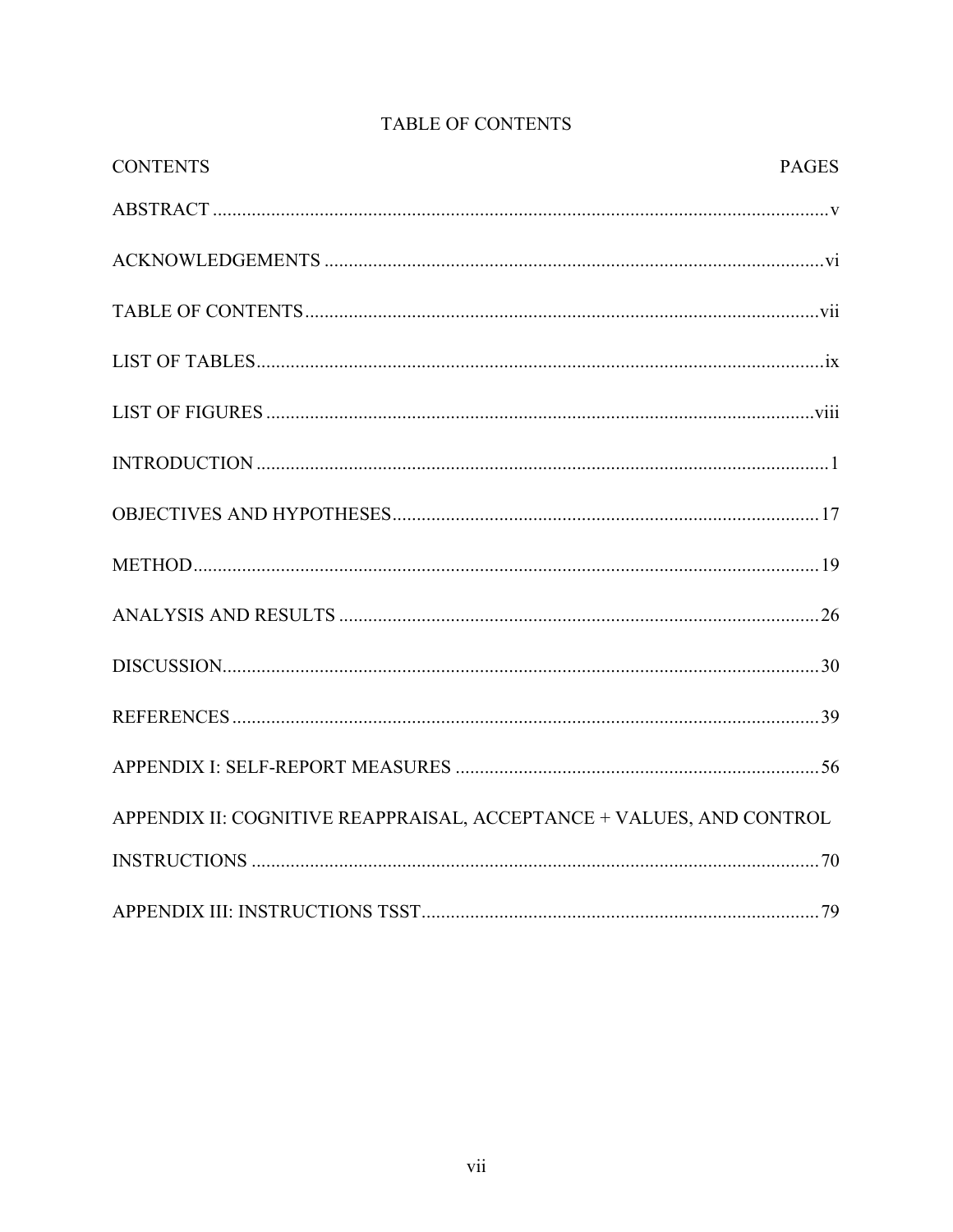# LIST OF FIGURES

| <b>FIGURES</b> | <b>PAGES</b> |
|----------------|--------------|
|                |              |
|                |              |
|                |              |
|                |              |
|                |              |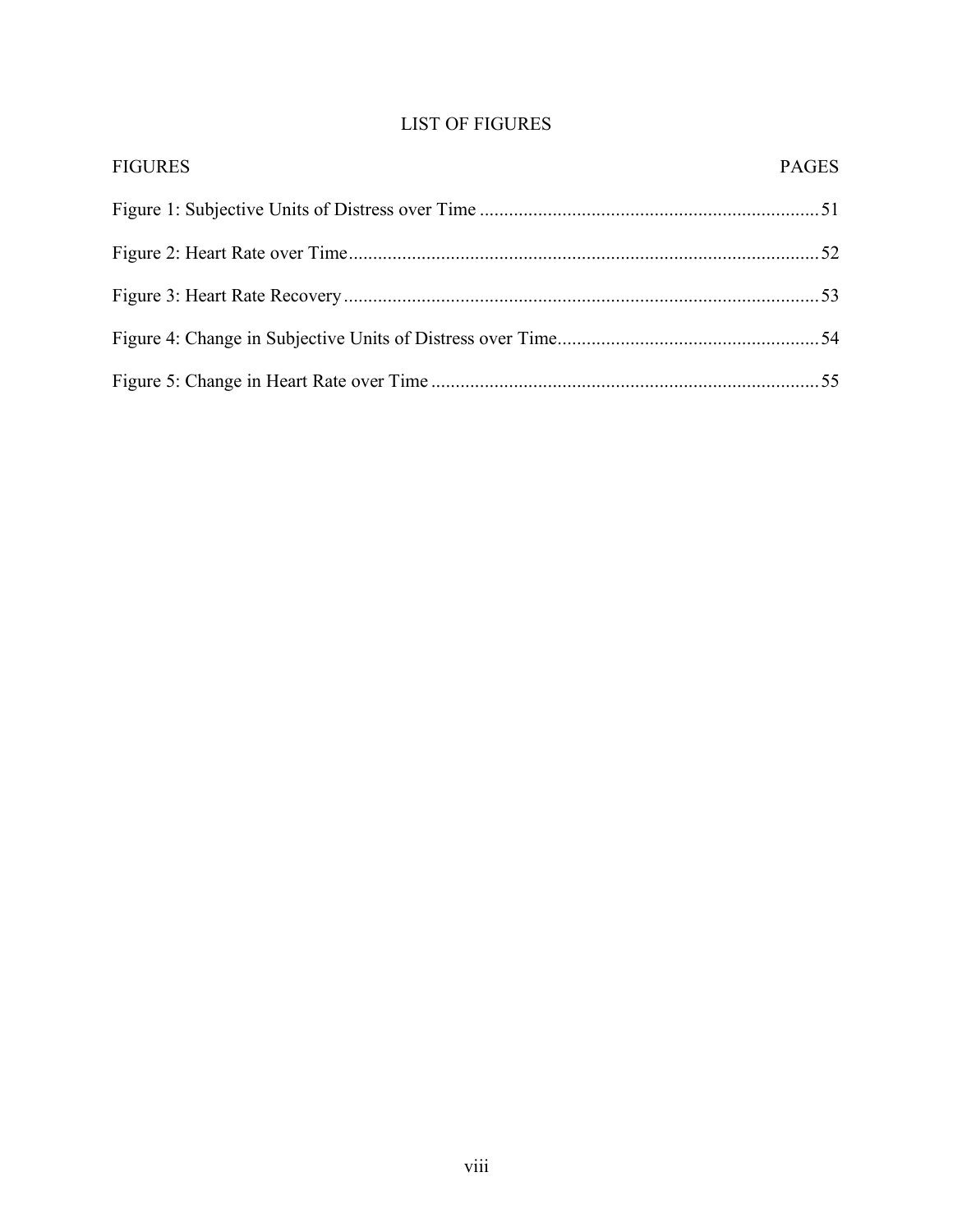# LIST OF TABLES

| <b>TABLES</b>                                                                     | <b>PAGES</b> |
|-----------------------------------------------------------------------------------|--------------|
|                                                                                   |              |
| Table 2: Comparison of Psychopathology, Baseline Heart Rate, and Baseline SUDS 49 |              |
|                                                                                   |              |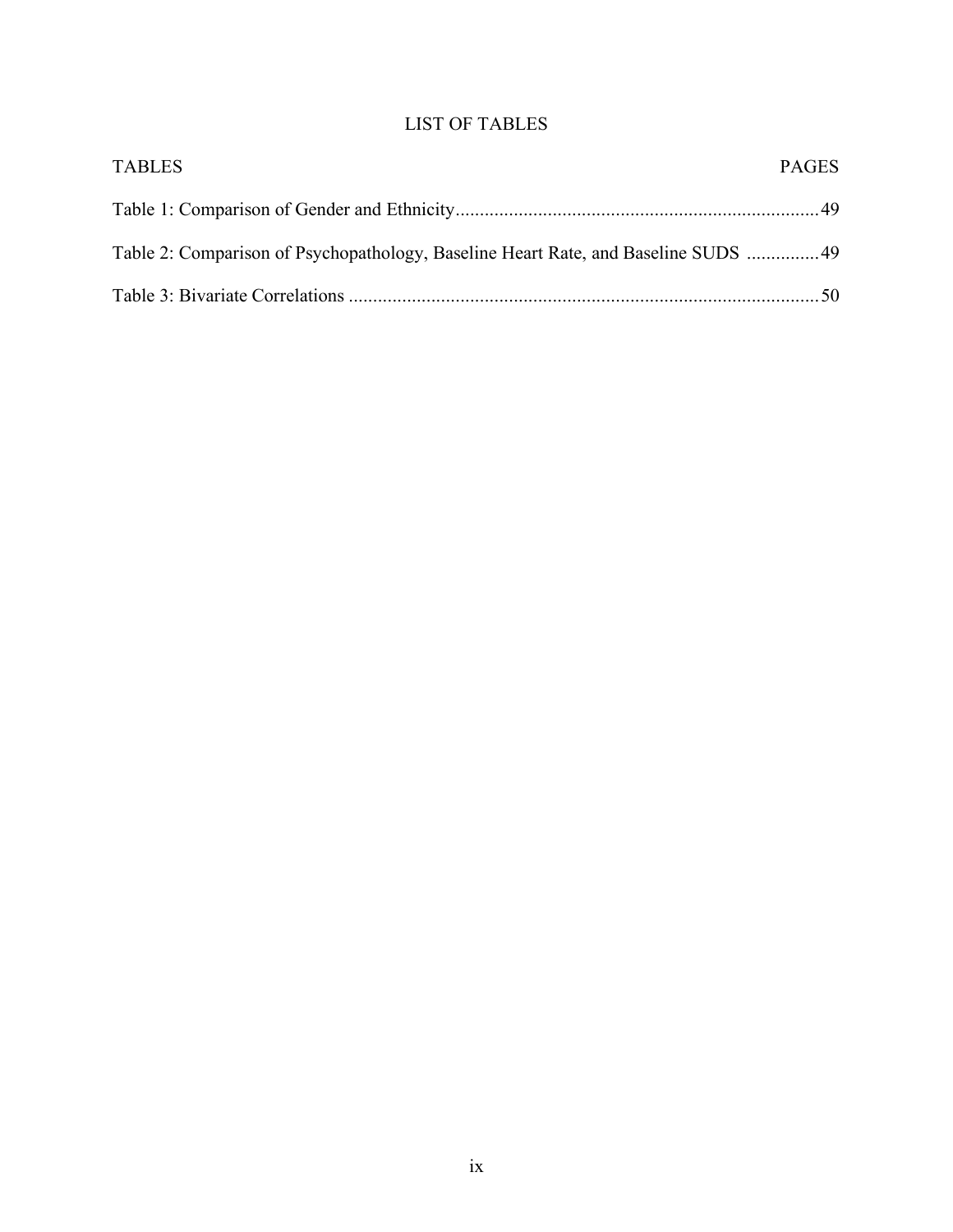### INTRODUCTION

Anxiety disorders are one of the most common forms of mental illnesses with the potential for severe functional impairment. According to the National Institute for Mental Health, 28.8% of adults in the US experience an anxiety disorder in their lifetime (National Institute of Mental Health; 2017). Social Anxiety Disorder (SAD) is particularly common: a large study of over 9000 participants demonstrated that it was the fourth most common disorder represented in the sample with a prevalence of 12.1 % (Kessler et al., 2005).

Furthermore, a substantial proportion of the population who are not diagnosable with SAD report struggling with evaluative social situations. According to a large review spanning more than four decades students often refrain from participation in the classroom due to fear of being negatively evaluated by their peers and professors (Rocca, 2010). Similarly, Bowers (1986) found that 56% of college students report that they occasionally avoid participating in the classroom despite of having a potentially useful comment in mind, and 44% report that this happens at least once a week. Moreover, these students reported that they experienced physiological symptoms of anxiety, such as flushing and increased heart rate in these situations. The study highlights that anxiety in social situations is common even among non-clinical samples.

#### Conceptualization of Social Anxiety

The DSM-V (American Psychiatric Association, 2013) defines SAD as an individual's disproportionate anxiety regarding social situations, especially during interactions that may include an evaluation of the individual, like presentations or job interviews. Individuals overestimate the possibility of negative evaluation and believe that they will get rejected or humiliated or offend others. To avoid these feared outcomes, individuals may avoid social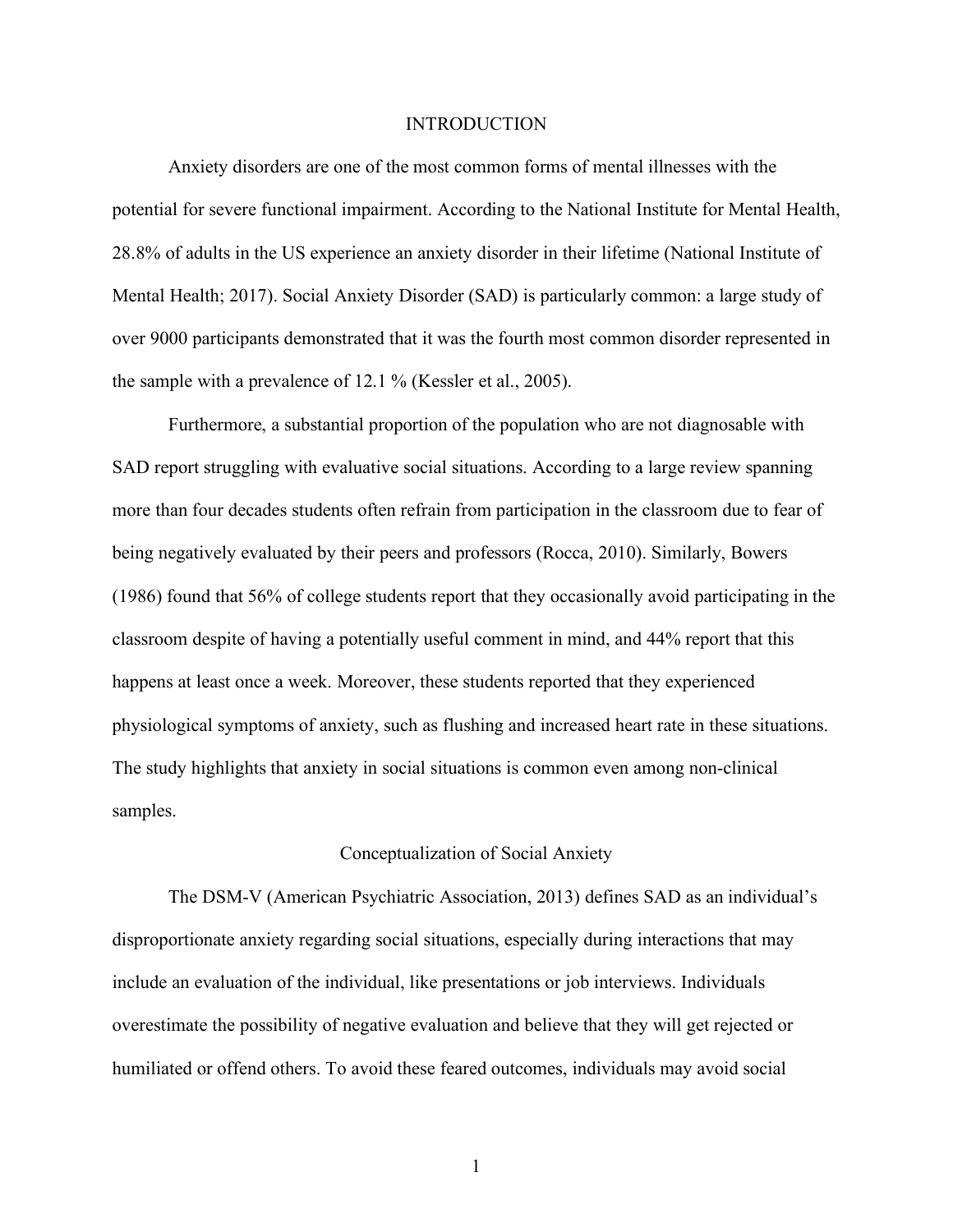situations, which can negatively impact their social and occupational function (American Psychiatric Association, 2013). In addition to the struggle that individuals face due to SAD symptoms, they may experience negative consequences more broadly. SAD has been associated with higher risk of developing substance dependence, depression, and suicidal behavior (Woodward & Fergusson, 2001).

Perceived negative social reactions from others and conceptualization of oneself as socially inept are thought to play a key role in the development and maintenance of SAD. The Rapee-Heimberg model conceptualizes social anxiety as a person's perception of an overly critical audience in social situations and vigilance in response to this perceived threat (Heimberg, Brozovich, & Rapee, 2010). According to this model, individuals are thought to become overly sensitive to social cues and to respond as if faced with a critical audience. A perceived audience can be any member in a social setting: interviewers at a job interview, people listening to one's presentation, potential dating partners, or simply someone they pass on the street. Individuals who struggle with social anxiety mentally construct a distorted representation of themselves in their social situation, believing that they are evaluated negatively. They perceive the situation as threatening due to their overly critical self-image and negative beliefs about their social behavior and how it is perceived by others. Individuals believe that minor deficits in their presentation, like blushing, must be harshly criticized by other people and may underperform socially due to exhausting all their cognitive resources worrying. Thus, the expected negative evaluation leads to cognitive symptoms, such as distorted perceptions, behavioral symptoms such as underperforming, and autonomic arousal symptoms, such as sweating.

Complementary to the Rapee-Heimberg model of SAD, the Triple Vulnerability Theory more broadly conceptualizes the development of anxiety disorders (Heimberg et al., 2010).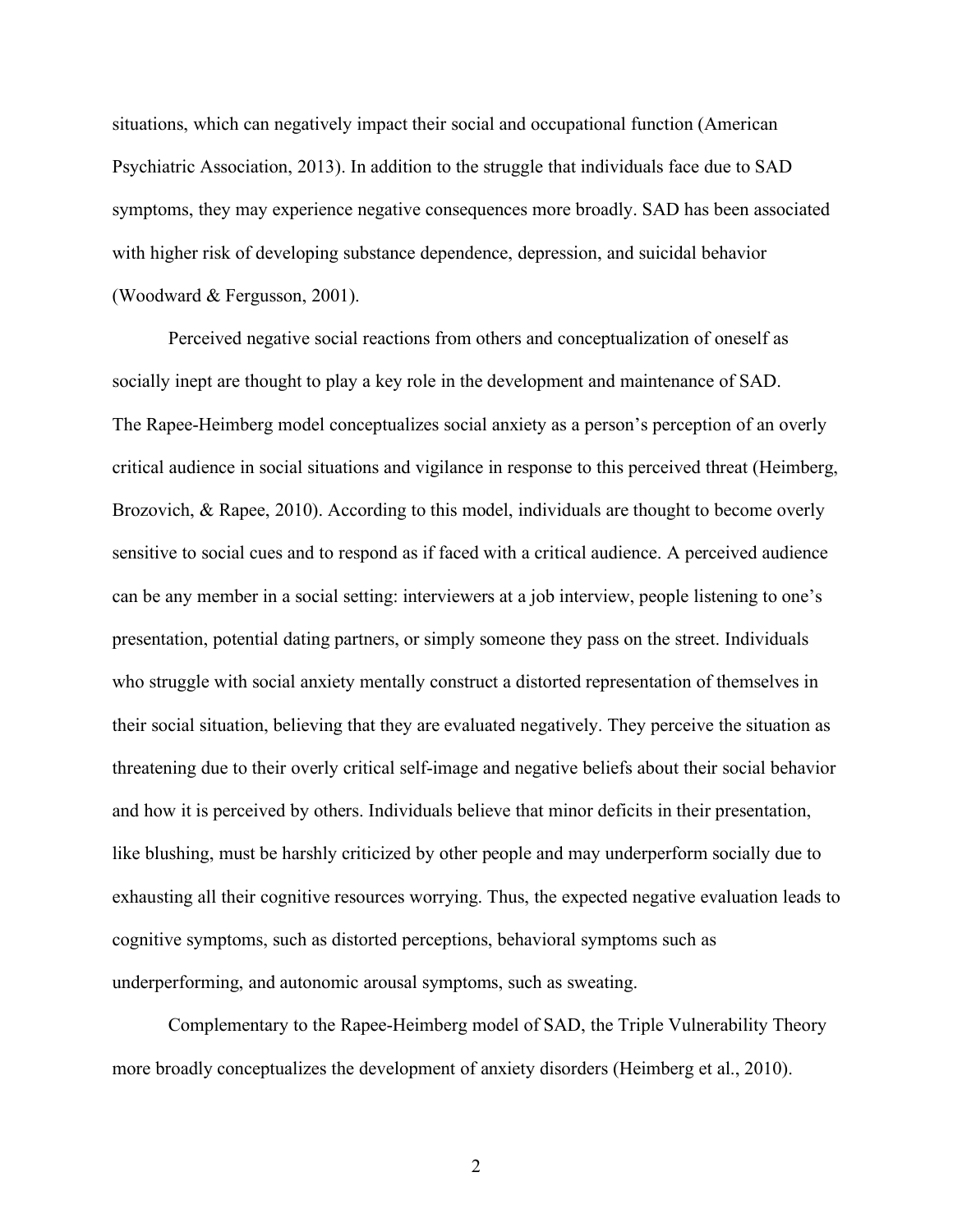According to this theory, individuals are believed to develop anxiety disorders due to a generalized biological vulnerability (inherited tendency to be more sensitive and physiologically reactive) and generalized psychological vulnerability (a sense of uncontrollability), as well as a specific psychological vulnerability pertaining to their particular form of anxiety, such as early experiences of negative evaluation in social contexts through parents or caregivers (Barlow, 2000). Specifically for SAD, this model suggests that these vulnerabilities influence a person's response to a stressor: this can either lead to no alarm, a false alarm (especially in social evaluative situations), or a true alarm due to the direct experience of the threat. Such an inner alarm may be experienced as panic or fear; these negative experiences can lead individuals to experience alarm without the presence of danger (learned alarm). Individuals faced with situations in which they had experienced fear or panic will develop anxious apprehension, viewing these as threatening. If the individual has this experience in a manner that contributes to the specific psychological vulnerability, such as early experiences of negative evaluation in social situations, SAD may develop. In sum, according to this model three vulnerabilities, psychological vulnerability, biological vulnerability, and specific vulnerability, interact and lead to the development of anxiety disorders.

Consistent with this model, emotional states related to uncontrollability are associated with neurobiological mechanisms through the hypothalamic pituitary adrenocortical (HPA) axis (Barlow, 2000). The HPA axis is the biological stress response system of the human body: triggered by a stressor, the hypothalamus increases its production of corticotropic releasing hormone (CRH) and arginine vasopressin (AVP) which it delivers to the anterior pituitary gland. In response, the anterior pituitary gland releases adrenocorticotropic hormone (ACTH), which in turn promotes the release of glucocorticoids (Johnson, Kamilaris, Chrousos & Gold, 1992;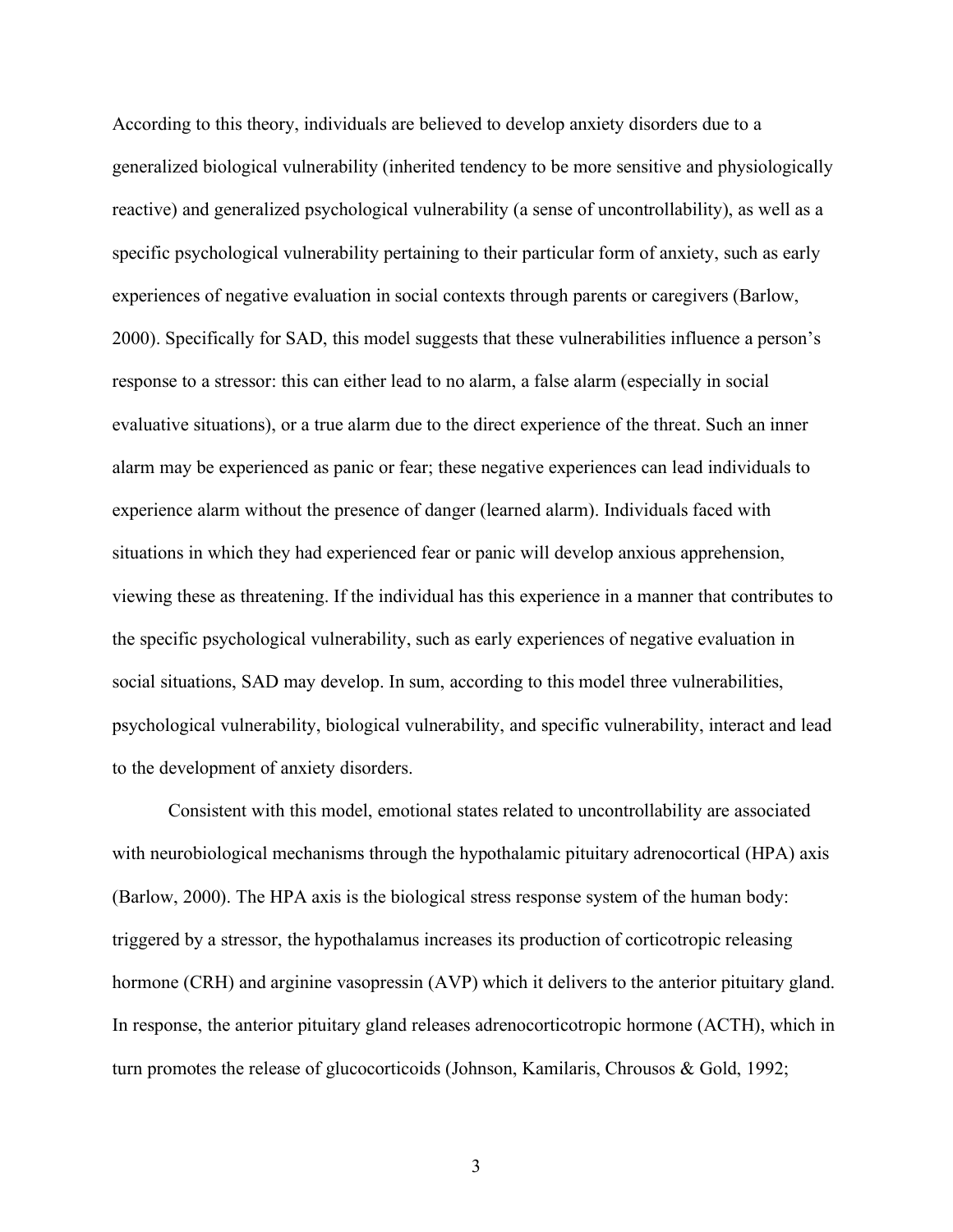Tarullo & Gunnar, 2006). Glucocorticoids can impact the function of a variety of physiological systems, influencing cardiovascular function, muscle function, and metabolism (Johnson et al., 1992). Early negative experiences can alter the HPA axis stress response and are thought to lead to chronic exaggerated emotionality due to heightened levels of CRH (Barlow, 2000), indicating that learning impacts physiological reactivity. Greater heart rate reactivity has been demonstrated among individuals with SAD, suggesting that physiological responsiveness may play a role for these difficulties. Consistent with this, Pittig, Arch, Lam, and Craske (2012) found that participants with different anxiety disorders including social anxiety demonstrate lower heart rate during baseline and relaxation and a significantly higher heart rate during a hyperventilation stressor compared to a control group.

In sum, SAD is marked through the unrealistic expectation of negative feedback in social situations, which creates an overly sensitive perception for social cues and triggers a fearfully vigilant state (Heimberg et al., 2010). Individuals with SAD may be inhibited during social situations or avoid them altogether. SAD is thought to develop due to a biological predisposition as well as psychological sensitivities and experiences (Barlow, 2000). Physiologically, social anxiety may be associated with excessive HPA axis reactivity to stress, which causes heightened levels of stress hormones (Barlow, 2000).

#### Treatment of Social Anxiety

Cognitive behavioral therapy (CBT) has been the most extensively studied intervention for social anxiety. As such, CBT combines cognitive restructuring with behavioral components, such as exposure and social skills training (Heimberg  $\&$  Magee, 2014). CBT views cognitive restructuring, exposure to feared situations, and skills training as the primary treatment components. Among these, cognitive restructuring differentiates this treatment from other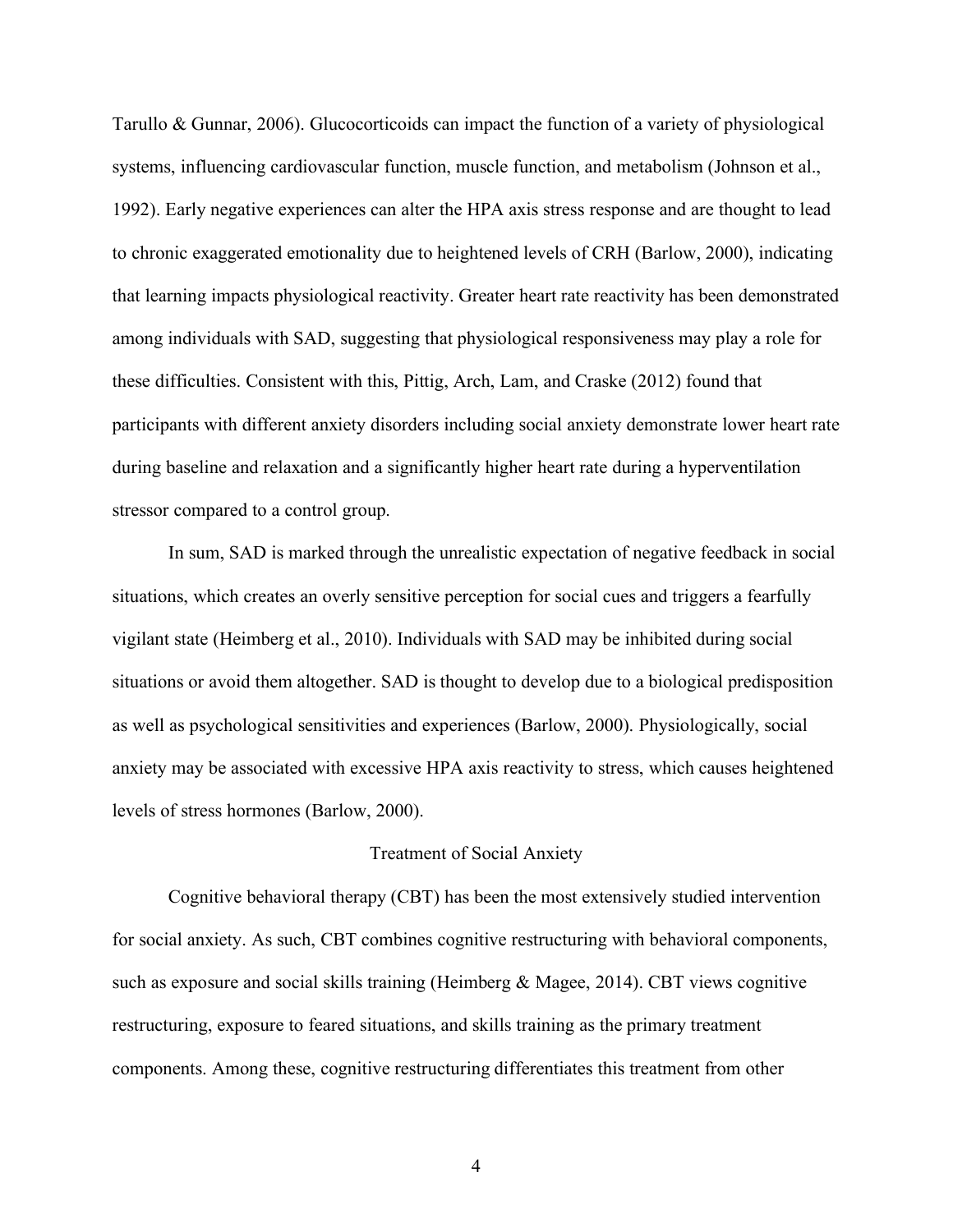evidence-based interventions (i.e. behavioral exposure treatments and Acceptance and Commitment Therapy). Cognitive restructuring consists of teaching the client to alter their maladaptive anxiety provoking thoughts through Socratic questioning. Thus, a therapist might ask the client to describe an anxiety-provoking situation and, through a series of questions, identify the unrealistic cognition that is at the root of the client's anxiety. The client might then be asked to gather evidence for and against this thought (i.e. past experience, their own perception of others, etc.). This approach is expected to teach the client that their perception of the situation is inaccurate and decrease their anxiety and the avoidance. CBT has been demonstrated to be highly effective: showing significant improvements in three out of four clients (Heimberg & Magee, 2014).

Although, on average, CBT interventions have demonstrated considerable success in the treatment of social anxiety and other difficulties, questions have been raised regarding their efficiency and effectiveness for individual clients. A number of individuals still fail to benefit within CBT trials, and a significant proportion drop out and fail to complete treatment (Barlow et al., 2016; Foa & Kozak, 1997). As such, scholars have been examining other approaches to improve outcomes for these clients. Acceptance and Commitment Therapy (ACT, said as a single word) has emerged as a third wave cognitive behavioral treatment, developed as an extension of B.F. Skinner's work on learning and behavior and its application to language. ACT views psychopathology as stemming from poor psychological flexibility. Psychological flexibility is the ability to act consistent with one's values even during challenging situations. As such, psychological flexibility is determined by acceptance of thoughts and feelings, viewing these as experiences rather than the literal truth (cognitive defusion), responding in the present moment (rather than rumination about the past and future), viewing the self as a stage on which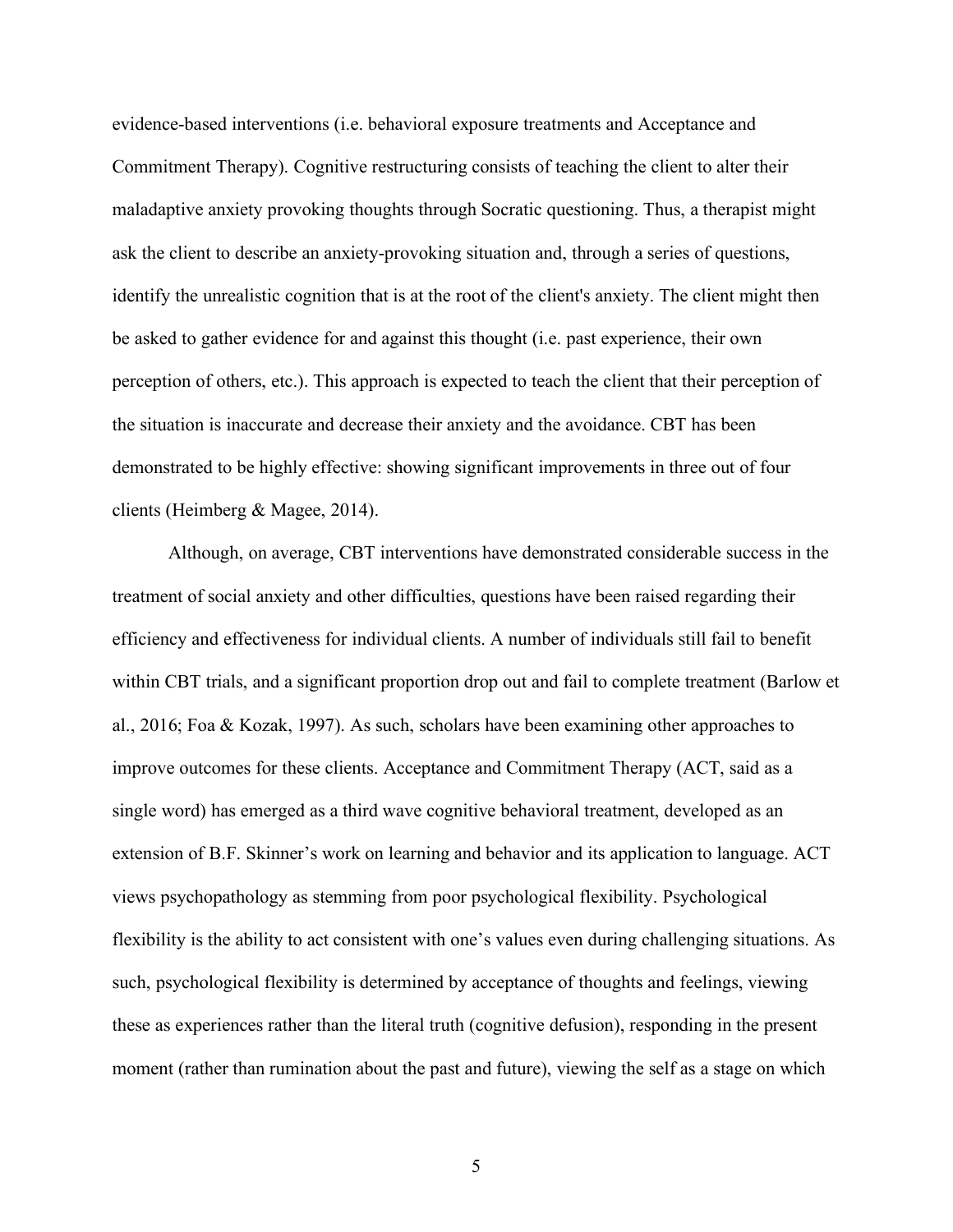thoughts and feelings occur, rather than being defined by them (self as context), values, and committed action in pursuit of one's values (Hayes, n.d).

Though ACT and CBT both encourage their clients to alter their relationship with their thoughts, feelings, and behaviors, these treatments differ in their approach. A key difference between ACT and CBT is that in ACT an individual is taught that it is sometimes necessary to accept negative thoughts and feelings, if these can move one closer to pursuit of one's values, whereas in CBT negative thoughts are viewed as irrational and challenged through cognitive restructuring (Arch & Craske, 2008; Hayes, 2004). In the treatment of anxiety, CBT would greatly emphasize cognitive restructuring, having the client analyze the situations that pose a threat and trigger anxiety; however, an ACT stance would aim to accept negative thoughts rather than viewing them as abnormal and focus on motivation for altering behavior in a broader context (e.g., values; Arch & Craske, 2008).

A key component of ACT is that the other processes and skills (i.e., social skills, exposure to the feared stimulus) are taught in the service of helping an individual live a life consistent with their values. According to Luoma, Hayes, and Walser (2007), values are overarching, meaningful, and guide behavior; it is a creation of a desired path in life. Psychopathology driven inaction, impulsivity, or avoidant persistence directly relates to the neglect of these values. A person may set a multitude of temporary goals and lose sight of their values. This impacts a person's behavior as they become less flexible in their choices and do not perceive possibilities to realize their values (Luoma et al., 2007). Therefore, ACT finds that experiential avoidance can be a key problem as it keeps individuals from valued living. For instance, someone suffering from social anxiety may strongly value their career but cannot advance in their field because they avoid leading meetings or presentations due to their anxiety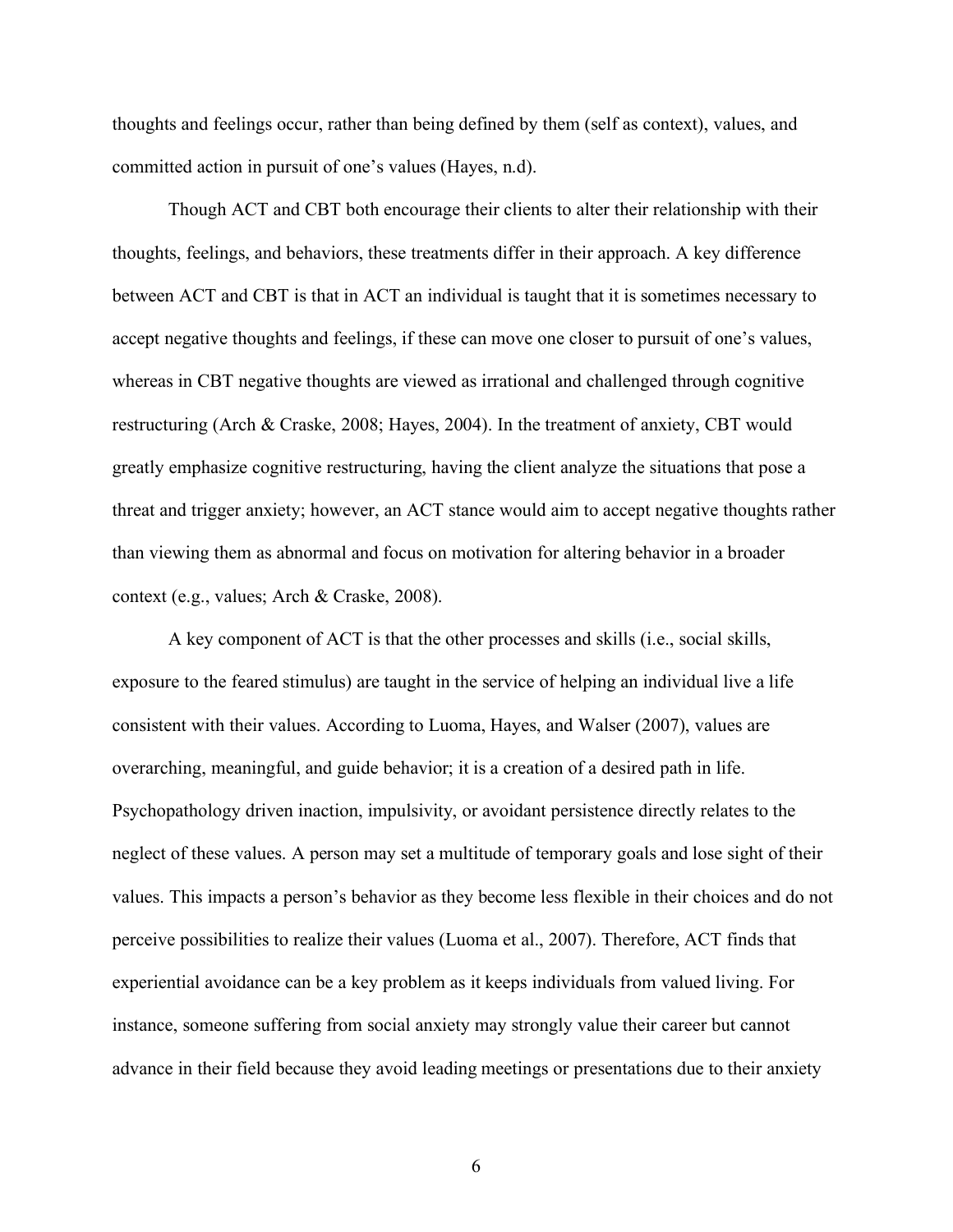(Wilson & Murrell, 2004). Moreover, a lack of values or clarity thereof can lead to such experiential avoidance and decreases psychological flexibility as values enable a person to live in a meaningful way (Luoma et al., 2007).

It has been suggested that patients with complex or chronic forms of anxiety may especially benefit from ACT in making lasting changes and achieving life satisfaction (Mennin, 2005). Recent randomized controlled trials support this assertion. For example, Davies and colleagues (2014) found that ACT may be more beneficial than CBT for anxiety patients with high behavioral avoidance. Participants received a 12-week protocol with one hour of therapy per week. CBT focused on cognitive restructuring, exposure, and breathing training. ACT focused on mindfulness, acceptance, cognitive defusion, and values. Behavioral avoidance was measured through participants' willingness to engage in and endure a hyperventilation task. Participants who avoided the hyperventilation task or only briefly endured it at the beginning of treatment showed greater decrease of anxiety symptoms in the ACT treatment condition. These findings suggest that clients with high experiential avoidance may benefit more from ACT.

Another study found that ACT may have more lasting effects than CBT. Clarke, Kingston, James, Bolderston, and Remington (2014) compared treatment as usual through CBT with a group-based ACT intervention in a randomized controlled trial among treatment resistant clients with a variety of difficulties including depression and anxiety. They found that all participants showed improvements in reported general distress, depression, and quality of life, but those in the ACT condition demonstrated longer lasting improvements in symptoms at a sixmonth follow-up. In sum, ACT offers a promising alternative to more traditional forms of CBT.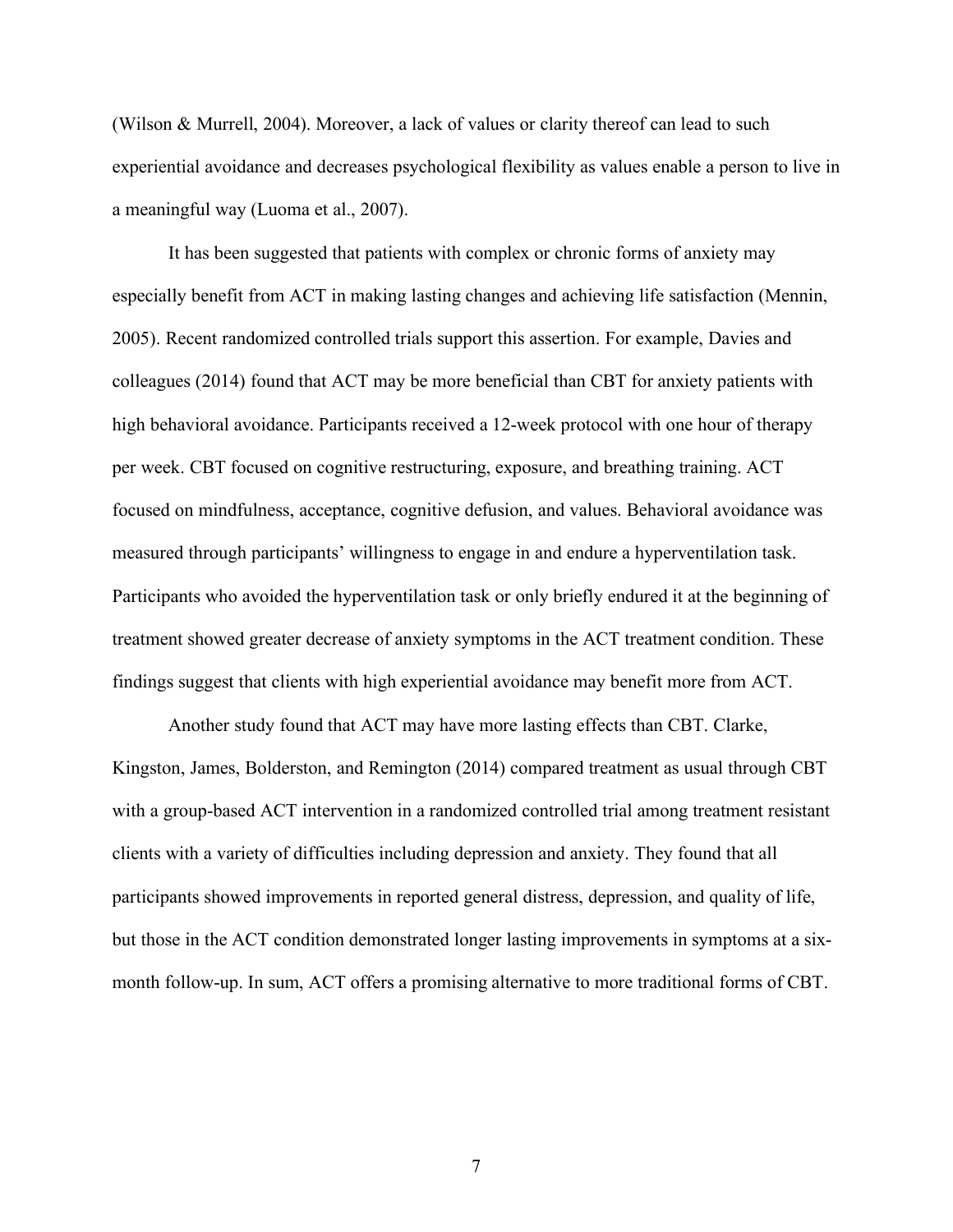#### Laboratory Examination of Treatment Components

Laboratory component studies may be useful in helping understand specific components of interventions and explore ways in which treatment could be improved. Such laboratory studies can help test the effectiveness of varied strategies individuals use to deal with negative emotions. Consistent with CBT and ACT, commonly examined strategies in laboratory component studies have been cognitive reappraisal (thinking about a stimulus in a less upsetting fashion) and acceptance (letting thoughts and feelings come as they may rather than fighting them).

Hofmann, Heering, Sawyer, and Asnaani (2009) compared the effectiveness of brief reappraisal, suppression, and acceptance interventions for emotion regulation during a social stressor task among 202 participants. Instructions were as follows: the reappraisal group was asked to remind themselves that there are no personal consequences based on their performance, the suppression group was asked to behave as though they were not anxious or uncomfortable, and the acceptance group was asked to accept their emotions without trying to alter them. Participants were administered a self-report measure of anxiety and provided a physiological measure of heart rate. Anxiety was measured through the State-Trait-Anxiety-Inventory, which was completed at baseline, anticipation of task, after the speech, and during recovery. Participants in the acceptance and reappraisal group were found to be more effective at regulating heart rate compared to the suppression condition and reappraisal was more successful at regulating subjectively experienced anxiety than acceptance and suppression.

Wolgast and colleagues (2011) similarly compared the effects of reappraisal and acceptance compared to a control condition on participant's subjective distress, physiological reaction, and avoidance (willingness to watch a distressing film clip again). Participants were 94 college students who were asked to watch a series of film clips intended to elicit reactions of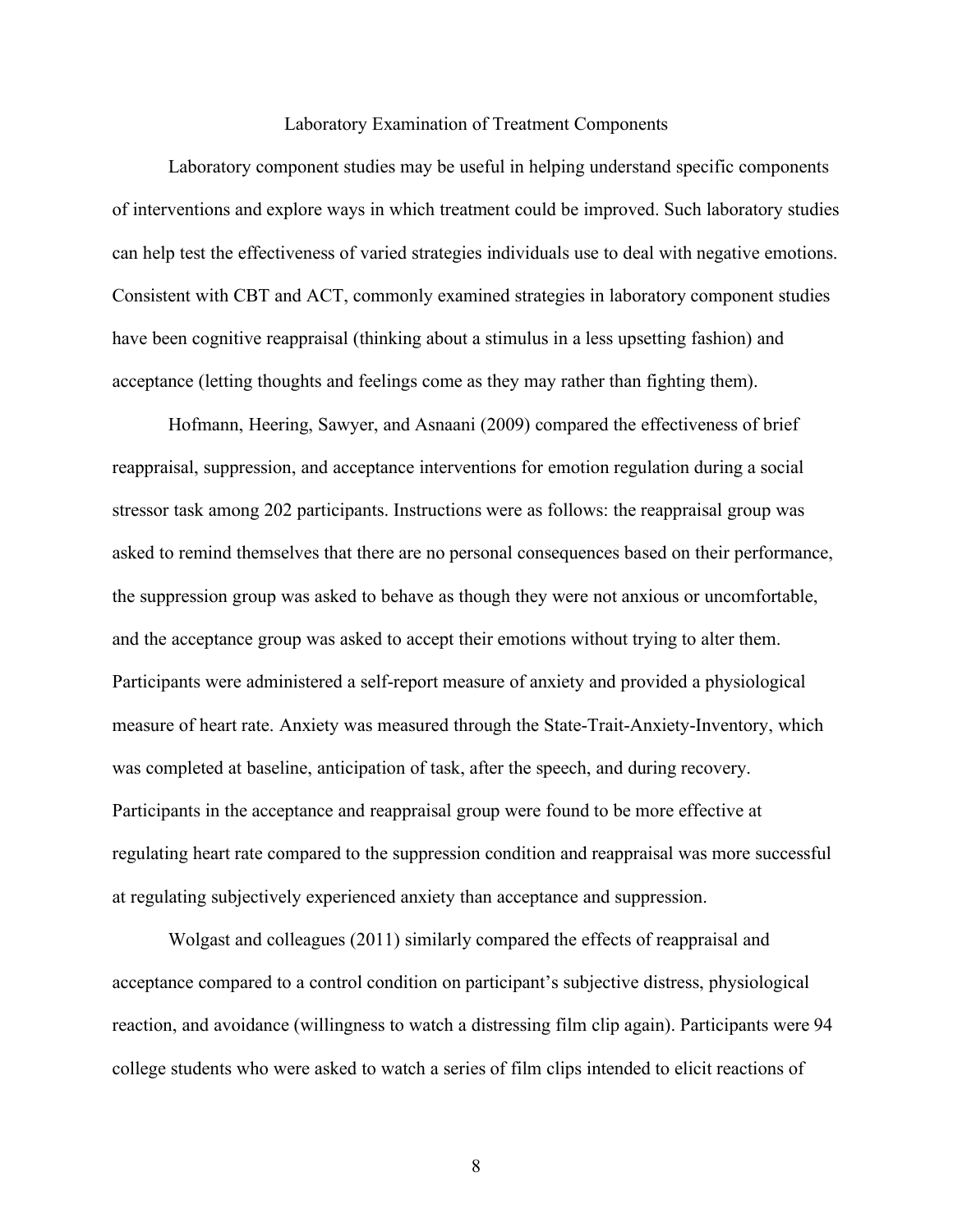either disgust, sadness, or fear, and to fill out brief measures of negative affect between clips; their level of skin conductance and facial electromyography were measured throughout the experiment to interpret participant's level of arousal and valence, respectively. Participants in the reappraisal and acceptance conditions reported lower levels of negative affect, as measured through the Positive and Negative Affect Scale: State Version, compared to the control group, with the exception of the disgust clip, during which only the reappraisal group reported low negative affect. Participants in both reappraisal and acceptance also demonstrated lower avoidance scores than the control group. Wolgast and colleagues' (2011) findings suggested that both acceptance and cognitive reappraisal were associated with greater willingness to engage in an unpleasant task and more successful physiological regulation than the control condition.

Another component study by Campbell-Sills, Barlow, Brown, and Hofmann (2005) presented the participants with audio instructions to either accept their emotions or to suppress them as they were watching film clips. The sample consisted of 60 participants who were previously diagnosed with anxiety disorders and mood disorders such as Social Phobia or Major Depressive Disorder according to DSM-IV criteria. Similar to Wolgast et al. (2011), these researchers selected film clips for their distressing task; the selected film clips in this study successfully triggered negative affect in a previous non-clinical trial (Campbell-Sills et al., 2005). Through the Positive and Negative Affect Scale (PANAS), participants reported their subjective levels of distress. The suppression condition did not lower negative affect during the stressor; however, the acceptance group reported comparable levels of negative distress which may be due to the acceptance instructions to notice and accept feelings which can lead to higher reports of such. However, especially in the period after exposure, participants in the acceptance condition showed greater emotional recovery as they reported significantly lower levels of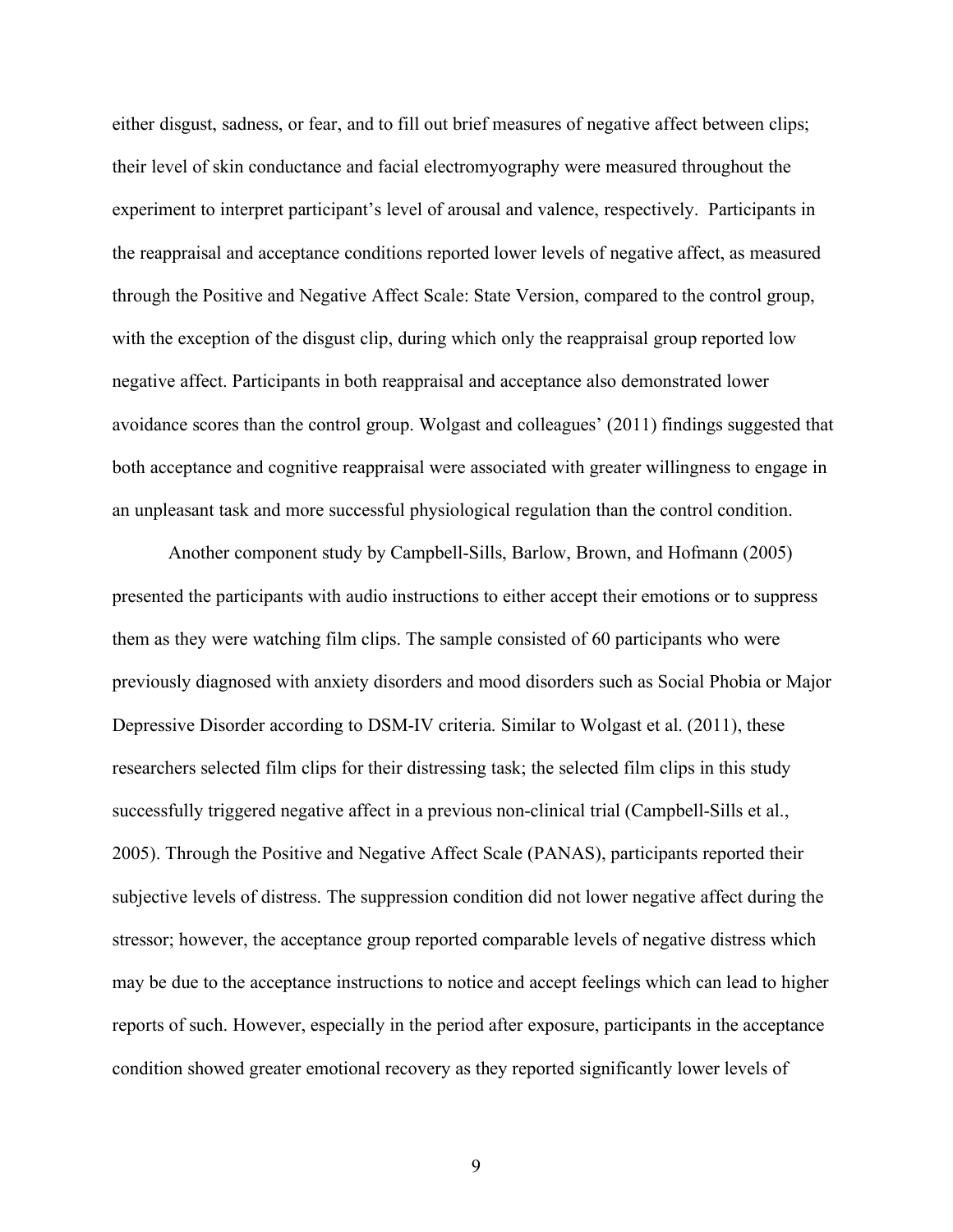negative affect. Furthermore, participants in the acceptance condition had significantly lower heart rates during exposure, which indicates that the acceptance intervention promoted emotional regulation even though it was not reflected in the self-report measure.

In a study by Marcks and Woods (2005), 103 participants were randomly assigned to either suppress intrusive thoughts or to imagine them as signs held by soldiers marching by. The marching soldiers metaphor is an acceptance-based method in which participants are asked to visualize thoughts as passing by, a temporary phenomenon. After an initial battery of surveys to determine how participants naturally dealt with intrusive thoughts, both groups counted how often they encountered their target thought. The initial screening showed that participants who had a natural tendency to suppress thoughts reported higher symptoms for depression and anxiety in self-report measures (Beck Depression Inventory and State and Trait Anxiety Inventory) than those who did not utilize suppression. Furthermore, Marcks and Woods (2005) found that participants in the suppression group experienced the intrusive thoughts as frequently as those in the acceptance group but participants in the acceptance condition reported lower levels of distress. Therefore, the acceptance-based metaphor altered the way distress was experienced but did not affect the frequency intrusive thoughts were experienced.

Eifert and Heffner (2003) studied the effects of acceptance versus control in a high anxiety female sample of 79 college students. Participants were randomly assigned to the acceptance context, control context, or to receive no instructions and, if willing, returned for a one-month follow-up. To induce stress, participants were breathing through a C-Pap mask that supplied either the surrounding air, or 10% carbon dioxide enriched air to them. Similar to Marcks and Woods (2005), the acceptance intervention also included an ACT metaphor: here, participants were taught about the Chinese finger trap metaphor and given a Chinese finger trap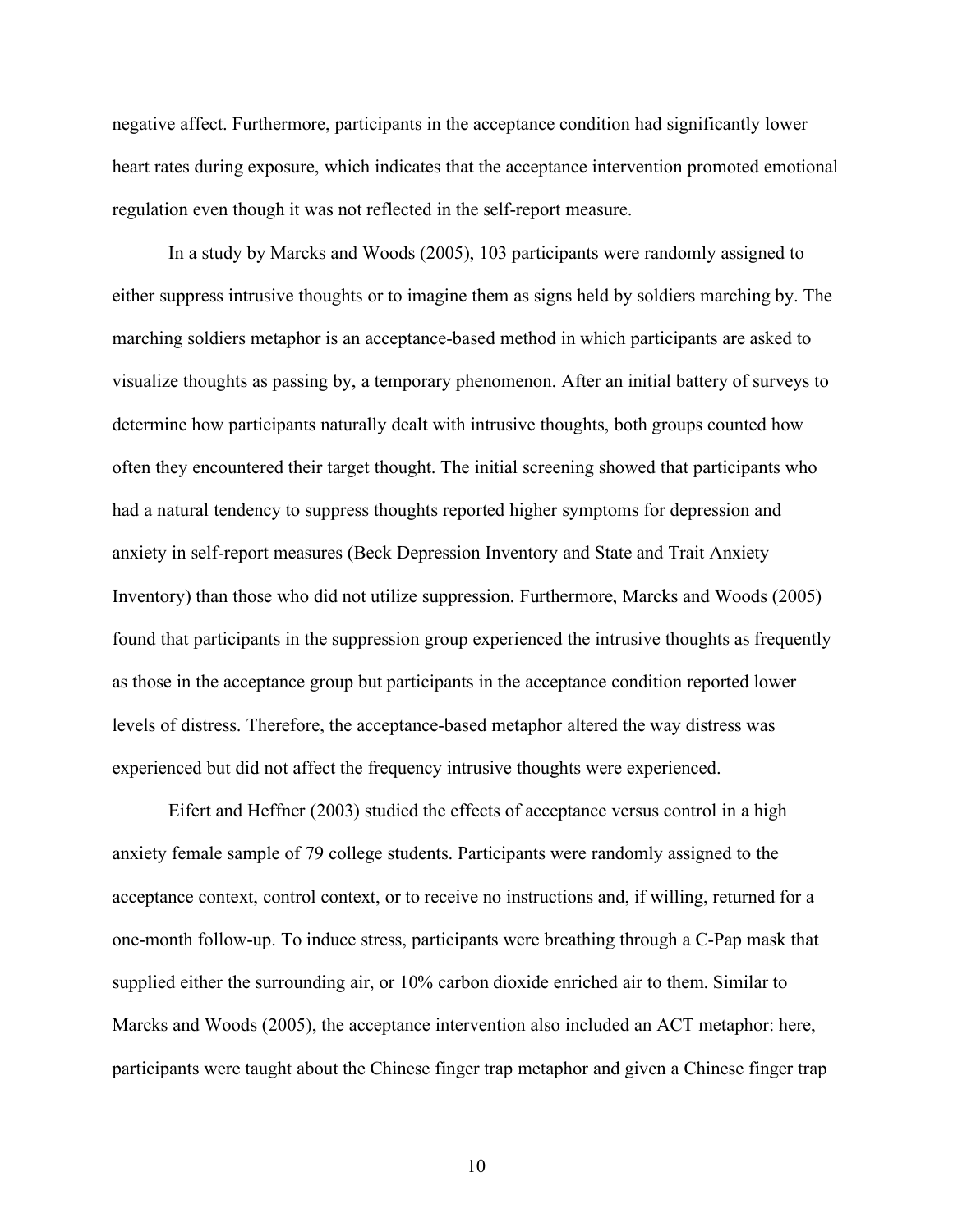to experience. Participants insert their fingers on either side of the woven tube; if they pull it will tighten around their fingers, but if they push inwards and stop fighting to get out they are able to get their fingers out. Thus, this metaphor teaches participants that trying to control a situation may worsen it, while accepting and observing before they act can resolve the tension. In the control context, participants were taught a ten-minute breathing technique that they were asked to use to control the upcoming situation, and in the no-instruction group participants waited ten minutes by themselves in the testing room. The study found that participants in the acceptance condition reported fewer physiological, cognitive, and fear symptoms and were more likely to volunteer for a follow-up trial.

Similar to the distress task used by Eifert and Heffner (2003), a study by Levitt, Brown, Orsillo, and Barlow (2004) used carbon dioxide enhanced air to test the effectiveness of acceptance versus suppression on 60 adult patients diagnosed with Panic Disorder according to DSM-IV. Participants listened to an audio that either asked them to accept and experience good and bad feelings in the acceptance condition, to try not to feel any upcoming emotions in the suppression condition, or they listened to a recording of an article from National Geographic in the control condition (Levitt et al., 2004). As such, the intervention method is comparable to the component study by Campbell-Sills and colleagues (2005). Participants in the acceptance condition reported less anxiety during the stressor and showed more willingness to return for a follow-up trial while the suppression and control group showed more avoidance toward a possible return (Levitt et al., 2004). However, there was no significant between-group difference in subjective report of panic symptoms or physiological measure (Levitt et al., 2004).

An acceptance component was found to have a positive effect on heart rate habituation after stress in a study in which 85 undergraduate participants were asked to write about a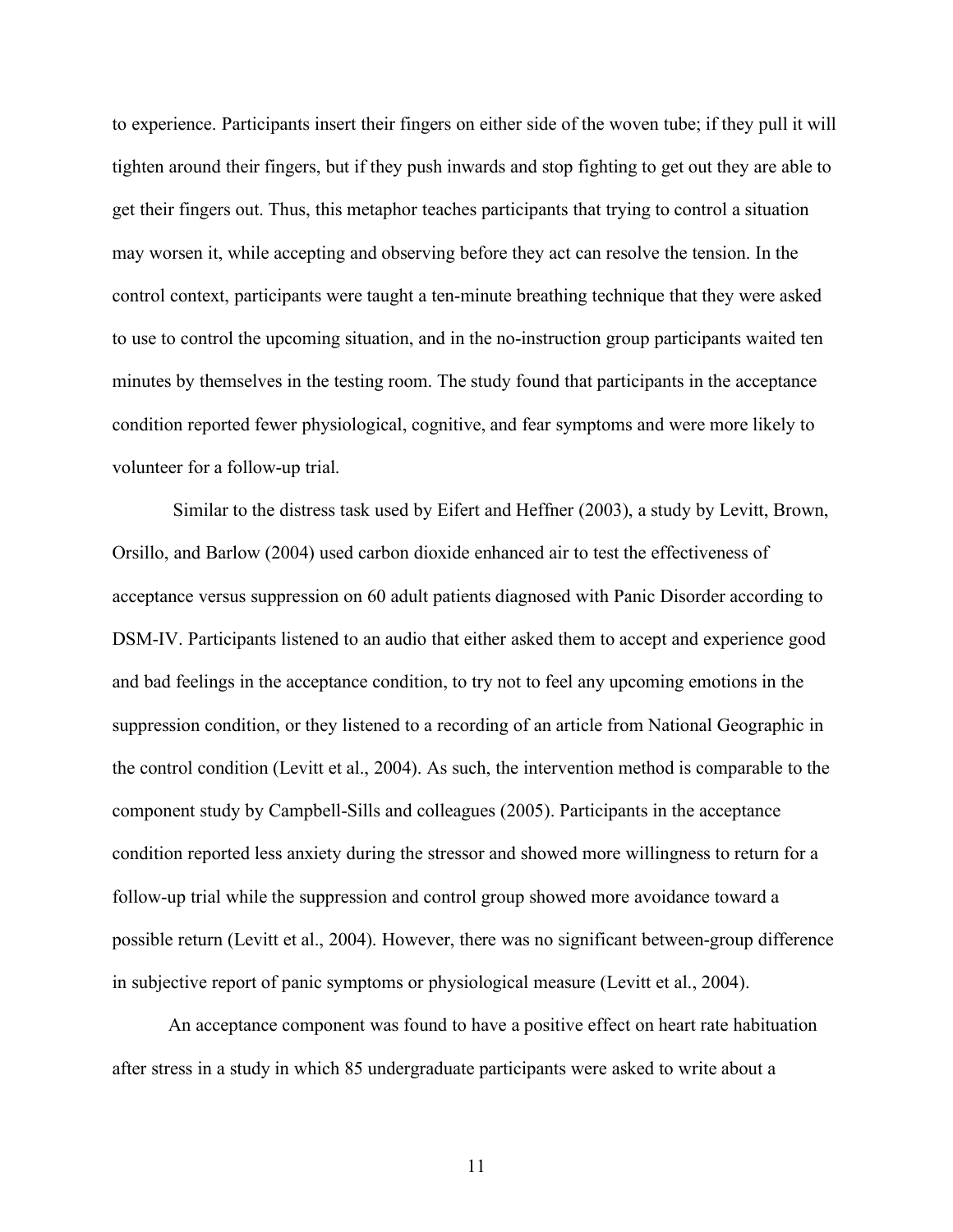stressful event (Low, Stanton, & Bower, 2008). They were randomly assigned to one of three conditions. In the acceptance condition, they were asked to face their emotions about the stressful event and to reflect upon their physical experience in an accepting way without negative evaluation, in the evaluation condition they were asked to discuss the appropriateness of their emotions in regard to the situation, and in the control condition they were asked to report the event in an objective manner. Results of the study show that participants in the acceptance condition recovered their base heart rate as fast as those in the control condition while those in the evaluation condition took the longest to recover (Low et al., 2008). Thus, this study shows that the negative evaluation of one's emotions to a stressor slows the adjustment of physiological effects (Low et al., 2008).

In an experiment by Wagener and Zettle (2011) on arachnophobia, an acceptance intervention also yielded positive results. Participants were 42 undergraduate students with midlevel anxiety towards spiders (as determined by Fear of Spiders Questionnaire) who were asked to complete the Perceived-Threat Behavioral Approach Test that presented them with opaque jars in which they had to reach, and as they progressed through the presented jars they were told that the likelihood of encountering a spider increases. Similar to other component studies that used audio interventions (Campbell-Sills et al., 2005, Levitt et al., 2004), they were either assigned to listen to a control-based approach on how to deal with distress, an acceptancebased approach, or an information-based approach; each recording was about 20 minutes long. In the control-based condition, participants were asked to change their thoughts and remember that the spider will not harm them, and they underwent a segment of progressive muscle relaxation to relax their body, thus, this approach was based on CBT techniques of cognitive restructuring (Wagener & Zettle, 2011). The acceptance instructions included a mindfulness activity, defusion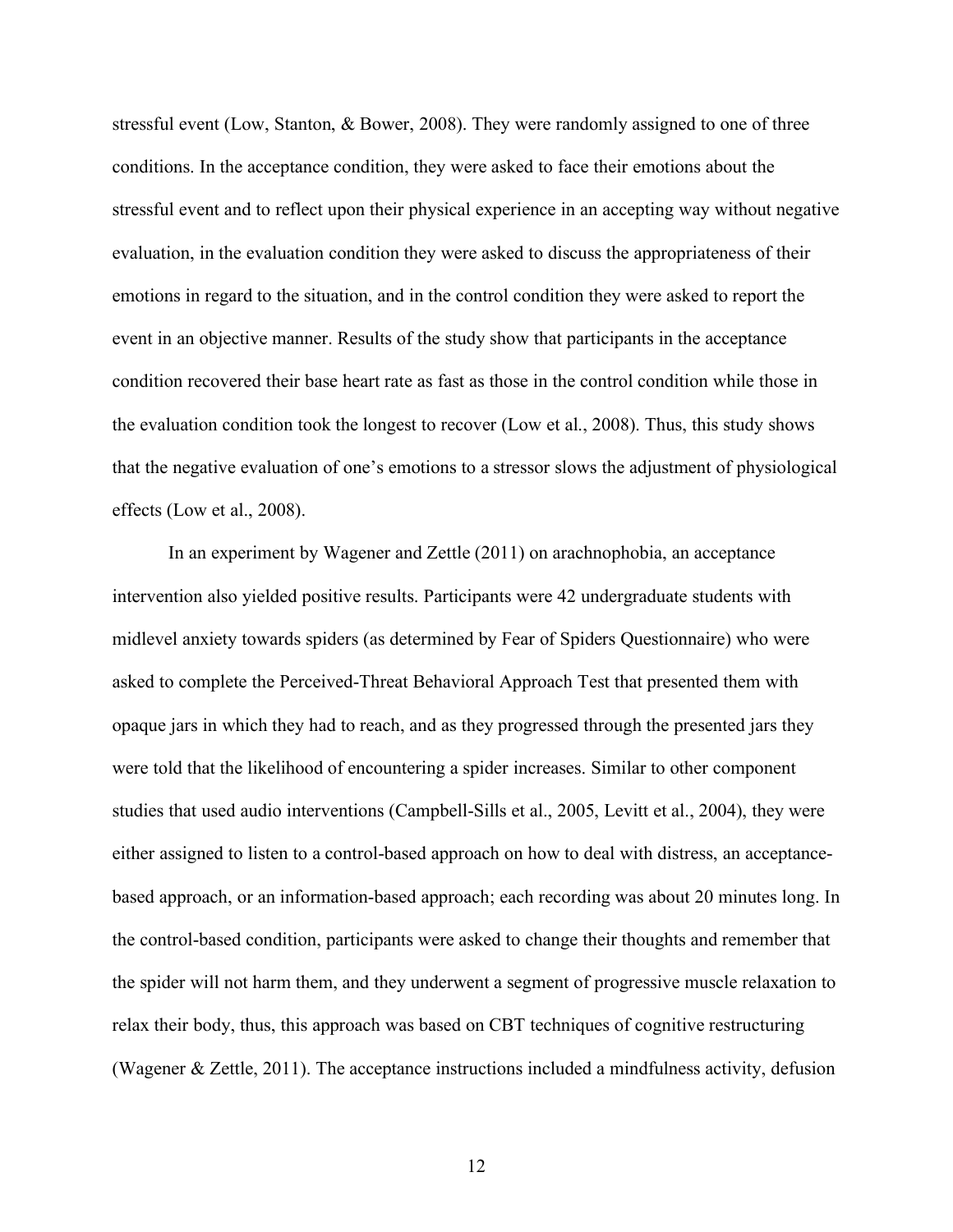instructions that told participants that they could lessen the impact of negative thoughts by repeating it in a cartoon voice among other strategies of repetition, and they listened to the passengers on a bus metaphor (Wagener & Zettle, 2011). In this metaphor, the individual imagines to be a bus driver and the people on the bus represent different thoughts the individual has including threatening and negative thoughts; thus, the individual is asked to be in control of the bus even if the passengers ask them to go a certain place (Luoma & Hayes, 2009). As such, this is comparable to other acceptance interventions that also used ACT metaphors (Marcks  $\&$ Woods, 2005; Eifert & Heffner, 2003; Flynn, 2012). The information-based audio provided participants with knowledge about spider's positive functions and information about common myths (Wagener & Zettle, 2011). Participants in the acceptance-based condition completed the most jars during the task and stated the most willingness to repeat the task.

Gregg, Namekata, Louie, and Chancellor-Freeland (2014) conducted research on the impact of a values intervention versus a control group on cortisol reactivity during the Trier Social Stress Test (TSST). In this study, 98 undergraduates were randomly assigned to either the control condition, in which they completed a set of trivia questions, or the values intervention in which participants completed the Bulls Eye Values Survey (BEVS). The BEVS is a worksheet in which individuals plot their values according to how important they are to them and afterwards they were asked talk about an example of how they live in accordance with the value and something they could do in the future that would be consistent with their value. As participants then completed the TSST, their stress levels were measured through their cortisol levels which indicate the biological stress response through the HPA-axis (see previously described conceptualization of SAD). Individuals in the values condition demonstrated significantly lower cortisol levels compared to the control group. This indicates that a values intervention even if it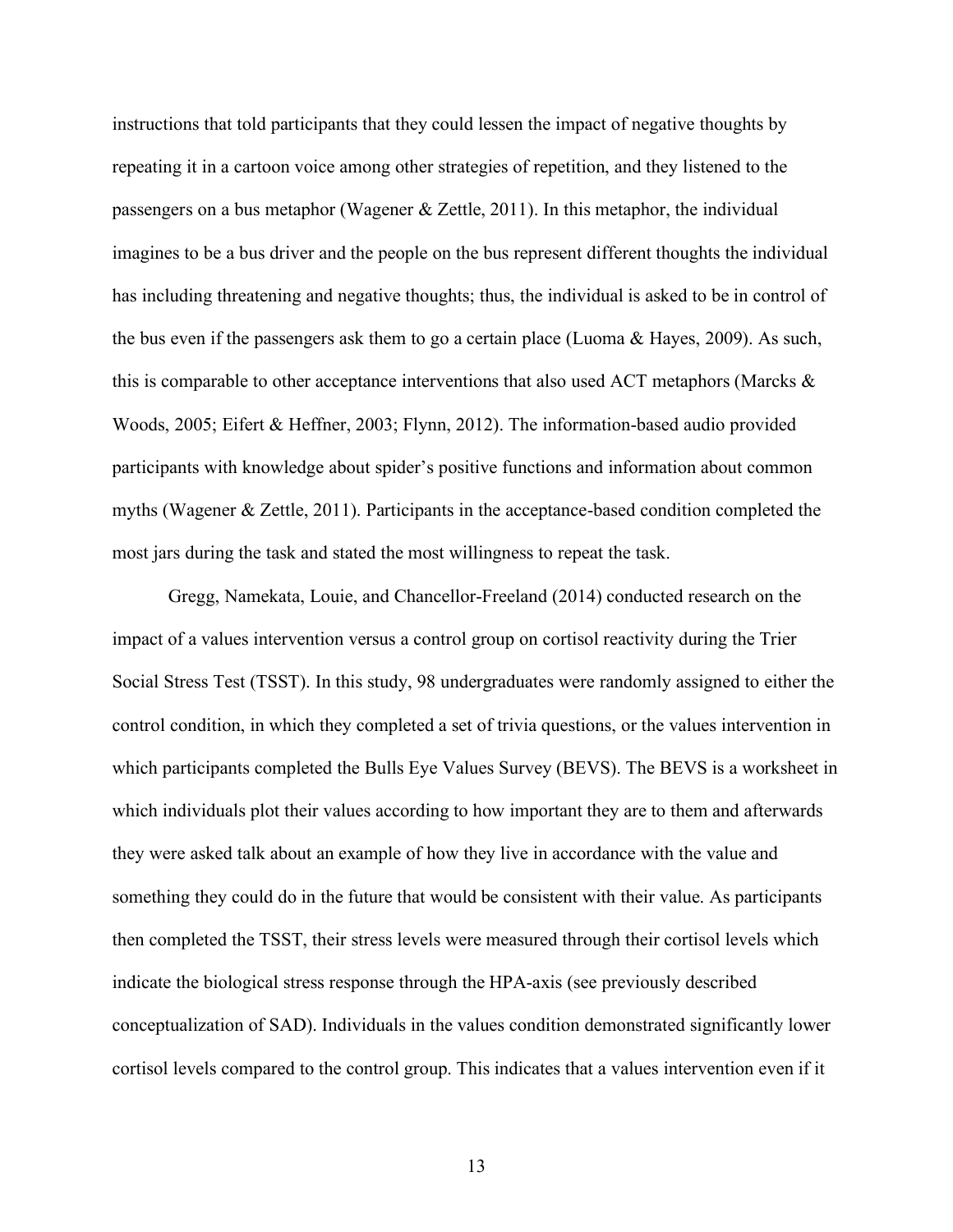is kept as general as this one and not task specific, can successfully decrease stress levels during situations that commonly evoke social anxiety.

A study by Flynn (2012) examined the effectiveness of acceptance versus acceptance plus values on 121 undergraduate participants' persistence during and willingness to engage in a difficult task. As acceptance in ACT is typically framed as something done in the service of values, it was expected that the acceptance plus values condition would have a greater impact than acceptance alone. In a non-clinical sample, participants were randomly assigned to condition, given one of the two interventions, and asked to do the mirror tracing task. During this frustration task, participants are asked to trace a star shape on a computer screen, while the cursor moves in the opposite direction of the mouse movement. In this study, Flynn (2012) did not find differences in persistence and reported willingness to repeat the task between groups. However, the artificial nature of the mirror tracing task may have contributed to this null finding. Although this task has been successful in studies of frustration and distress tolerance (for instance in Feldman, Dunn, Stemke, Bell, & Greeson, 2014; Szuhany & Otto, 2015), engagement in a repetitive frustration task may be perceived as more artificial and less relevant to an individual's values. It is possible that examination of behavior in an area, which may be perceived as more relevant to valued living, would demonstrate a greater benefit. Summary of Component Studies

The previously discussed studies examining ACT and/or CBT techniques, differ in the examined components and how they define effectiveness of these interventions. These studies were using acceptance (e.g., Campbell-Sills et al., 2005), values (Gregg et al., 2014), and cognitive reappraisal (e.g., Hofmann et al., 2009) as emotion regulation interventions. Success of the intervention was defined in different ways: some of these studies measured it through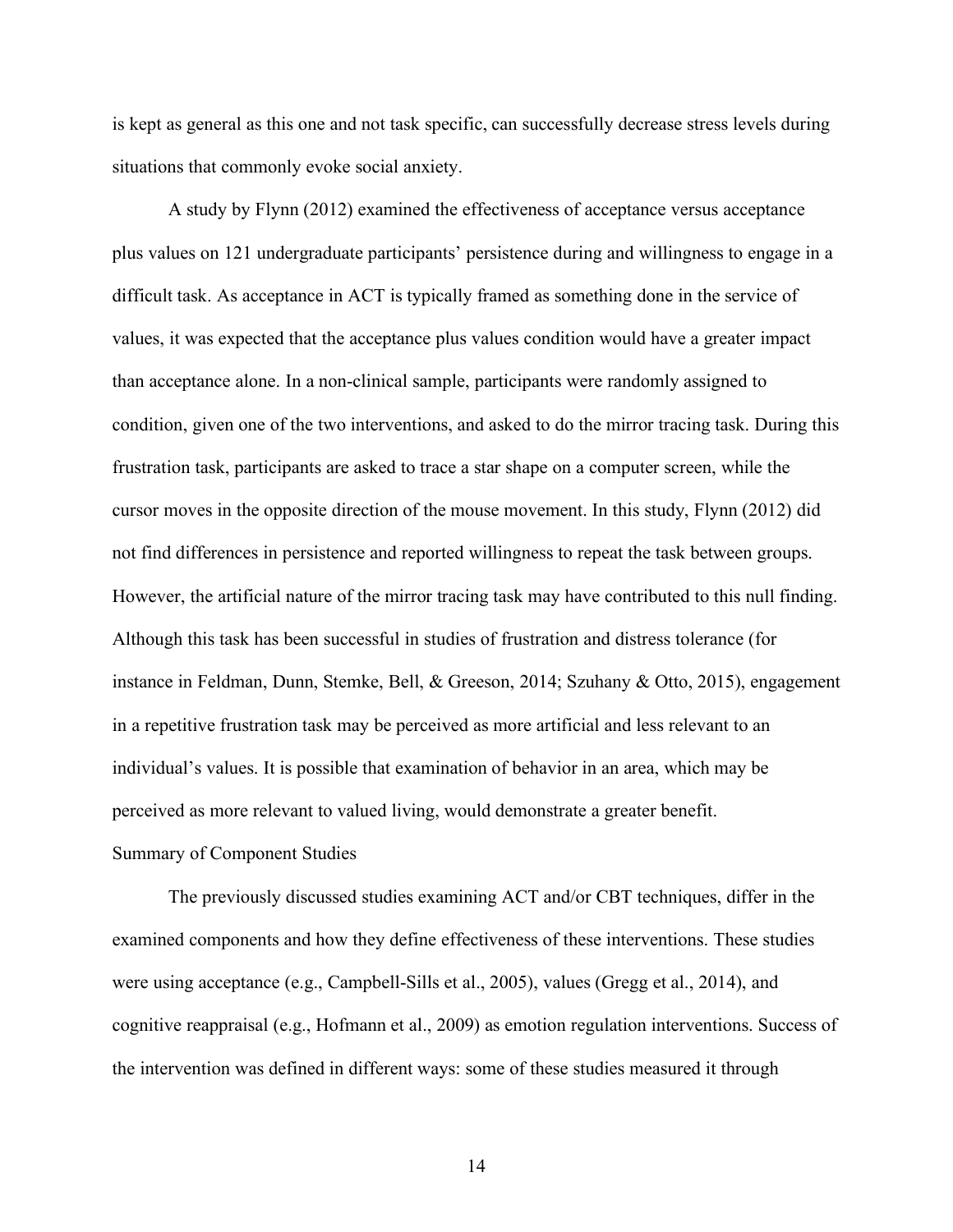subjectively experienced distress (e. g. Hofmann et al., 2009), others used physiological measures (e. g. Low et al., 2008), some measured success through willingness to repeat a stressful task (Eifert & Heffner, 2003). Willingness to engage in difficult tasks is a main target of ACT as it aligns with acceptance (Hayes, 2004), while the ability to regulate subjective distress is more closely aligned with the goals of reappraisal in CBT (Heimberg  $\&$  Magee, 2014). These studies used a variety of different stressors to test the effectiveness of these brief interventions, such as a social stress test (Gregg et al., 2014; Hofmann et al., 2009), physiological stressors such as Carbon Dioxide enhanced air (Eifert & Heffner, 2003; Levitt et al., 2004), stressful external stimuli such as film clips (Campbell-Sills, 2005; Wolgast et al., 2011), or tasks that were more aligned with very specific fears or symptoms of psychopathology. As suggested through these studies, the effectiveness of brief component interventions to regulate distress and arousal and increase willingness is seemingly independent from the source of the stressor.

A variety of component studies show that acceptance techniques are a successful tool to promote emotional regulation in clinical as well as non-clinical populations. Research shows that an acceptance intervention before a stressful situation successfully lowers the heart rate as well or better than a reappraisal condition and has a significant effect over control conditions (Hofmann, et al., 2009; Campbell-Sills et al., 2005; Low et al., 2008, Wolgast et al., 2011). Moreover, Campbell-Sills and colleagues (2005) found that participants in the acceptance condition showed faster heart rate recover after the stressor. However, self-report measures yielded mixed results, which may be due to the encouraging instruction to notice and accept feelings of discomfort in acceptance condition. Thus, participants may over-report anxiety during stressful situations. Additionally, it may be that acceptance must be done in the service of values to obtain the full benefit, consistent with the ACT approach. Nonetheless, acceptance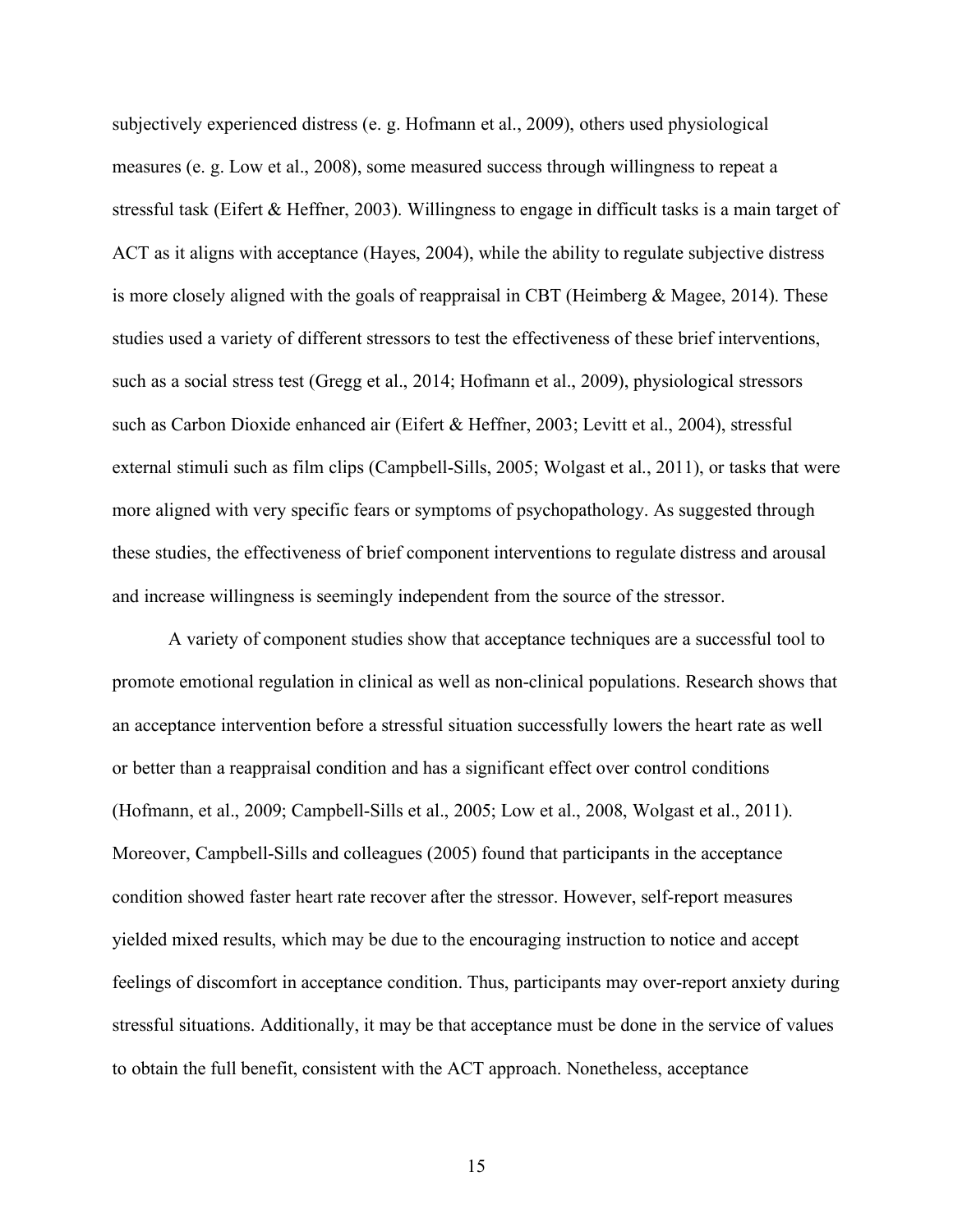instructions have been found to be related to greater willingness to re-experience stressful tasks, suggesting they can be successful at decreasing avoidance behavior (Eifert & Heffner, 2003; Levitt et al., 2004; Wagener & Zettle, 2011).

In a meta-analysis of laboratory-based component studies, Levin, Hildebrandt, Lillis, and Hayes (2012) compared different ACT components and contextual components of CBT, the nature of the intervention, and their outcomes in 66 studies. The analysis further supports the effectiveness of ACT components such as mindfulness, acceptance, and values and found that especially interventions that used experiential components such as metaphors and exercises were found to have larger effect sizes. Thus, the current study uses an ACT metaphor in the intervention.

In sum, a number of examinations found that acceptance and reappraisal instructions were equivalent in ameliorating participant distress as demonstrated by physiological measures only (Hofmann et al., 2009) or by physiological and self-report measures (Wolgast et al., 2011). However, it is of note that acceptance in ACT is not done in and of itself, but in the service of valued living to increase values-based action (Luoma et al., 2007). As such, extant acceptance versus reappraisal evaluations do not offer adequate examination comparable to that which may occur when the key process of values is added to the acceptance intervention. Additionally, existing studies use distress stimuli (i.e. CO2 task, as seen in Eifert & Heffner, 2003 or Levitt et al., 2004, a distressing film clip, as seen in Wolgast et al., 2011 or Campbell-Sills et al., 2005), which are less relevant to valued living and may not allow for optimal comparison of ACT and CBT relevant components.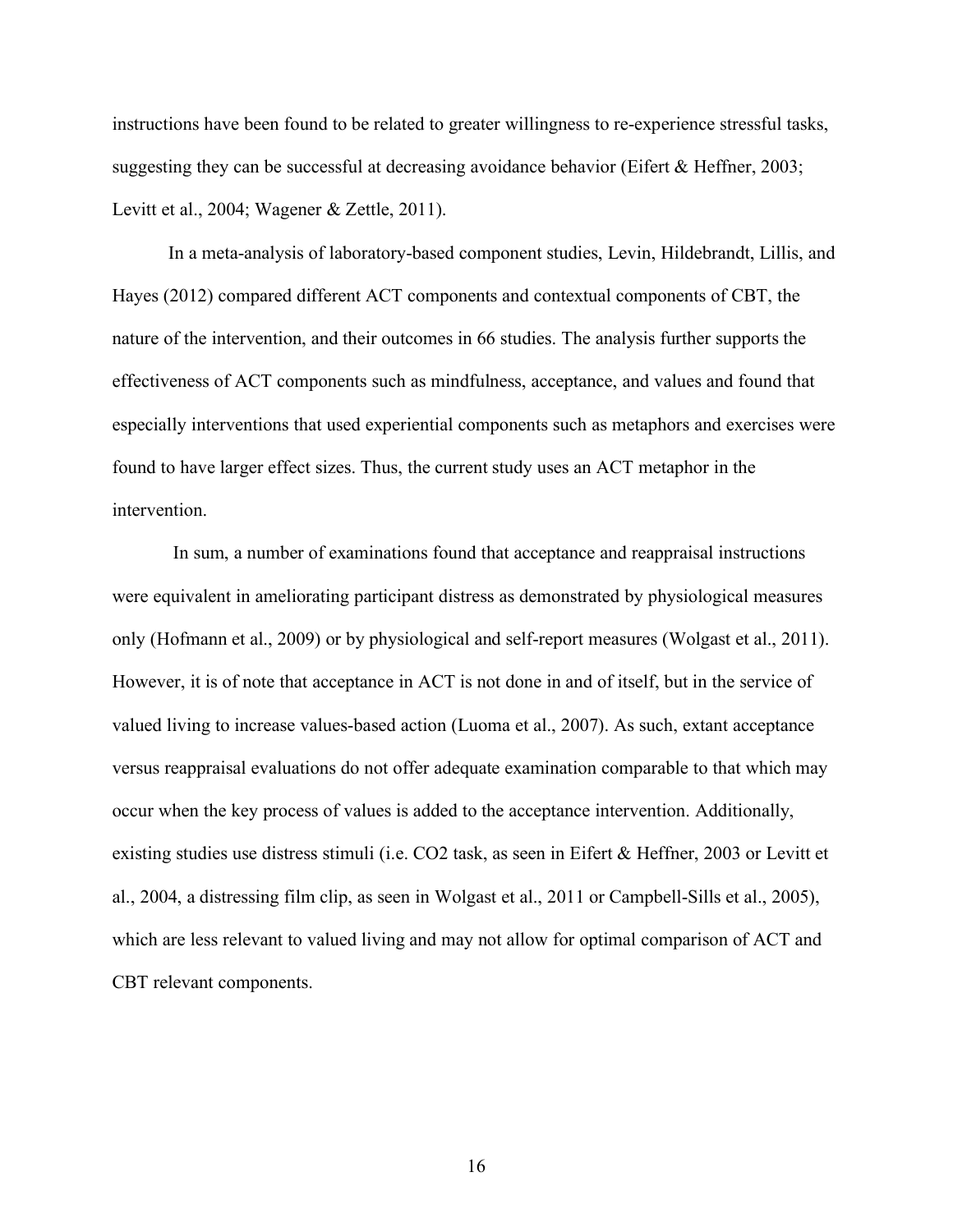### OBJECTIVES AND HYPOTHESES

The current study seeks to allow for a stronger comparison of the ACT process of acceptance to cognitive reappraisal through inclusion of values and through application to a potentially more relevant stressful situation. An area that is often of importance in assessments of values is relationships with others. Consistent with this, previously mentioned research shows that social apprehension of negative evaluation often causes avoidance in college students to participate in the classroom (Bowers, 1986; Rocca, 2010). Moreover, college counseling center data suggests that social issues are a very common stressor. Intake data from 13,257 clients collected at a counseling center over 13 years found that 46-57% of the clients sought counseling for relationship problems, 36-63% for anxiety and stress, and 32-44% for family issues (Benton, Robertson, Tseng, Newton, & Benton, 2003). Social situations are at the core of these three main reasons that led clients to seek counseling and this again highlights how much people value relationships in their lives. Moreover, this emphasizes the importance for successful anxiety interventions that promote social wellbeing and decrease experiential avoidance in clinical as well as non-clinical individuals. As such, it shows that social concerns are a prevalent and relevant issue to many individuals.

We selected the Trier Social Stress Task (TSST; Kudielka, Hellhammer, Kirschbaum, Harmon-Jones, & Winkielman, 2007), which presents individuals with a challenging social situation (described further in the Method section), to more closely approximate behavior in the service of social aspects of valued living. This task was successfully implemented in previous component studies (Gregg et al., 2014; Hofmann et al., 2009). Although the current study adapts Flynn's (2012) intervention protocol, the stressor task (TSST) will be closer to participant's experienced stressors in daily life, which is expected to increase the relevance of values for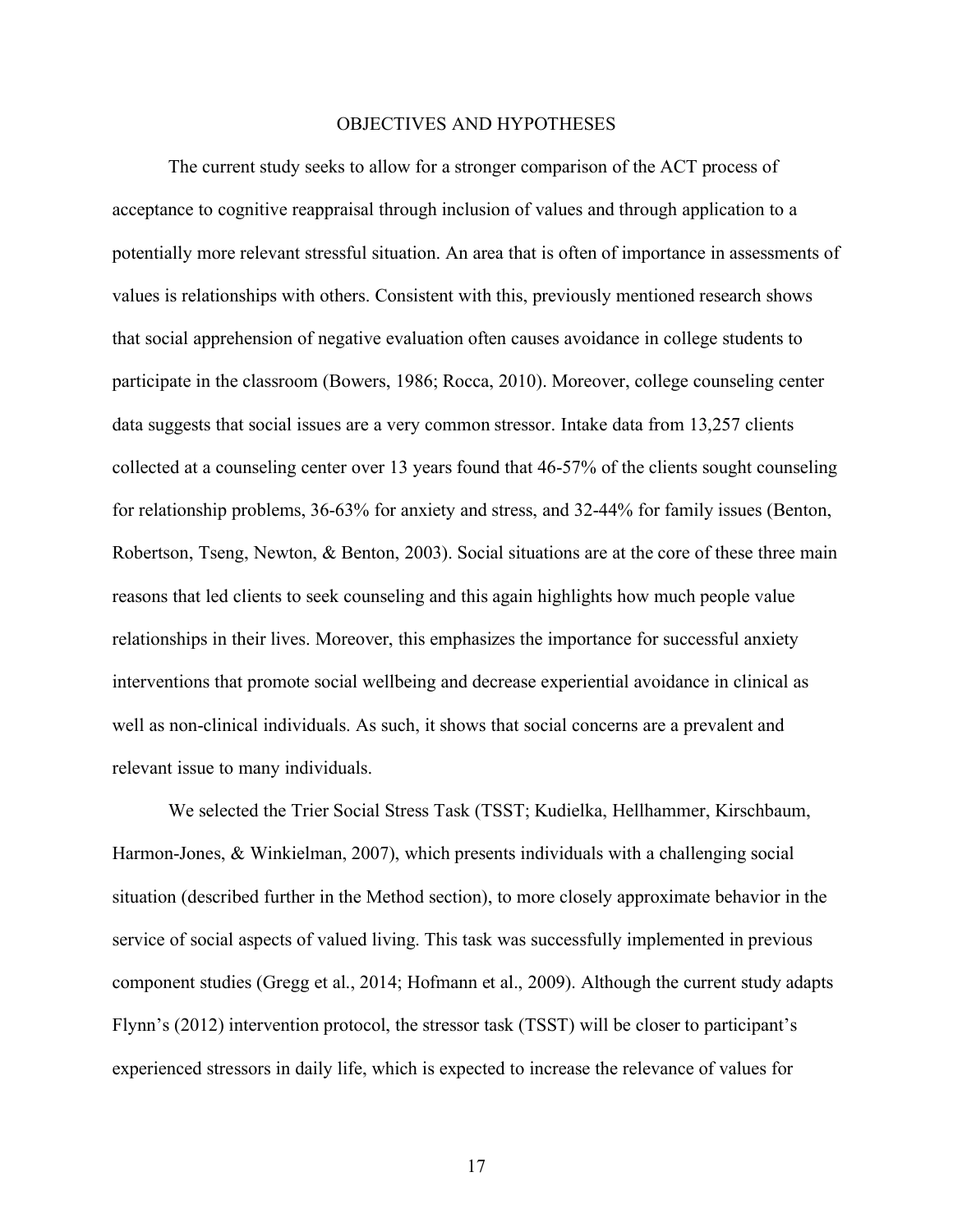internal motivation. Gregg and colleagues (2014) found that a values intervention successfully lowered cortisol levels during the TSST. Thus, it is our hope in this study that values will be more meaningful for participants during the stressor task and that the stressor is more closely related to participant's real-life stressors.

The purpose of the current study is to add to our understanding of acceptance in the service of values as compared to cognitive reappraisal for dealing with negative affect. Our study builds on existing literature, which compares acceptance with cognitive reappraisal and presents a more ACT consistent version of acceptance because it moves us closer to values. To accomplish this purpose we compared the impact of three sets of instructions on negative affect: acceptance and values, in which participants are instructed to accept negative emotions and remind themselves of overarching goals such as wanting to be successful students, reappraisal, which instructs individuals to logically assess the situation as an experiment that will not have any impact on their social life or college career, and control, which provides information on the history of Texas A&M Corpus Christi. Participants were randomly assigned to one of these three conditions.

It was hypothesized that individuals in the acceptance and values condition would be more successful at their emotional regulation during, and immediately after, the stressor. Thus, we predicted that 1) individuals in the acceptance and values condition would show less increase in Subjective Units of Distress (SUDs) and heart rate during TSST compared to the cognitive reappraisal and control conditions, and 2) acceptance and values participants would show faster recovery of heart rate after the stressor compared to other conditions. Additionally, we explored associations between self-report measures of psychological inflexibility, valued living, symptoms of depression, anxiety, and stress, and general use of emotion regulation strategies.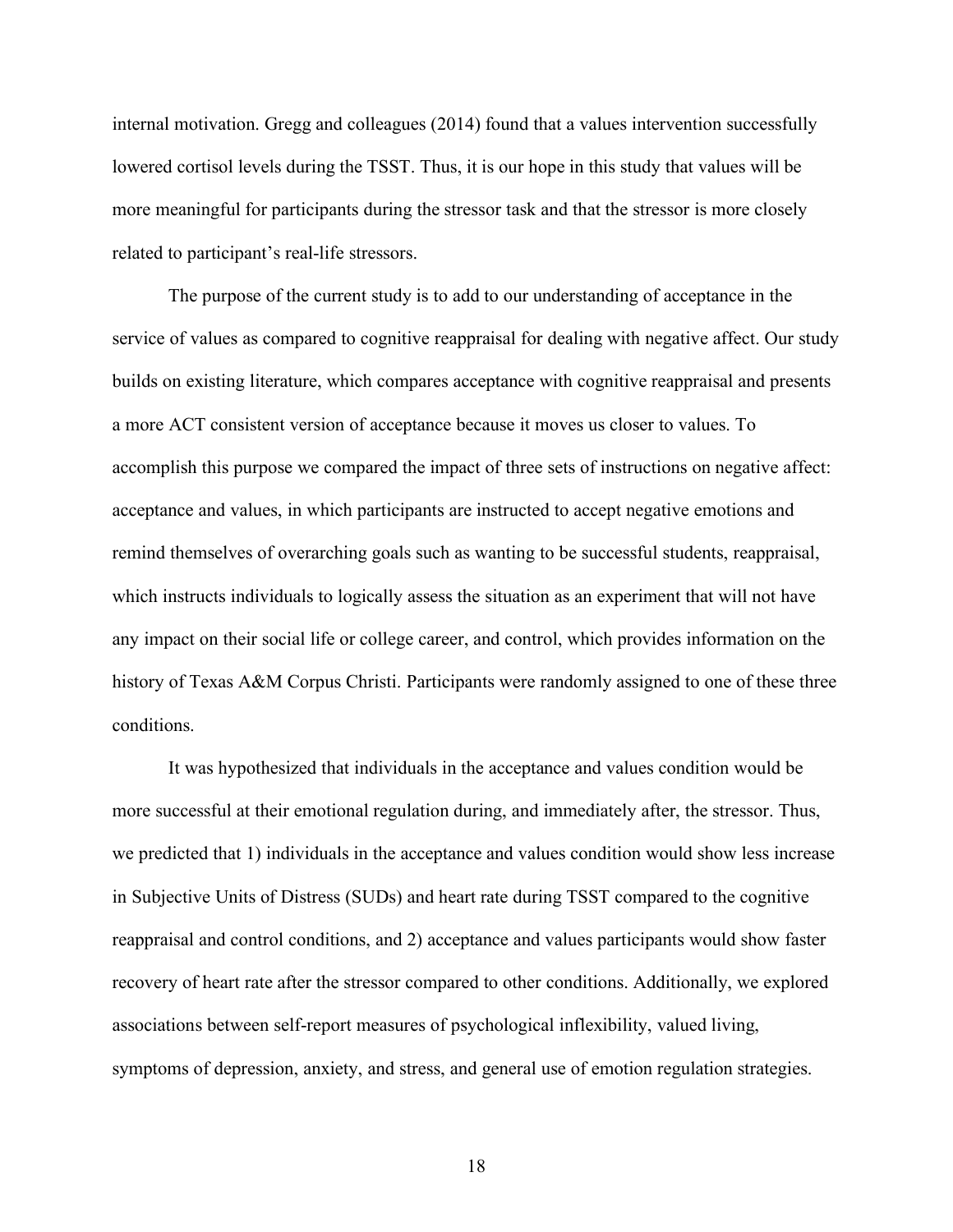#### **METHOD**

## Participants

Participants were 49 undergraduates aged 18 to 40 recruited at Texas A&M University-Corpus Christi. Participants were 91.8% female, and 57.1% identified as Hispanic/Latino, 24.5% Caucasian, and 8.2% as African American. The majority of participants, 95.5%, reported that the USA was their country of origin, and the remaining participants were from Central America. Regarding their level of education, 38.8% were freshmen, 24.5% were seniors, and 18.4% were sophomores.

Self-Report Measures (Appendix I)

Demographics Questionnaire

Participants were administered a demographic questionnaire, assessing age, sex, ethnicity, level of education, and major.

Health Questionnaire

As is standard in psychophysiological examinations of heart rate reactivity, participants were asked whether they have a heart condition, a pace maker, or take any medication that affects their heart rate. Furthermore, participants were asked to disclose their use of cigarettes, coffee, and alcohol, and the frequency of physical activity. Additionally, the questionnaire asked whether participants were currently using medication or psychotherapy/ counseling services for psychological difficulty and whether they have done so in the past. Items were adapted from Toobert, Hampson, and Glasgow's (2000) revised diabetes self-care activities measure.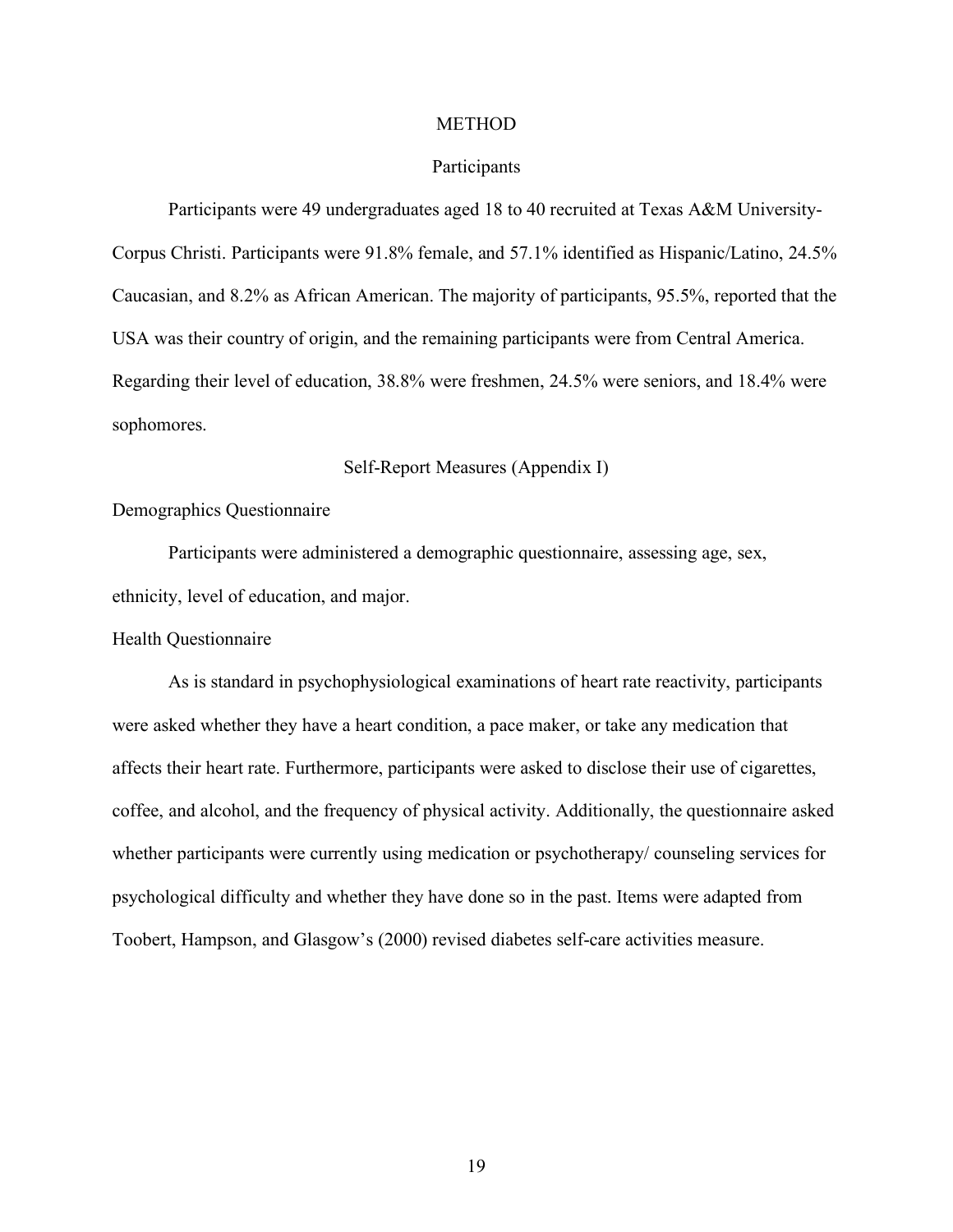### Psychological Process Measures

Cognitive Emotion Regulation Questionnaire Short Form (CERQ-SF)

To assess participants' predominant preexisting strategies to react to stressful situations and regulate their emotions, they were asked to complete the 18 items of the CERQ-SF. The CERQ-SF is comprised of nine domains that are measured by two items each: self-blame, acceptance, rumination, positive refocusing, refocus on planning, positive reappraisal, putting into perspective, catastrophizing, and blaming others (Garnefski & Kraaij, 2007). Each item contains a possible thought a person may have regarding a difficult or stressful situation such as, "I think that basically the cause must lie within myself," to which the participant responds on a 5-point Likert-type scale (1 = never and  $5 =$  always). This questionnaire has a good reliability with subscale Cronbach's alphas ranging from .68 to .81 and has received convergent validity support (Garnefski & Kraaij, 2007).

Acceptance and Action Questionnaire (AAQ-II)

The AAQ-II is one of the most widely used measures of psychological inflexibility. It has been related to a range of psychopathology and has demonstrated good validity and internal consistency with Cronbach's  $\alpha$  = .84 and test-retest reliability of .81 after three months and .79 after 12 months (Bond et al., 2011; Meyer, Morissette, Kimbrel, Kruse, & Gulliver, 2013). The most current version is comprised of seven items that are answered on a 7-point Likert-type scale ranging from  $1 =$  never true to  $7 =$  always true and include statements such as "Emotions cause" problems in my life" (Bond et al., 2011). Low scores on the AAQ-II represent acceptance and psychological flexibility while high scores indicate a lack thereof. Moreover, results of the AAQ-II are relevant to this study as high scores on this questionnaire have been found to be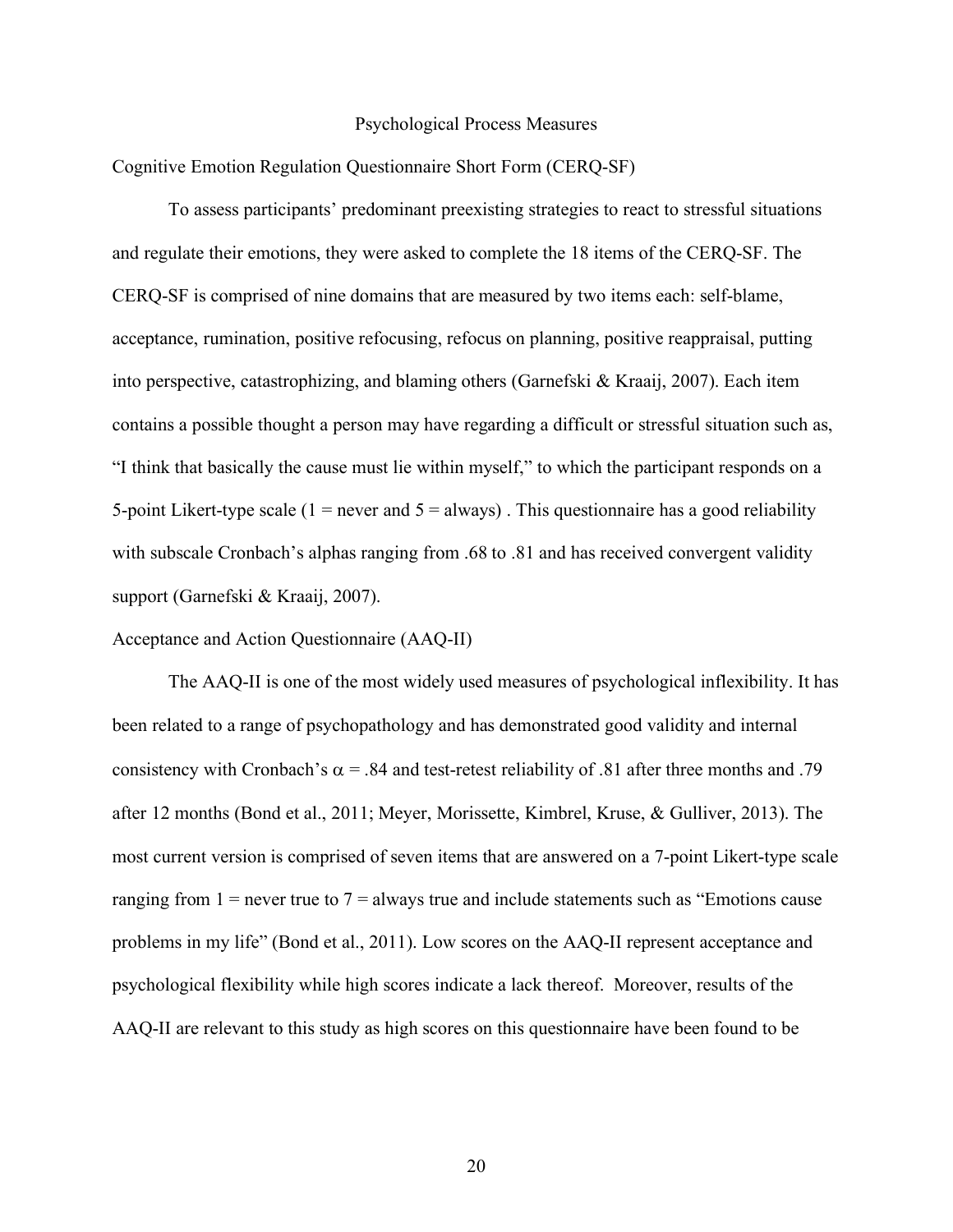related to anxiety sensitivity in adults suffering from a DSM-IV anxiety disorder (Berman, Wheaton, McGrath, & Abramowitz, 2009).

## Valuing Questionnaire (VQ)

The Valuing Questionnaire (Smout, Davies, Burns, & Christie, 2014) measures the extent to which a person lived in alignment with their subjective values during the past week. Responses to ten items that are rated on a 7-point Likert-type scale from  $0 =$  not true at all, to  $6 =$ completely true providing a progress and obstruction subscale. An example item from the progress scale is, "I felt like I had a purpose in life," and an example from the obstruction scale is, "When things didn't go according to plan, I gave up easily." As one of this study's interventions includes a values component, participant's valued living could present an interesting factor. This measure was found to have good convergent validity; internal consistency for both scales was  $\alpha$  = .87 (Smout et al., 2014).

Psychological Distress Measures

Depression Anxiety and Stress Scales (DASS-21)

DASS-21 is a popular measure of psychological distress with published norms, which allow us to determine the level of distress experienced by our participants (Antony, Bieling, Cox, Enns, & Swinson, 1998). The DASS-21 includes three scales of seven self-report items. For each on which the participants select the severity with which they have experienced each given state, such as "I found it hard to wind down" within the past week on a four-point scale  $(0 =$  never to 3 = almost always). It encompasses questions that estimate the participants' levels of depression, anxiety, and stress (Henry & Crawford, 2005). As such, the DASS-21 taps into common psychological distress domains and provides a measure of the individuals' recent experience of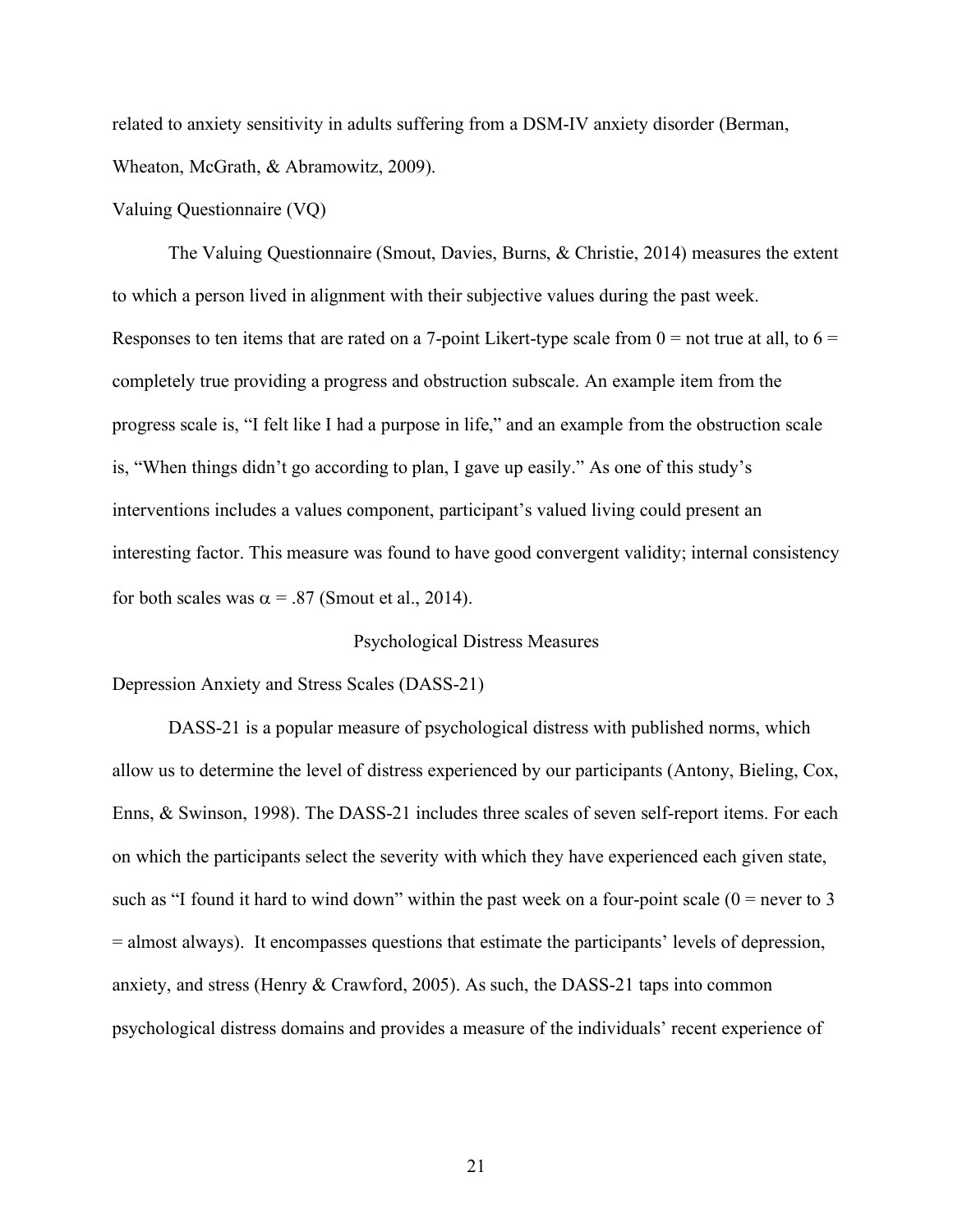distress. This measure has a reliability of  $\alpha$  = .93 for the total scale and demonstrates good construct validity, and satisfactory reliability (Henry & Crawford, 2005). Liebowitz Social Anxiety Scale Self-report (LSAS-SR)

The LSAS-SR is a self-report measure of social anxiety that consists of 24 items depicting social situations on which the participant rates their level of fear and their level of avoidance on a four-point scale ( $0 =$  no fear to 3 = severe fear; Baker, Heinrichs, Kim, & Hofmann, 2002). Thus, the scale estimates the participants' fear and avoidance in social interactions, such as "meeting strangers" and performance situations, such as "giving a report to a group." This measure has demonstrated a good test-retest reliability in a 12-week timeframe, and good internal consistency with an overall  $\alpha$  = .95. In this study, results from the LSAS-SR are used to estimate participant's preexisting level of social anxiety as especially high anxiety could interfere with the effectiveness of the intervention.

# Behavioral Task

# Trier Social Stress Test (TSST)

The TSST is a widely used performance task to induce anxiety in participants. After obtaining informed consent, participants complete an acclimation period of 30- 45 minutes so that the risk that participants are experiencing stress due to exposure previous to the experiment is minimized; thereafter, participants are given the task to prepare a speech to convince a selection committee that the participant is the ideal candidate for a job. Furthermore, they are told that the members of the committee are trained to analyze nonverbal communication and will record the speech and may ask questions. Participants then deliver their prepared speech in front of an audience and are then asked to complete an arithmetic task in which they count backwards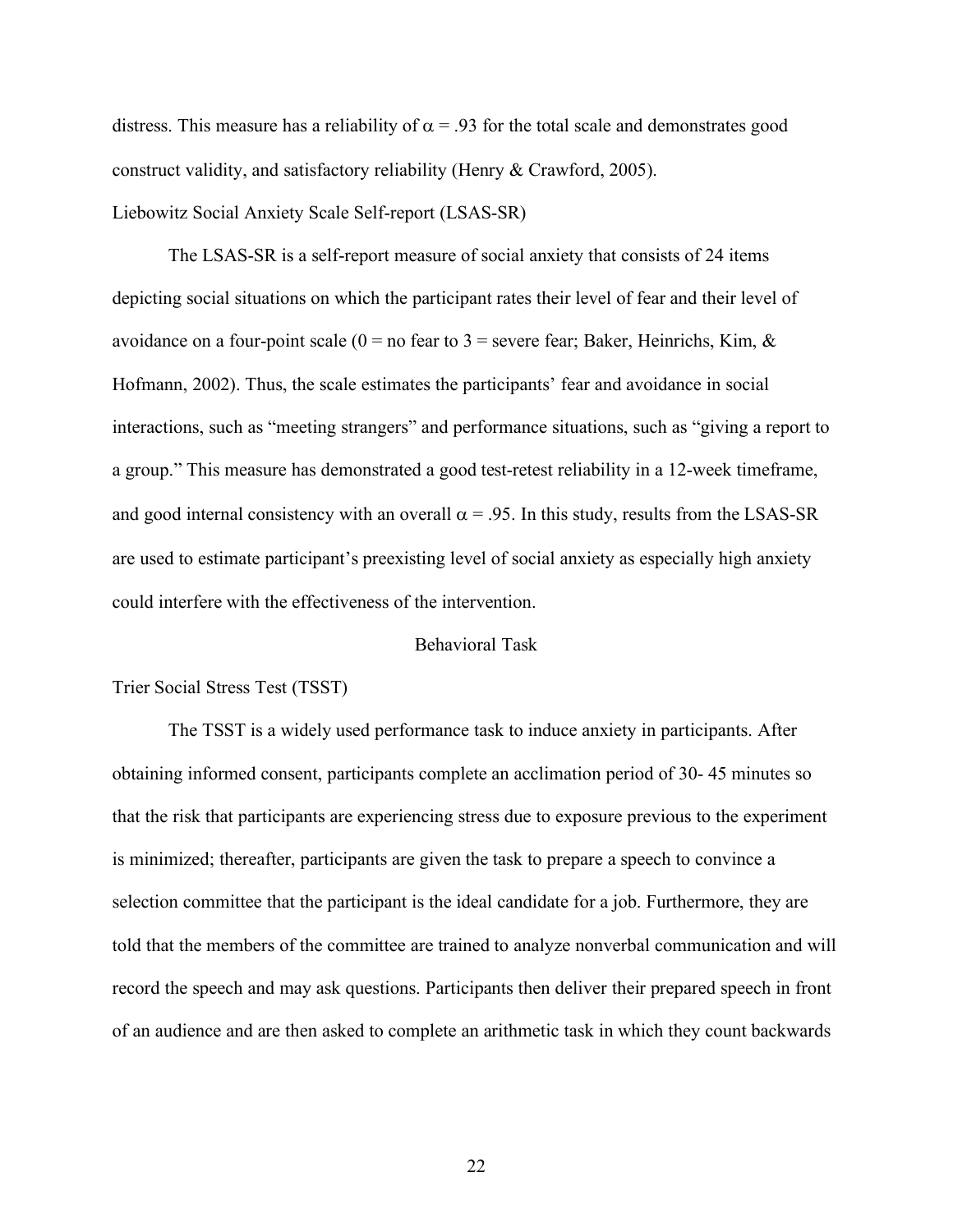from 2023 in steps of 17. Every time they make a mistake they are instructed to stop and start over at 2023 (Kudielka et al., 2007).

Although this task has been extensively validated (Kudielka et al., 2007), a recent large meta-analysis demonstrated that such a lengthy acclimation period has no significant benefits and a short period (e.g. less than 10 minutes) can be as effective (Goodman, Janson, & Wolf, 2017). As such, this experiment will use a variation of the traditional test protocol (see full set of instructions in Appendix III). Our task differed in that participants did not have a thirty-minute rest period. Participants were asked to prepare a five-minute speech on one of three given controversial topics. They were told the speech would be recorded and shown to a jury panel of three graduate students who will closely evaluate the quality of the speech and nonverbal expressions. Finally, participants were asked to count backwards from 2023 in steps of 17 as fast and accurately as possible. If they made a mistake, they were asked to start over ("Stop. 2023."); this continued for five minutes (Kirschbaum, Pirke, & Hellhammer, 1993).

# Task-related Questions and Manipulation Checks

As willingness to engage with difficult thoughts and feelings is key to the ACT model, participants were also asked to rate how willing they would be to engage in the task again on a 0- 10 scale ( $0 =$  not at all to  $10 =$  extremely willing). Furthermore, participants rated how likely they were to use the emotion regulation method presented to them in the future  $(0 = not at all to$  $10 =$  extremely likely).

## Dependent Measures

## Subjective Units of Discomfort (SUDS)

To briefly estimate participants' discomfort, they were asked to assess their level of discomfort on a scale of 1 to 100, 1 means no discomfort at all and 100 means extreme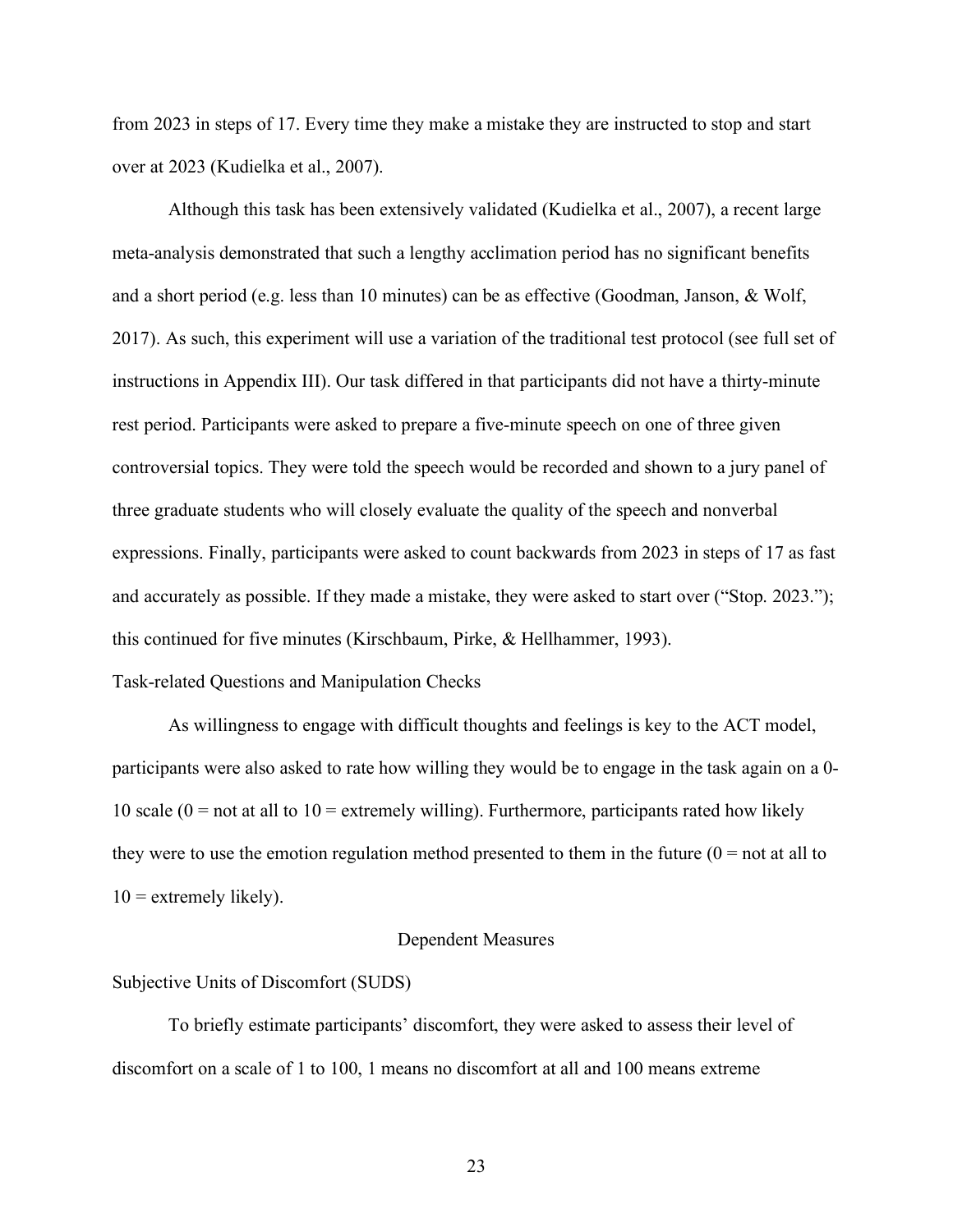discomfort. SUDS are frequently used to gain a subjective estimate of the person's level of distress in similar studies (see Eifert & Heffner, 2003; Flynn, 2012). Furthermore, a significant correlation between physiological measures and participant's SUDS during distress has been confirmed and it demonstrated sufficient validity when compared to different anxiety measures (Kaplan, Smith, & Coons, 1995; Thyer, Papsdorf, Davis, & Vallecorsa, 1984). Thus, SUDS was used to gain insight into participant's subjective distress throughout the experiment (as described in the procedure section).

# Heart Rate

Heart rate was measured using the NeXus 10 system which links participant's electrocardiography (ECG) data to a software called BioTrace+. A positive, a negative, and a neutral electrode were secured on the participant through wrist-to-wrist placement. Attachment sites were cleaned with alcohol wipes and allowed to air dry before electrodes were attached. The software indicated how clear the ECG reading was and electrode placements were readjusted until an adequate reading was indicated. The ECG recorded participant's heart rate throughout the experiment from the point of rest period until conclusion of the experiment. Hence, it tracked changes in arousal within the participants as it recorded the mean frequency of heartbeats.

Experimental periods (5-minute rest, survey completion, instruction period, preparation period, task performance period, final surveys period) were manually marked by the experimenter during the experiment to distinguish different distress phases. The mean heart rate as determined by beats per minute of each experimental period was used for evaluation of interpersonal and intrapersonal changes in physiological reactivity. To avoid habituation effects,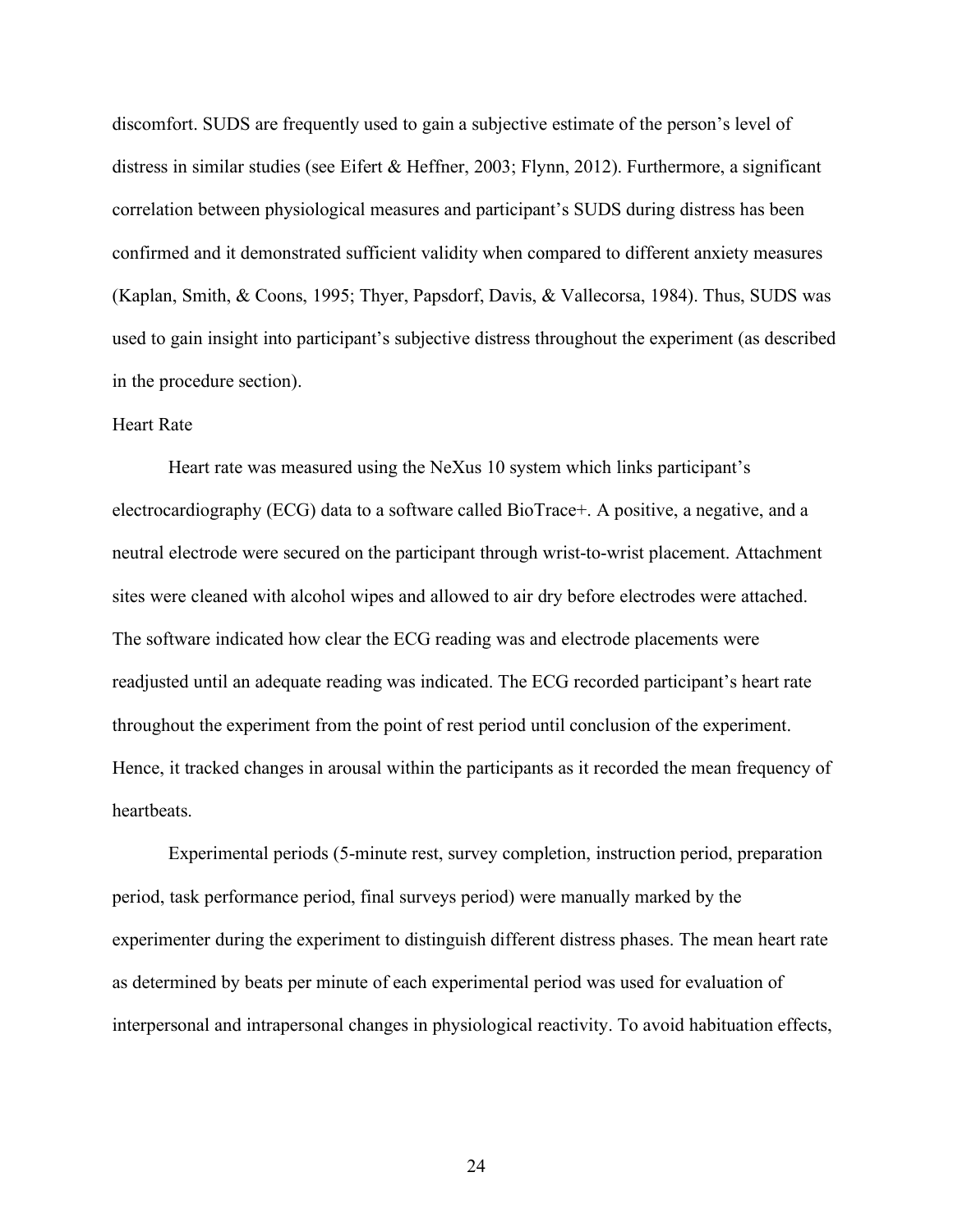the mean heart rate of only the first minute of each phase was used and for the final heart rate reading, the last full minute of the recording was used.

Heart rate has been proven to be a reliable indicator of participant's distress and arousal during stressful social evaluative tasks such as speech tasks and mental arithmetic tasks and aids in determining the effectiveness of interventions (Hellhammer  $\&$  Schubert, 2012; Wager et al., 2009)

### Procedure

## Rest Period and Questionnaires

Upon arrival in the lab, participants were given an informed consent sheet. Participants were randomly assigned to a condition (cognitive reappraisal, acceptance plus values, or control) using a random number generator. After giving informed consent, participants were connected to the three electrodes of the heart rate equipment through wrist-to-wrist placement and rested for three minutes. All self-report measures were completed on a computer through Qualtrics software, which required participants to complete each item. The baseline heart rate was be determined through the reading of the last three minutes of the survey phase as most participants reached their lowest heart rates at that time. Participants were then asked to complete self-report measures (demographic measure, health survey, DASS-21, SUDS, AAQ-II, VQ, CERQ-SF, LSAS-SR). Participants then provided their first SUDs rating to assess a baseline distress level. Self-report measures took about 25 minutes to complete.

After completion of the questionnaires, participants received the cognitive reappraisal, acceptance plus values, or control instructions (see Appendix II). Instructions were presented on a computer screen and through an audio recording and were read by a person unfamiliar with the background of the study. Instruction presentation took approximately seven minutes. Participants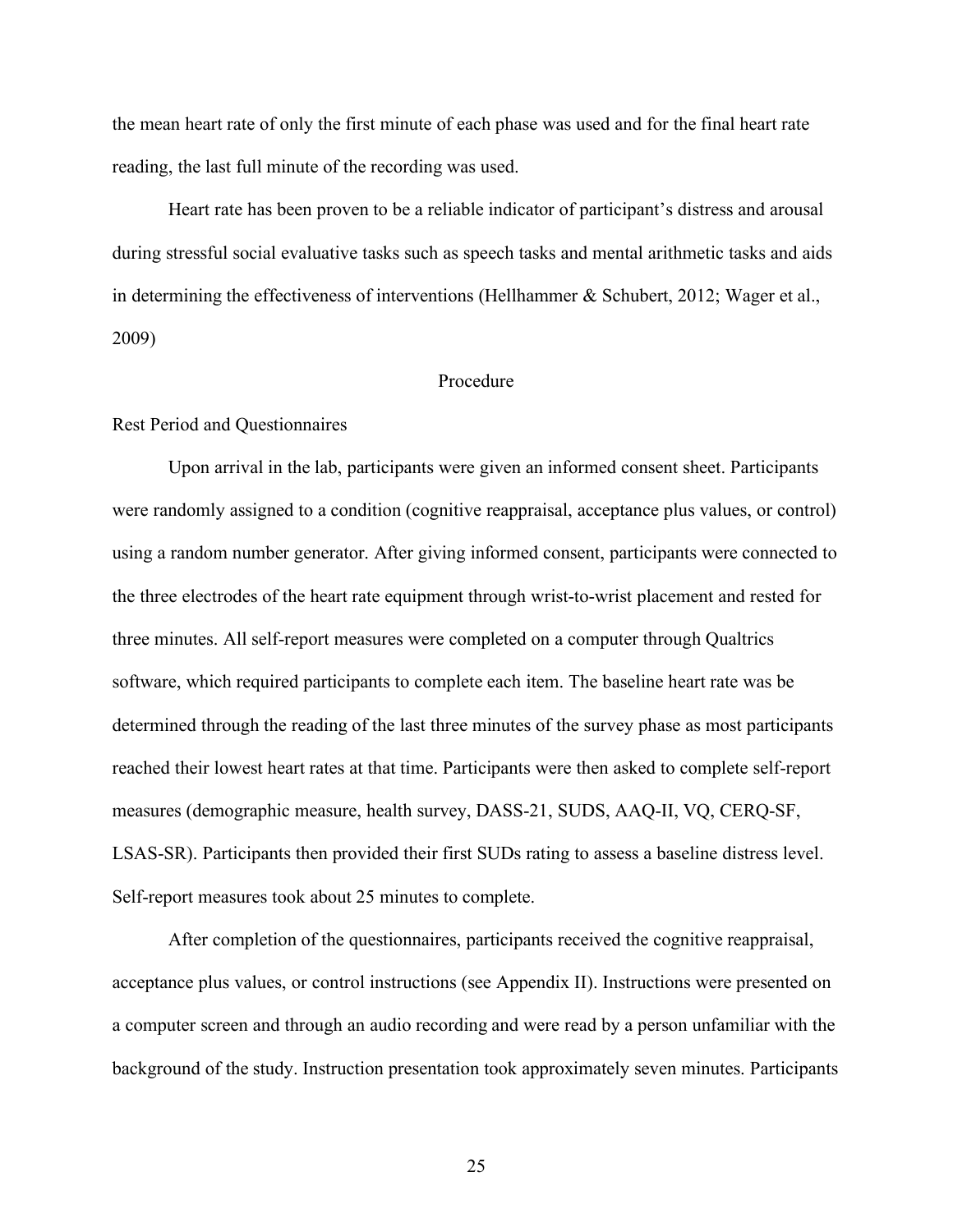then provided a SUDs rating, answered a brief questionnaire about their instructions, and proceeded to complete the TSST stressor task (described in Appendix III).

Participants chose one of the three provided speech topics, prepared their speech for three minutes, and then delivered their speech for up to five minutes. Participants provided SUDs ratings after the preparation, after the speech portion of the TSST task, halfway through the math task, and again after the five-minute arithmetic portion to evaluate coping with the stressor.

As a manipulation check, participants answered whether they believed any part of the instructions or explanations given to them were false, whether they felt like the study was about something other than what they were told, and whether they believed that their recorded speech will be evaluated by three graduate students. After this, participants were debriefed and thanked and provided debriefing consent for their data to be used in the study. All participants received extra credit for their participation.

#### ANALYSIS AND RESULTS

#### Sample Size

Power analysis was conducted using GPower 3.1. Assuming a medium effect size, it was expected that 42 participants were needed to detect a significant time by condition interaction assuming a power of 0.80 and  $p \le 0.05$ . However, given the potential for random responding, technical difficulties, and other sources of error, data from 50 participants was gathered. One participant, however, was lost due to a fire alarm test during the study period, leaving 49 participants who completed any portion of the study.

#### Data Cleaning and Examination

For each scale, univariate outliers were identified on the basis of z scores greater than  $|3.29|$ ,  $(p \le 0.001)$  and winsorized to the next highest score plus one (see Field, 2009). No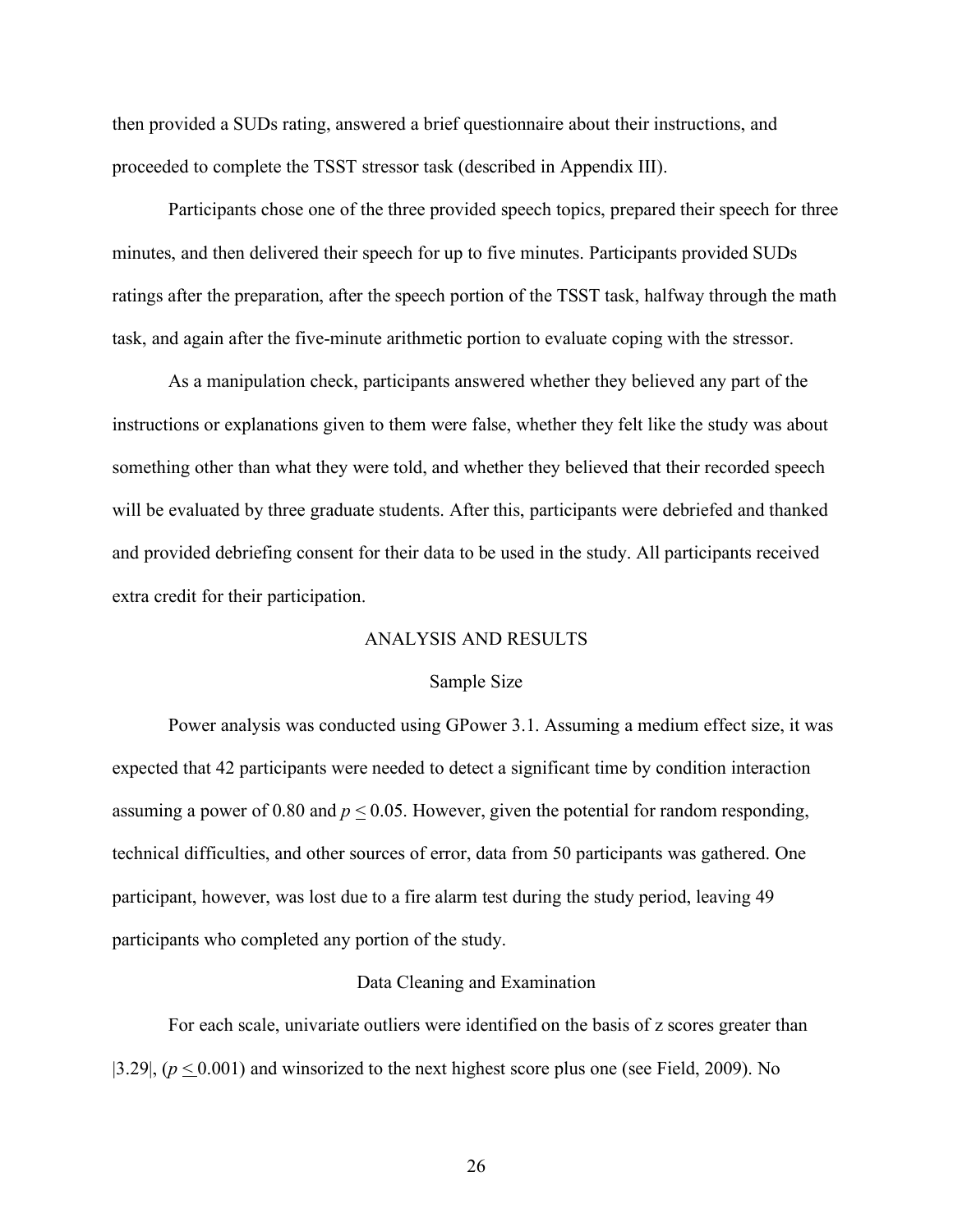multivariate outliers were identified across all scales using Mahalanobis distance. Skew and kurtosis indices were used to examine the distribution of continuous variables. Skewness for all continuous variables was within less than three standard deviations and only minor kurtosis was identified in two variables. Given the limited presence of kurtosis these remained uncorrected. Missing data was considered ignorable: analysis of all scales, heart rate scores, and SUDS revealed that 5.8% of data was missing. Based on available information, data was considered to be missing at random.

## Testing Group Equivalence

Prior to evaluating the influence of interventions, potential differences between conditions were assessed. Groups were compared via one-way ANOVA for continuous variables and via Chi-square analysis for categorical variables to explore differences between groups. There were no categorical differences in sex ( $\chi^2(2, N = 49) = 2.34$ ,  $p = .31$ ) and ethnicity ( $\chi^2(2, N = 49)$ )  $N = 49$ ) = 11.543,  $p = .317$ ). Analysis via ANOVA compared intervention groups for base heart rate  $(F(2,37) = 2.718, p = .08)$ , obstruction of values  $(F(2,48) = .337, p = .715)$ , psychological inflexibility (*F* (2,48) = .014, *p* = .986), social anxiety (*F* (2,48) = 1.402, *p* = .256), and initial SUDS rating  $(F(2,48) = .079, p = .925)$  (for further comparisons see Table 1 and Table 2). Differences between intervention groups were not statistically significant; groups were deemed similar enough in these factors to be compared for main effects.

# Exploring Associations Between Variables

Bivariate correlations were used to examine associations between symptom and psychological process measures (correlations presented in Table 3). As expected, psychological inflexibility demonstrated moderate positive correlations with measures of depression, anxiety, stress, and social anxiety. Weak to medium positive relationships between negative emotion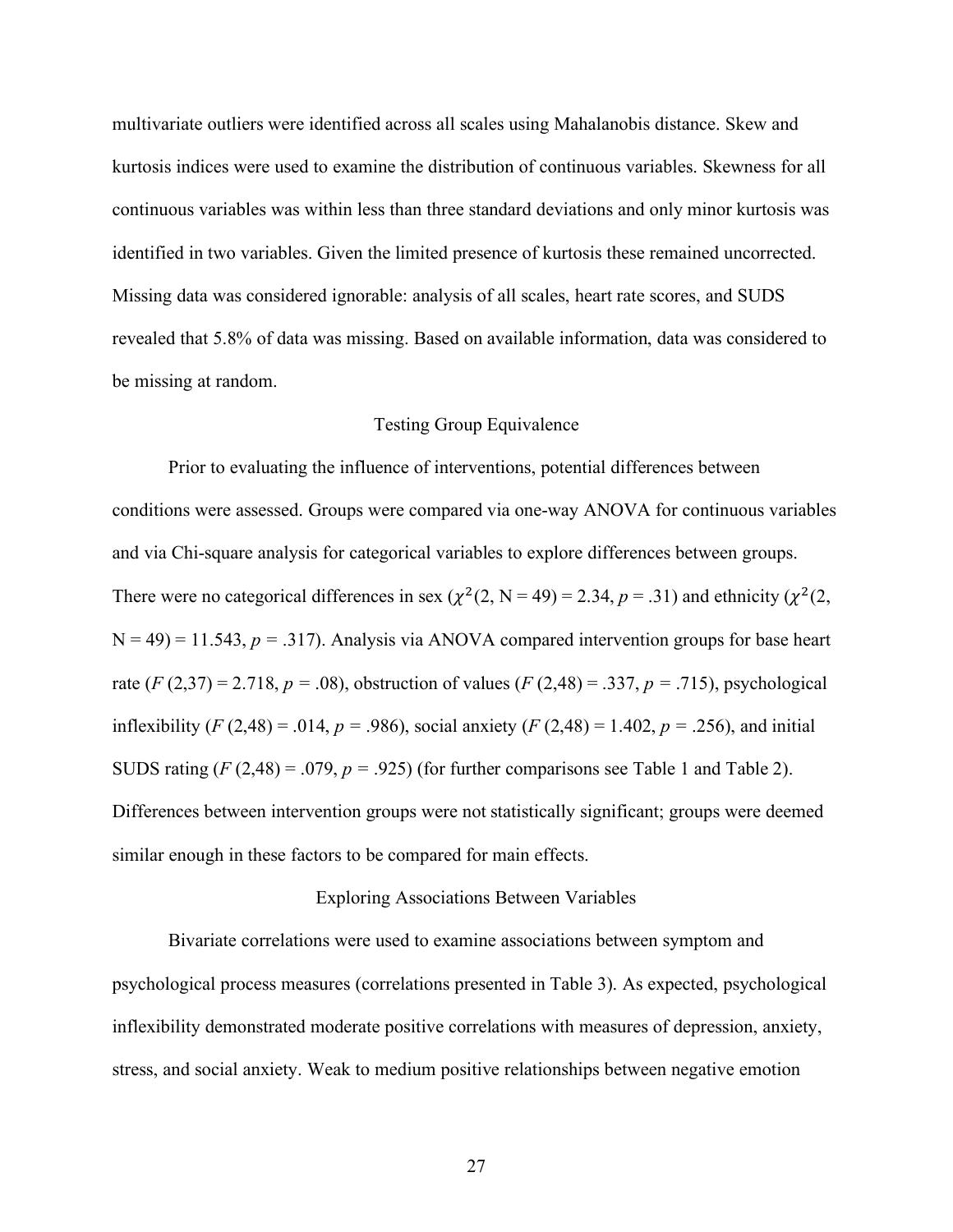regulation strategies (CERQ-SF self-blame and catastrophizing) and psychological inflexibility (AAQ-II) were also obtained. Additionally, weak positive relationships between valued living (VQ) and use of emotion regulation techniques (CERQ-SF) were obtained. Values progress (living more closely aligned with one's values) was positively related to positive reappraisal and positive refocusing. Values obstruction (living somewhat opposing to one's values) was positively related to catastrophizing and was negatively correlated with positive reappraisal. Consistent with expectations, symptoms of psychopathology (DASS-21 and LSAS-SR) were related to emotion regulation strategies (CERQ-SF). Catastrophizing was positively related to symptoms of depression, stress, anxiety, and social anxiety. Depression was also positively correlated with self-blame. Unexpectedly, no relationships were obtained between rumination and psychopathology.

### Evaluating the Impact of Brief Interventions

To evaluate the impact of condition on participant distress (measured by SUDs) and heart rate response, a repeated measures ANOVA was used. The effect of condition (acceptance plus values, reappraisal, control) by time (post survey SUDs, post speech preparation SUDs, post speech SUDs and mid math SUDs) was examined. Repeated measures ANOVA did not approach significance for the SUDs rating over time when comparing the three different conditions, Wilks' Lambda = .910,  $F(6,78) = .559$ ,  $p = .762$ . Although insignificant, the data trended in the expected manner: Participants in the control condition reported the highest subjective distress. Participants in the intervention conditions reported very similar levels with slightly lower distress in the acceptance plus values condition (for graph see Figure 1).

It was also expected that the heart rate measure would show that the acceptance intervention minimized physiological distress more than the reappraisal intervention and that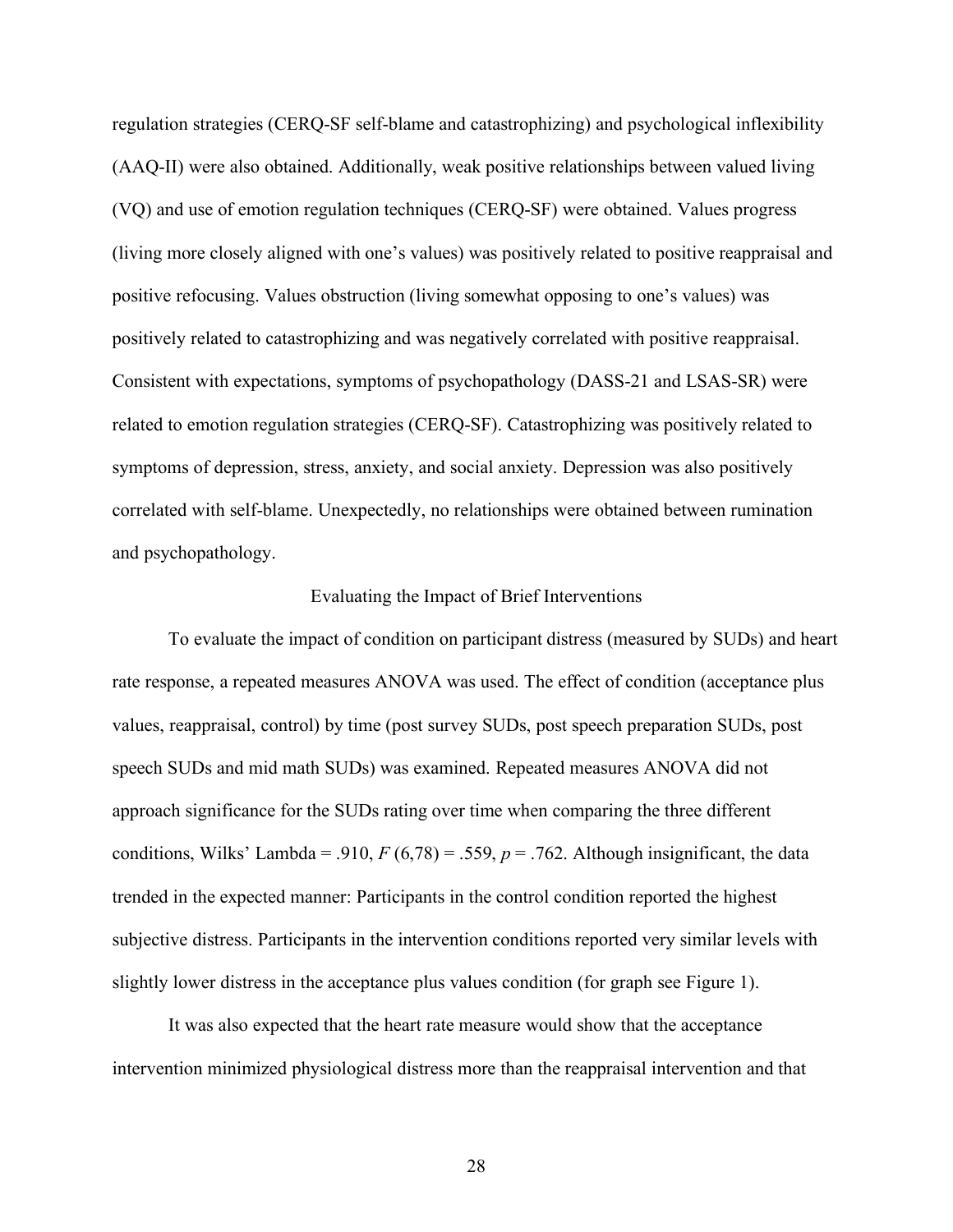there would be the highest distress in the control condition. There was no significant effect of time on distress in the separate interventions, Wilks' Lambda = .793,  $F(8,64) = .984$ ,  $p = .456$ . Looking at the respective graph (see Figure 2), although not statistically significant, there were some differences in base heartrate between participants from the different conditions; when regarding only the actual change over time, there appears to be little to no difference in physiological stress response between conditions.

The second hypothesis was that participants in the acceptance and values condition would have a steeper heart rate recovery after the end of the stress tasks. A repeated measures ANOVA that investigated change of heart rate over time found no significant effect; Wilks' Lambda = .964,  $F(2,32) = .595$ ,  $p = .558$ . Regarding the graph (see Figure 3), it appears that all participants experienced an almost even decrease in heartrate after the math stress task.

Further analysis examined the subjective distress change scores and heart rate change over time based from the base SUDS rating post surveys and base heart rate measure during the last three minutes of the survey phase. For the repeated measures ANOVA investigating subjective distress over time there was no significant effect, Wilks' Lambda = .939,  $F(6,76)$  = .407,  $p = 0.873$ . The data trend displayed in the graph (see Figure 4) shows participants in the control condition to have reported the highest distress, and those in the cognitive reappraisal condition to have reported the lowest change in subjective distress ratings. There was also no significant effect of time on heart rate in the separate interventions, Wilks' Lambda = .767, *F*  $(8,56) = .991$ ,  $p = .453$ . Graphic representation of this repeated measure (see Figure 5) illustrates that there was very little difference between physiological responses between the different conditions.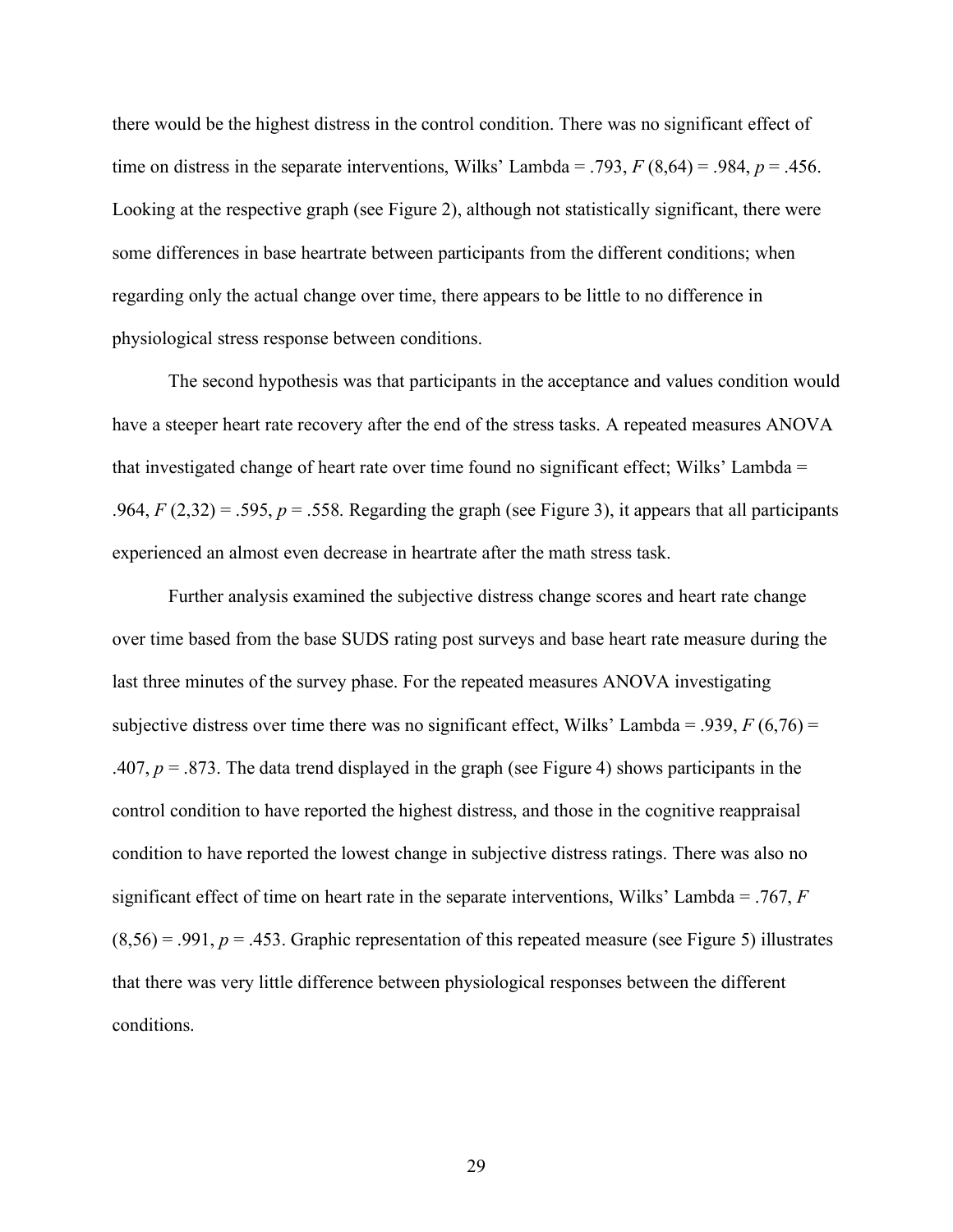#### **DISCUSSION**

The present study aimed to investigate the effectiveness of reappraisal and acceptance plus values compared to a control condition during a social stress task. It was hypothesized that participants who received the acceptance plus values intervention would experience lower levels of distress than those who received the reappraisal intervention. These expected relationships were not demonstrated in this study. Data trends indicated that participant distress in the treatment conditions was lower than in the control condition; however, there was little difference between the two treatment conditions. This similarity between the different conditions is consistent with others' findings that acceptance interventions were about as effective as cognitive reappraisal interventions (Hofmann et al., 2009; Levitt et al., 2004; Wolgast et al., 2011). This study hoped to find a stronger effect for the acceptance plus values intervention as the values component was integrated in the acceptance intervention as values are an integral driver of acceptance. Unfortunately, the desired effect was not demonstrated in the current study.

Several possibilities exist for our failure to demonstrate a difference between the intervention conditions and between the interventions and the control group. First, our sample was collected in South Texas and was comprised of a majority of Hispanic participants. Samples in previous component studies had a majority of Caucasian participants and most therapy components and techniques were empirically validated in mostly Caucasian samples. Potentially, our findings suggest that the interventions may be less applicable to individuals of other cultural backgrounds. Cultural considerations represent a substantial concern for applicability of evidence-based treatments more broadly, and the potential need to adapt interventions to groups other than those within which they were developed and validated has been highlighted by a number of scholars (Horrell, 2008; Whaley & Davis, 2007).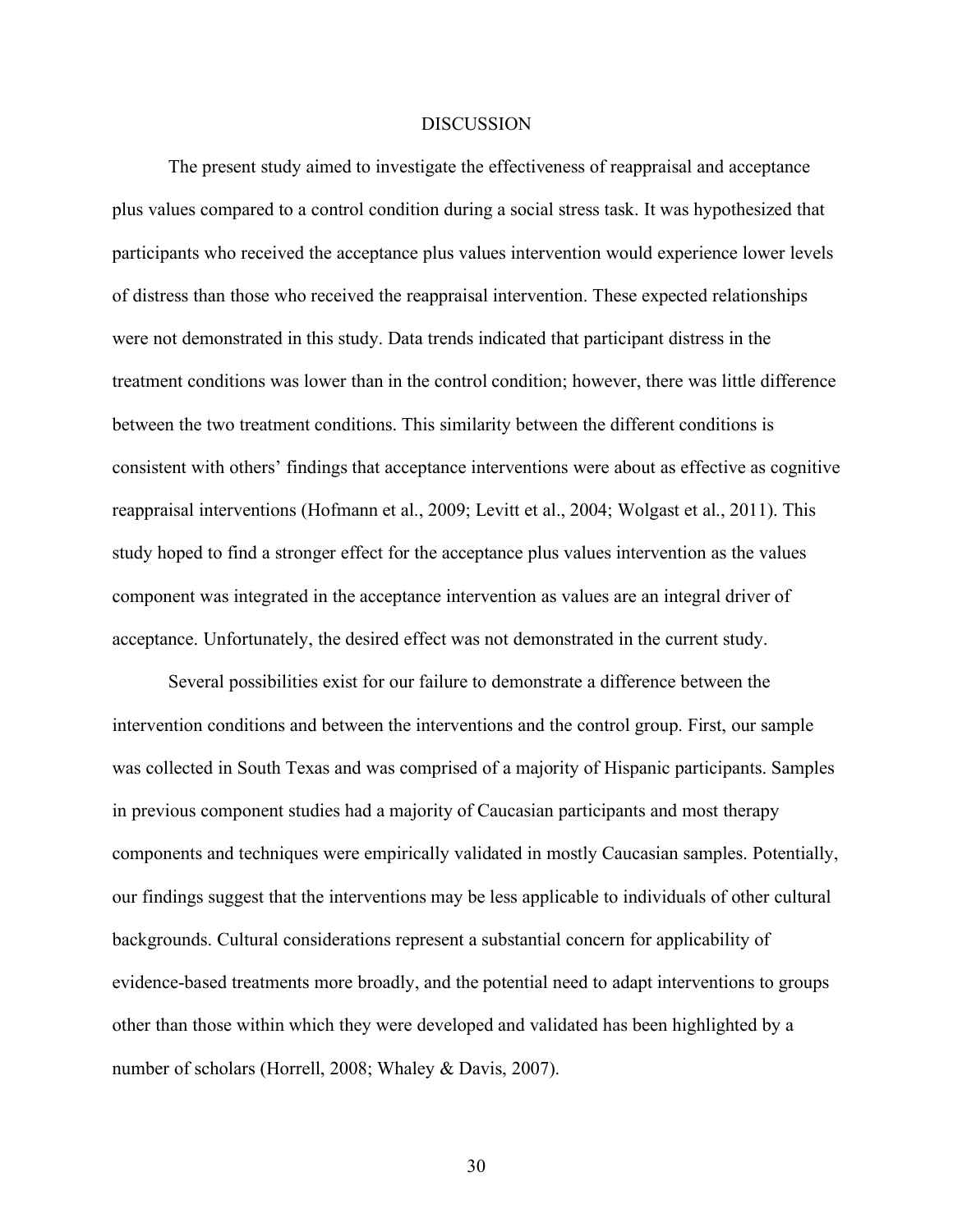Although prior examinations have successfully demonstrated differences in nonclinical samples with varied emotion regulation strategies (Gregg et al., 2014; Hofmann et al., 2009; Low et al., 2008), use of a clinical sample may result in a greater treatment effect. Participants who are experiencing emotional distress may struggle more with social stressor tasks, thus, it is possible that such a sample would have demonstrated a greater difference. Notably, a number of the component studies cited prescreened participants for some experience of associated distress or used clinical populations, potentially suggesting that the impact of the intervention may be more apparent in these participants (Campbell-Sills et al., 2005; Eifert & Heffner, 2003; Levitt et al., 2004; Wagener & Zettle, 2011). As such, individuals who do not experience impairing levels of social anxiety, may not find the intervention to be meaningful in their own lives and could be less motivated to learn and apply the emotion regulation technique. Moreover, as they do not experience clinical distress they likely already use techniques that regulate their distress successfully.

Additionally, we did not replicate physiological differences in heart rate reactivity demonstrated by some component study examinations. Component studies similar to the present study also investigated heart rate and found significant differences between groups, two out of three of those studies found these effects to be in favor of the acceptance condition (Campbell-Sills et al., 2005; Hofmann et al., 2009; Low et al., 2008). These effects were not replicated in the current study. Significant loss of data, and the small sample may partially account for the null findings. Furthermore, heart rate is a relatively broad measure of physiological reactivity, and a closer look at heart rate variability may be beneficial. Relationships between heart rate variability and anxiety disorders and distress have been established in previous research (Alvares et al., 2013; Pittig et al., 2012). Heart rate provides an average of beats per minute whereas heart rate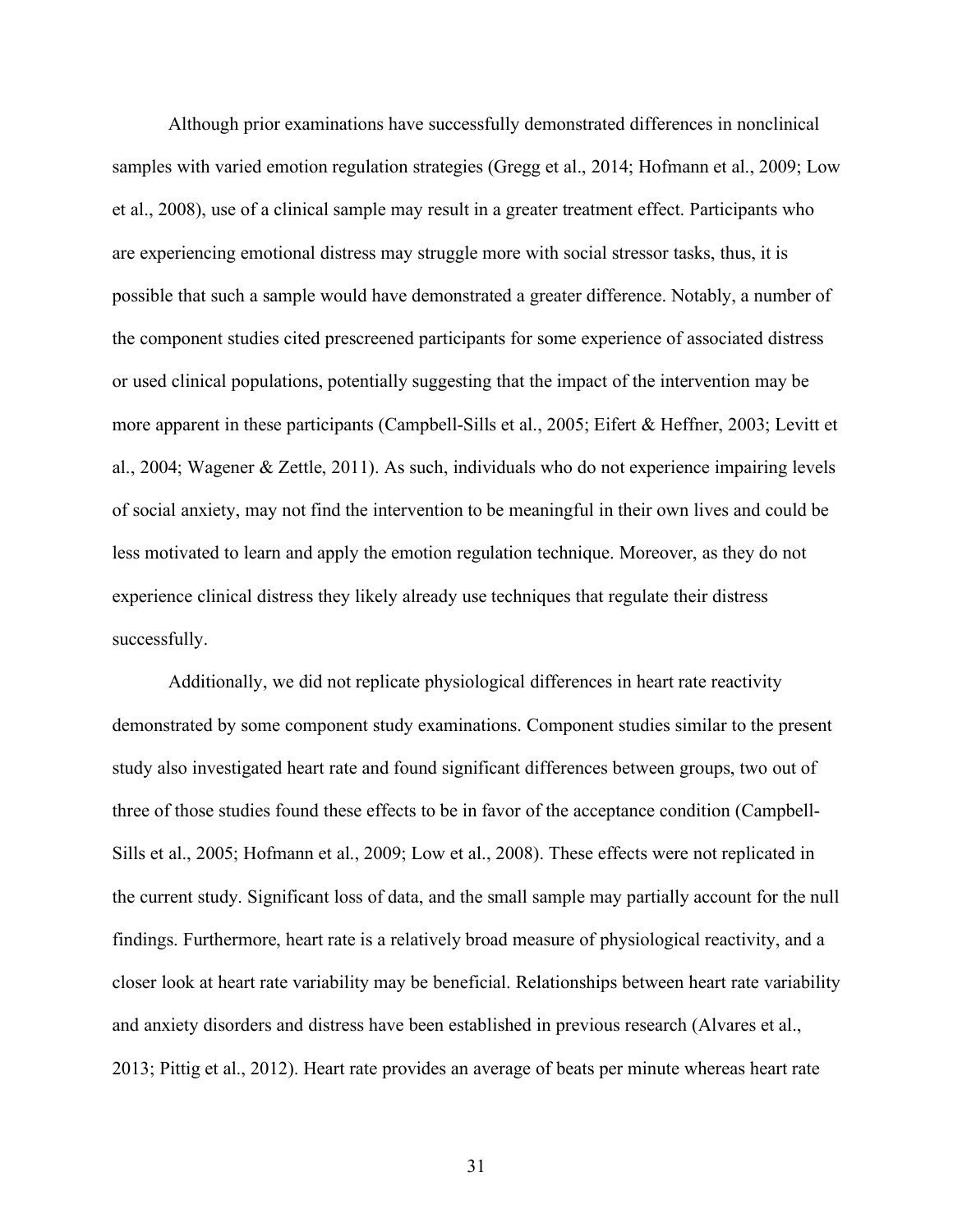variability measures the time in between beats and can provide detailed information on high and low frequency; as such, heart rate variability may provide more detailed information of the psychophysiological reaction to stressors (Thayer, Åhs, Fredrikson, Sollers III, & Wager, 2012).

There is also a possibility that our choice of acceptance plus values task was not sufficiently relevant to participants' values. In the current study, participants were given a list of three topics to choose from. These three topics were meant to be controversial enough so that participants could assume a position and formulate arguments. However, the premise of the acceptance plus values intervention was to create acceptance for distress in meaningful tasks. Thus, it is possible that performing well in the speech task or sharing their thoughts on a controversial topic did not align with some participants' values. Consistent with this explanation, a broader values clarification task conducted by Gregg and colleagues (2014) found a decrease in participant physiological cortisol stress response during the TSST.

Finally, it is possible that our hypothesis that the addition of values was necessary for successful coping with stressful situations was incorrect. Potentially, there is no difference between acceptance and acceptance plus values interventions (as demonstrated by Flynn, 2012). However, it is worthwhile to note that our focus on physiological and psychological measures of distress, while commonly used in component studies, may not be the outcomes we may want to focus on. ACT differs from CBT and other more traditional approaches in its emphasis on behaving in an adaptive manner and pursuing the things that are important, rather than distress reduction as its primary goal. Thus, it is possible for an ACT based intervention to be successful in that it enables individuals to engage in important life tasks while experiencing distress, rather than eliminates the experience of distress. A number of ACT scholars take the perspective that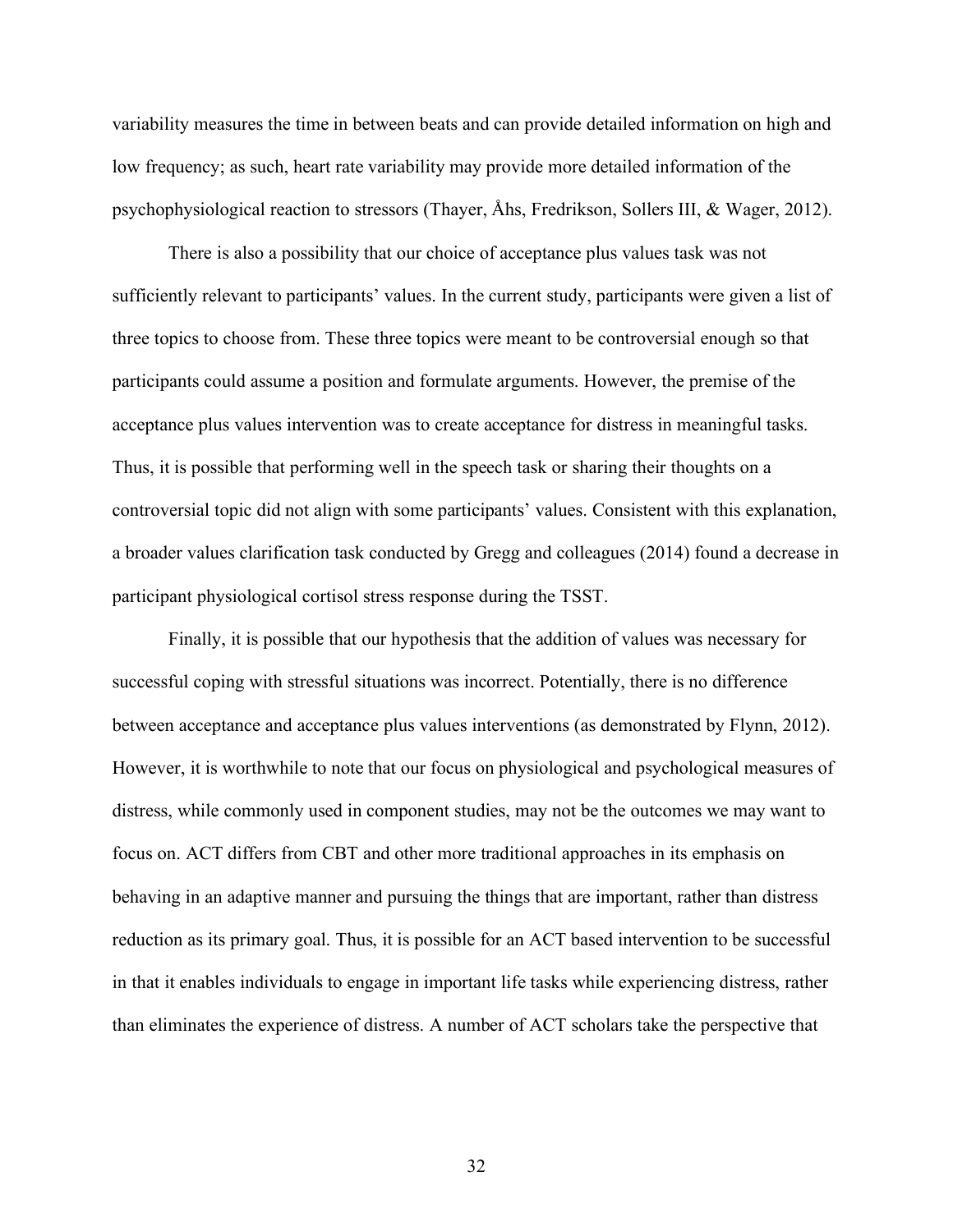some distress is a normal part of life and the emphasis on reducing it should not be the ultimate goal (Bach & Hayes, 2002; McCracken & Vowles, 2006).

In addition to the examination of intervention impact, the current study explored associations between psychological inflexibility and constructs relevant to anxiety and emotion regulation. As expected small positive relationships were found between psychological inflexibility and catastrophizing and self-blame, consistent with other's findings (Garnefski et al., 2002). However, rumination, a key element of maladaptive cognitions in anxiety, was statistically unrelated to psychological inflexibility in the present study. This could be due to factors such as a lack of sufficient overall psychological distress in the present sample (as DASS-21 scores were in the normal to moderate range), cultural differences, and differential expression of symptoms of anxiety within our primarily Hispanic sample.

#### **Limitations**

#### Sample

A main limitation of this study was the small number of participants; a statistically significant effect may be detected with a larger participant pool. Estimate of number of participants needed was based on previous component studies and studies with a small sample size that still reached significant effects may have skewed the expected sample size. Furthermore, there were very few male participants and all participants were undergraduate students taking psychology classes. Moreover, this was a non-clinical population and none of the participants reported severe symptoms of psychopathology in self-report measures (DASS-21 & LSAS-SR). Therefore, the sample lacked diversity in these respects.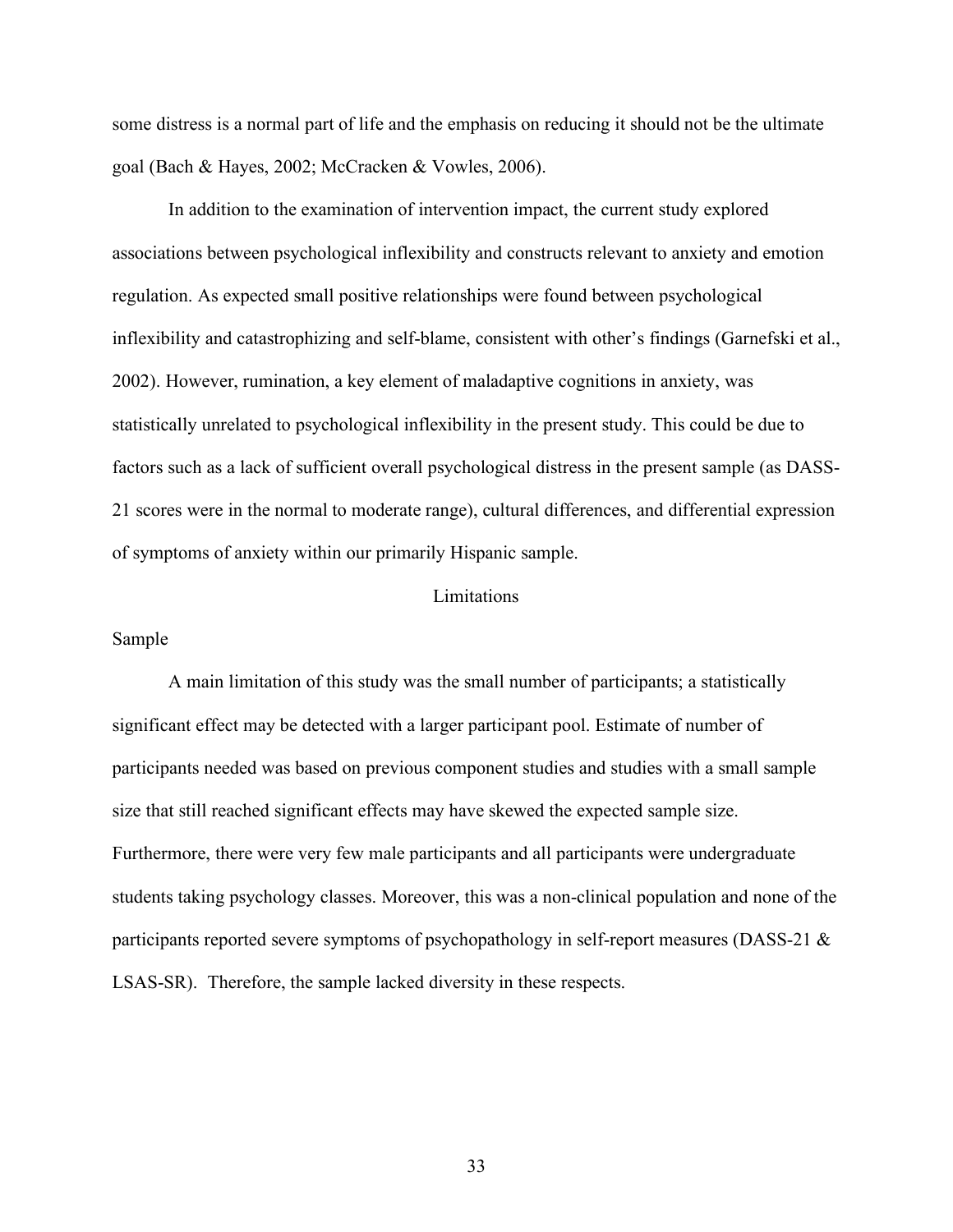#### Dose and Clarity of Intervention

The dose and content of the intervention present another limitation to this study. When asked what the intervention instructed participants to do, a substantial portion of participants did not answer these intervention checks correctly; in fact, over half of the participants in the cognitive reappraisal condition answered at least one of these multiple-choice questions incorrectly. As such, it is possible that the intervention instructions were unclear and should be revised. Moreover, giving participants seven minutes to process a potentially novel approach to emotion regulation and expecting them to apply this technique during an immediately following stressful situation may have been too sudden. Therapy treatment takes place over several weeks and these techniques are embedded in a conceptual framework. Taking these components out of the personalized context may have made it more difficult for participants to comprehend and apply the respective techniques.

#### Loss of Data

Other factors that may have contributed to the lack of findings were unforeseen difficulties in the heart rate data collection. The BioTrace+ software experienced a glitch which led to significant data loss. Further data loss was due to a power outage, a fire alarm, participant's skin sensitivity, and a participant's allergic reaction to the heart rate sensors. Missing data further decreases the power of the study and may contribute to the lack of findings in the heart rate measure especially as previous similar component studies have found main effects in heart rate measures (as seen in Campbell-Sills et al., 2005; Hofmann et al., 2009; Low et al., 2008).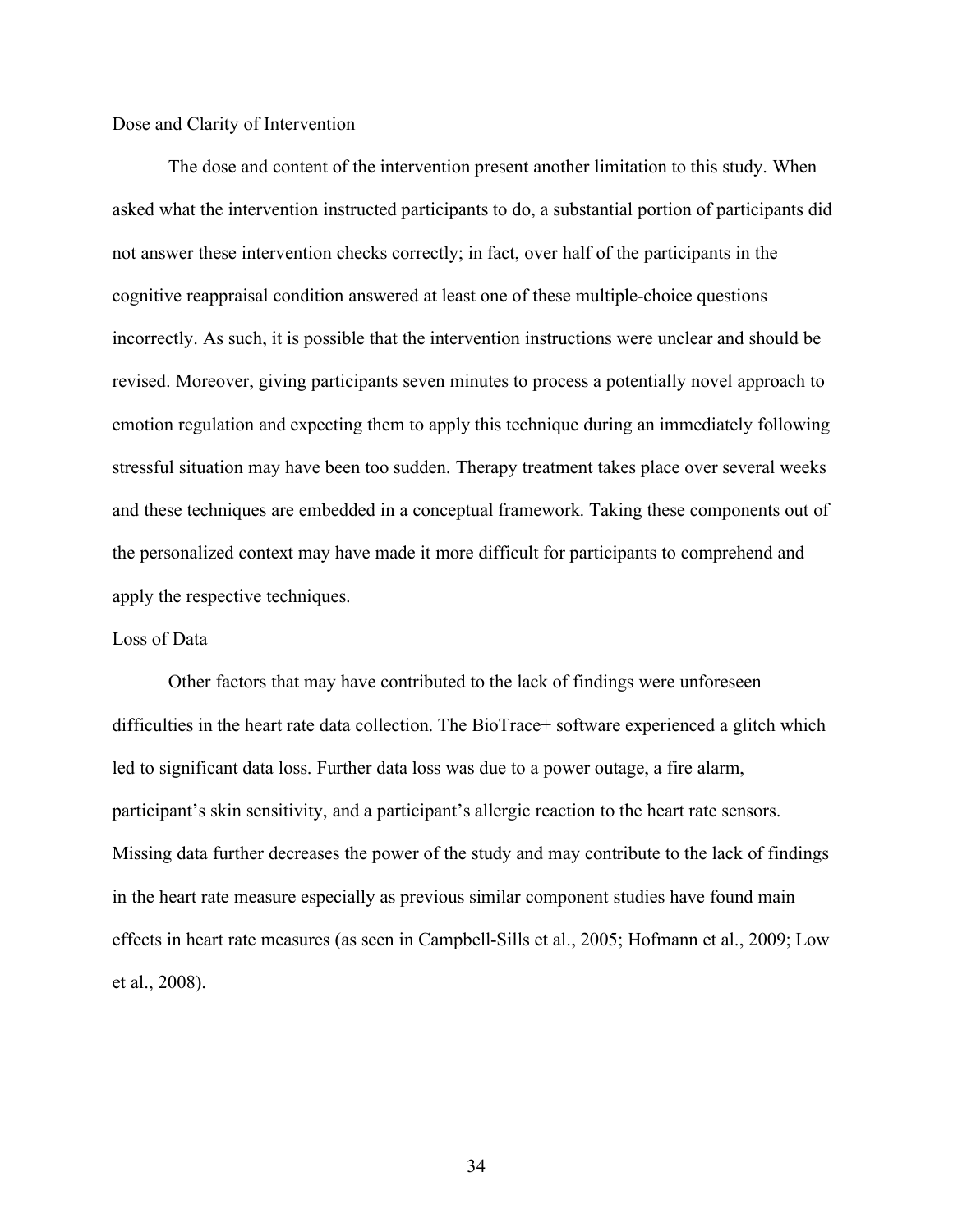Unforeseen Events

Shortly before the beginning of the study there was a deadly church shooting in a nearby town and during the duration of data collection there was also a school shooting in Florida. One of the speech topics provided to participants related to gun violence and gun legislation. These aforementioned recent events were distressing for the general public and during the study some participants addressed these shootings in their speeches and some even personally knew some of the victims from the nearby church shooting. The stress task was meant to evoke social anxiety in participants. However, given these events, participants who engaged in this speech topic may have felt more distress than anticipated by experimenters.

#### Conclusions and Future Directions

The present study tried to implement a component design to identify factors that may relate to the success of either acceptance or reappraisal for anxiety regulation, but unfortunately, no significant results were found. Although many individuals with social anxiety benefit from CBT, it is not effective for everyone (Barlow et al., 2016; Foa & Kozak, 1997) and some evidence suggests that CBT is significantly less effective for individuals with severe symptoms of social anxiety (Acarturk, Cuijpers, van Straten, & de Graaf, 2008). However, CBT is a package containing many components (including those that may be found in behavioral therapy, such as exposure). The key aspect of CBT that differentiates it from many other treatments is cognitive reappraisal, which was compared here to the key distinguishing aspect of ACT, acceptance of difficult thoughts and feelings in the service of values. A better understanding of the components contributing to treatment effectiveness could impact treatment planning and potentially lead to more successful outcomes or shorter treatment durations. Even though we did not find the hypothesized effects, the investigation of variables that facilitate treatment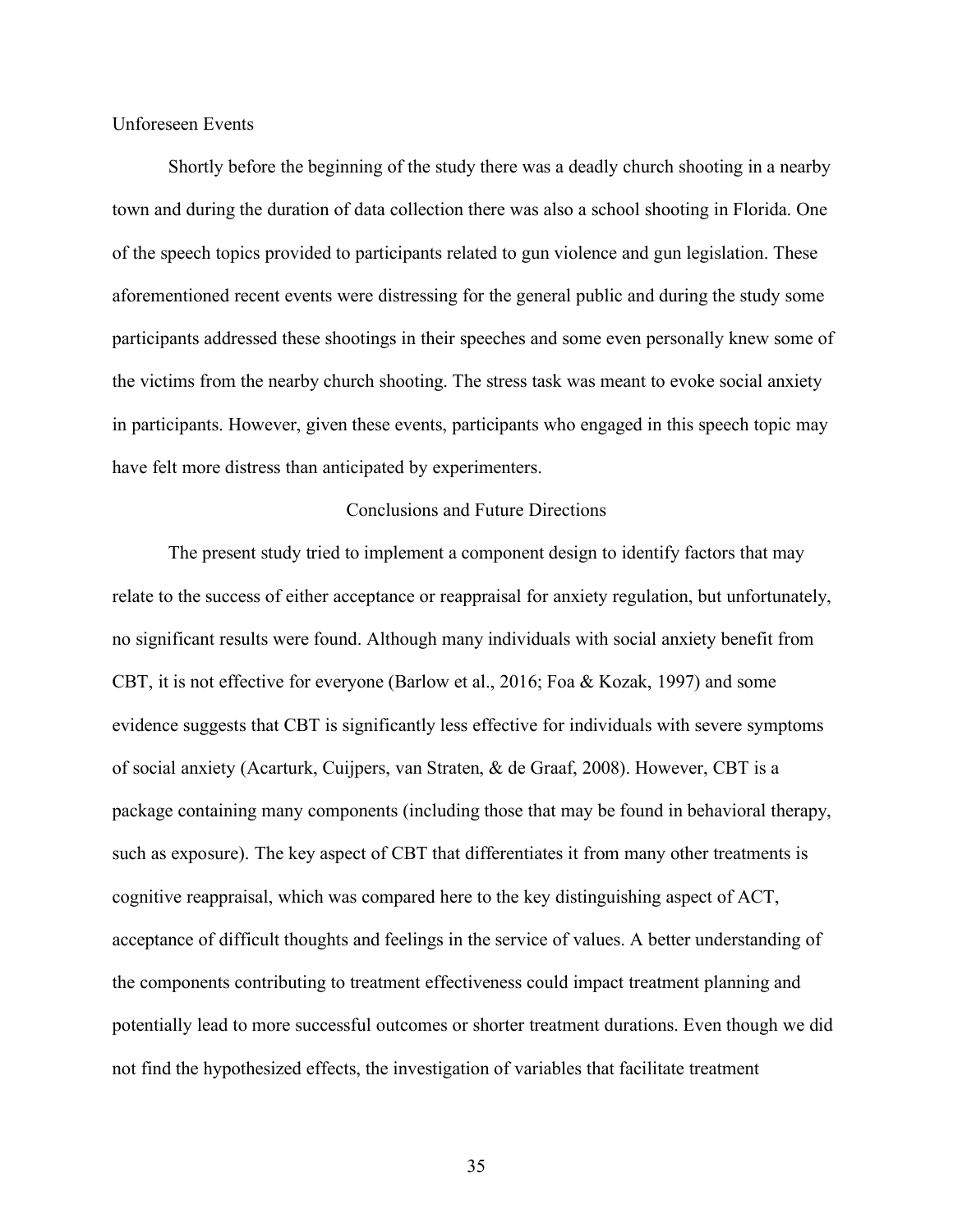effectiveness should continue in future research. Based on the findings of this study, some alterations to the study protocol may be warranted.

First, repeating the study with a different sample may yield different results. Although these components we used have yielded effective results in clinical (Campbell-Sills et al., 2005; Eifert & Heffner, 2003; Levitt et al., 2004) as well as nonclinical samples (Gregg et al., 2014; Hofmann et al., 2009; Low et al., 2008; Wolgast et al., 2011), individuals struggling with anxiety may demonstrate a larger intervention impact. Moreover, the sample in this current study lacked diversity in gender, age, and educational background. A larger sample with a more diverse participant pool may obtain different results. Moreover, studies that investigated and identified current evidence-based treatments have used largely Caucasian populations and included very few individuals from cultural minorities (Whaley & Davis, 2007), whereas our sample identified primarily as Latino/Hispanic. Thus, it is unclear whether the treatment components and approaches to teaching these components can be effective in a minority sample and future studies could investigate this further.

In a therapy setting, techniques are explained to the client by a trained clinician. Therefore, the client can ask questions and engage in a personalized dialogue that can add to the understanding of therapy components. In the present study, a significant number of individuals failed to fully understand the instructions. As such, it might be more effective if trained experimenters delivered the intervention in-person rather than providing and audio and text. This would be a more flexible approach to enhance the participant's understanding as instructions can be repeated or explained differently, and the delivery can be slowed down if needed to provide a more engaging approach to the participant.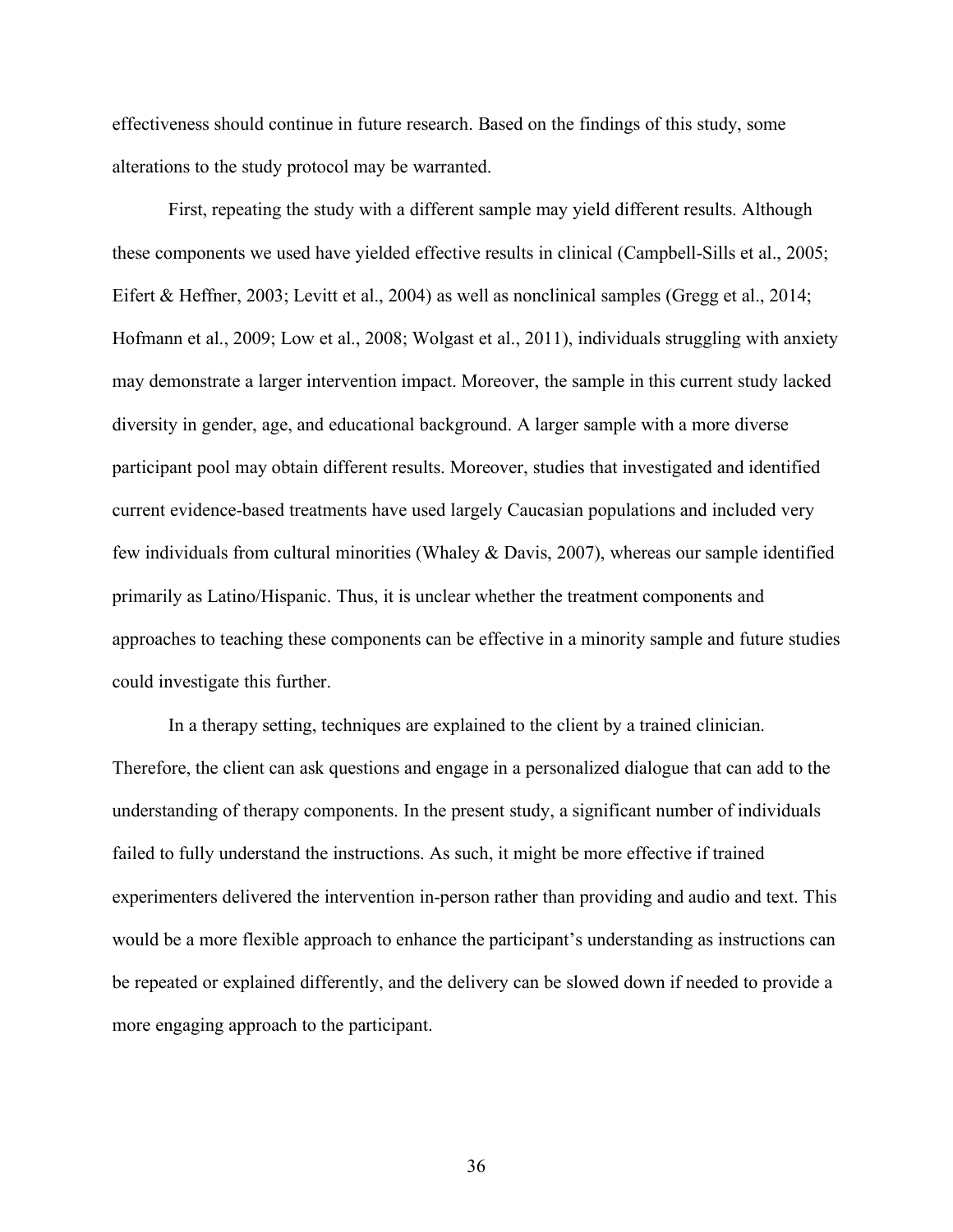Although similar component studies found significant results using a variety of stress tasks such as film clips (Campbell-Sills et al., 2005; Wolgast et al., 2011), Carbon Dioxide enriched air (Eifert & Heffner, 2003; Levitt et al., 2004), and the TSST as used in the present study (Gregg et al., 2014; Hofmann et al., 2009), future research could also try to alter the content of the stress task: if participants get to choose their own topic for the speech task, it could enhance the effectiveness of the values intervention. The premise of the values technique is to engage in tasks that are personally meaningful (Hayes, 2004); however, if participants have to pick from a provided topic list, there is a chance that none of the provided issues are meaningful to them. Choosing their own topics gives participants the opportunity to talk about something that is more closely aligned with their values. Additionally, investigation of broader outcomes (willingness to experience distress in the service of values, behavioral approach) may be helpful in future studies, such that the intervention may be evaluated in a manner that is more consistent with the functional impact expected from an ACT based intervention. Potentially these sorts of evaluations may be more adequate in assessing the impact of ACT informed components.

Possibly, it could be more effective to deliver the study in multiple phases: A first phase could prescreen potential participant for anxiety, provide the intervention, and ask them to apply it in their daily lives. A week later or so the next phase of the experiment could occur in which experimenters check on participant's understanding of the content of the given intervention and possibly deliver the intervention again. Then, after time to internalize the intervention techniques, participants could come to the lab to complete the stress test. Thus, individuals would have more time to process the emotion regulation techniques and possibly find them more meaningful as they can apply them to their daily lives before completing a somewhat artificial stress test in the lab.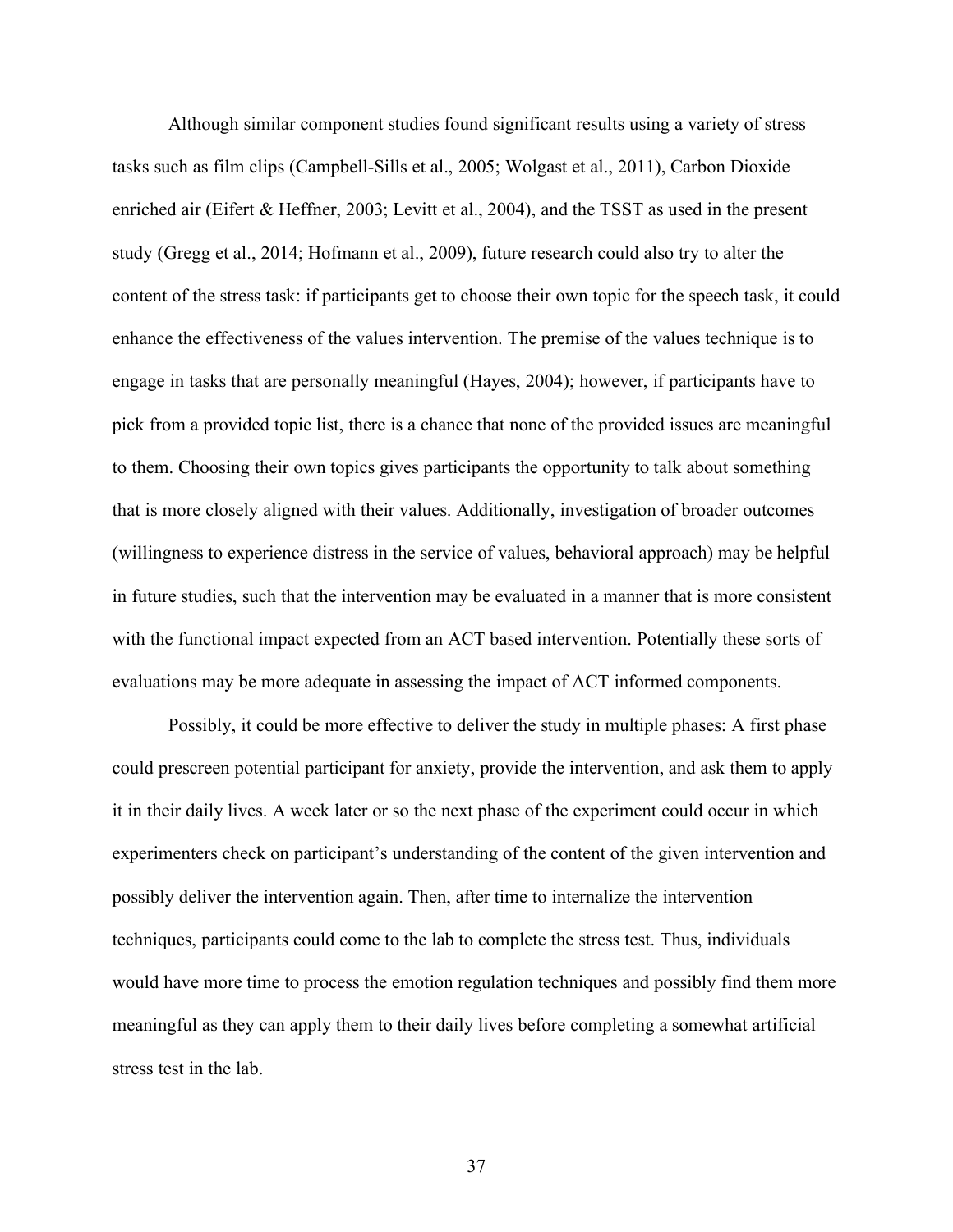Finally, although component studies present a feasible approach to testing specific techniques from a therapy package, they are not comparable to full treatment randomized controlled trials. Randomized controlled trials are needed to further substantiate ACT as a treatment for clinical populations with social anxiety (Swain, Hancock, Hainsworth, & Bowman, 2013) and can help identify contextual variables that contribute to the effectiveness of ACT as well as CBT. As such, randomized controlled trials that implement ACT or CBT as a whole treatment over the course of multiple weeks or months could provide further insight into variables affecting treatment effectiveness and can thus support optimization of treatment planning.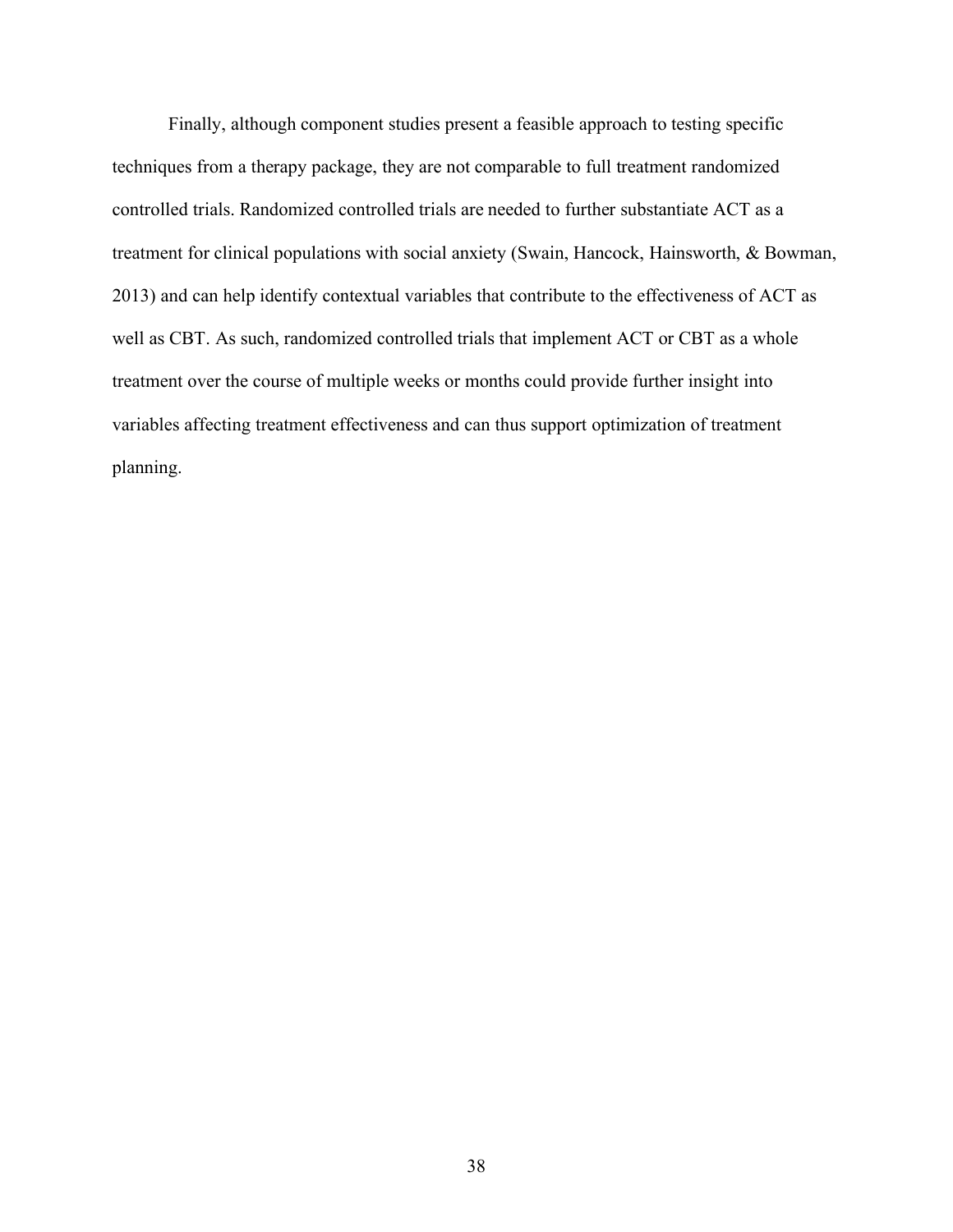#### REFERENCES

- Acarturk, C., Cuijpers, P., van Straten, A., & de Graaf, R. (2008). Psychological treatment of social anxiety disorder: A meta-analysis. *Psychological Medicine, 39*(2), 241-254. https://doi.org/10.1017/S0033291708003590
- Alvares, G. A., Quintana, D. S., Kemp, A. H., Van Zwieten, A., Balleine, B. W., Hickie, I. B., & Guastella, A. J. (2013). Reduced heart rate variability in social anxiety disorder: Associations with gender and symptom severity. *PloS one*, 8(7), e70468.)
- American Psychiatric Association. (2013). *Diagnostic and statistical manual of mental disorders*  (5th ed.). Arlington, VA: American Psychiatric Publishing.
- Antony, M. M., Bieling, P. J., Cox, B. J., Enns, M. W., & Swinson, R. P. (1998). Psychometric properties of the 42-item and 21-item versions of the Depression Anxiety Stress Scales in clinical groups and a community sample. *Psychological Assessment, 10*, 176–181. http://dx.doi.org/10.1037/1040-3590.10.2.176
- Arch, J. J. & Craske, M. G. (2008). Acceptance and Commitment Therapy and Cognitive Behavioral Therapy for anxiety disorders: Different treatments, similar mechanisms? *Clinical Psychology: Science and Practice, 15*(4), 263-279. doi: 10.1111/j.1468- 2850.2008.00137.x
- Bach, P., & Hayes, S. C. (2002). The use of Acceptance and Commitment Therapy to prevent the rehospitalization of psychotic patients: A randomized controlled trial. *Journal of Consulting and Clinical Psychology, 70*(5), 1129-1139. doi: 10.1037//0022- 006X.70.5.1129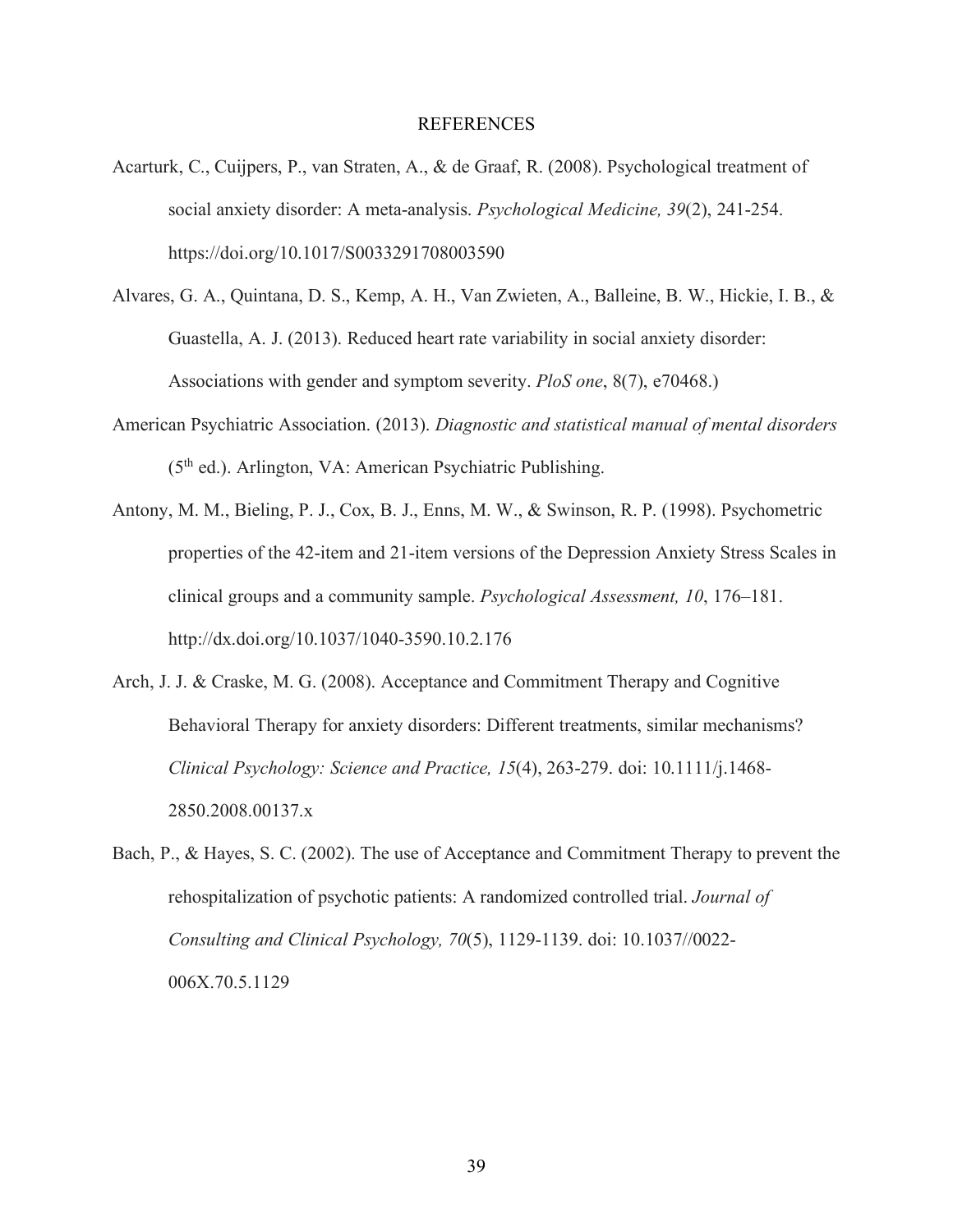- Baker, S. L., Heinrichs, N., Kim, H. J., & Hofmann, S. G. (2002). The Liebowitz social anxiety scale as a self-report instrument: A preliminary psychometric analysis. *Behaviour Research and Therapy, 40*(6), 701-715. https://doi.org/10.1016/S0005-7967(01)00060-2
- Barlow, D. H. (2000). Unraveling the mysteries of anxiety and its disorders from the perspective of emotion theory. *American Psychologist, 55*(11), 1247- 1263. doi: 10.1037//0003- 066X.55.11.1247
- Barlow, D. H., Allen, L., B., & Choate, M. L. (2016) Toward a unified treatment for emotional disorders. *Behavior Therapy, 47*(6)*,* 838-853. https://doi.org/10.1016/j.beth.2016.11.005
- Benton, S. A., Robertson, J. M., Tseng, W., Newton, F. B. & Benton, S. L. (2003). Changes in counseling center client problems across 13 years. *Professional Psychology: Research and Practice, 34*(1), 66-72. doi: 10.1037/0735-7028.34.1.66
- Berman, N., Wheaton, M., McGrath, P. & Abramowitz, J. (2009). Predicting anxiety: The role of experiential avoidance and anxiety sensitivity. *Journal of Anxiety Disorders, 24,* 109-113. doi: 10.1016/j.janxdis.2009.09.005
- Bond, F.W., Hayes, S.C., Baer, R. A., Carpenter, K. M., Guenole, N., Orcutt, H. K., Walktz, T., & Zettle, R. D. (2011). Preliminary psychometric properties of the acceptance and action questionnaire-II: A revised measure of psychological inflexibility and experiential avoidance. *Behavior Therapy, 42*(4), 676-688. https://doi.org./10.1016/j.beth.2011.03.007
- Bowers, J. (1986). Classroom communication apprehension: A survey. *Communication Education, 35*(4). https://doi.org/10.1080/03634528609388361
- Campbell-Sills, L., Barlow, D., Brown, T., & Hofmann, S. (2005). Effects of suppression and acceptance on emotional responses of individuals with anxiety and mood disorders. *Behaviour Research and Therapy, 44,* 1251-1263. doi: 10.1016/j.brat.2005.10.001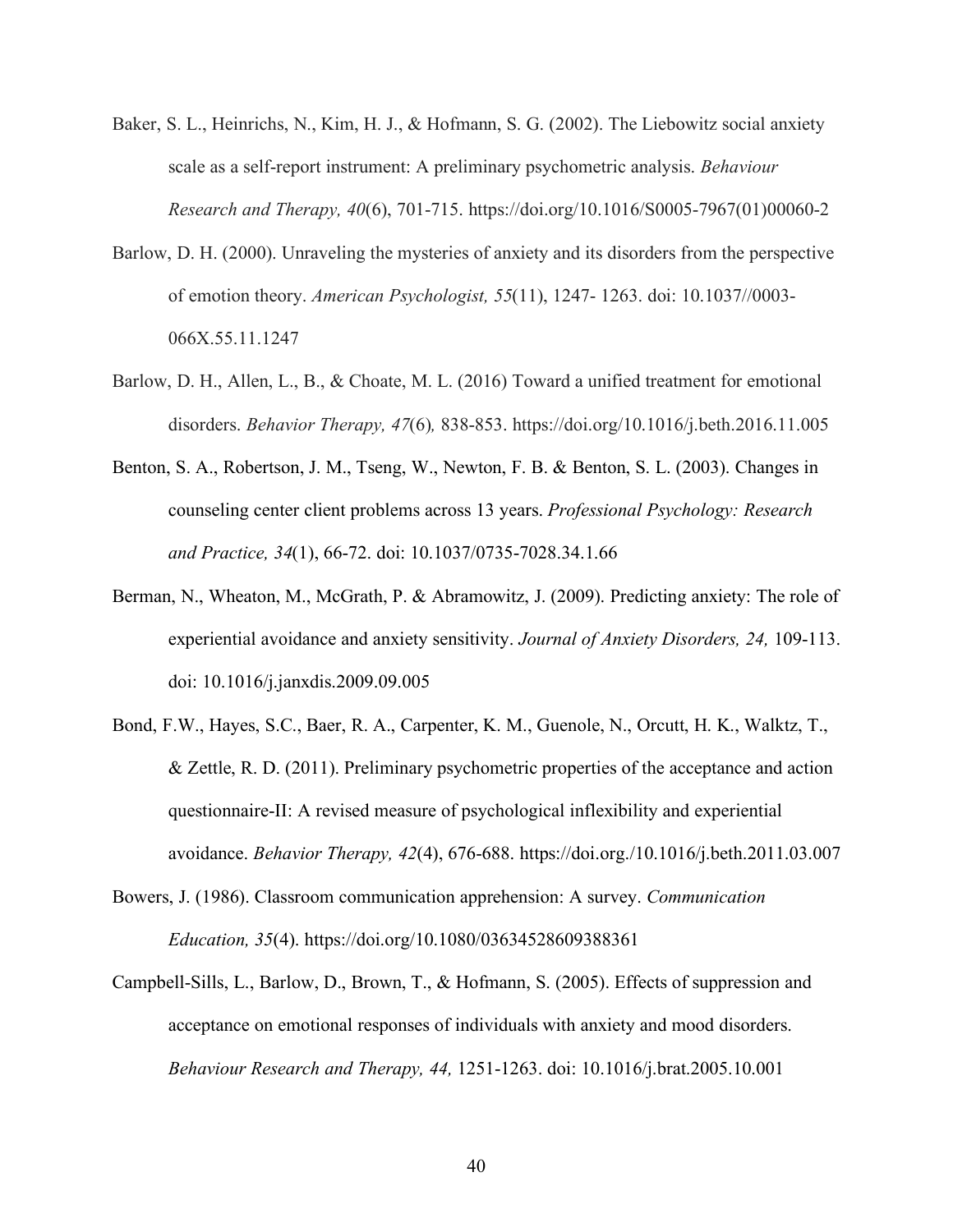- Clarke, S., Kingston, J., James, K., Bolderston, H., & Remington, B. (2014). Acceptance and Commitment Therapy group for treatment-resistant participants: A randomized controlled trial. *Journal of Contextual Behavioral Science, 3,* 179-188. http://dxdoi.org/10.1016/j.jcbs.2014.04.005
- Davies, C. D., Niles, A. N., Pittig, A., Arch, J. J., & Craske, M. G. (2014). Physiological and behavioral indices of emotion dysregulation as predictors of outcome from Cognitive Behavioral Therapy and Acceptance and Commitment Therapy for anxiety. *Journal of Behavior Therapy and Experimental Psychiatry, 46, 35-43. doi:* 10.1016/j.jbtep.2014.08.002
- Eifert, G. & Heffner, M. (2003). The effects of acceptance versus control contexts on avoidance of panic-related symptoms. *Journal of Behavior Therapy and Experimental Psychiatry, 34*(3), 293-312. doi: 10.1016/j.jbtep.2003.11.001
- Feldman, G., Dunn, E., Stemke, C., Bell, K., & Greeson, J. (2014). Mindfulness and rumination as predictors of persistence with a distress tolerance task. *Personality and Individual Differences*, *1*(56), 154-158. doi:10.1016/j.paid.2013.08.040
- Fields, A. (2009). Discovering statistics using SPSS (3<sup>rd</sup> Ed.). Thousand Oakes, CA: Sage.
- Flynn, M. K. (2012). *The effects of adding values to an acceptance intervention on willingness to engage in a difficult task.* (Doctoral dissertation, University of Mississippi). Retrieved from https://illiad.tamucc.edu/illiad.dll?Action=10&Form=75&Value=226394
- Foa, E. B., & Kozak, M. J. (1997). Beyond the efficacy ceiling? Cognitive Behavior Therapy in search for theory. *Behavior Therapy, 28*(4), 601-611. https://doi.org/10.1016/S0005- 7894(97)80019-6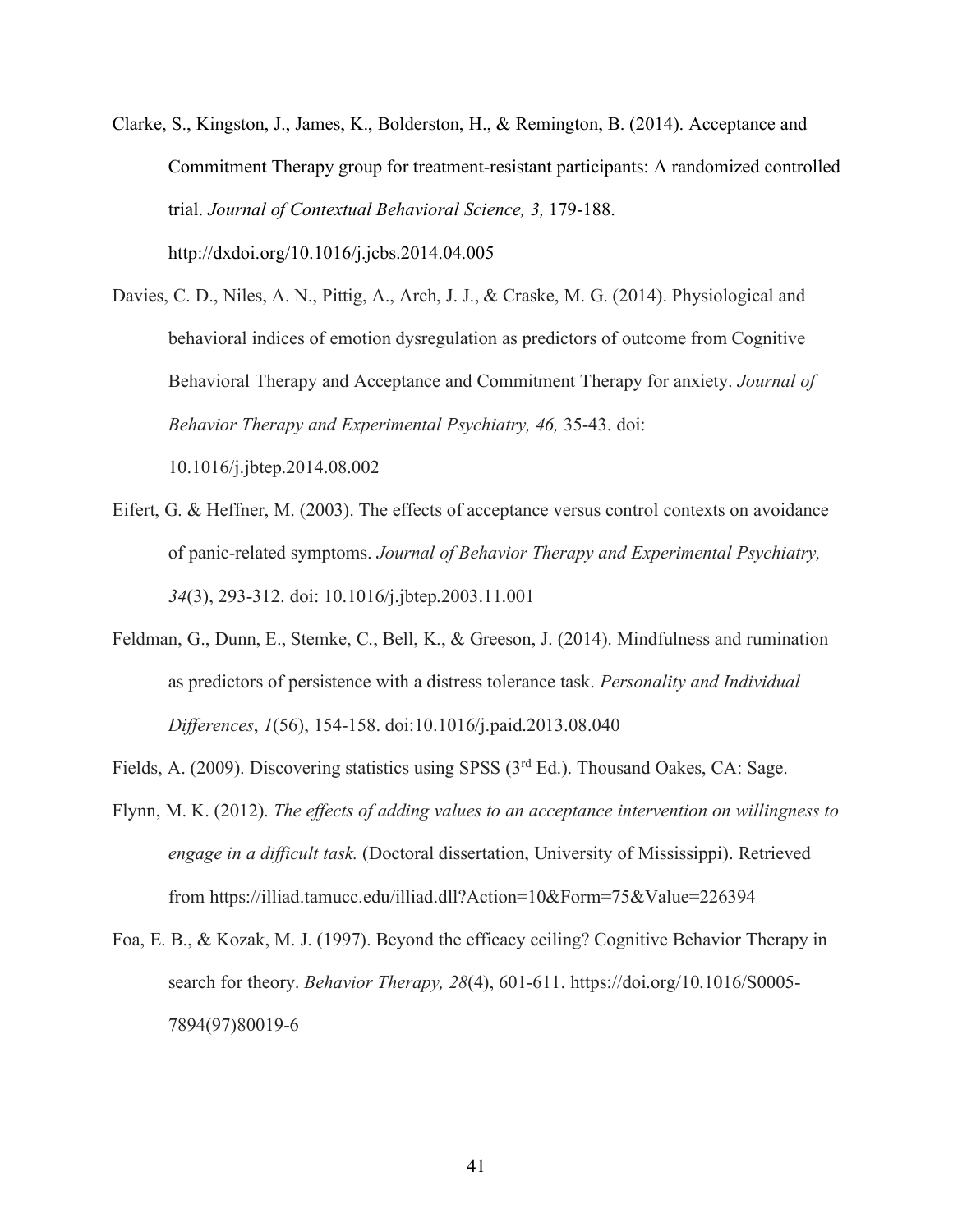- Garnefski, N., & Kraaij, V. (2007). The cognitive emotion regulation questionnaire. *European Journal of Psychological Assessment, 23*(3), 141-149. https://doi.org./10.1027/1015- 5759.23.3.141
- Garnefski, N., Van den Kommer, T., Kraaij, V., Teerds, J., Legerstee, J., & Onstein, E. (2002). The relationship between cognitive emotion regulation strategies and emotional problem comparison between a clinical and a non-clinical sample. *European Journal of Personality, 16*, 403-420. doi: 10.1002/per.458
- Goodman, W., Janson, J., & Wolf, J. (2017). Meta-analytical assessment of the effects of protocol variations on cortisol responses to the Trier Social Stress Test. *Psychoneuroendocrinology, 80,* 26-35. doi: 10.1016/j.psyneuen.2017.02.030
- Gregg, J. A., Namekata, M. S., Louie, W. A., Chancellor-Freeland, C. (2014). Impact of a values clarification on cortisol reactivity to an acute stressor. *Journal of Contextual Behavioral Science, 3,* 299-304. http://dx.doi.org/10.1016/j.jcbs.2014.08.002
- Hayes, S. C. (2004). Acceptance and Commitment Therapy, Relational Frame Theory, and the third wave of Behavioral and Cognitive Therapies. *Behavior Therapy*, *35*(4), 639-665. doi: 10.1016/S0005-7894(04)80013-3
- Hayes, S. (n. d.). *The six core processes of ACT.* Retrieved from https://contextualscience.org/the\_six\_core\_processes\_of\_act

Heimberg, G. R., Brozovich, F. A., & Rapee, R. M. (2010). A cognitive behavioral model of Social Anxiety Disorder: Update and extension. In S. G. Hofmann & P. M. DiBartolo (Eds.), *Social Anxiety: Clinical, Developmental and Social Perspectives* (395-422). Boston, MA: Elsevier.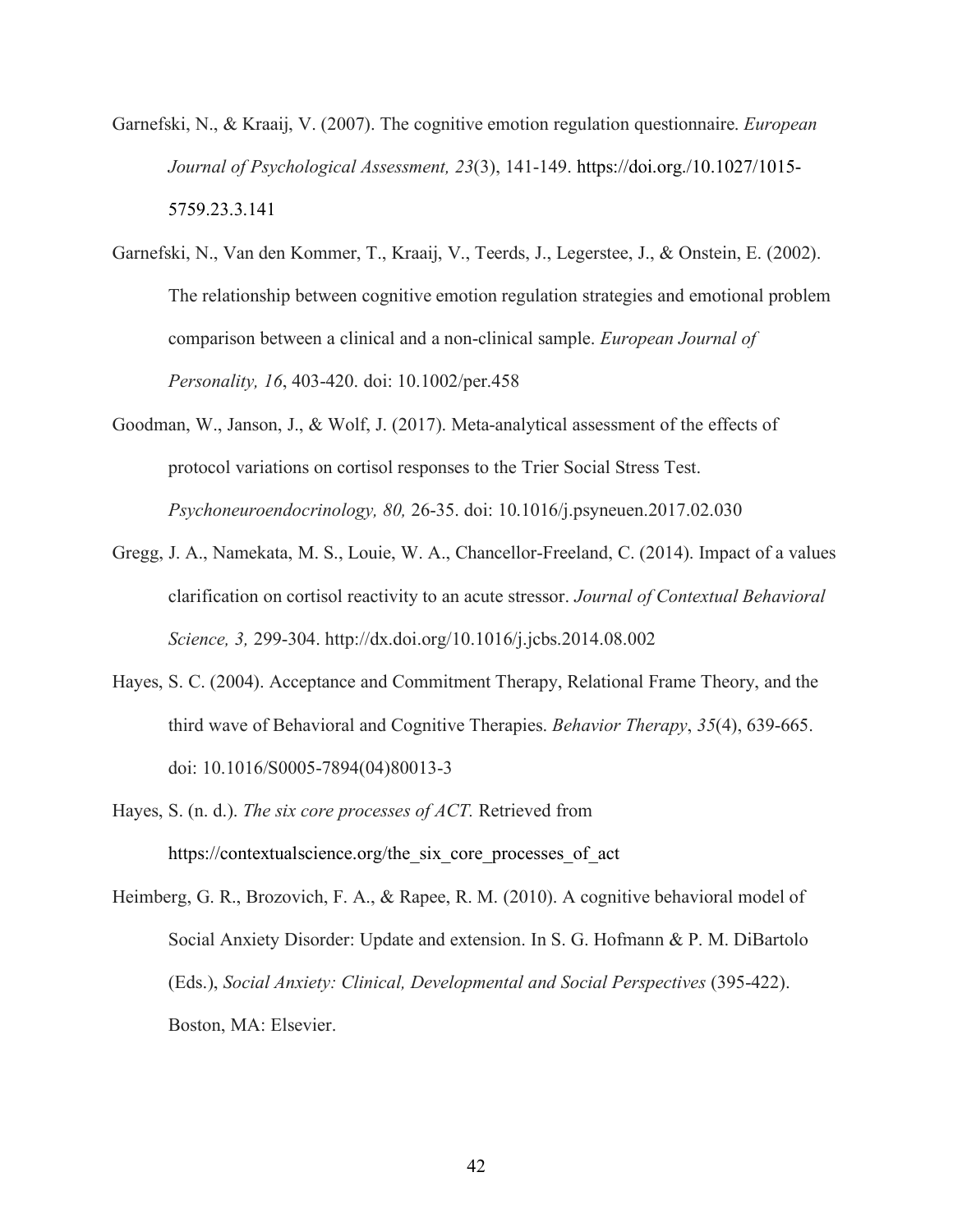- Heimberg, R. G. & Magee, L. (2014). Social Anxiety Disorder. In D. H. Barlow (Ed.), *Clinical handbook of psychological disorders: A step-by-step treatment manual* (114-154). New York, NY: Guilford Press.
- Hellhammer, J., & Schubert, M. (2012). The physiological response to Trier Social Stress Test related to subjective measures of distress during but not before or after the test. *Psychoneuroendocrinology, 37*, 119-124. doi: 10.1016/j.psyneuen.2011.05.012
- Henry, J. D., & Crawford, J. R. (2005). The short-form version of the Depression Anxiety Stress Scales (DASS-21): Construct validity and normative data in a large non-clinical sample. *British Journal of Clinical Psychology, 44*(2), 227-239. doi: 10.1348/014466505X29657
- Hofmann, S., Heering, S., Sawyer, A., & Asnaani, A. (2009). How to handle anxiety: The effects of reappraisal, acceptance, and suppression strategies on anxious arousal. *Behaviour Research and Therapy, 47*(5), 389-394. doi: 10.1016/j.brat.2009.02.010
- Horrell, S. C. V. (2008). Effectiveness of cognitive-behavioral therapy with adult ethnic minority clients: A review. *Professional Psychology: Research and Practice, 39*(2), 160-168. http://dx.doi.org/10.1037/0735-7028.39.2.160
- Johnson, E. O., Kamilaris, T. C., Chrousos, G. P., & Gold, P. W. (1992). Mechanisms of stress: A dynamic overview of hormonal and behavioral homeostasis. *Neuroscience and Biobehavioral Reviews, 16*(2), 115-130. https://doi.org/10.1016/S0149-7634(05)80175
- Kaplan, D. M., Smith, T., & Coons, J. (1995). A validity study of the subjective unit of discomfort (SUD) score. *Measurement and Evaluation in Counseling and Development, 27*(4), 195-199. Retrieved from eds.a.ebscohost.com.manowar.tamucc.edu
- Kessler, R. C., Berglund, P. D., Demler, O., Jin, R., Merikangas, K. R., & Walters, E. E. (2005). Lifetime prevalence and age-of-onset distributions of DSM-IV disorders in the National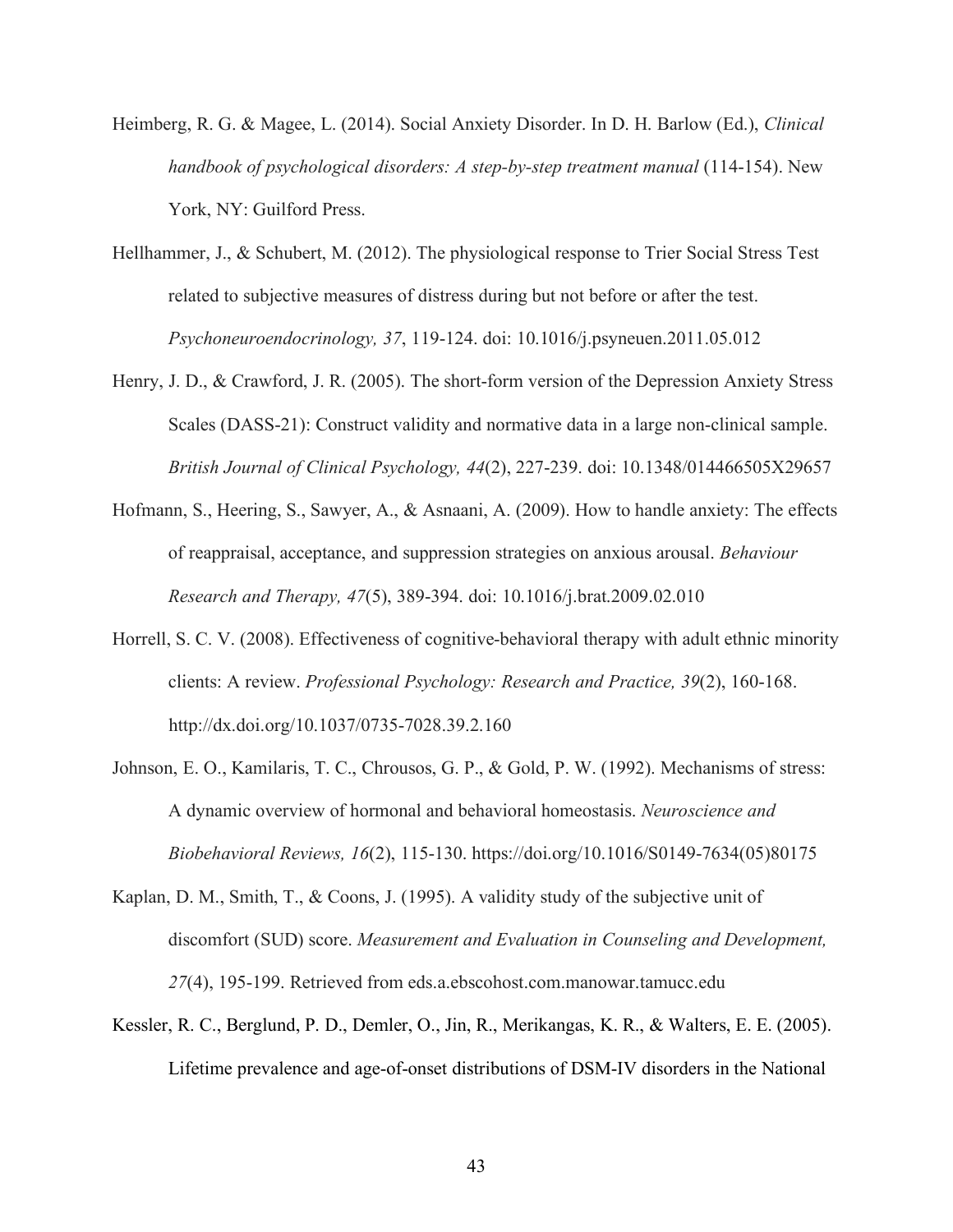Comorbidity Survey Replication. *Archives of General Psychiatry, 62*(6), 593-602. doi: 10.1001/archpsych.62.6.593

- Kirschbaum, C., Pirke, K., & Hellhammer, D. (1993). The 'Trier Social Stress Test'- A tool for investigating psychobiological stress responses in a laboratory setting. *Neuropsychobiology, 28,* 76-81. https://doi.org/10.1159/000119004
- Kreneck, T. H. (n. d.). Introduction. Retrieved from http://www.tamucc.edu/about/assets/history1.pdf
- Kudielka, B. M., Hellhammer, D. H., Kirschbaum, C., Harmon-Jones, E., & Winkielman, P. (2007). Ten years of research with the Trier Social Stress Test—revisited. In: E. Harmon-Jones & P. Winkielman (Eds.), *Social Neuroscience*. New York: Guilford Press.
- Levin, M. E., Hildebrandt, M. J., Lillis, J., & Hayes, S. C. (2012). The impact of treatment components suggested by the psychological flexibility model: A meta-analysis of laboratory-based component studies. *Behavior Therapy, 43*(4), 741-756. doi: 10.1016/j.beth.2012.05.003
- Levitt, J., Brown, T., Orsillo, S., & Barlow, D. (2004). The effects of acceptance versus suppression of emotion on subjective and psychophysiological response to carbon dioxide challenge in patients with panic disorder. *Behaviour Therapy, 35*(4)*,* 747-766. doi: 10.1016/S0005-7894(04)80018-2
- Low, C., Stanton, A., & Bower, J. (2008). Effects of acceptance-oriented versus evaluative emotional processing on heart rate recovery and habituation. *Emotion, 8*(3), 419-424. doi: 10.1037/1528-3542.8.3.419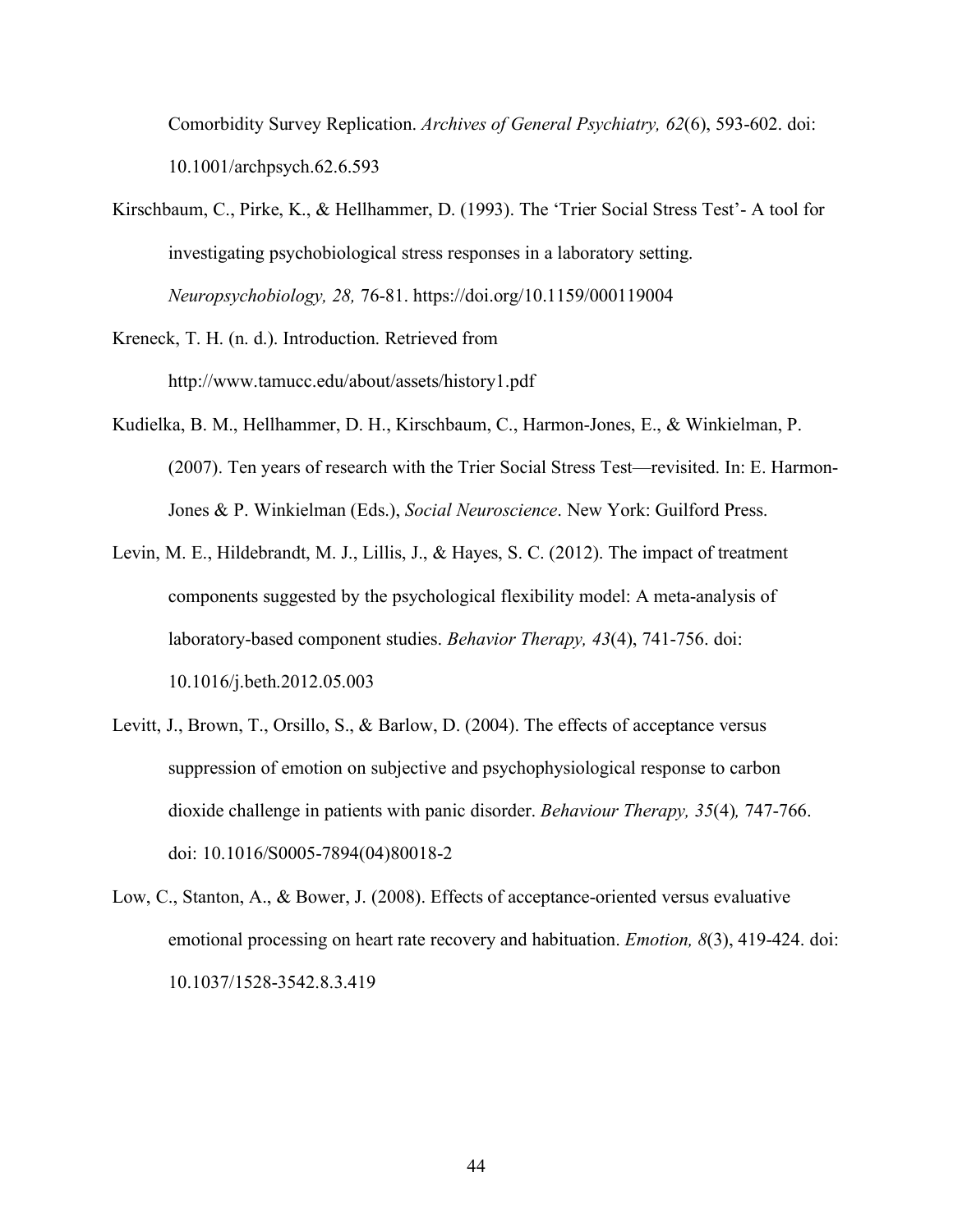- Luoma, J. B., & Hayes, S. C. (2009). Cognitive Defusion. In W. O'Donahue, & J. E. Fisher, (Eds.), *Empirically supported techniques of cognitive behavioral therapy: A step-by-step guide for clinicians* (2nd Ed.). New York: Wiley.
- Luoma, J., Hayes, S., & Walser, R. (2007). *Learning ACT: An Acceptance & Commitment Therapy skills- training manual for therapists*. New Harbinger Publications.

Marcks, B. A. & Woods, D. W. (2005). A comparison of thought suppression to an acceptancebased technique in the management of personal intrusive thoughts: A controlled evaluation. *Behaviour Research and Therapy, 43*, 433-445. doi: 10.1016/j.brat.2004.03.005

- McCracken, L. M., & Vowles, K. E. (2006). Acceptance of chronic pain. *Current Pain and Headache Reports, 10*(2), 90–94. https://doi.org/10.1007/s11916-006-0018-y
- Mennin, D. (2005). Emotion and the acceptance-based approaches to the anxiety disorder. In S. Orsillo and L. Roemer (Eds.) *Acceptance and mindfulness-based approaches to anxiety: Conceptualization and treatment* (pp. 37-68). New York, NY: Springer.
- Meyer, E., Morissette, S., Kimbrel, N., Kruse, M. & Gulliver, S. B. (2013). Acceptance and Action Questionnaire-II scores as a predictor of posttraumatic stress disorder symptoms among war veterans. *Psychological Trauma: Theory, Research, Practice, and Policy, 5*(6). 521-528. http://dx.doi.org/10.1037/a0030178
- National Institute of Mental Health. (2017). Any anxiety disorder among adults. https://www.nimh.nih.gov/health/statistics/prevalence/any-anxiety-disorder-amongadults.shtml
- Pittig, A., Arch, J. J., Lam, C. W. R., Craske, M. G. (2012). Heart rate and heart rate variability in panic, social anxiety, obsessive-compulsive, and generalized anxiety disorders at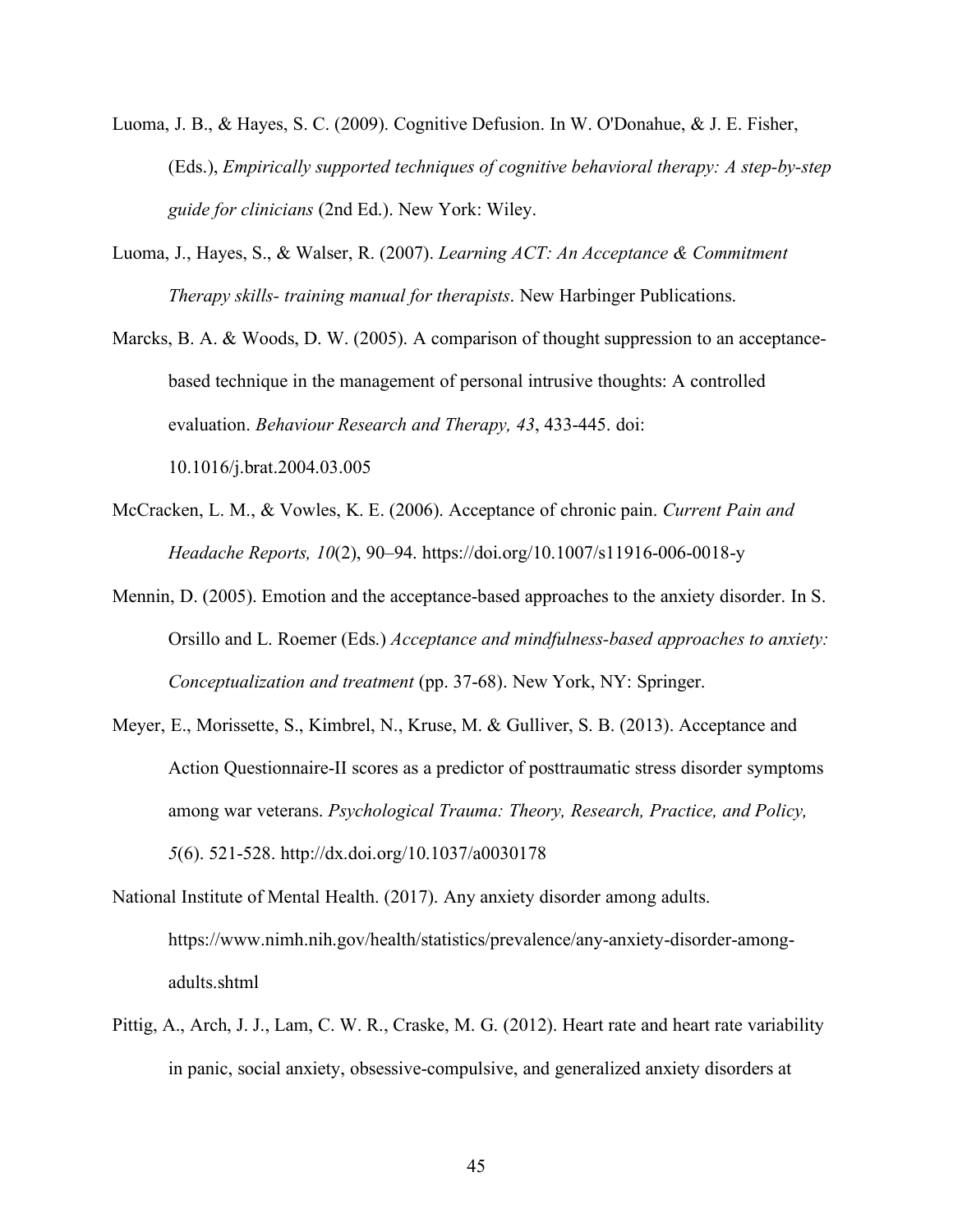baseline and in response to relaxation and hyperventilation. *International Journal of Psychophysiology, 87,* 19-27. http://dx.doi.org/10.1016/j.ijpsycho.2012.10.012

- Ritzert, T. R., Forsyth, J. P., Berghoff, C. R., Barnes-Holmes, D., & Nicholson, E. (2015). The impact of a cognitive defusion intervention on behavioral and psychological inflexibility: An experimental evaluation in a spider fearful non-clinical sample. *Journal of Contextual Behavioral Science, 4,* 112-120. http://dx.doi.org/10.1016/j.jcbs.2015.04.001
- Rocca, K. A. (2010). Student participation in the college classroom: An extended multidisciplinary literature review. *Communication Education, 59*(2), 185-213. doi: 10.1080/03634520903505936
- Smout, M., Davies, M., Burns, N., & Christie, A. (2014). Development of the valuing questionnaire (VQ). *Journal of Contextual Behavioral Science*, *3*(3), 164-172. http://dx.doi.org/10.1016/j.jcbs.2014.06.001
- Swain, J., Hancock, K., Hainsworth, C., & Bosman, J. (2013). Acceptance and Commitment Therapy in the treatment of anxiety: A systematic review. *Clinical Psychology Review, 33*(8), 965-978. https://doi.org/10.1016/j.cpr.2013.07.002
- Szuhany, K. L., & Otto, M. W. (2015). Contextual influences on distress intolerance: Priming effects on behavioral persistence. *Cognitive Therapy and Research, 39*(4), 499-507. https://doi.org/10.1007/s10608-015-9672-x
- Tarullo, A. R., & Gunnar, M. R. (2006). Child maltreatment and the developing HPA axis. *Hormones and behavior, 50*(4), 632-639. http://doi.org/10.1016/j.yhbeh.2006.06.010
- Thayer, J. F., Åhs, F., Fredrikson, M., Sollers III, J. J., & Wager, T. D. (2012). A meta-analysis of heart rate variability and neuroimaging studies: Implications for heart rate variability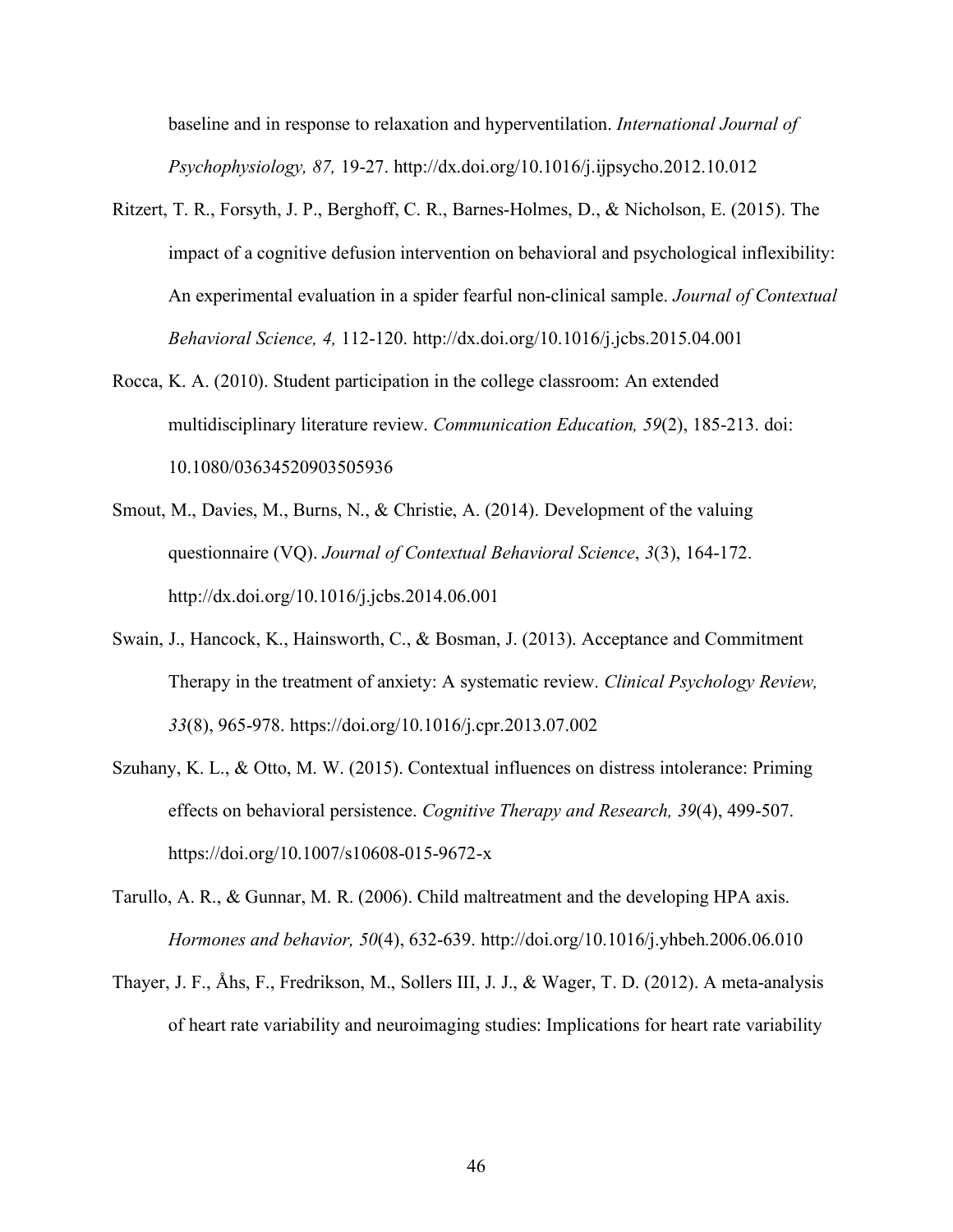as a marker of stress and health. *Neuroscience and Biobehavioral Reviews, 36*, 747-756. doi:10.1016/j.neubiorev.2011.11.009

- Thyer, B. A., Papsdorf, J. D., Davis, R., & Vallecorsa, S. (1984). Autonomic correlates of the subjective anxiety scale. *Journal of Behavior Therapy and Experimental Psychiatry, 15*(1), 3-7. https://doi.org/10.1016/0005-7916(84)90115-0
- Toobert, D. J., Hampson, S. E., & Glasgow, R. E. (2000). The summary of diabetes self-care activities measure: Results from 7 studies and a revised scale. *Diabetes Care, 23*(7), 943- 950. Retrieved from http://care.diabetesjournals.org/content/diacare/23/7/943.full.pdf
- Wagener, A. L., & Zettle, R. D. (2011). Targeting fear of spiders with control-, acceptance-, and information-based approaches. *The Psychological Record, 61*(1), 77-92. https://doi.org/10.1007/BF03395747
- Wager, T. D., Waugh, C. E., Lindquist, M., Noll, D. C., Fredrickson, B. L., & Taylor, S. F. (2009). Brain mediators of cardiovascular responses to social threat, part I: Reciprocal dorsal and ventral sub-regions of the medial prefrontal cortex and heart-rate reactivity. *Neuroimage, 47*(3), 821-835. doi: 10.1016/j.neuroimage.2009.05.043
- Whaley, A. L., & Davis, K. E. (2007). Cultural competence and evidence-based practice in mental health services. A complementary perspective. *American Psychologist, 62*(6), 563-574. doi: 10.1037/0003-066X.62.6.563
- Wilson, K. G., & Murrell, A. R. (2004). Values work in Acceptance and Commitment Therapy: Setting a course for behavioral treatment. In S. C. Hayes, V. M. Follette, & M. M. Linehan (Eds.) *Mindfulness and Acceptance: Expanding the Cognitive-Behavioral Tradition* (pp. 120-151). New York, NY: The Guilford Press.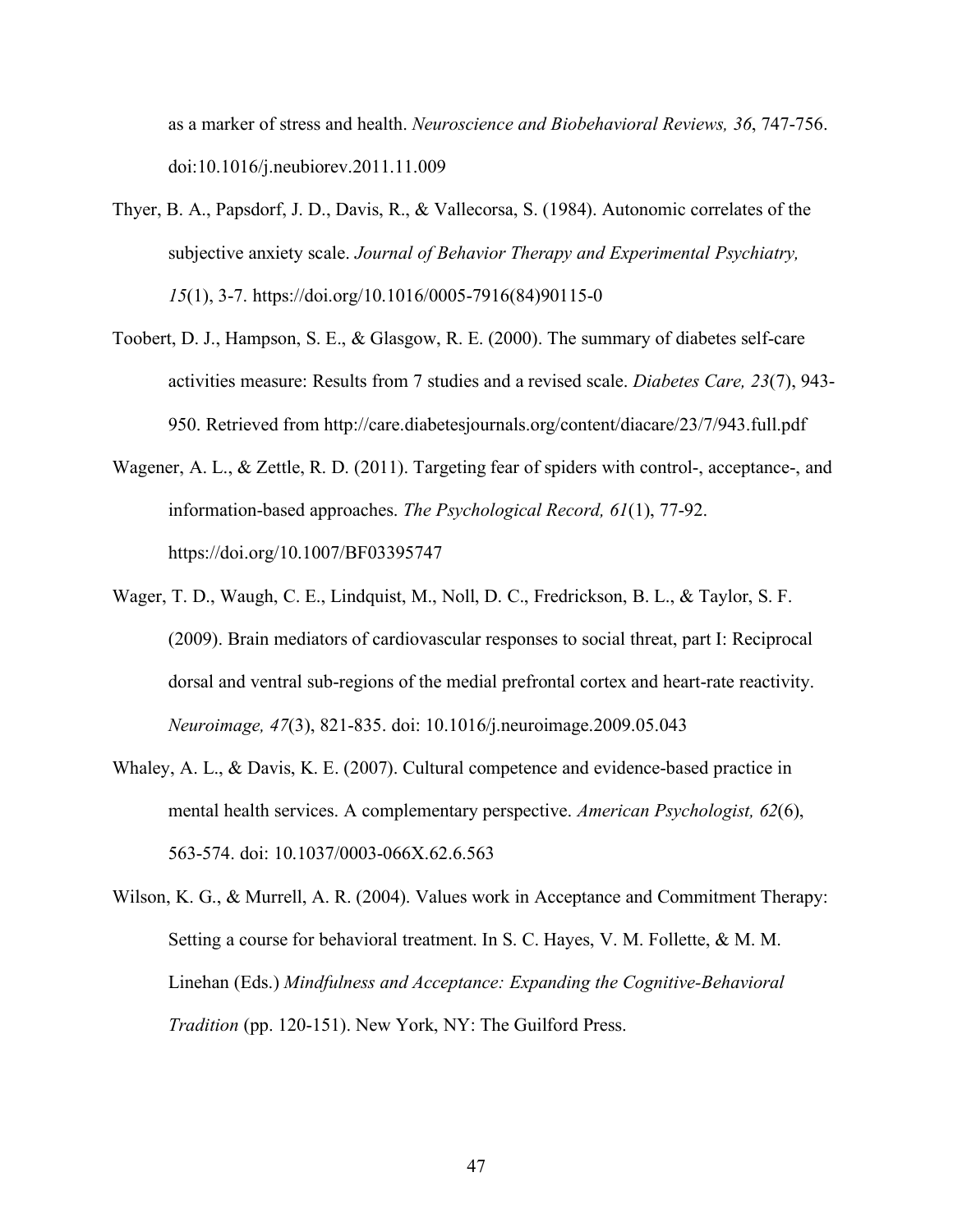- Wolgast, M., Lundh, L., & Viborg, G. (2011). Cognitive reappraisal and acceptance: An experimental comparison of two emotion regulation strategies. *Behaviour Research and Therapy, 49,* 858-866. doi: 10.1016/j.brat.2011.09.011
- Woodward, L., & Fergusson, D. M. (2001). Life course outcomes of young people with anxiety disorders in adolescence. *Journal of the American Academy of Child and Adolescent Psychiatry, 40*(9), 1086-1093. https://doi.org/10.1097/00004583-200109000-00018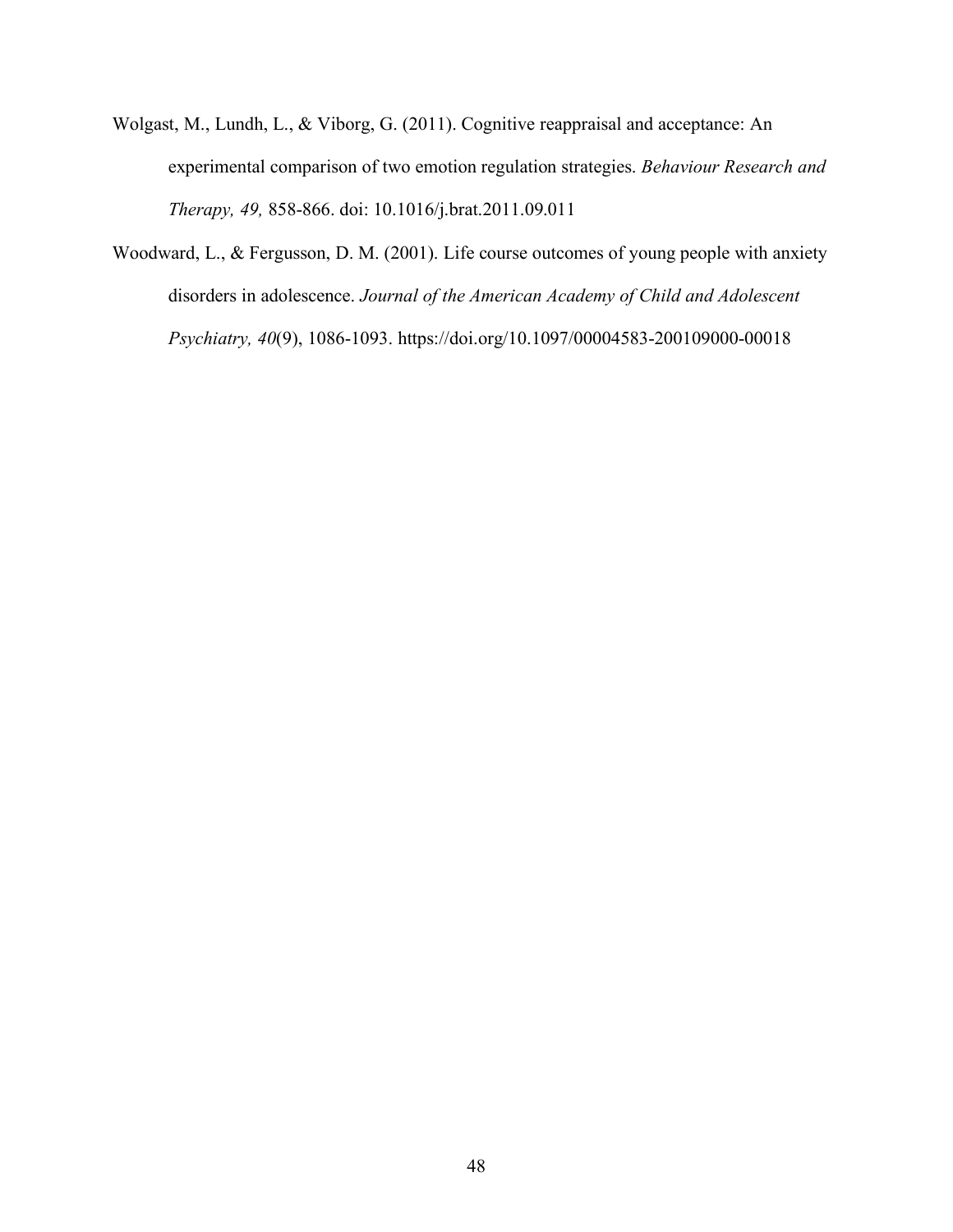### Table 1

# *Comparison of Gender and Ethnicity*

|                  | Overall<br>$N$ (percent) | Acceptance plus<br>Values<br>$N$ (percent) | Reappraisal<br>$N$ (percent) | Control<br>$N$ (percent) |
|------------------|--------------------------|--------------------------------------------|------------------------------|--------------------------|
| Gender           |                          |                                            |                              |                          |
| Male             | $4(8.2\%)$               | $2(13.3\%)$                                |                              | $2(11.8\%)$              |
| Female           | 45 (91.8%)               | 13(86.7%)                                  | $17(100\%)$                  | 15 (88.2%)               |
| Ethnicity        |                          |                                            |                              |                          |
| Hispanic         | $28(57.1\%)$             | $8(53.3\%)$                                | $9(52.9\%)$                  | 11(64.7%)                |
| Caucasian        | 12(24.5%)                | $6(40\%)$                                  | $3(17.6\%)$                  | $3(17.6\%)$              |
| African American | $4(8.2\%)$               |                                            | $3(17.6\%)$                  | $1(5.9\%)$               |
| Other            | $5(10.1\%)$              | $1(6.7\%)$                                 | $2(11.8\%)$                  | $2(11.8\%)$              |

### Table 2

*Comparison of Psychopathology, Baseline Heart Rate, and Baseline SUDS*

|                                  | Overall<br>M(SD) | Acceptance plus<br>Values<br>M(SD) | Reappraisal<br>M(SD) | Control<br>M(SD) |
|----------------------------------|------------------|------------------------------------|----------------------|------------------|
| DASS-21 Stress                   | 8.04(4.2)        | 7.73(4.46)                         | 7.12(3.08)           | 9.24(4.87)       |
| DASS-21 Anxiety                  | 5.45(4.31)       | 6.07(5.3)                          | 4.06(3.63)           | 6.3(3.85)        |
| DASS-21<br>Depression            | 4.82(4.52)       | 5.27(4.38)                         | 3.76(4.09)           | 5.47(5.09)       |
| <b>LSAS-SR Social</b><br>Anxiety | 54.94 (27.97)    | 53.27(34.7)                        | 47.82 (19.98)        | 63.53 (27.56)    |
| Baseline Heart rate              | 80.6 (10.8)      | 74.8 (11.6)                        | 81.9(7.6)            | 84.7(11.3)       |
| <b>Baseline SUDS</b>             | 43.2(35.3)       | 40.9(36.1)                         | 42.5(35.6)           | 45.8(36.2)       |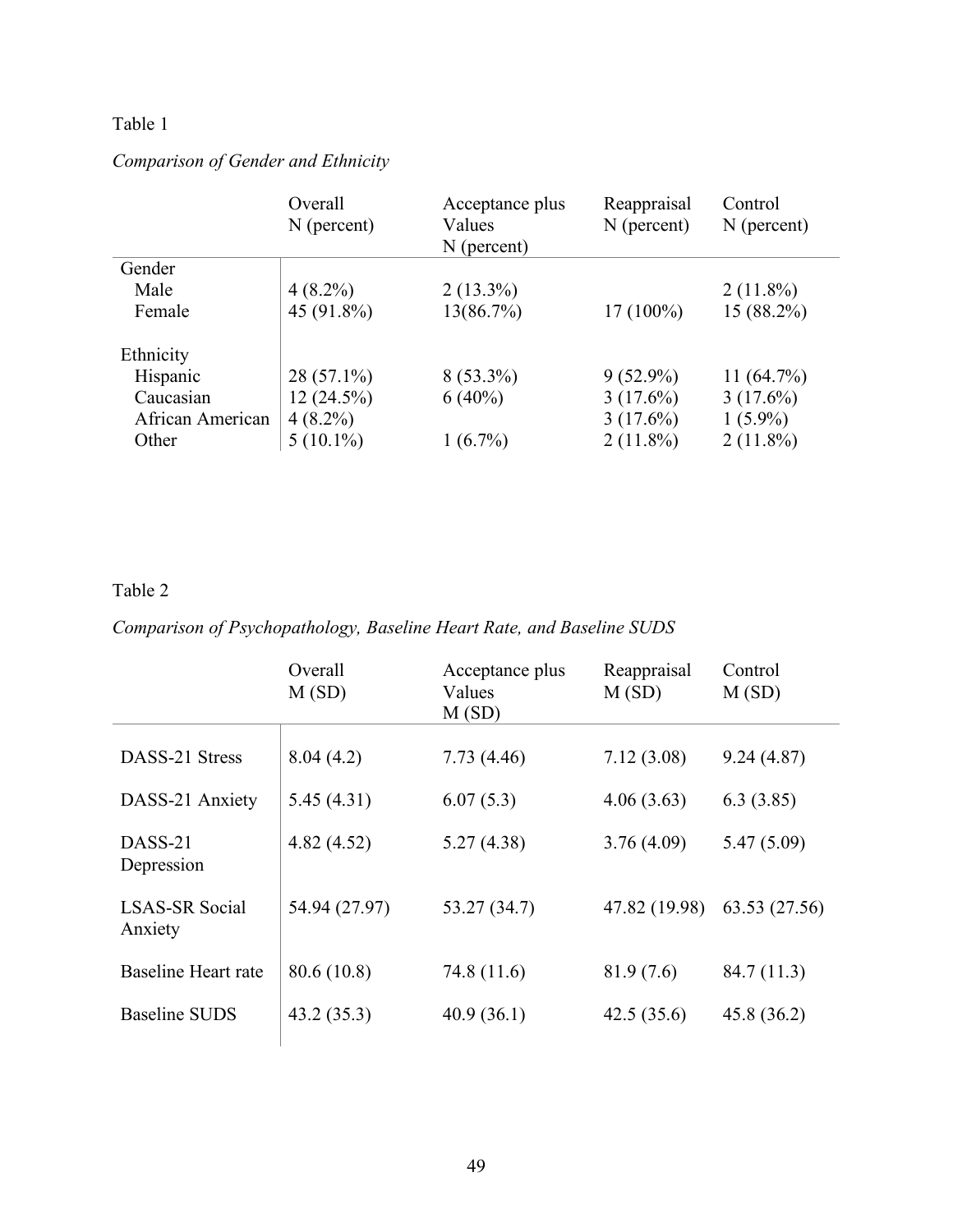### Table 3

|                 | $\mathbf{1}$ | $\sqrt{2}$     | $\mathfrak{Z}$ | $\overline{4}$ | 5              | $\sqrt{6}$     | $\overline{7}$   | $\,8\,$                  | $\boldsymbol{9}$         | $10\,$         | $11\,$                   | 12                       | 13                       | 14                       | 15     |
|-----------------|--------------|----------------|----------------|----------------|----------------|----------------|------------------|--------------------------|--------------------------|----------------|--------------------------|--------------------------|--------------------------|--------------------------|--------|
| $\overline{1}$  | $\sim$       |                |                |                |                |                |                  |                          |                          |                |                          |                          |                          |                          |        |
| 2               | $-.38*$      | $\overline{a}$ |                |                |                |                |                  |                          |                          |                |                          |                          |                          |                          |        |
| $\overline{3}$  | $.70*$       | $-43*$         |                |                |                |                |                  |                          |                          |                |                          |                          |                          |                          |        |
| $\overline{4}$  | $-.11$       | $-.08$         | $-.22$         | $\blacksquare$ |                |                |                  |                          |                          |                |                          |                          |                          |                          |        |
| $\overline{5}$  | $.43*$       | $-.28$         | .18            | .25            | $\blacksquare$ |                |                  |                          |                          |                |                          |                          |                          |                          |        |
| $\overline{6}$  | .05          | $-.15$         | $-.08$         | .25            | .25            | $\blacksquare$ |                  |                          |                          |                |                          |                          |                          |                          |        |
| $\overline{7}$  | $-.09$       | $.31*$         | $-.09$         | .22            | $-0.08$        | $-0.09$        |                  |                          |                          |                |                          |                          |                          |                          |        |
| $\sqrt{8}$      | $-.07$       | .14            | $-.02$         | .15            | .11            | .20            | $.50*$           | $\overline{\phantom{a}}$ |                          |                |                          |                          |                          |                          |        |
| $\overline{9}$  | $-0.09$      | $.47*$         | $-34*$         | .27            | $-0.02$        | .16            | $\overline{.19}$ | $.31*$                   | $\overline{\phantom{a}}$ |                |                          |                          |                          |                          |        |
| 10              | $-.01$       | .09            | $-.02$         | $.37*$         | .03            | .21            | $.39*$           | $.31*$                   | $.31*$                   | $\overline{a}$ |                          |                          |                          |                          |        |
| $\overline{11}$ | $.37*$       | $-21$          | $.41*$         | .08            | $.46*$         | $.33*$         | $-0.07$          | $-.08$                   | $-15$                    | $-0.09$        | $\overline{\phantom{a}}$ |                          |                          |                          |        |
| $\overline{12}$ | .28          | .03            | .23            | $-13$          | .07            | .17            | $-.08$           | $-.07$                   | $-.01$                   | $-.15$         | $.54*$                   | $\overline{\phantom{a}}$ |                          |                          |        |
| $\overline{13}$ | $.63*$       | $-.54*$        | $.70*$         | $-11$          | $.45*$         | .11            | $-.01$           | .12                      | $-29*$                   | $-0.05$        | $.49*$                   | .25                      | $\overline{\phantom{a}}$ |                          |        |
| 14              | $.55*$       | $-39*$         | $.54*$         | $-.21$         | $.33*$         | .05            | .07              | .07                      | $-23$                    | $-.10$         | $.37*$                   | .13                      | $.75*$                   | $\overline{\phantom{a}}$ |        |
| $\overline{15}$ | $.53*$       | $-.18$         | $.51*$         | $-.12$         | .18            | $-.03$         | .14              | $-.03$                   | $-.28$                   | $-.02$         | $.39*$                   | .23                      | $.59*$                   | $.63*$                   | -      |
| 16              | $.48*$       | $-.34*$        | $.61*$         | $-.08$         | $.17\,$        | $.02\,$        | $.02\,$          | $-.01$                   | $-.25$                   | $-.16$         | $.49*$                   | .09                      | $.59*$                   | $.41*$                   | $.62*$ |

#### *Bivariate Correlations*

 $*$ :  $p < .05$ 

 $1 = AAQ$  II,  $2 = VQ$  progress,  $3 = VQ$  obstruction,  $4 = CERQ-SF$  acceptance,  $5 = CERQ-SF$ self-blame,  $6 = CERQ-SF$  rumination,  $7 = CERQ-SF$  positive refocusing,  $8 = CERQ-SF$  refocus on planning,  $9 = CERQ-SF$  positive reappraisal,  $10 = CERQ-SF$  putting into perspective,  $11 =$ CERQ-SF catastrophizing,  $12 = CERQ-SF$  other blame,  $13 = DASS-21$  depression,  $14 = DASS-$ 21 stress,  $15 = DASS-21$  Anxiety,  $16 = LSAS-SR$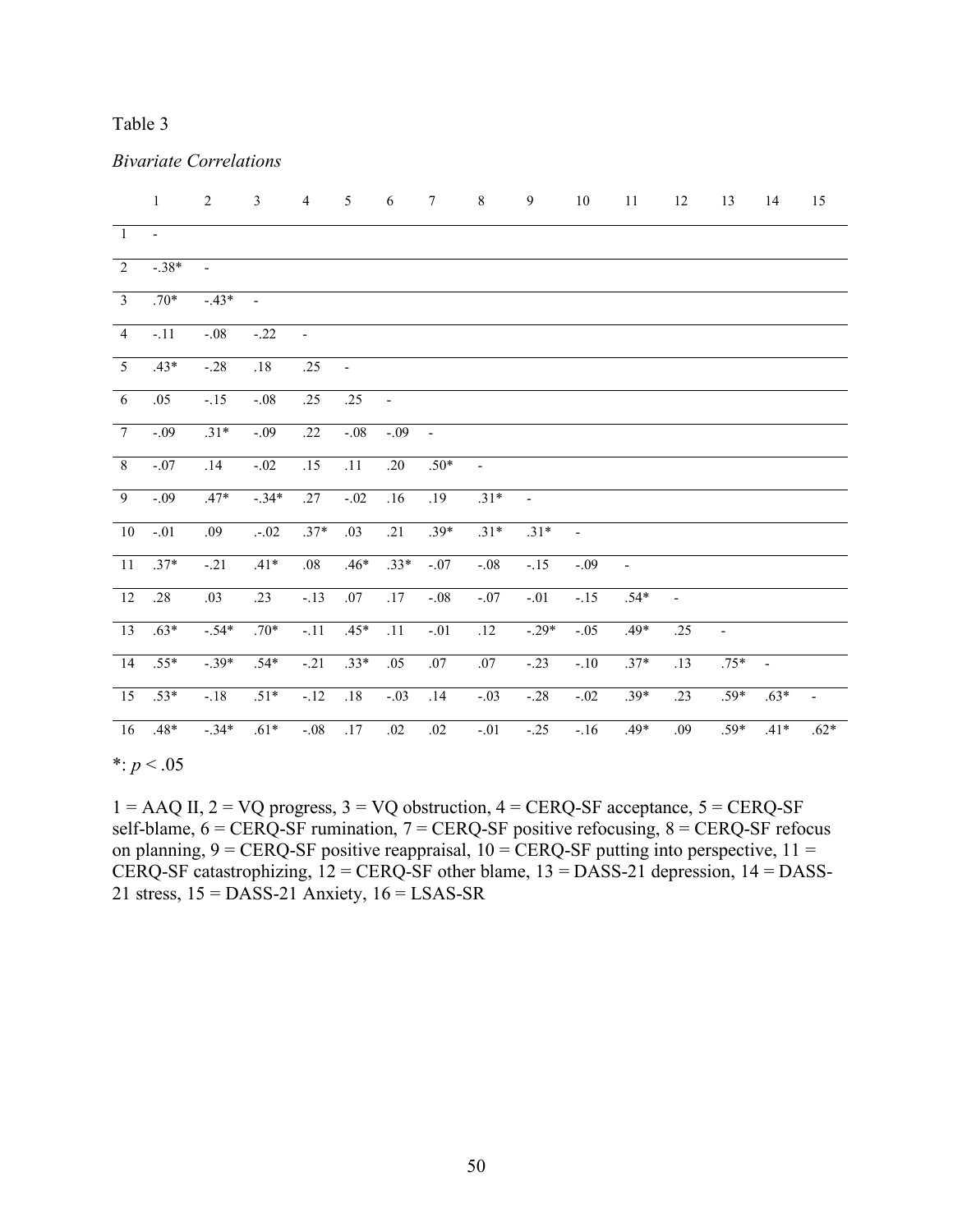## Figure 1



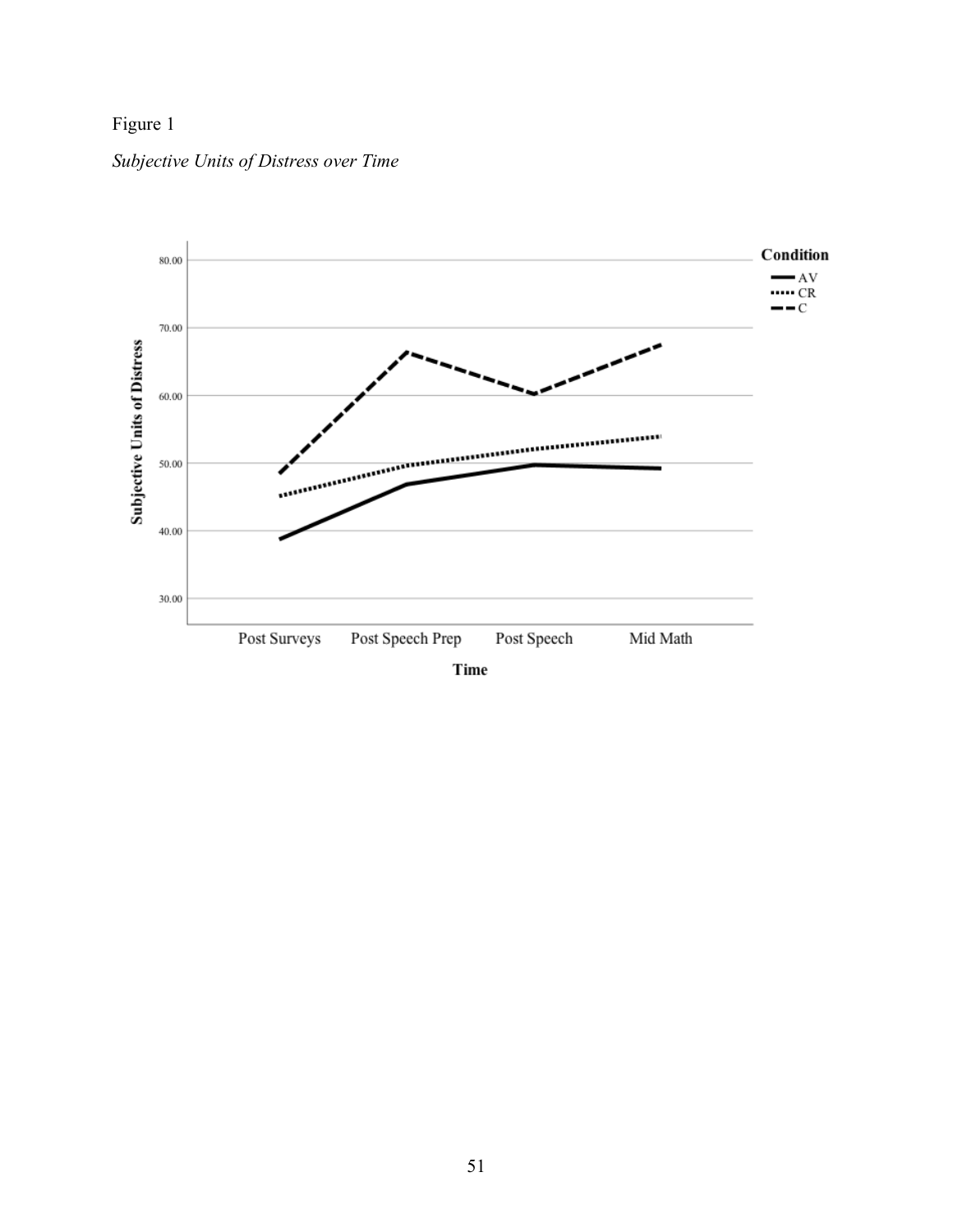## Figure 2

*Heart Rate over Time*



Time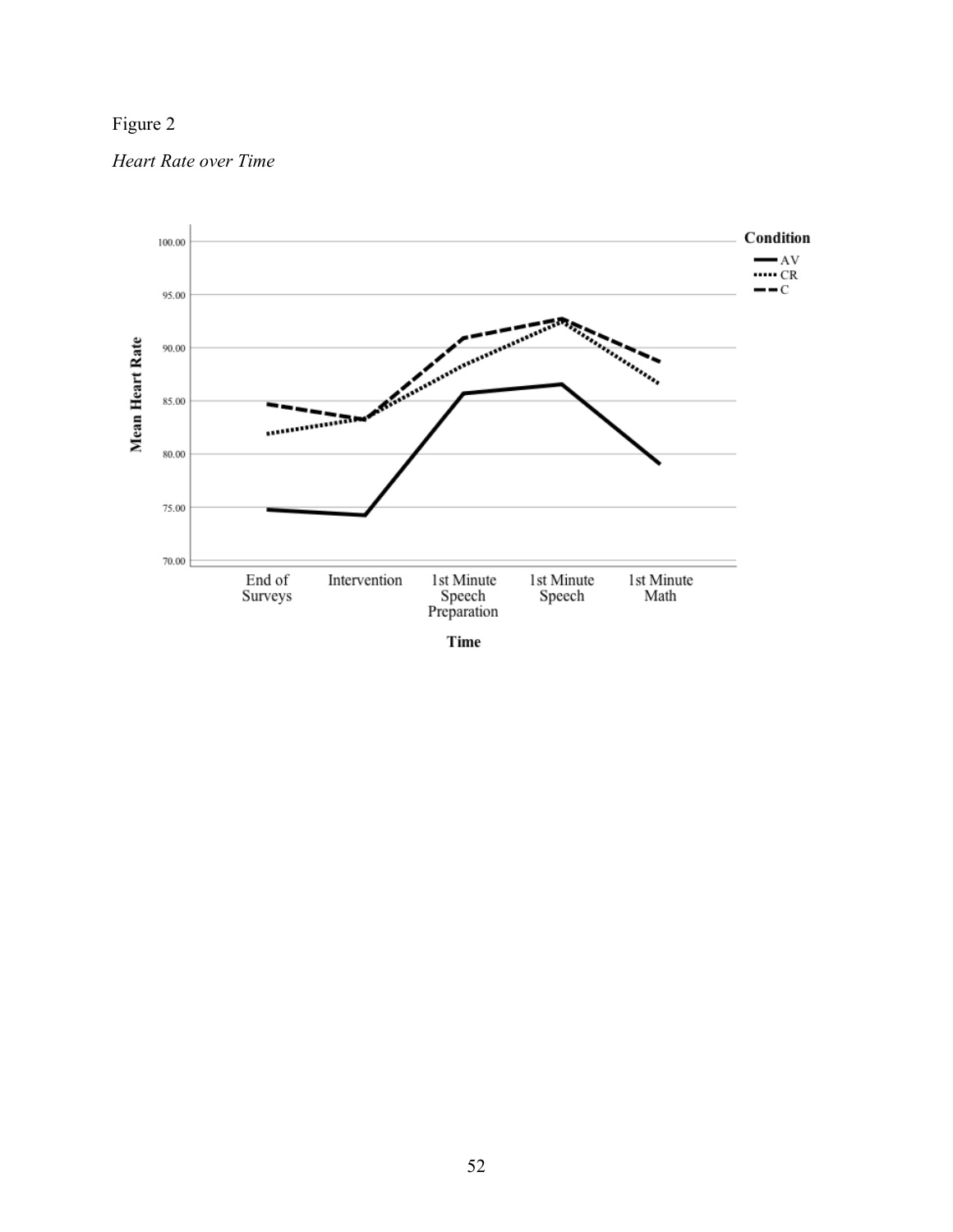

### *Heart Rate Recovery*



Time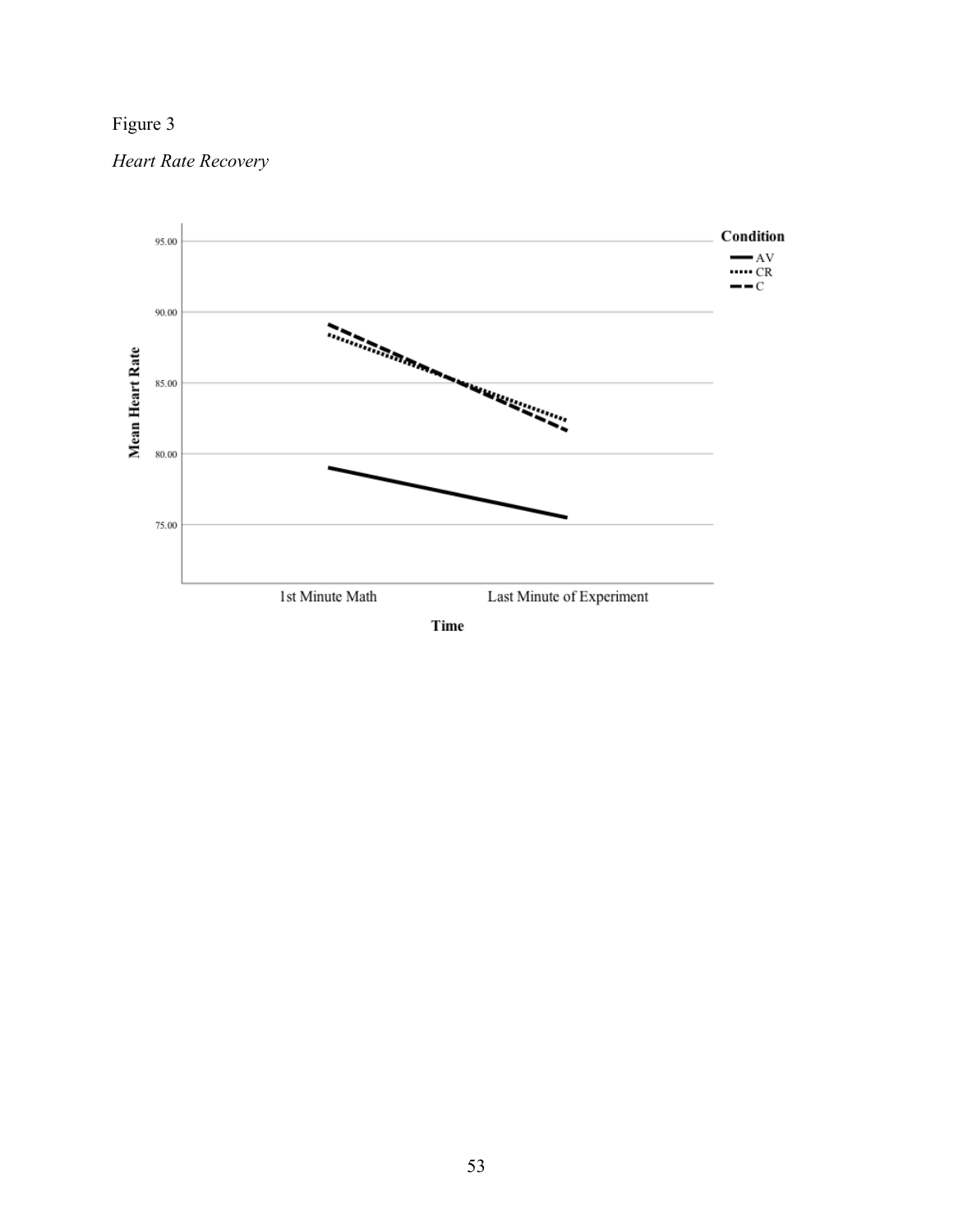## Figure 4

### *Change in Subjective Units of Distress over Time*



Time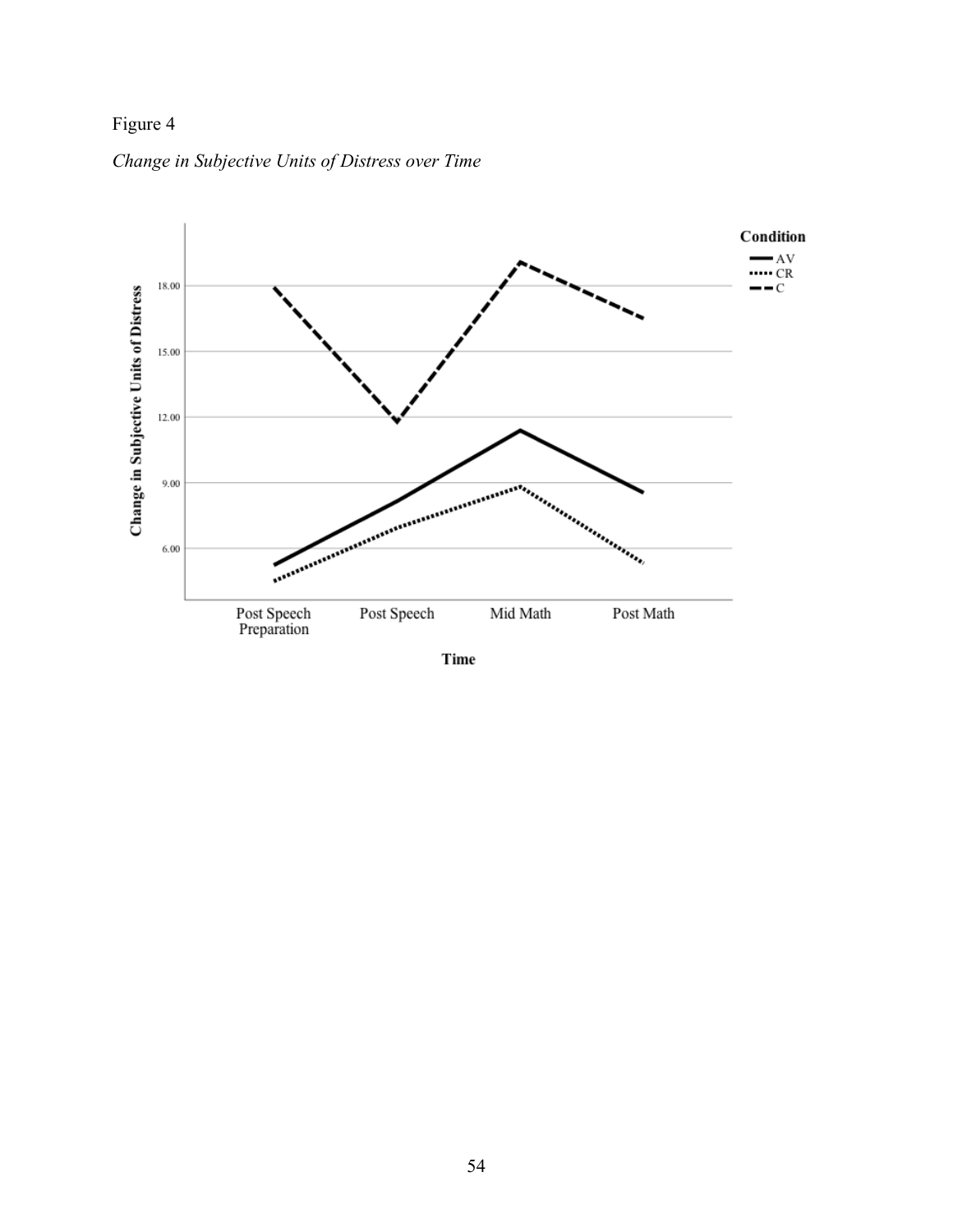

*Change in Heart Rate over Time*



Time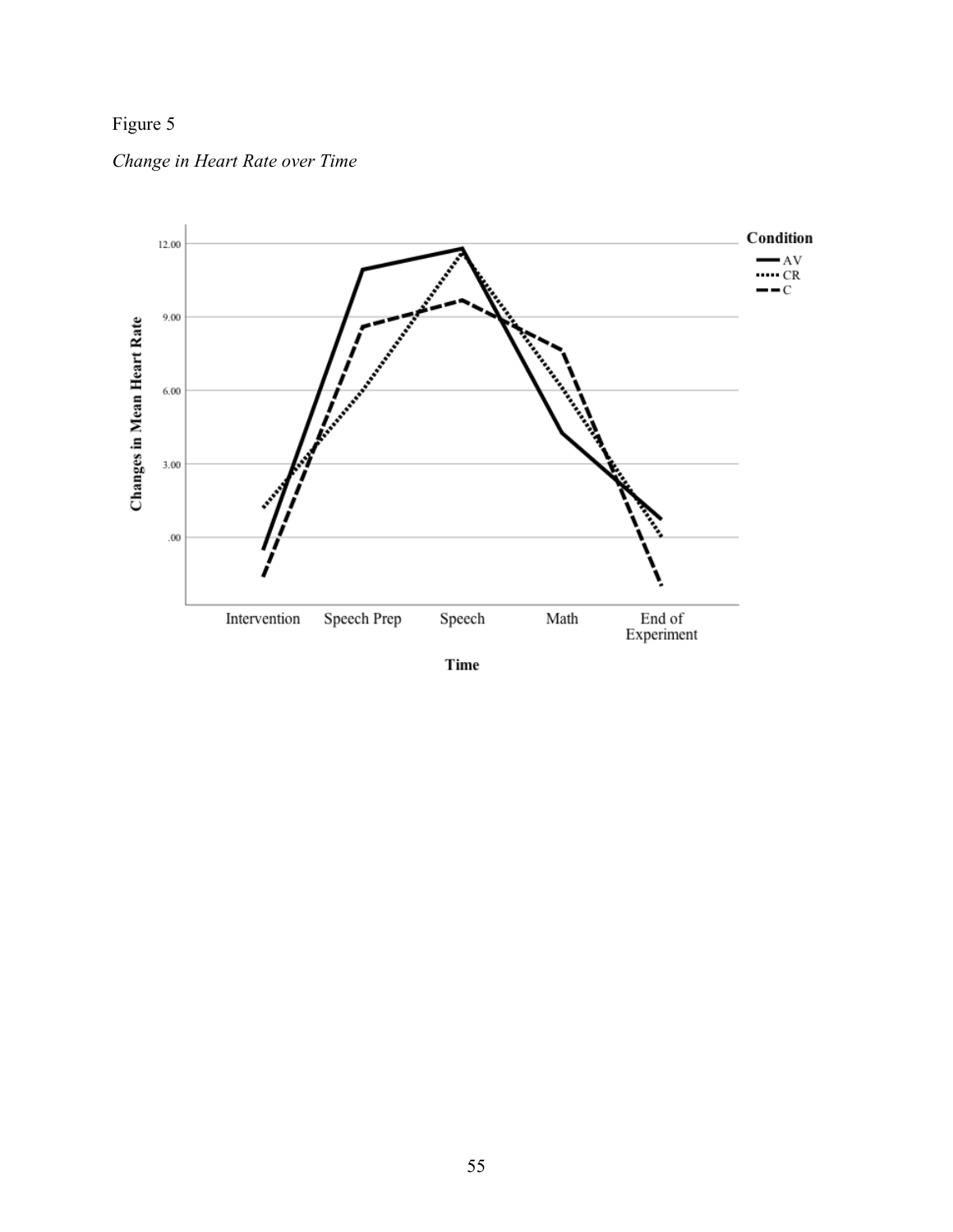## APPENDIX I: SELF-REPORT MEASURES

## Demographics Questionnaire

| $1.$ Sex                       |                      |                               |  |          |          |        |             |  |        |  |  |
|--------------------------------|----------------------|-------------------------------|--|----------|----------|--------|-------------|--|--------|--|--|
| Male                           |                      |                               |  |          | Female   |        |             |  |        |  |  |
| 2. Age (fill in)               |                      |                               |  |          |          |        |             |  |        |  |  |
|                                |                      |                               |  |          |          |        |             |  |        |  |  |
| 3. Major (fill in)             |                      |                               |  |          |          |        |             |  |        |  |  |
|                                |                      |                               |  |          |          |        |             |  |        |  |  |
| 4. Ethnicity                   |                      |                               |  |          |          |        |             |  |        |  |  |
| African                        | Asian                | Caucasian                     |  | Hispanic | Native   |        | Multiracial |  | Other: |  |  |
| American                       |                      |                               |  |          | American |        |             |  |        |  |  |
|                                | 5. Country of Origin |                               |  |          |          |        |             |  |        |  |  |
| Mexico<br><b>USA</b><br>Other: |                      |                               |  |          |          |        |             |  |        |  |  |
|                                |                      | 6. Level of College Education |  |          |          |        |             |  |        |  |  |
| Freshman                       |                      | Sophomore                     |  | Junior   |          | Senior |             |  | Other: |  |  |

## Health Questionnaire

| 1. Have you ever been diagnosed with a heart condition?                                          |      |  |  |  |  |  |  |  |
|--------------------------------------------------------------------------------------------------|------|--|--|--|--|--|--|--|
| N <sub>0</sub>                                                                                   | Yes: |  |  |  |  |  |  |  |
| 2. Have you ever been diagnosed with a condition that can affect your heart rate (e.g. diabetes, |      |  |  |  |  |  |  |  |
| high cholesterol, etc.)?                                                                         |      |  |  |  |  |  |  |  |
| N <sub>0</sub>                                                                                   | Yes: |  |  |  |  |  |  |  |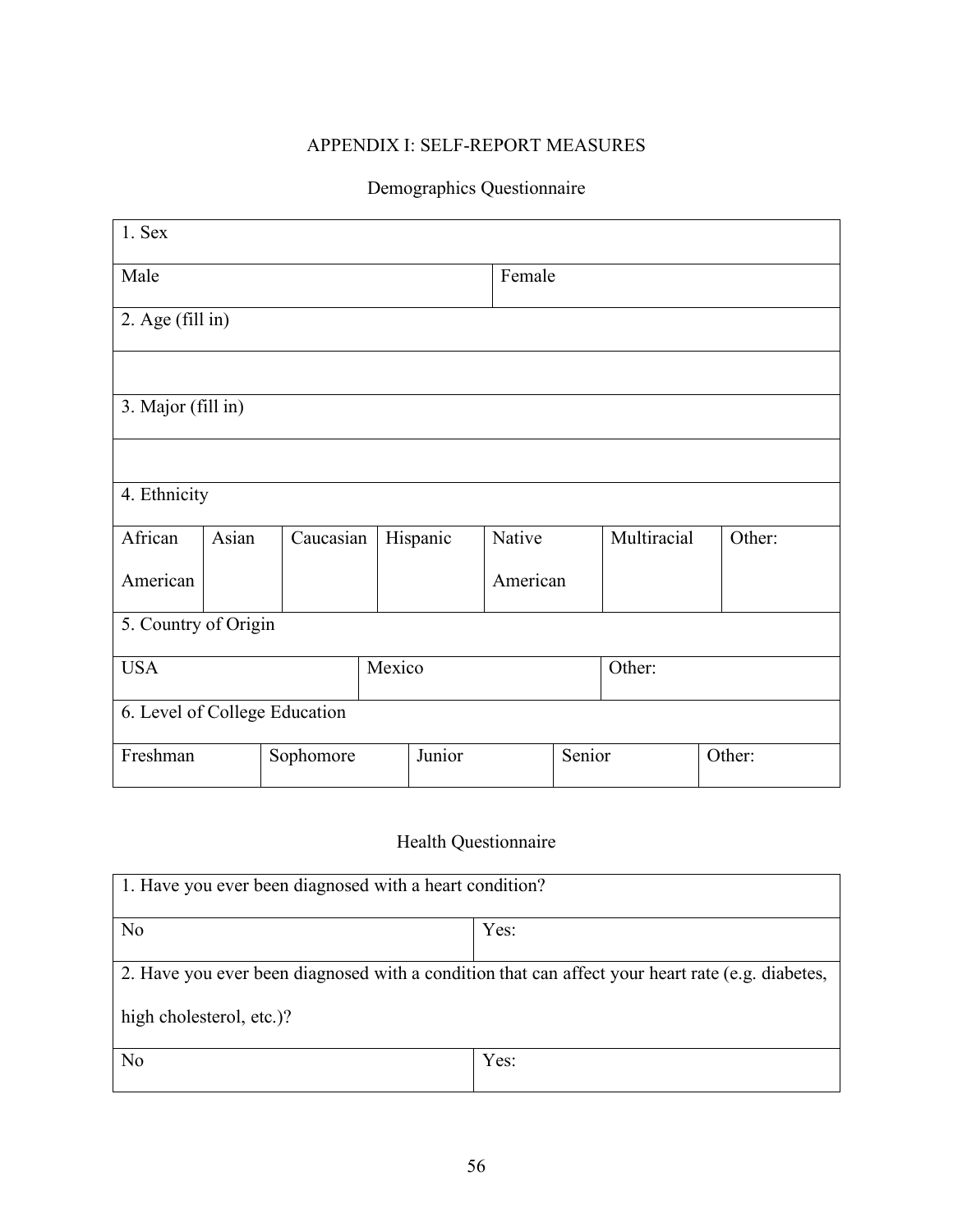| 3. Do you currently have a pacemaker?                                                      |                                               |  |  |  |  |  |  |  |
|--------------------------------------------------------------------------------------------|-----------------------------------------------|--|--|--|--|--|--|--|
| N <sub>o</sub>                                                                             | Yes                                           |  |  |  |  |  |  |  |
| 4. Do you currently take any medication that affects your heart rate?                      |                                               |  |  |  |  |  |  |  |
| N <sub>o</sub>                                                                             | Yes                                           |  |  |  |  |  |  |  |
| 5. Have you smoked a cigarette- even one puff – during the last seven days?                |                                               |  |  |  |  |  |  |  |
| N <sub>o</sub>                                                                             | Yes. If yes, how many cigarettes did you      |  |  |  |  |  |  |  |
|                                                                                            | smoke on an average day?                      |  |  |  |  |  |  |  |
| 6. Did you drink any alcohol during the last seven days?                                   |                                               |  |  |  |  |  |  |  |
| N <sub>o</sub>                                                                             | Yes. If yes, how many alcoholic drinks did    |  |  |  |  |  |  |  |
|                                                                                            | you drink on an average day?                  |  |  |  |  |  |  |  |
|                                                                                            |                                               |  |  |  |  |  |  |  |
| 7. Did you drink any caffeine during the last seven days?                                  |                                               |  |  |  |  |  |  |  |
| N <sub>o</sub>                                                                             | Yes. If yes, how many caffeinated drinks did  |  |  |  |  |  |  |  |
|                                                                                            | you drink on an average day?                  |  |  |  |  |  |  |  |
| 8. Did you engage in a rigorous workout (e.g. running, crossfit) in the last seven days?   |                                               |  |  |  |  |  |  |  |
| N <sub>o</sub>                                                                             | Yes. If yes, how many hours did you work out  |  |  |  |  |  |  |  |
|                                                                                            | on an average day?                            |  |  |  |  |  |  |  |
| 9. Are you currently using medication for a psychological difficulty? (e.g. ADHD, anxiety, |                                               |  |  |  |  |  |  |  |
| depression)                                                                                |                                               |  |  |  |  |  |  |  |
| N <sub>o</sub>                                                                             | Yes. If yes, what medication are you using or |  |  |  |  |  |  |  |
|                                                                                            | what difficulty are you treating?             |  |  |  |  |  |  |  |
| 10. Have you used medication for a psychological difficulty in the past?                   |                                               |  |  |  |  |  |  |  |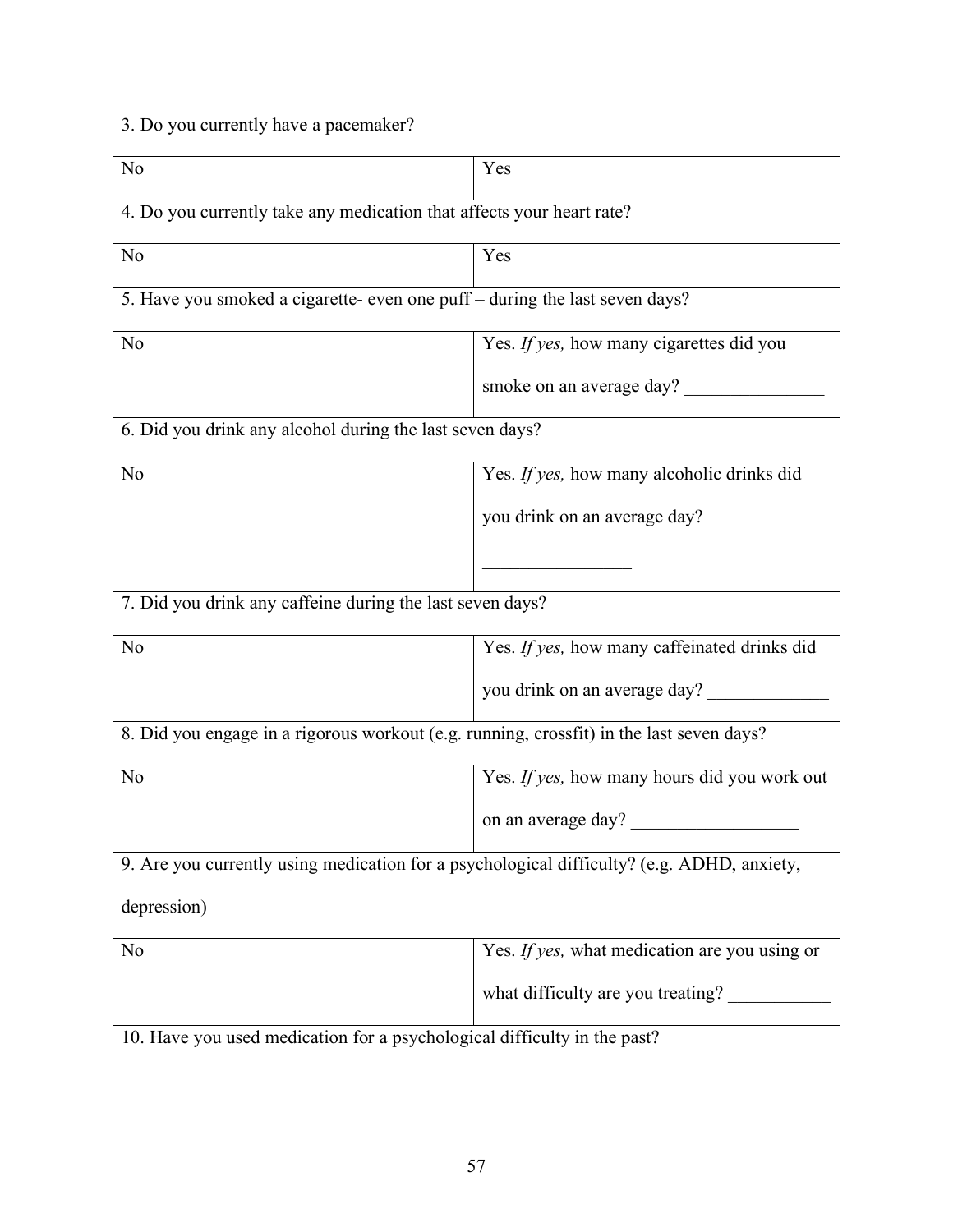| N <sub>0</sub>                                                                         | Yes. If yes, what medication did you use or                                                    |  |  |  |  |  |  |  |
|----------------------------------------------------------------------------------------|------------------------------------------------------------------------------------------------|--|--|--|--|--|--|--|
|                                                                                        | what difficulty were you treating?                                                             |  |  |  |  |  |  |  |
| 11. Are you currently using psychotherapy/counseling services to treat a psychological |                                                                                                |  |  |  |  |  |  |  |
| difficulty?                                                                            |                                                                                                |  |  |  |  |  |  |  |
| N <sub>0</sub>                                                                         | Yes                                                                                            |  |  |  |  |  |  |  |
|                                                                                        | 12. Have you used psychotherapy/counseling services to treat a psychological difficulty in the |  |  |  |  |  |  |  |
| past?                                                                                  |                                                                                                |  |  |  |  |  |  |  |
| N <sub>0</sub>                                                                         | Yes                                                                                            |  |  |  |  |  |  |  |

### CERQ- SF

### **How do you cope with events?**

Everyone gets confronted with negative or unpleasant events now and then and everyone responds to them in his or her own way. By the following questions you are asked to indicate what you generally think, when you experience negative or unpleasant events.

|                                                | (almost)<br>never | some-<br>times | regu-          | often          | (almost) |
|------------------------------------------------|-------------------|----------------|----------------|----------------|----------|
|                                                |                   |                | larly          |                | always   |
| 1. I think that I have to accept that this has | $\mathbf{1}$      | $\overline{2}$ | $\overline{3}$ | $\overline{4}$ | 5        |
| happened                                       |                   |                |                |                |          |
| 2. I often think about how I feel about what I | $\mathbf{1}$      | $\overline{2}$ | 3              | $\overline{4}$ | 5        |
| have experienced                               |                   |                |                |                |          |
| 3. I think I can learn something from the      | 1                 | $\overline{2}$ | 3              | $\overline{4}$ | 5        |
| situation                                      |                   |                |                |                |          |
| 4. I feel that I am the one who is responsible | 1                 | $\overline{2}$ | $\overline{3}$ | $\overline{4}$ | 5        |
| for what has happened                          |                   |                |                |                |          |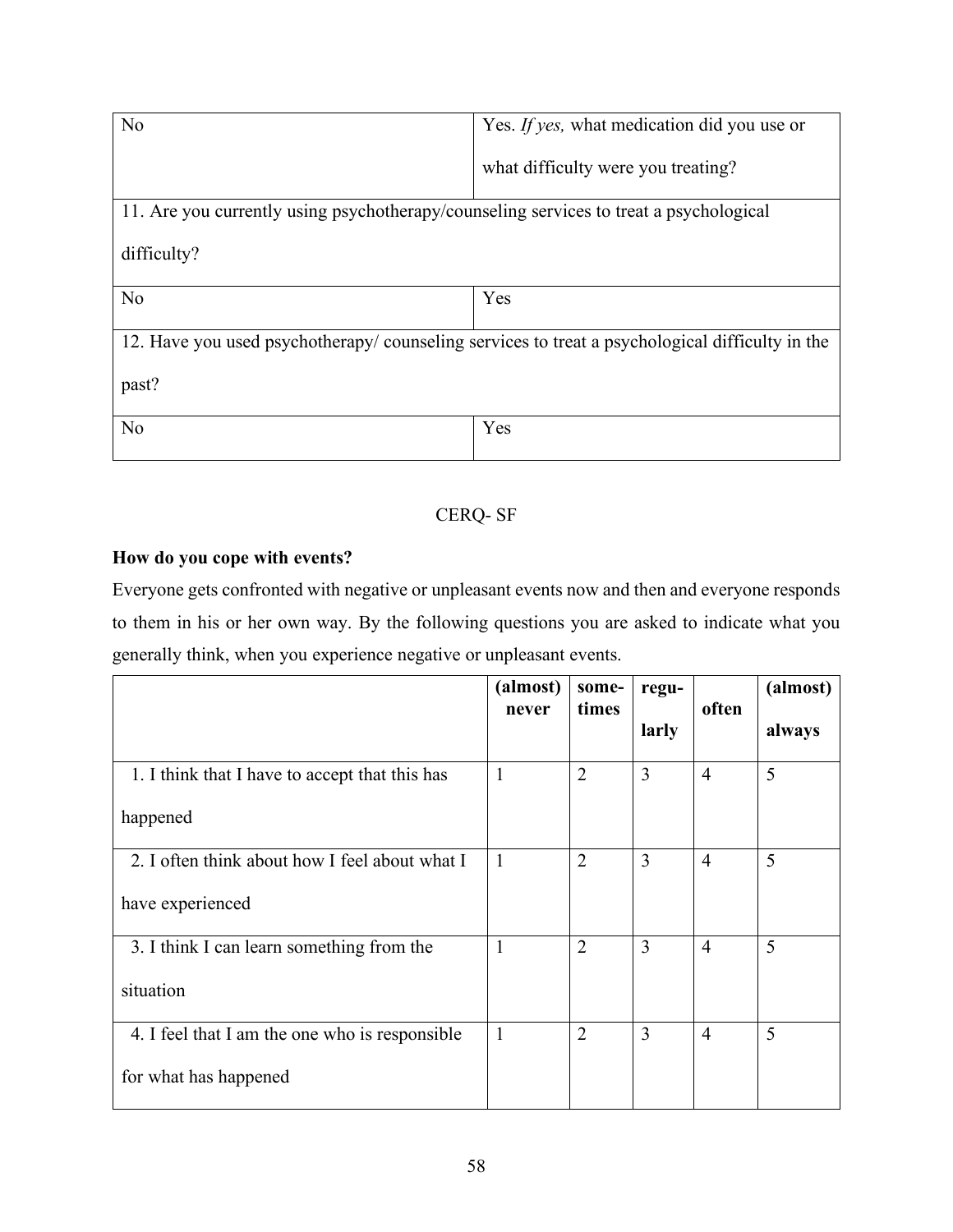| 5. I think that I have to accept the situation   | $\mathbf{1}$ | $\overline{2}$ | 3                       | $\overline{4}$ | 5 |
|--------------------------------------------------|--------------|----------------|-------------------------|----------------|---|
| 6. I am preoccupied with what I think and feel   | $\mathbf{1}$ | $\overline{2}$ | $\overline{3}$          | $\overline{4}$ | 5 |
| about what I have experienced                    |              |                |                         |                |   |
| 7. I think of pleasant things that have nothing  | $\mathbf{1}$ | $\overline{2}$ | 3                       | $\overline{4}$ | 5 |
| to do with it                                    |              |                |                         |                |   |
| 8. I think that I can become a stronger person   | $\mathbf{1}$ | $\overline{2}$ | $\overline{3}$          | $\overline{4}$ | 5 |
| as a result of what has happened                 |              |                |                         |                |   |
| 9. I keep thinking about how terrible it is what | $\mathbf{1}$ | $\overline{2}$ | $\overline{3}$          | $\overline{4}$ | 5 |
| I have experienced                               |              |                |                         |                |   |
| 10. I feel that others are responsible for what  | $\mathbf{1}$ | $\overline{2}$ | 3                       | $\overline{4}$ | 5 |
| has happened                                     |              |                |                         |                |   |
| 11. I think of something nice instead of what    | $\mathbf{1}$ | $\overline{2}$ | 3                       | $\overline{4}$ | 5 |
| has happened                                     |              |                |                         |                |   |
| 12. I think about how to change the situation    | $\mathbf{1}$ | $\overline{2}$ | 3                       | $\overline{4}$ | 5 |
| 13. I think that it hasn't been too bad compared | $\mathbf{1}$ | $\overline{2}$ | 3                       | $\overline{4}$ | 5 |
| to other things                                  |              |                |                         |                |   |
| 14. I think that basically the cause must lie    | 1            | $\overline{2}$ | $\overline{\mathbf{3}}$ | $\overline{4}$ | 5 |
| within myself                                    |              |                |                         |                |   |
| 15. I think about a plan of what I can do best   | $\mathbf{1}$ | $\overline{2}$ | $\overline{3}$          | $\overline{4}$ | 5 |
| 16. I tell myself that there are worse things in | $\mathbf{1}$ | $\overline{2}$ | $\overline{3}$          | $\overline{4}$ | 5 |
| life                                             |              |                |                         |                |   |
| 17. I continually think how horrible the         | $\mathbf{1}$ | $\overline{2}$ | 3                       | $\overline{4}$ | 5 |
| situation has been                               |              |                |                         |                |   |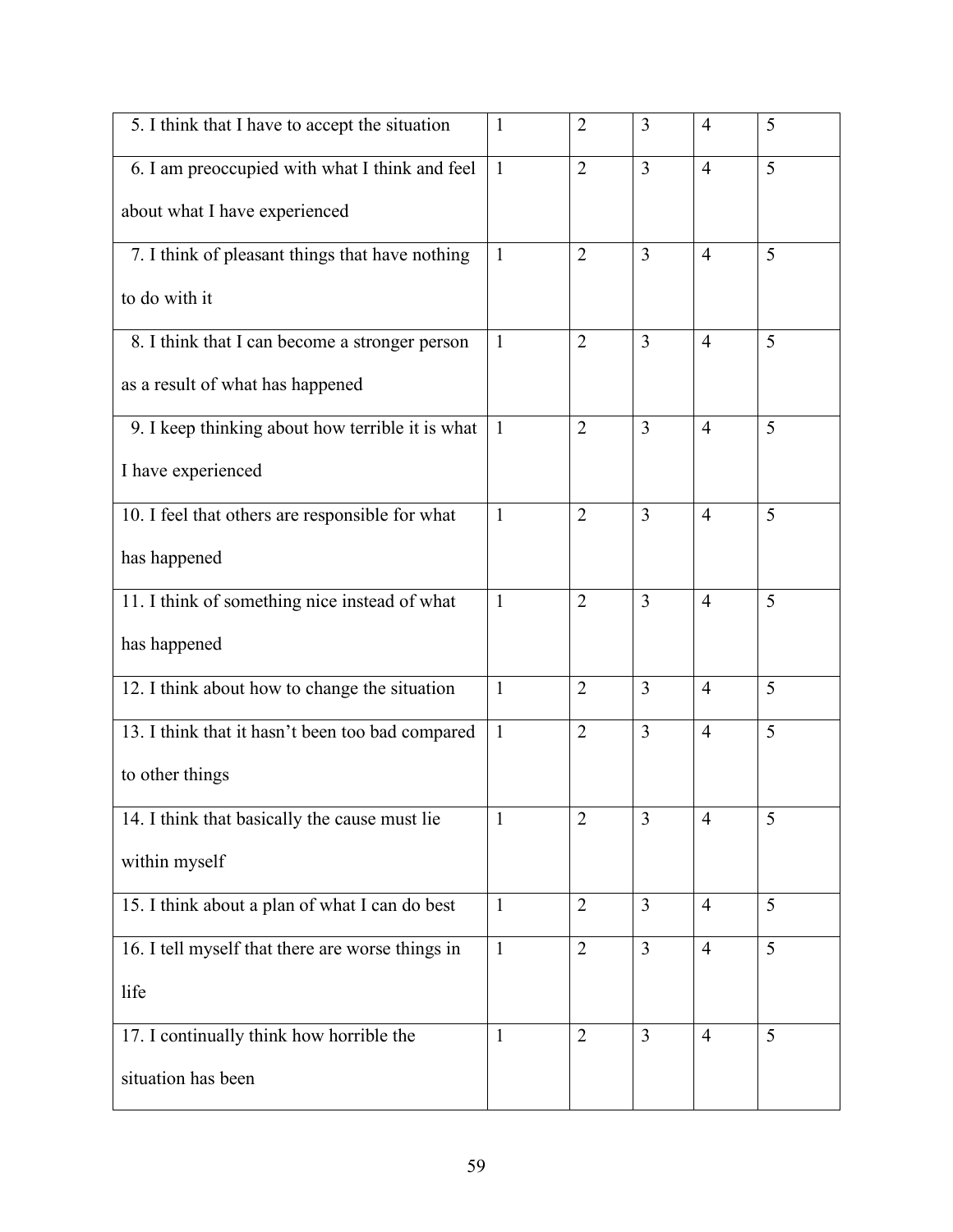| 18. I feel that basically the cause lies with |  |  |  |
|-----------------------------------------------|--|--|--|
| others                                        |  |  |  |

## AAQ-II

Below you will find a list of statements. Please rate how true each statement is for you by

selecting an option from the scale.

| 1. My painful experiences and memories make it difficult for me to live a life that I would |                               |        |                                                                     |            |             |        |  |  |  |  |  |  |
|---------------------------------------------------------------------------------------------|-------------------------------|--------|---------------------------------------------------------------------|------------|-------------|--------|--|--|--|--|--|--|
| value.                                                                                      |                               |        |                                                                     |            |             |        |  |  |  |  |  |  |
| Never true                                                                                  | Very                          | Seldom | Sometimes                                                           | Frequently | Almost      | Always |  |  |  |  |  |  |
|                                                                                             | seldom                        | true   | true                                                                | true       | always true | true   |  |  |  |  |  |  |
|                                                                                             | true                          |        |                                                                     |            |             |        |  |  |  |  |  |  |
|                                                                                             | 2. I'm afraid of my feelings. |        |                                                                     |            |             |        |  |  |  |  |  |  |
| Never true                                                                                  | Very                          | Seldom | Sometimes                                                           | Frequently | Almost      | Always |  |  |  |  |  |  |
|                                                                                             | seldom                        | true   | true                                                                | true       | always true | true   |  |  |  |  |  |  |
|                                                                                             | true                          |        |                                                                     |            |             |        |  |  |  |  |  |  |
|                                                                                             |                               |        | 3. I worry about not being able to control my worries and feelings. |            |             |        |  |  |  |  |  |  |
| Never true                                                                                  | Very                          | Seldom | Sometimes                                                           | Frequently | Almost      | Always |  |  |  |  |  |  |
|                                                                                             | seldom                        | true   | true                                                                | true       | always true | true   |  |  |  |  |  |  |
|                                                                                             | true                          |        |                                                                     |            |             |        |  |  |  |  |  |  |
|                                                                                             |                               |        | 4. My painful memories prevent me from having a fulfilling life.    |            |             |        |  |  |  |  |  |  |
| Never true                                                                                  | Very                          | Seldom | Sometimes                                                           | Frequently | Almost      | Always |  |  |  |  |  |  |
|                                                                                             | seldom                        | true   | true                                                                | true       | always true | true   |  |  |  |  |  |  |
|                                                                                             | true                          |        |                                                                     |            |             |        |  |  |  |  |  |  |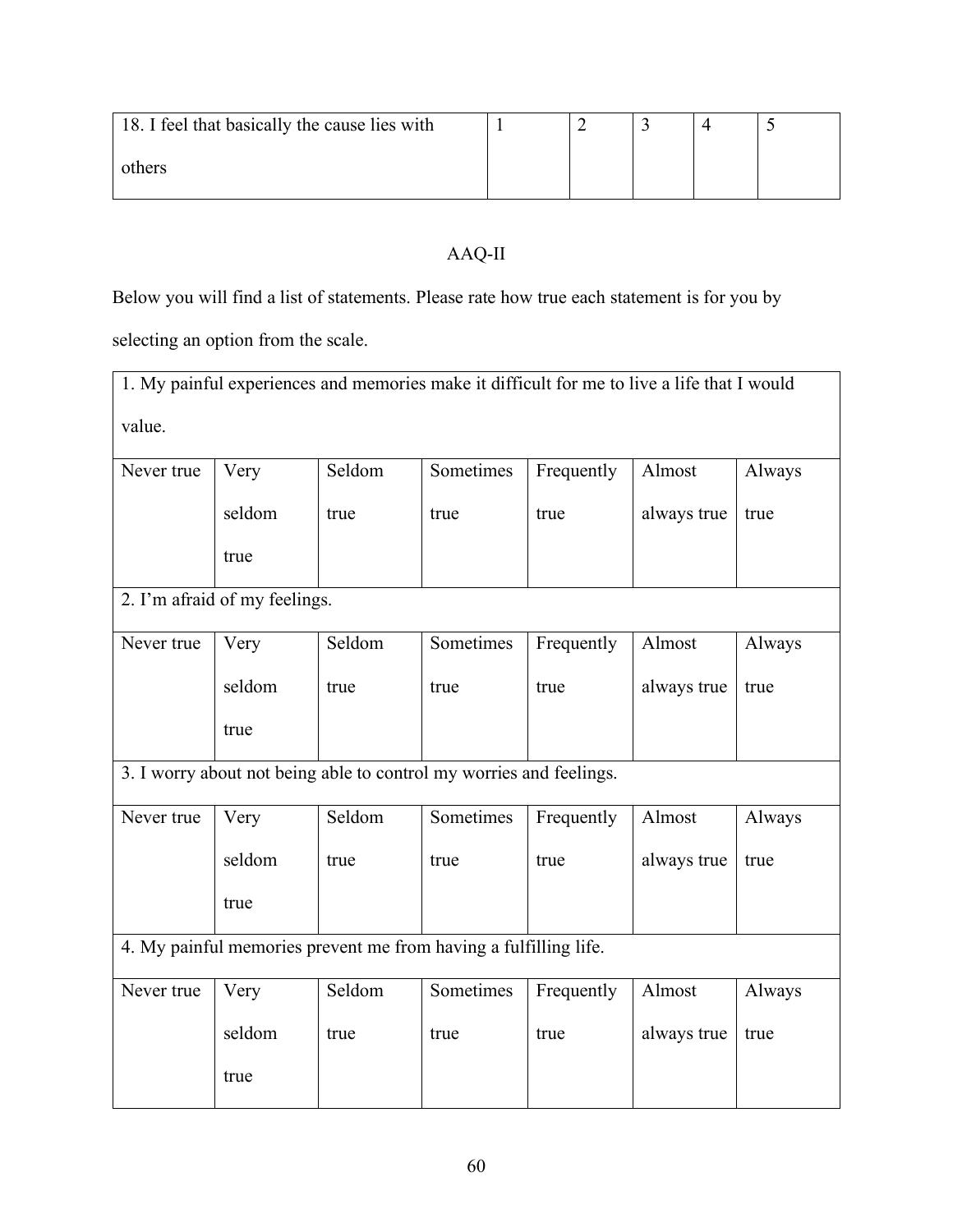| 5. Emotions cause problems in my life. |                                          |        |                                                                         |            |             |        |  |  |  |  |
|----------------------------------------|------------------------------------------|--------|-------------------------------------------------------------------------|------------|-------------|--------|--|--|--|--|
| Never true                             | Very                                     | Seldom | Sometimes                                                               | Frequently | Almost      | Always |  |  |  |  |
|                                        | seldom                                   | true   | true                                                                    | true       | always true | true   |  |  |  |  |
|                                        | true                                     |        |                                                                         |            |             |        |  |  |  |  |
|                                        |                                          |        | 6. It seems like most people are handling their lives better than I am. |            |             |        |  |  |  |  |
| Never true                             | Very                                     | Seldom | Sometimes                                                               | Frequently | Almost      | Always |  |  |  |  |
|                                        | seldom                                   | true   | true                                                                    | true       | always true | true   |  |  |  |  |
|                                        | true                                     |        |                                                                         |            |             |        |  |  |  |  |
|                                        | 7. Worries get in the way of my success. |        |                                                                         |            |             |        |  |  |  |  |
| Never true                             | Very                                     | Seldom | Sometimes                                                               | Frequently | Almost      | Always |  |  |  |  |
|                                        | seldom                                   | true   | true                                                                    | true       | always true | true   |  |  |  |  |
|                                        | true                                     |        |                                                                         |            |             |        |  |  |  |  |

# VQ

| <b>Valuing Questionnaire</b>                                                                                                                                              |   |                |   |                |   |                 |  |
|---------------------------------------------------------------------------------------------------------------------------------------------------------------------------|---|----------------|---|----------------|---|-----------------|--|
| Please read each statement carefully and then circle the number which best describes how<br>much the statement was true for you DURING THE PAST WEEK, INCLUDING<br>TODAY. |   |                |   |                |   |                 |  |
| 1) I spent a lot of time thinking about the past or future, rather than being engaged in<br>activities that mattered to me                                                |   |                |   |                |   |                 |  |
|                                                                                                                                                                           |   |                | 3 | 4              | 5 |                 |  |
| Not at all                                                                                                                                                                |   |                |   |                |   | Completely true |  |
| true                                                                                                                                                                      |   |                |   |                |   |                 |  |
| 2) I was basically on "auto-pilot" most of the time                                                                                                                       |   |                |   |                |   |                 |  |
|                                                                                                                                                                           |   | $\overline{2}$ | 3 | $\overline{4}$ | 5 | 6               |  |
| Not at all                                                                                                                                                                |   |                |   |                |   | Completely true |  |
| true                                                                                                                                                                      |   |                |   |                |   |                 |  |
| 3) I worked toward my goals even if I didn't feel motivated to                                                                                                            |   |                |   |                |   |                 |  |
|                                                                                                                                                                           | 1 | 2              | 3 | $\overline{4}$ | 5 | 6               |  |
| Not at all                                                                                                                                                                |   |                |   |                |   | Completely true |  |
| true                                                                                                                                                                      |   |                |   |                |   |                 |  |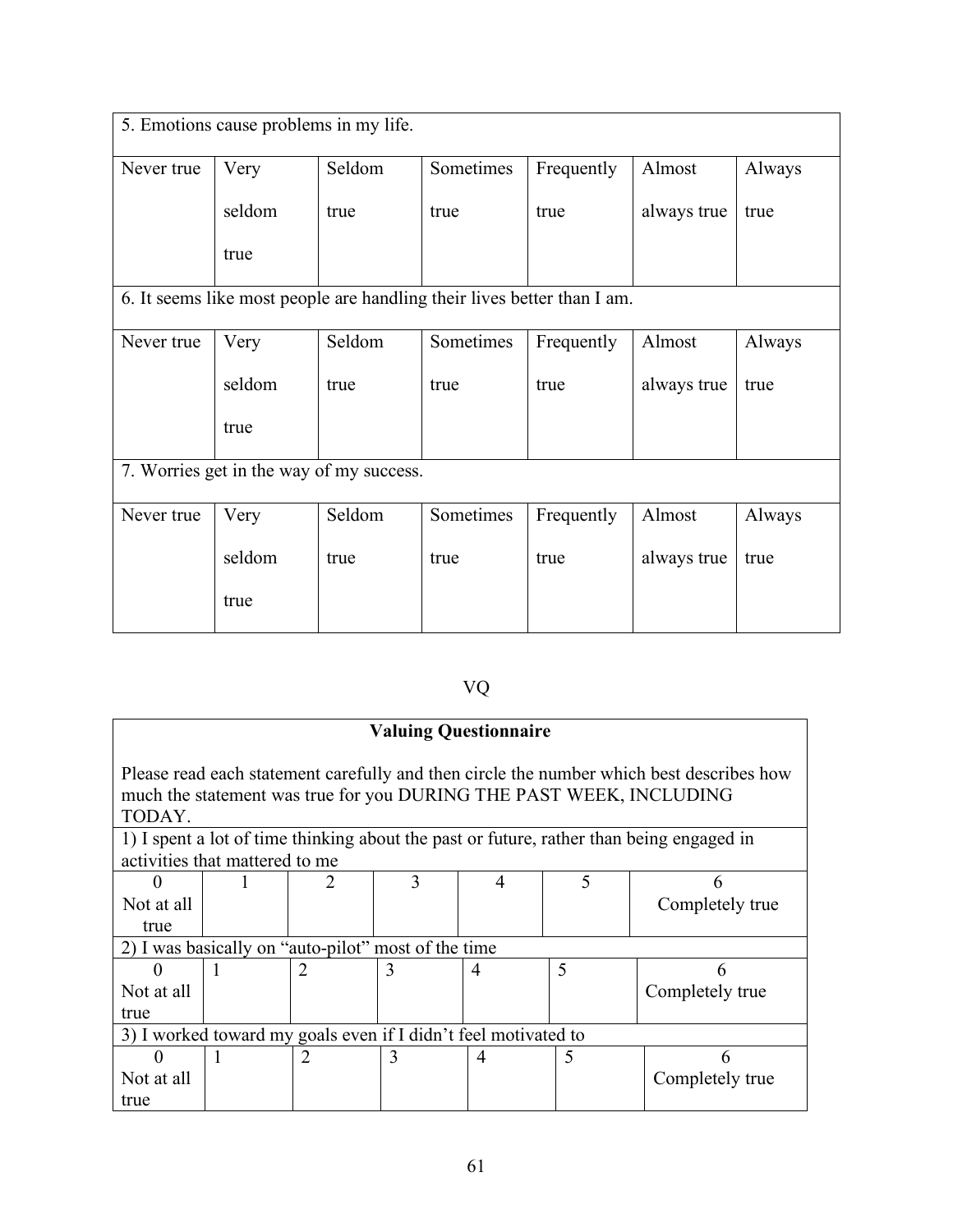|                                                                                          | 4) I was proud about how I lived my life |                |   |                |   |  |                 |  |
|------------------------------------------------------------------------------------------|------------------------------------------|----------------|---|----------------|---|--|-----------------|--|
|                                                                                          |                                          | $\mathfrak{D}$ | 3 | $\overline{4}$ | 5 |  |                 |  |
| Not at all                                                                               |                                          |                |   |                |   |  | Completely true |  |
| true                                                                                     |                                          |                |   |                |   |  |                 |  |
| 5) I made progress in the areas of my life I care most about                             |                                          |                |   |                |   |  |                 |  |
| 0                                                                                        | 1                                        | $\overline{2}$ | 3 | $\overline{4}$ | 5 |  | h               |  |
| Not at all                                                                               |                                          |                |   |                |   |  | Completely true |  |
| true                                                                                     |                                          |                |   |                |   |  |                 |  |
| 6) Difficult thoughts, feelings or memories got in the way of what I really wanted to do |                                          |                |   |                |   |  |                 |  |
| $\mathbf{0}$                                                                             | 1                                        | $\overline{2}$ | 3 | 4              | 5 |  |                 |  |
| Not at all                                                                               |                                          |                |   |                |   |  | Completely true |  |
| true                                                                                     |                                          |                |   |                |   |  |                 |  |
| 7) I continued to get better at being the kind of person I want to be                    |                                          |                |   |                |   |  |                 |  |
|                                                                                          | $\mathbf{I}$                             | $\overline{2}$ | 3 | 4              | 5 |  | 6               |  |
| Not at all                                                                               |                                          |                |   |                |   |  | Completely      |  |
| true                                                                                     |                                          |                |   |                |   |  | true            |  |
| 8) When things didn't go according to plan, I gave up easily                             |                                          |                |   |                |   |  |                 |  |
| 0                                                                                        | 1                                        | $\overline{2}$ | 3 | 4              | 5 |  | 6               |  |
| Not at all                                                                               |                                          |                |   |                |   |  | Completely      |  |
| true                                                                                     |                                          |                |   |                |   |  | true            |  |
|                                                                                          | 9) I felt like I had a purpose in life   |                |   |                |   |  |                 |  |
|                                                                                          |                                          | 2              | 3 | $\overline{4}$ | 5 |  | 6               |  |
| Not at all                                                                               |                                          |                |   |                |   |  | Completely      |  |
| true                                                                                     |                                          |                |   |                |   |  | true            |  |
| 10) It seemed like I was just 'going through the motions', rather than focusing on what  |                                          |                |   |                |   |  |                 |  |
| was important to me                                                                      |                                          |                |   |                |   |  |                 |  |
| $\Omega$                                                                                 | 1                                        | $\overline{2}$ | 3 | $\overline{4}$ | 5 |  | 6               |  |
| Not at all                                                                               |                                          |                |   |                |   |  | Completely      |  |
| true                                                                                     |                                          |                |   |                |   |  | true            |  |

### DASS-21

Please read each statement and select 0, 1, 2, or 3, which indicates how much the statement applied to you over the past week. There are no right or wrong answers. Do not spend too much time on any statement. The rating scale is as follows: 0 Did not apply to me at all-NEVER; 1 Applied to me to some degree, or some of the time- SOMETIMES; 2 Applied to me to a considerable degree, or a good part of time- OFTEN; 3 Applied to me very much, or most of the time- ALMOST ALWAYS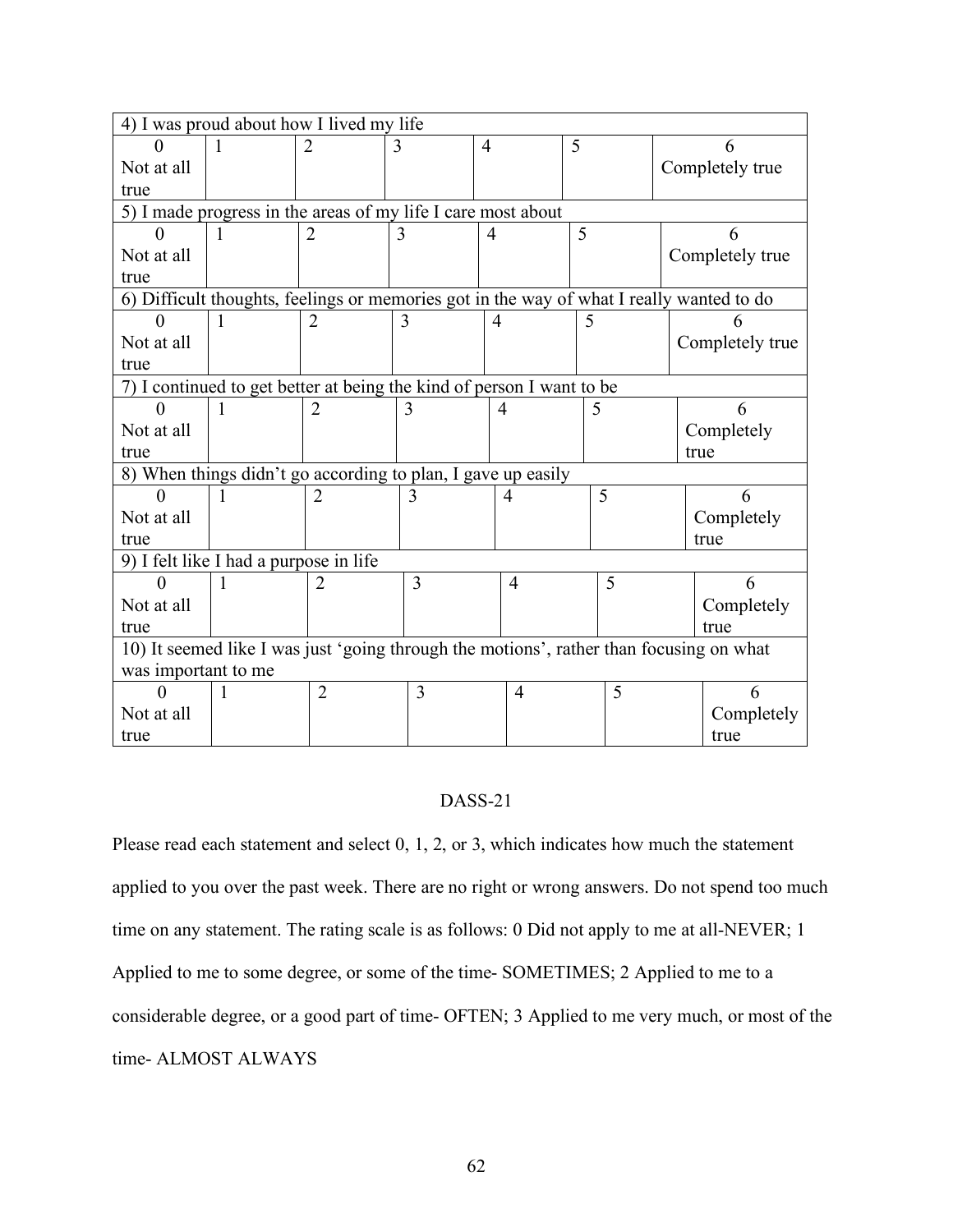| 1. I found it hard to wind down                   | Never            | Sometimes    | Often          | Almost |
|---------------------------------------------------|------------------|--------------|----------------|--------|
|                                                   | $\boldsymbol{0}$ | $\mathbf{1}$ | $\overline{2}$ | Always |
|                                                   |                  |              |                | 3      |
| 2. I was aware of dryness in my mouth             | Never            | Sometimes    | Often          | Almost |
|                                                   | $\boldsymbol{0}$ | $\mathbf{1}$ | $\overline{2}$ | Always |
|                                                   |                  |              |                | 3      |
| 3. I couldn't seem to experience any positive     | Never            | Sometimes    | Often          | Almost |
| feelings at all                                   | $\boldsymbol{0}$ | $\mathbf{1}$ | $\overline{2}$ | Always |
|                                                   |                  |              |                | 3      |
| 4. I experienced breathing difficulty (e.g.       | Never            | Sometimes    | Often          | Almost |
| excessively rapid breathing, breathlessness       | $\boldsymbol{0}$ | $\mathbf{1}$ | $\overline{2}$ | Always |
| in the absence of physical exertion)              |                  |              |                | 3      |
| 5. I found it difficult to work up the initiative | Never            | Sometimes    | Often          | Almost |
| to do things                                      | $\boldsymbol{0}$ | $\mathbf{1}$ | $\overline{2}$ | Always |
|                                                   |                  |              |                | 3      |
| 6. I tended to over-react to situations           | Never            | Sometimes    | Often          | Almost |
|                                                   | $\boldsymbol{0}$ | $\mathbf{1}$ | $\overline{2}$ | Always |
|                                                   |                  |              |                | 3      |
| 7. I experienced trembling (e.g. in the hands)    | Never            | Sometimes    | Often          | Almost |
|                                                   | $\boldsymbol{0}$ | $\mathbf{1}$ | $\overline{2}$ | Always |
|                                                   |                  |              |                | 3      |
| 8. I felt that I was using a lot of nervous       | Never            | Sometimes    | Often          | Almost |
| energy                                            | $\boldsymbol{0}$ | $\mathbf{1}$ | $\overline{2}$ | Always |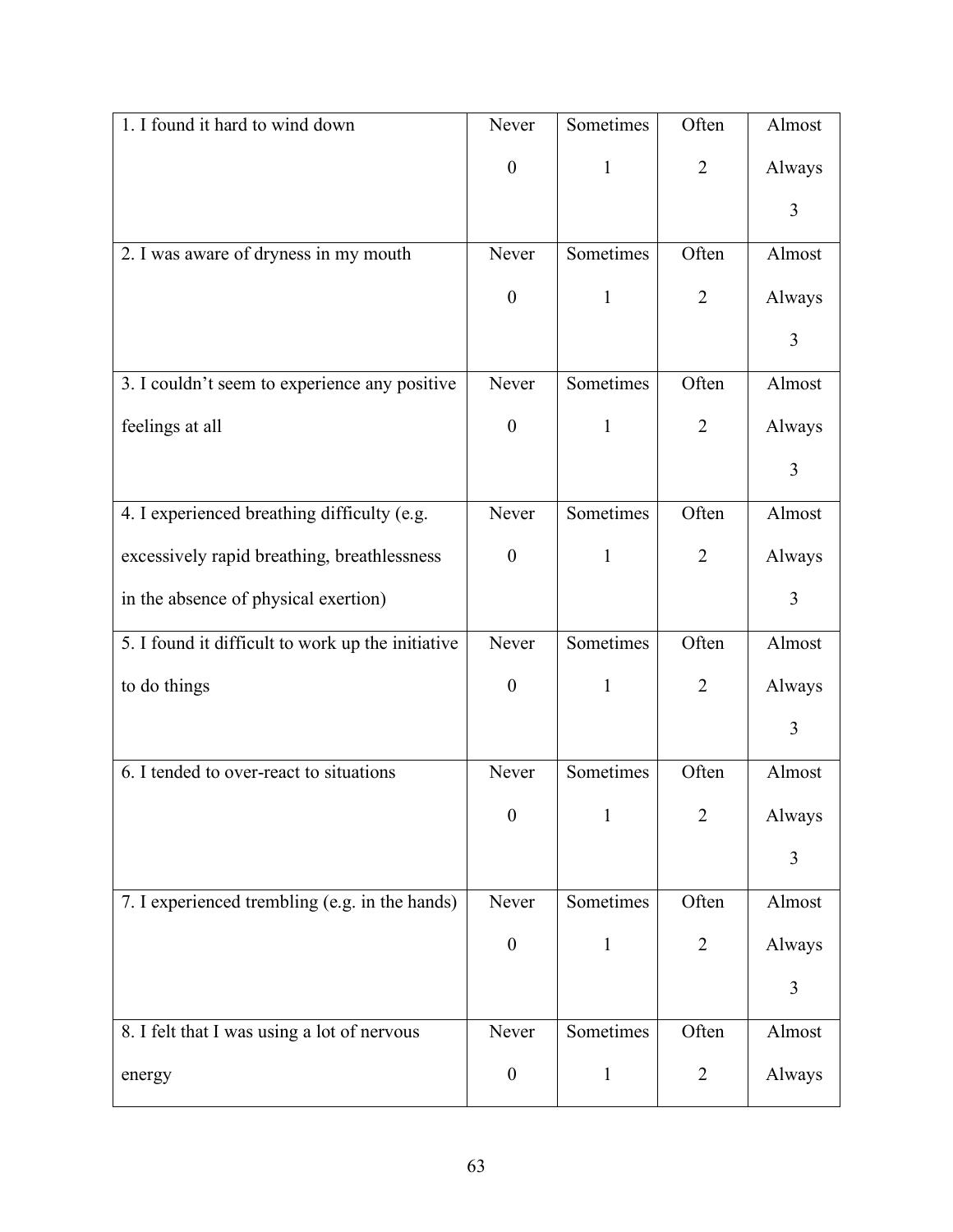|                                               |                  |              |                | 3      |
|-----------------------------------------------|------------------|--------------|----------------|--------|
| 9. I was worried about situations in which I  | Never            | Sometimes    | Often          | Almost |
| might panic and make a fool of myself         | $\boldsymbol{0}$ | $\mathbf{1}$ | $\overline{2}$ | Always |
|                                               |                  |              |                | 3      |
| 10. I felt that I had nothing to look forward | Never            | Sometimes    | Often          | Almost |
| to                                            | $\boldsymbol{0}$ | $\mathbf{1}$ | $\overline{2}$ | Always |
|                                               |                  |              |                | 3      |
| 11. I found myself getting agitated           | Never            | Sometimes    | Often          | Almost |
|                                               | $\boldsymbol{0}$ | $\mathbf{1}$ | $\overline{2}$ | Always |
|                                               |                  |              |                | 3      |
| 12. I found it difficult to relax             | Never            | Sometimes    | Often          | Almost |
|                                               | $\boldsymbol{0}$ | $\mathbf{1}$ | $\overline{2}$ | Always |
|                                               |                  |              |                | 3      |
| 13. I felt down-hearted and blue              | Never            | Sometimes    | Often          | Almost |
|                                               | $\boldsymbol{0}$ | $\mathbf{1}$ | $\overline{2}$ | Always |
|                                               |                  |              |                | 3      |
| 14. I was intolerant of anything that kept me | Never            | Sometimes    | Often          | Almost |
| from getting on with what I was doing         | $\boldsymbol{0}$ | $\mathbf{1}$ | $\overline{2}$ | Always |
|                                               |                  |              |                | 3      |
| 15. I felt I was close to panic               | Never            | Sometimes    | Often          | Almost |
|                                               | $\boldsymbol{0}$ | $\mathbf{1}$ | $\overline{2}$ | Always |
|                                               |                  |              |                | 3      |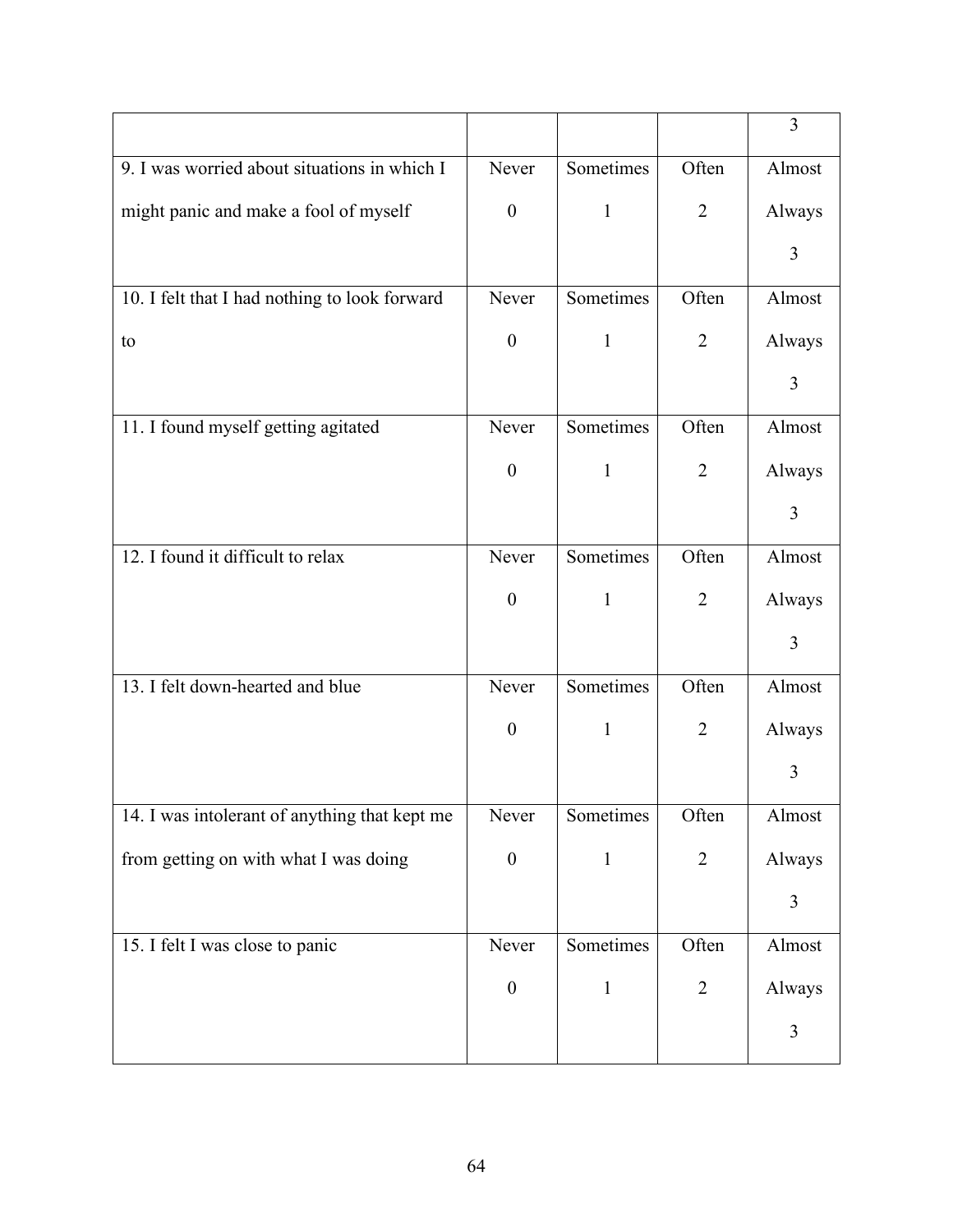| 16. I was unable to become enthusiastic       | Never            | Sometimes    | Often          | Almost         |
|-----------------------------------------------|------------------|--------------|----------------|----------------|
| about anything                                | $\boldsymbol{0}$ | $\mathbf{1}$ | $\overline{2}$ | Always         |
|                                               |                  |              |                | 3              |
| 17. I felt I wasn't worth much as a person    | Never            | Sometimes    | Often          | Almost         |
|                                               | $\boldsymbol{0}$ | $\mathbf{1}$ | $\overline{2}$ | Always         |
|                                               |                  |              |                | $\overline{3}$ |
| 18. I felt that I was rather touchy           | Never            | Sometimes    | Often          | Almost         |
|                                               | $\boldsymbol{0}$ | $\mathbf{1}$ | $\overline{2}$ | Always         |
|                                               |                  |              |                | $\overline{3}$ |
| 19. I was aware of the action of my heart in  | Never            | Sometimes    | Often          | Almost         |
| the absence of physical exertion (e.g. sense  | $\boldsymbol{0}$ | $\mathbf{1}$ | $\overline{2}$ | Always         |
| of heart rate increased, hear missing a beat) |                  |              |                | $\overline{3}$ |
| 20. I felt scared without any good reason     | Never            | Sometimes    | Often          | Almost         |
|                                               | $\boldsymbol{0}$ | $\mathbf{1}$ | $\overline{2}$ | Always         |
|                                               |                  |              |                | 3              |
| 21. I felt that life was meaningless          | Never            | Sometimes    | Often          | Almost         |
|                                               | $\boldsymbol{0}$ | $\mathbf{1}$ | $\overline{2}$ | Always         |
|                                               |                  |              |                | 3              |

# LSAS-SR

Answer the following questionnaire with the most suitable answer listed below. Base your answers on your experience in the past week.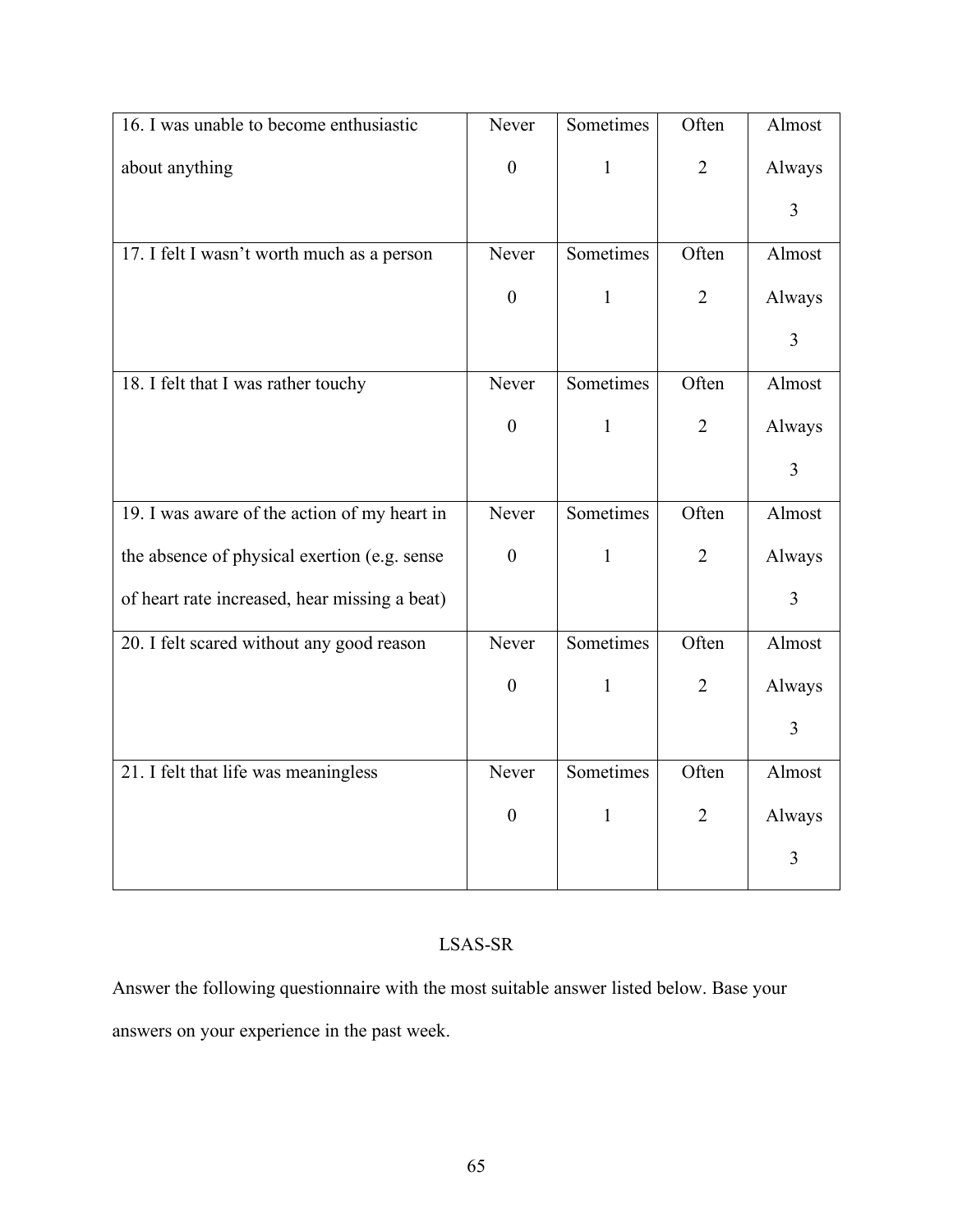| Understanding  | Fear or Anxiety |      |          |        | Avoidance |              |       |         |
|----------------|-----------------|------|----------|--------|-----------|--------------|-------|---------|
| the Situation  |                 |      |          |        |           |              |       |         |
| 1.             | None            | Mild | Moderate | Severe | Never     | Occasionally | Often | Usually |
| Telephoning    |                 |      |          |        |           |              |       |         |
| in public      |                 |      |          |        |           |              |       |         |
| 2.             | None            | Mild | Moderate | Severe | Never     | Occasionally | Often | Usually |
| Participating  |                 |      |          |        |           |              |       |         |
| in small       |                 |      |          |        |           |              |       |         |
| groups         |                 |      |          |        |           |              |       |         |
| 3. Eating in   | None            | Mild | Moderate | Severe | Never     | Occasionally | Often | Usually |
| public places  |                 |      |          |        |           |              |       |         |
| 4. Drinking    | None            | Mild | Moderate | Severe | Never     | Occasionally | Often | Usually |
| with others in |                 |      |          |        |           |              |       |         |
| public places  |                 |      |          |        |           |              |       |         |
| 5. Talking to  | None            | Mild | Moderate | Severe | Never     | Occasionally | Often | Usually |
| people of      |                 |      |          |        |           |              |       |         |
| authority      |                 |      |          |        |           |              |       |         |
| 6. Acting,     | None            | Mild | Moderate | Severe | Never     | Occasionally | Often | Usually |
| performing or  |                 |      |          |        |           |              |       |         |
| giving a talk  |                 |      |          |        |           |              |       |         |
| in front of an |                 |      |          |        |           |              |       |         |
| audience       |                 |      |          |        |           |              |       |         |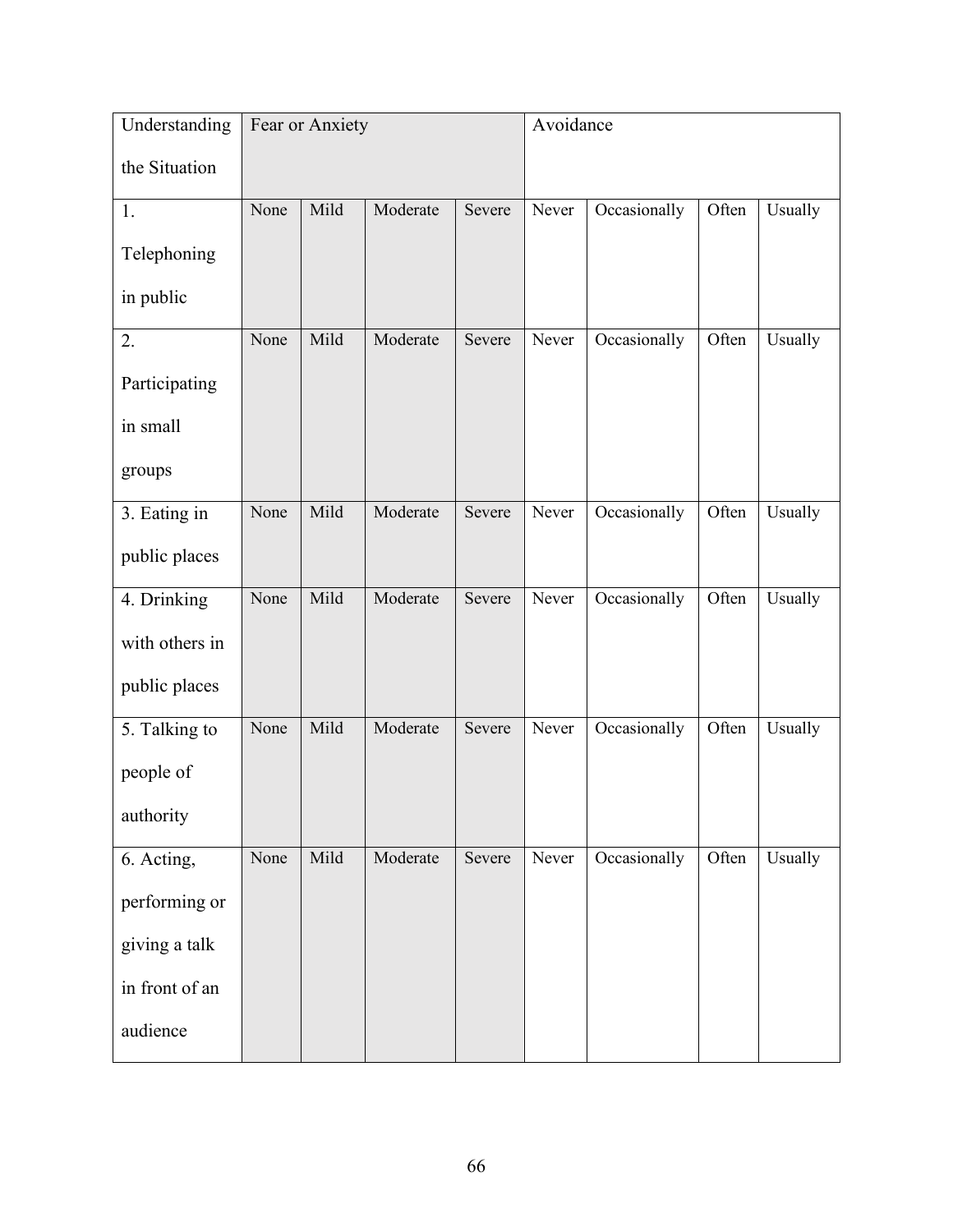| 7. Going to a | None | Mild | Moderate | Severe | Never | Occasionally | Often | Usually |
|---------------|------|------|----------|--------|-------|--------------|-------|---------|
| party         |      |      |          |        |       |              |       |         |
| 8. Working    | None | Mild | Moderate | Severe | Never | Occasionally | Often | Usually |
| while being   |      |      |          |        |       |              |       |         |
| observed      |      |      |          |        |       |              |       |         |
| 9. Writing    | None | Mild | Moderate | Severe | Never | Occasionally | Often | Usually |
| while being   |      |      |          |        |       |              |       |         |
| observed      |      |      |          |        |       |              |       |         |
| 10. Calling   | None | Mild | Moderate | Severe | Never | Occasionally | Often | Usually |
| someone you   |      |      |          |        |       |              |       |         |
| don't know    |      |      |          |        |       |              |       |         |
| very well     |      |      |          |        |       |              |       |         |
| 11. Talking   | None | Mild | Moderate | Severe | Never | Occasionally | Often | Usually |
| with people   |      |      |          |        |       |              |       |         |
| you don't     |      |      |          |        |       |              |       |         |
| know very     |      |      |          |        |       |              |       |         |
| well          |      |      |          |        |       |              |       |         |
| 12. Meeting   | None | Mild | Moderate | Severe | Never | Occasionally | Often | Usually |
| strangers     |      |      |          |        |       |              |       |         |
| 13. Urinating | None | Mild | Moderate | Severe | Never | Occasionally | Often | Usually |
| in a public   |      |      |          |        |       |              |       |         |
| bathroom      |      |      |          |        |       |              |       |         |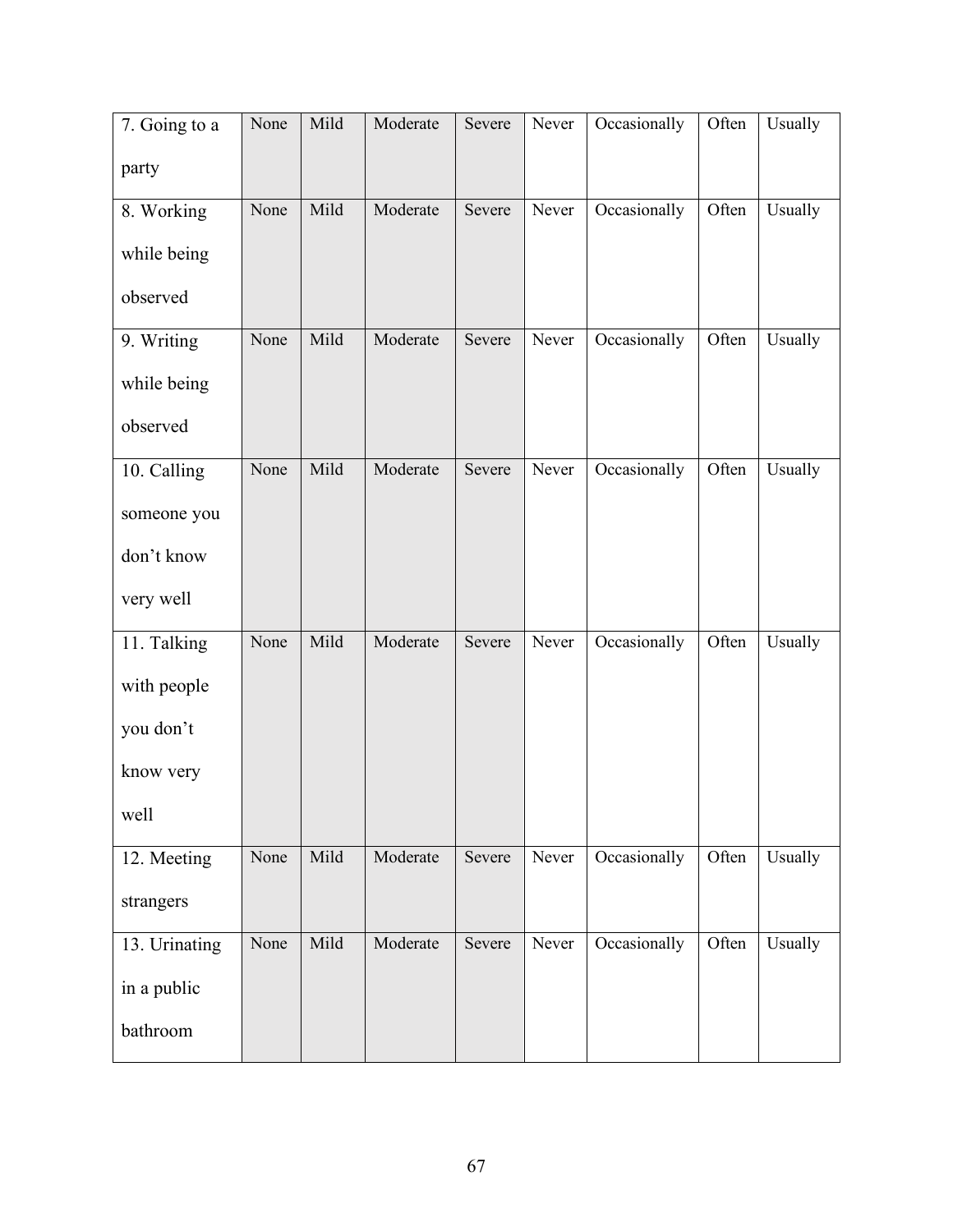| 14. Entering a | None | Mild | Moderate | Severe | Never | Occasionally | Often | Usually |
|----------------|------|------|----------|--------|-------|--------------|-------|---------|
| room when      |      |      |          |        |       |              |       |         |
| others are     |      |      |          |        |       |              |       |         |
| already seated |      |      |          |        |       |              |       |         |
| 15. Being the  | None | Mild | Moderate | Severe | Never | Occasionally | Often | Usually |
| center of      |      |      |          |        |       |              |       |         |
| attention      |      |      |          |        |       |              |       |         |
| 16. Speaking   | None | Mild | Moderate | Severe | Never | Occasionally | Often | Usually |
| up at a        |      |      |          |        |       |              |       |         |
| meeting        |      |      |          |        |       |              |       |         |
| 17. Taking a   | None | Mild | Moderate | Severe | Never | Occasionally | Often | Usually |
| written test   |      |      |          |        |       |              |       |         |
| 18. Expressing | None | Mild | Moderate | Severe | Never | Occasionally | Often | Usually |
| appropriate    |      |      |          |        |       |              |       |         |
| disagreement   |      |      |          |        |       |              |       |         |
| or disapproval |      |      |          |        |       |              |       |         |
| to people you  |      |      |          |        |       |              |       |         |
| don't know     |      |      |          |        |       |              |       |         |
| very well      |      |      |          |        |       |              |       |         |
| 19. Looking at | None | Mild | Moderate | Severe | Never | Occasionally | Often | Usually |
| people you     |      |      |          |        |       |              |       |         |
| don't know     |      |      |          |        |       |              |       |         |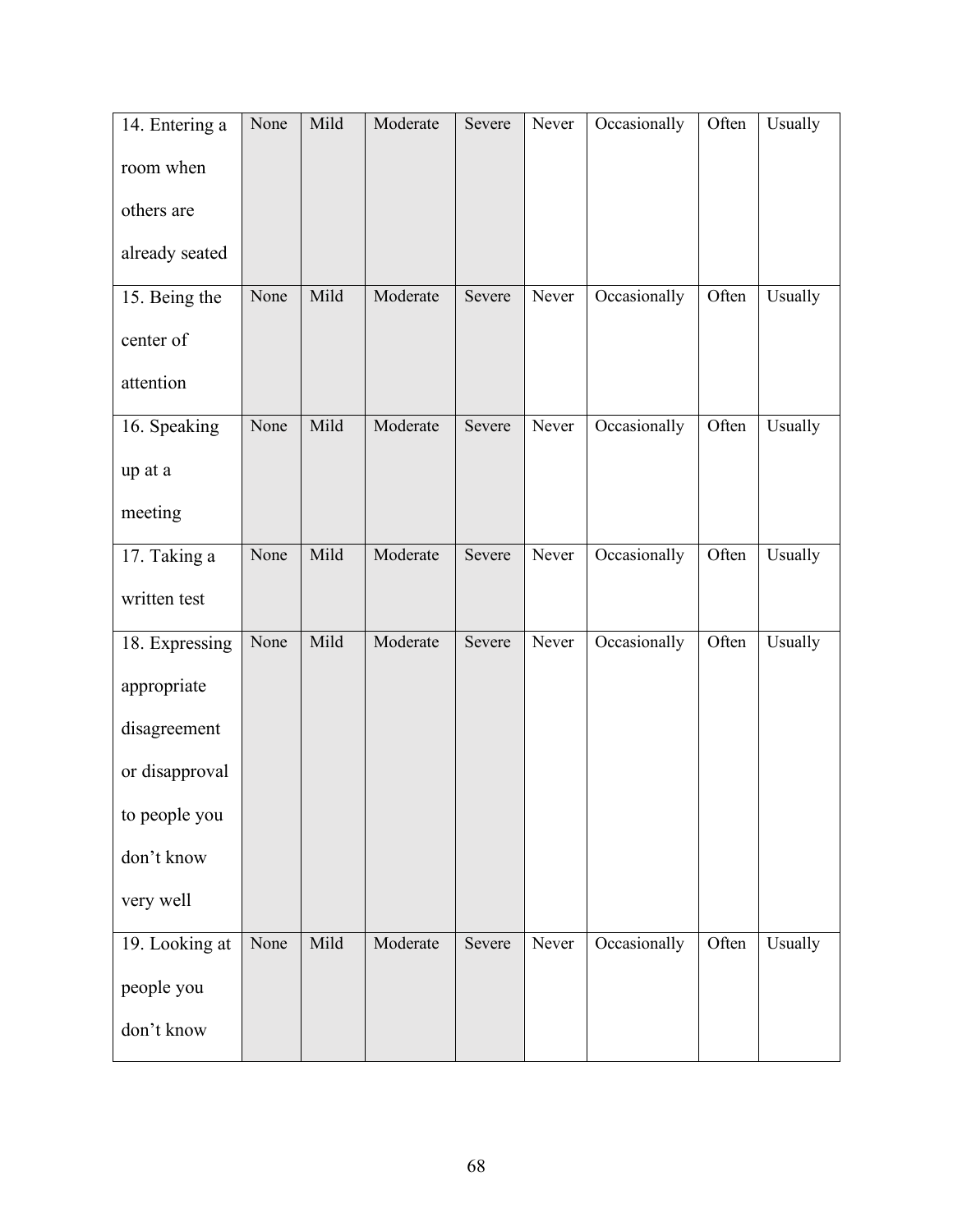| very well in    |      |      |          |        |       |              |       |         |
|-----------------|------|------|----------|--------|-------|--------------|-------|---------|
| the eyes        |      |      |          |        |       |              |       |         |
| 20. Giving a    | None | Mild | Moderate | Severe | Never | Occasionally | Often | Usually |
| report to a     |      |      |          |        |       |              |       |         |
| group           |      |      |          |        |       |              |       |         |
| 21. Trying to   | None | Mild | Moderate | Severe | Never | Occasionally | Often | Usually |
| pick up         |      |      |          |        |       |              |       |         |
| someone         |      |      |          |        |       |              |       |         |
| 22. Returning   | None | Mild | Moderate | Severe | Never | Occasionally | Often | Usually |
| goods to a      |      |      |          |        |       |              |       |         |
| store where     |      |      |          |        |       |              |       |         |
| returns are     |      |      |          |        |       |              |       |         |
| normally        |      |      |          |        |       |              |       |         |
| accepted        |      |      |          |        |       |              |       |         |
| 23. Giving an   | None | Mild | Moderate | Severe | Never | Occasionally | Often | Usually |
| average party   |      |      |          |        |       |              |       |         |
| 24. Resisting a | None | Mild | Moderate | Severe | Never | Occasionally | Often | Usually |
| high pressure   |      |      |          |        |       |              |       |         |
| salesperson     |      |      |          |        |       |              |       |         |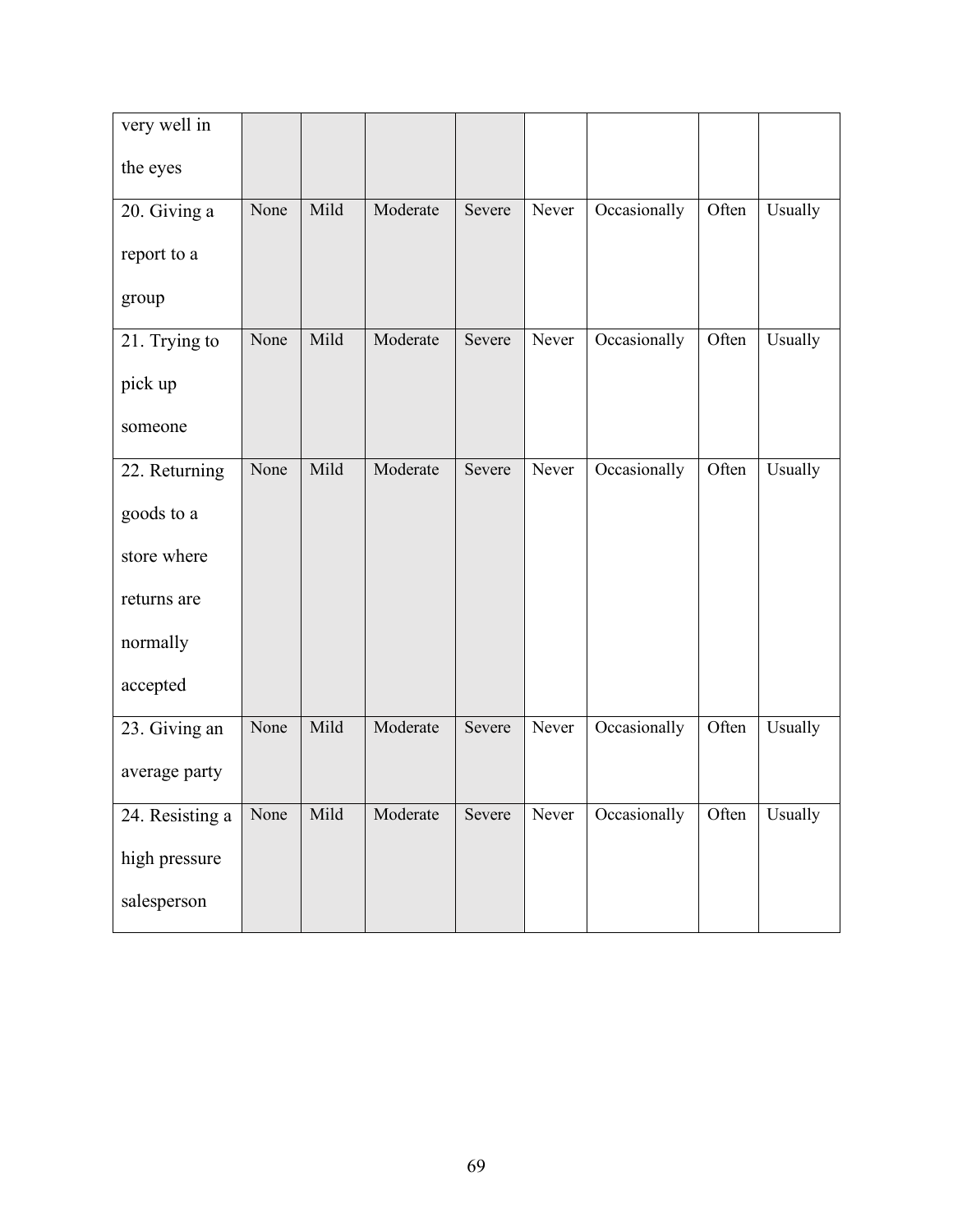# APPENDIX II: COGNITIVE REAPPRAISAL, ACCEPTANCE + VALUES, AND CONTROL INSTRUCTIONS

### Cognitive Reappraisal Instructions

Let us spend some time now discussing a way that you can approach an upcoming task, and negative thoughts and feelings in general. Human beings tend to do what they can to avoid experiencing negative thoughts and feelings, but sometimes these cannot be avoided. In fact, irrational negative thoughts are known to cause us unnecessary suffering. Let's imagine a person who is kind, well dressed, successful, and likeable. Logically, we would not expect this person to have trouble making friends or having good relationships at work. However, this person does not see himself or herself as others see them. When they were growing up, they had a lisp, which was later corrected with speech therapy. Other children made fun of them and there were two to three years when they had few friends. Although this experience is long gone, the person still holds on to the idea that they are unlikable and strange. All of their interactions with other people are colored by this thought, even though it is irrational, and it has a negative effect on their life. A person who thinks that others will not like them might become nervous when they are expected to meet new people, due to their belief that others will not be kind to them. Similarly, if they are giving a presentation in class, they might worry that others will think they look foolish and are doing a terrible job. They might become anxious just thinking about having to do something like this, because of their irrational negative thoughts about how others will be mean and judgmental, even if these thoughts have nothing to do with reality. In this way, the way we think about the world can change how we feel about it. Seeing social situations as unpleasant and feeling very nervous about them, this person might change their behavior to avoid them. They might not strike up conversation with classmates, might avoid asking an attractive partner out, or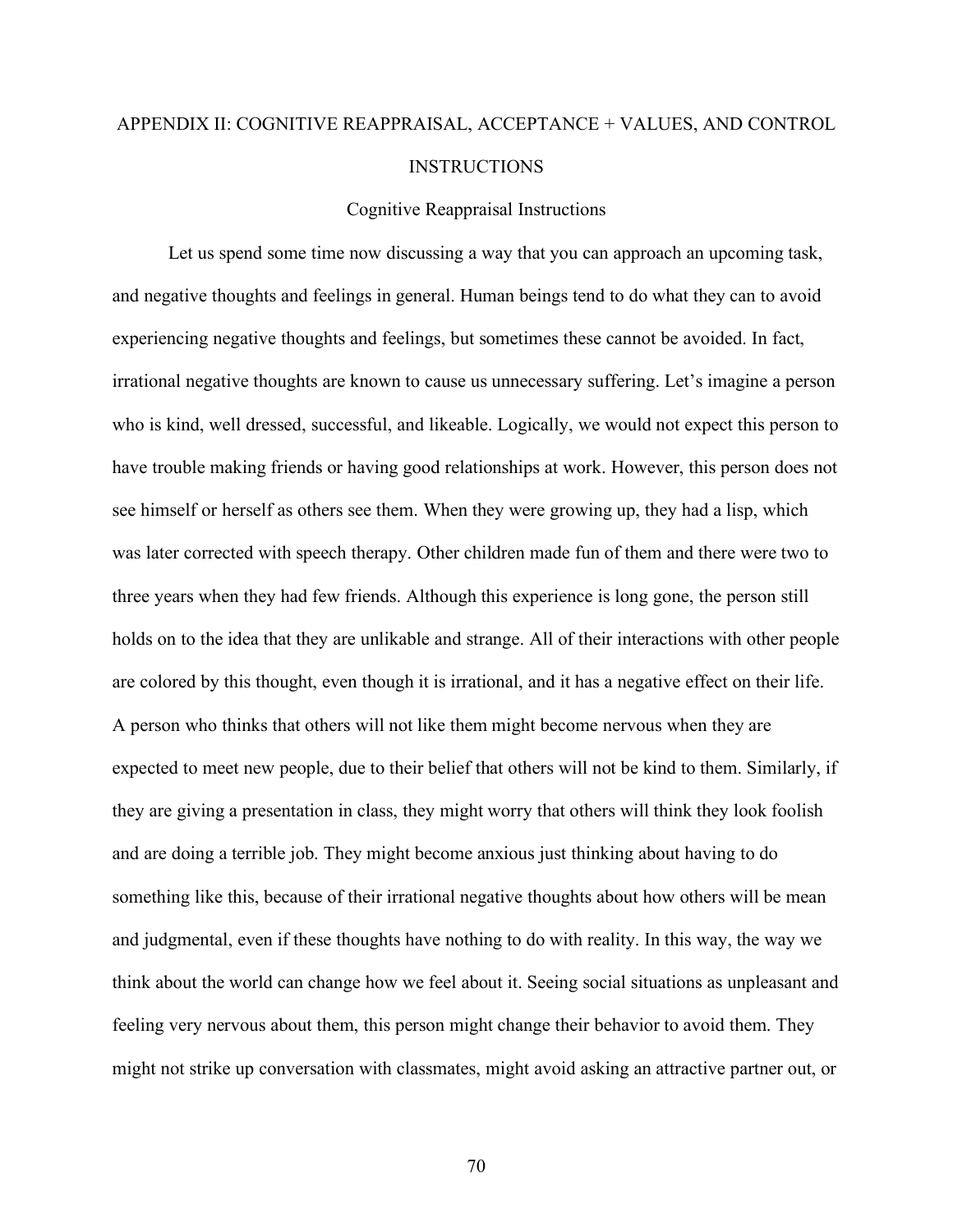might not raise their hand to speak up in class. Their inaccurate worries about being judged will keep them from being able to live their life fully and can even make them very unhappy and unsatisfied. A problem with this way of thinking is that a person who never has a chance to practice being in a scary social situation never gets to learn that it might not always be so bad. Sure, there are some people who will be unkind or uninterested in chatting or being friends, but if you never try to talk to anyone you will also miss on the people who might have been interested in forming a relationship. Similarly, if you never speak up in class, you don't get the chance to learn that, sometimes a professor will think you said something particularly smart or insightful. You can see how, if you let these thoughts continue unchallenged they can really cause a problem for someone.

Although you might not have negative thoughts that make you really unhappy or affect your life to such a big extent, you might have had a time that you experienced a negative thought. Maybe you were thinking about speaking up in class, but thought "No, that's stupid. You'll look like an idiot." Maybe you wanted to ask a girl/guy out, but stopped yourself because you thought "They aren't into me, they can do way better." Or maybe you even had a struggle when presenting in front of class, where you thought "I'm doing a terrible job and now everyone knows I don't really know anything." Let's take one of these thoughts or a different one that you might have had during a difficult experience. Think about a time that you judged yourself harshly. What were you thinking? Pause. Now I want you to think about anything that might contradict this to look at the situation more accurately and objectively. Let's take the speaking up in class example, being worried that you'll look stupid and other people will judge you. One way you might try to disprove this thought would be by remembering times that you've expressed your opinion and people have reacted positively. Maybe you saw some people listening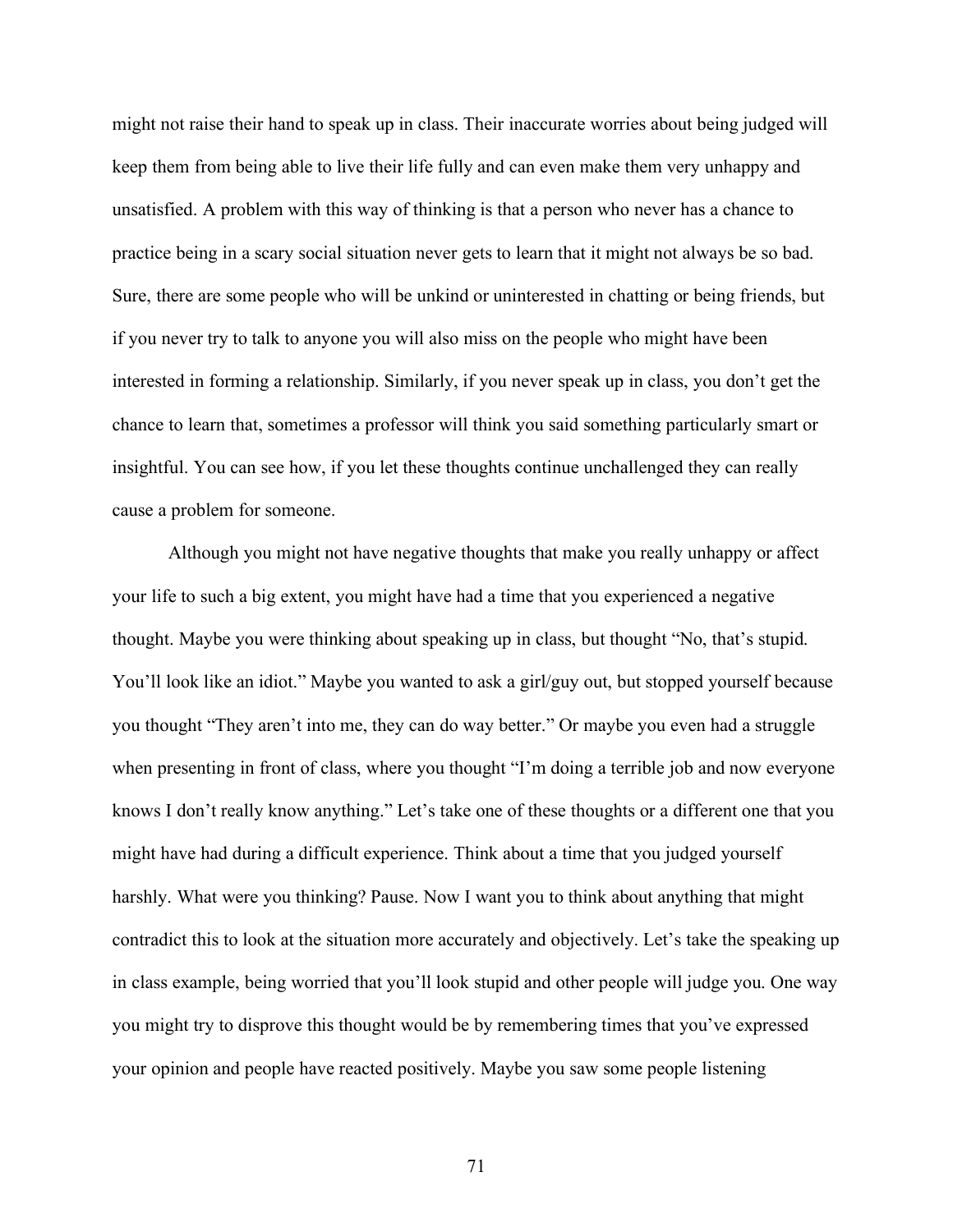attentively or the professor nodding their head. Maybe your professor said you made a good point. Probably, there were some times you could remember when someone responded well to what you said. And even if something bad did happen, let's say the professor said "No, that's not right" you might have been able to deal with the situation. Even if you felt disappointed or frustrated or even sad for the rest of the day, you were eventually OK. It's a situation you probably forgot about five months from then. Thinking about things in these two ways, finding things that disprove your irrational thought and remembering that even if things don't go your way, you can be OK are a good way to deal with negative thoughts.

If you have any negative thoughts in this upcoming task, I want you to practice the technique described above. Remind yourself that there is no reason to feel anxious and that it's just an experiment that won't have a real impact on your life. You will not receive a grade and none of your professors, classmates, or friends will evaluate your performance on this task. This situation will pose no threat to you.

Let the upcoming task be an opportunity to practice how you would use this technique in your life. Think about the way you would normally handle feelings such as anxiety in a stressful situation and how this impacted your perception (Pause). Now, remember to evaluate your thoughts in the upcoming task objectively and logically. Recognize your feelings and observe the situation and rationally evaluate possible consequences of your performance. The next task is often found stressful by people who do it, but this is only because they are letting their irrational thoughts make them feel bad. Don't lose touch with the reality of the situation.

#### Acceptance + Values (adapted from Flynn, 2012)

Let us spend some time now discussing a way that you can approach an upcoming task, and negative thoughts and feelings in general. Human beings tend to do what they can to avoid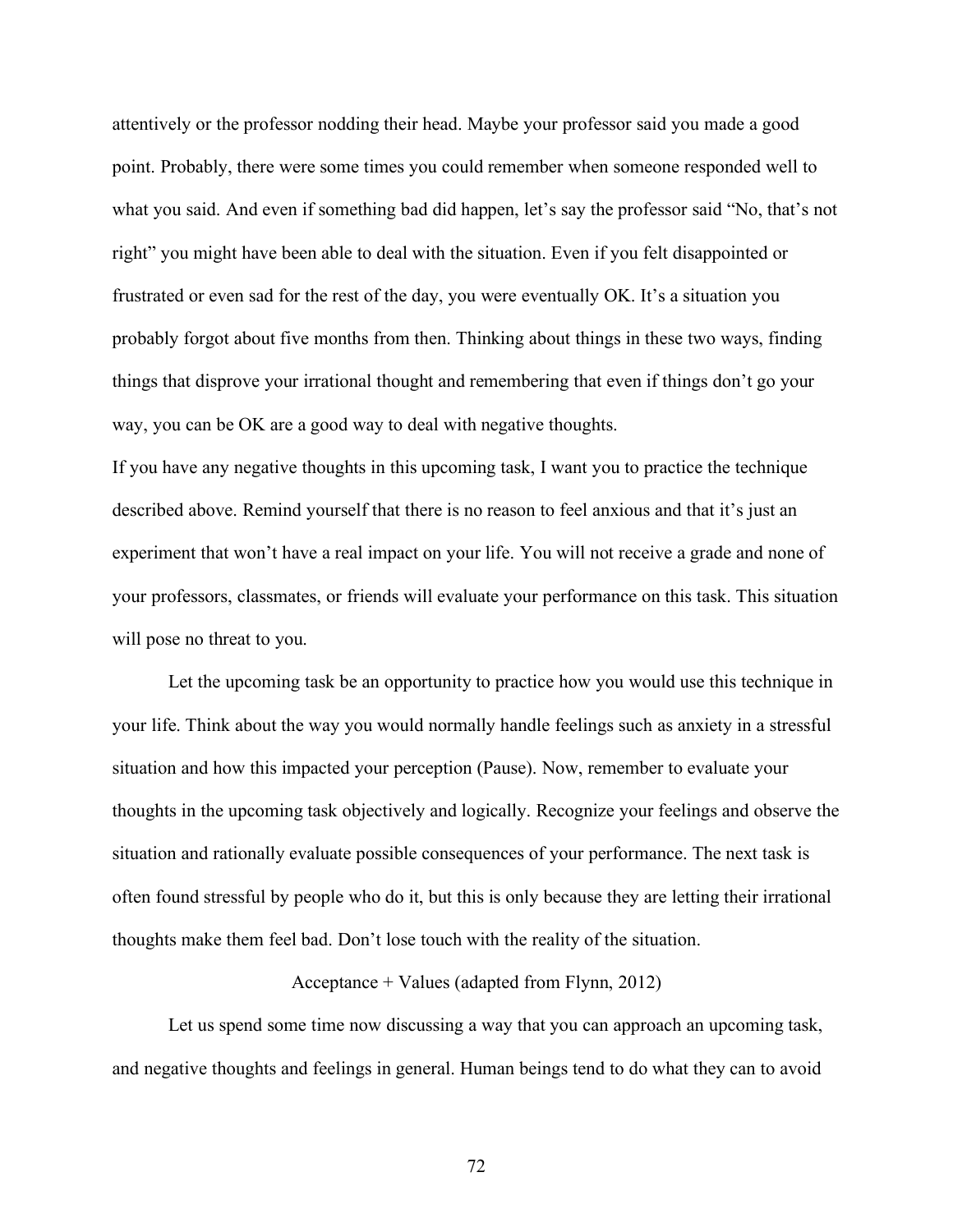experiencing negative thoughts and feelings. And when we do experience them, we often try to get rid of them in some way. No one likes to feel bad. Take a moment to see if this is true in your experience. What you do when negative thoughts and feelings come up? (pause) What do you try to get rid of them or lessen them? (pause)

Although we engage in these kinds of behaviors in an attempt to make ourselves feel better, it actually makes us feel worse, especially in the long run. Research has shown that the more you try to stop yourself from thinking about things, the more likely these thoughts are to come up and really affect you. You may know this from your own experience.

Have you ever tried really hard to fall asleep, only to discover that you just can't? The more pressure you put on yourself to sleep, the harder it gets, until sleeping becomes almost impossible. Well, it works the same way with negative thoughts and feelings. The harder you try to control them, the stronger they feel. It is part of human experience that we will feel anxious or sad, or uncomfortable at times. Where this process goes awry, is when we get in our own way, by forcefully trying to make the thoughts and emotions go away. Even worse, sometimes our sense of happiness becomes dependent on our ability to control these things, and then when we find that we can't, we end up feeling worse and worse. You see, when we approach thoughts and feelings as our enemies, we will struggle with them. The struggle with them gets in the way of things that matter to you.

So, now I will offer you an alternative to this struggle with control. Imagine you are in this massive tug of war with a monster---your negative thoughts and feelings. In between you and the monster is a pit and so far as you can see it is bottomless. If you lose and fall into this pit you will be destroyed. So, you pull and pull, but the harder you pull, the harder the monster pulls (just like the harder you try to control your negative thoughts and feelings, the more negative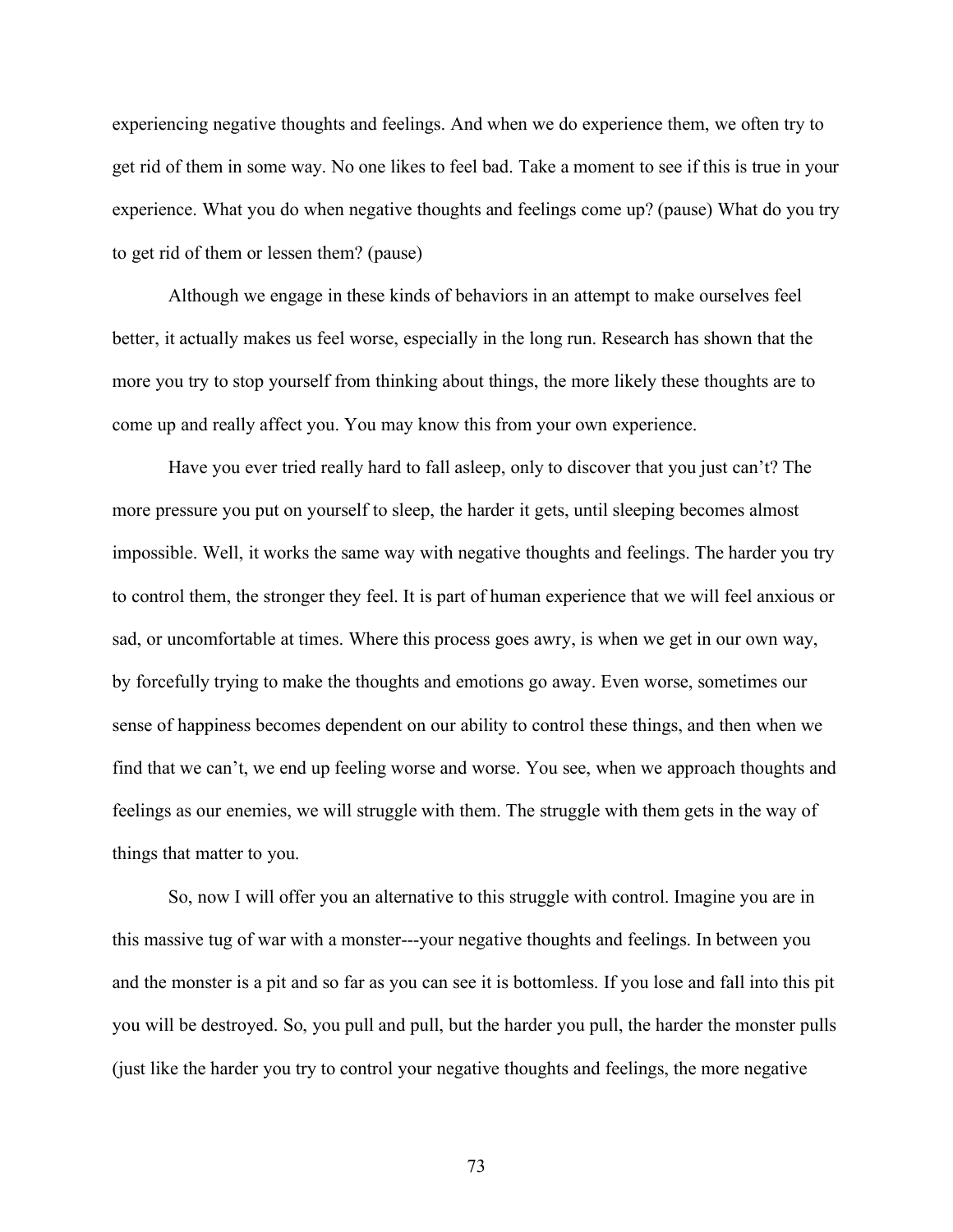thoughts and feelings you get). So you keep pulling, and it seems like you just keep edging closer and closer to the pit. The hardest thing to see here is that your job is not to win the tug of war. (slowly) Your job is just to drop the rope. Give up the internal struggle, and let the thoughts and feelings just be.

It is not the thoughts and feelings that keep us from doing tasks that are in front of us, such as study, go to the gym, spend time with friends. Rather, it's getting caught up in the thoughts and feelings that is the problem. Engaging in these sorts of activities often moves us closer to things and people we care about, such as being the student or the friend we want to be or taking care of ourselves physically. When we turn our attention and effort inward to our thoughts and feelings, sometimes we get so caught up in them that we neglect the things we care about and over time this eats away at the life we care about living. Rather than try to control thoughts and emotions, you can simply notice them, without struggle, without having to turn away from them, drop the rope and then notice the important life activities you are engaged in and allow yourself to gently return to those activities. Allow yourself feel whatever you feel and think whatever you think because they can be very hard to control. You can quit fighting with your thoughts and emotions, drop the rope, and return to your life when you notice you are struggling. This is the key to living well, the gentle return to your life when you notice your thoughts and feelings taking you away. This enables you to move towards our values no matter what thoughts and feelings are present.

In a few minutes we are going to begin a task. During this task, when you notice thoughts and feelings come up, I would like you notice that and then return to the task in front of you. You may experience a range of emotions; frustration, anxiety, boredom … .Instead of trying actively to control them or push them away, I'd like you to try to notice them, open up to them, give up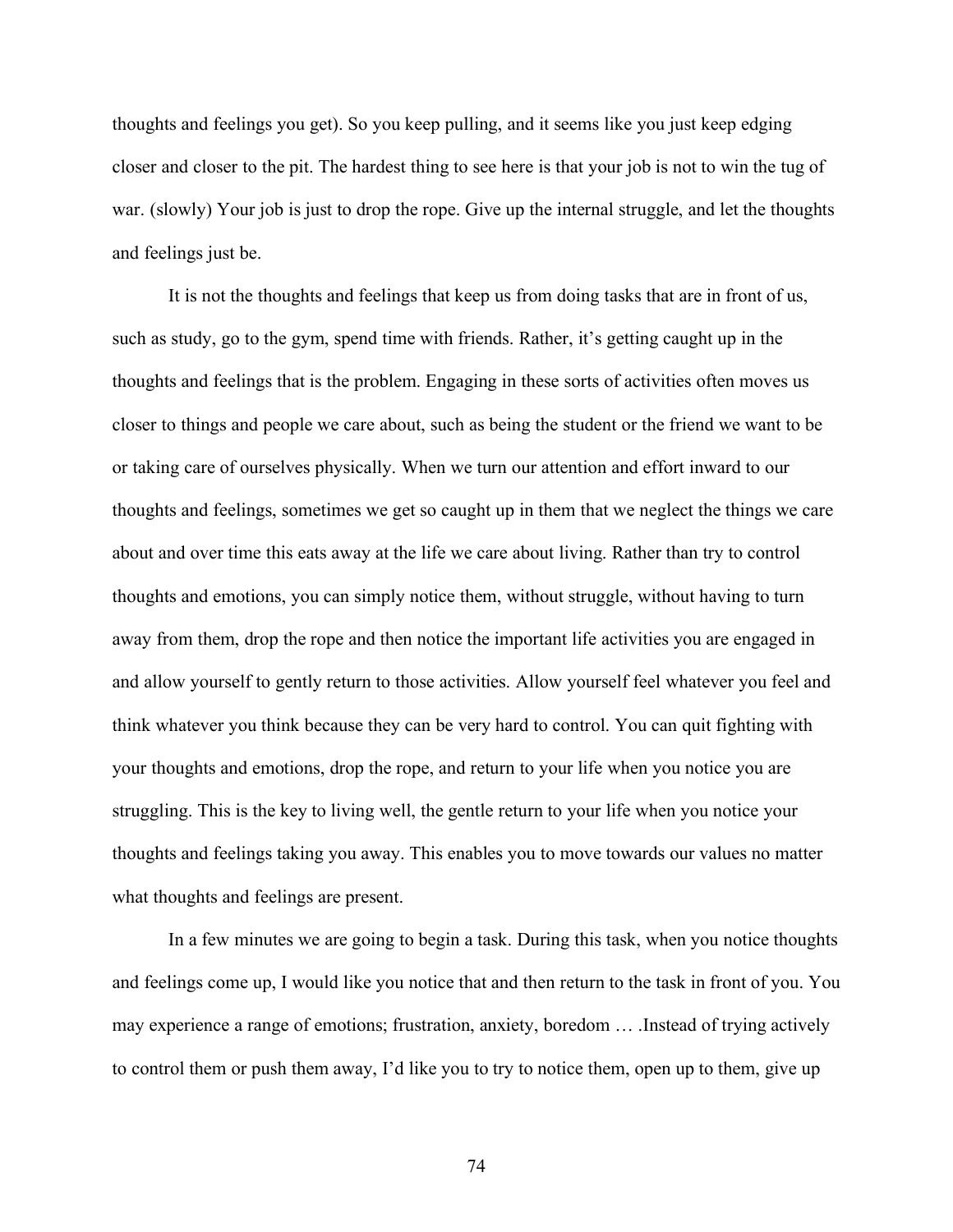the struggle, and return to the task. Remember, the harder you try to, "Not think bad thoughts or feel negative emotions," the more you will experience both. Instead of battling with your negative thoughts and feelings, try to take a step back from the struggle, drop the rope, return to the task and see what happens.

Let this task be an opportunity to practice experiencing negative thoughts and feelings while still doing something that is important to you. Think about the way anxiety impacts your life. (pause) Where does that keep you from going in life? What if this next exercise could be practice for allowing these sorts of negative thought and feelings and staying engaged in activities you care about? The next task is often found stressful by people who do it. Imagine that you could use any nervousness as practice at noticing difficult thoughts and feelings, letting go of any struggle, and staying with the task the same way you might stay with meaningful activities in your own life. Another aspect of the study is that your participation will help us better understand other people who get sidetracked struggling with negative thoughts and feelings and lose touch with things that really matter to them.

## Control Instructions (excerpt from Kreneck, n. d.)

For sixty years, Texas A&M University-Corpus Christi (and its predecessors) has been a beacon of learning in the South Texas Coastal Bend. The institution has had five different names over six decades of existence, including Arts and Technological College, University of Corpus Christi, Texas A&I University at Corpus Christi, Corpus Christi State University, and today's Texas A&M University-Corpus Christi. Each name reflects a different stage of its continuing development. Yet, each era has been characterized by excellence, engagement, and expansion, qualities that are carrying forward into the future. As former University President Flavius C.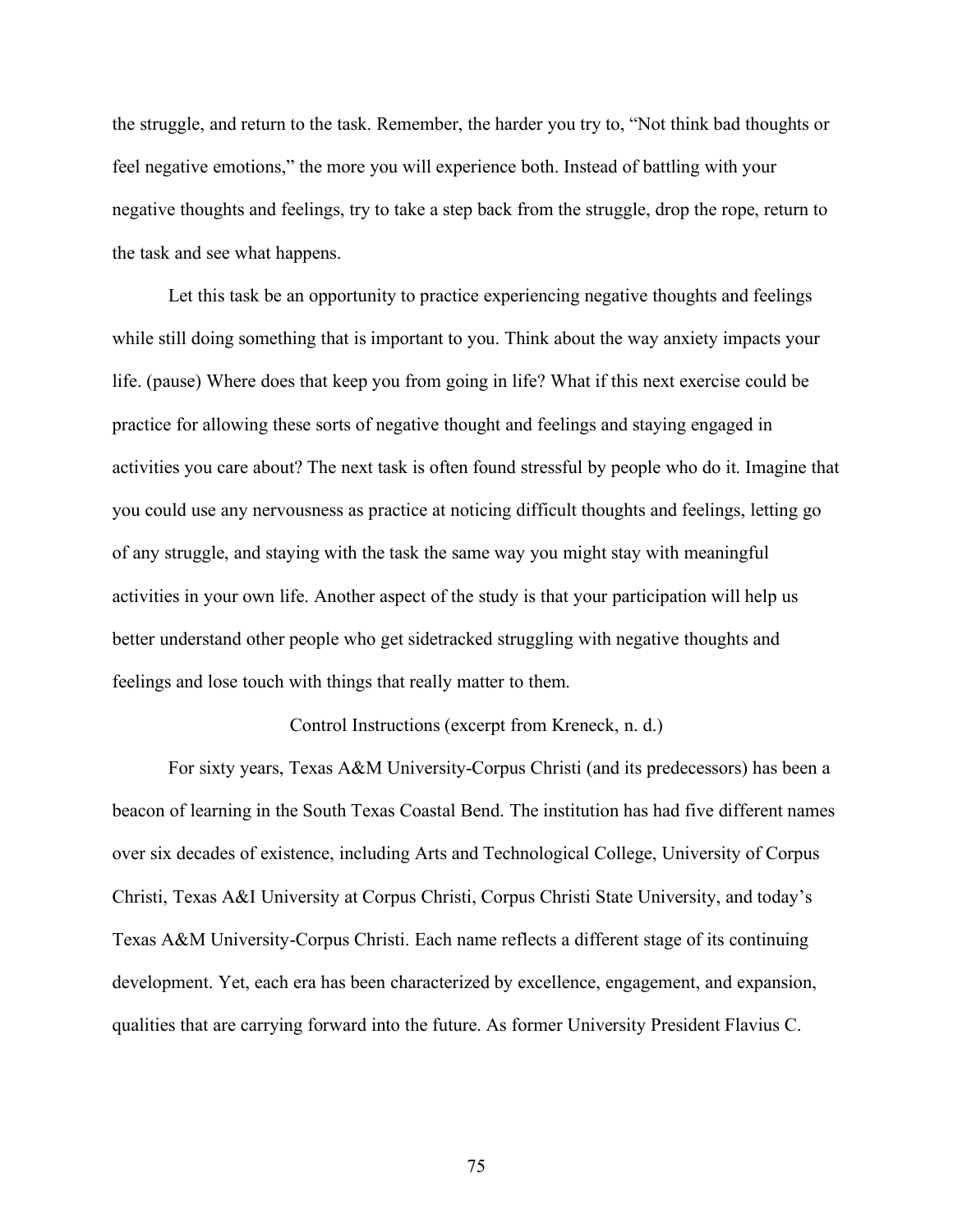Killebrew has pointed out, these three words are "at the very core of the vision that is unfolding at Texas A&M University-Corpus Christi."

This 60th anniversary of its founding is a time for savoring the rich mixture of change and continuity that has also been the hallmark of "The Island University." It is an educational institution that has come to mean much to its region and the people it has influenced thousands of students have passed through its doors, taken classes, earned degrees, and moved forward to meet the challenges of life, armed with the knowledge and skills which they have mastered while here. Over the years, thousands of people have worked at the institution as faculty, staff, and administrators, and they have in their own way been enriched by the experience. The larger Corpus Christi and South Texas community of which the University is a part has not only contributed to it but has benefited as well. These benefits have been enormous, providing learning, opportunity, and prosperity, enhancing the quality of life for everyone. In order to savor what this school has meant and hopefully will come to mean, this commemorative volume will help the reader to consider its past, appreciate its present, and embrace its future.

In many ways a post-World War II phenomenon, this university officially began on April 1, 1947, when it was chartered as Arts and Technological College (ATC) by the Baptist General Convention of Texas at the behest of local Baptists in Beeville, a South Texas community of around 9,000 people. The keenest student of the University's formative years, Carl R. Wrotenbery, notes that the Beeville residents hoped to use the recently vacated Chase Field, a nearby, wartime naval air base, as the campus of a private four-year Baptist college. In late 1946, even before the charter was officially obtained, the institution's first board of trustees leased the air base. In early February 1947, the board gave the school its official name and elected E.S. Hutcherson, as the college's first president. Pastor of Trinity Baptist Church in Houston,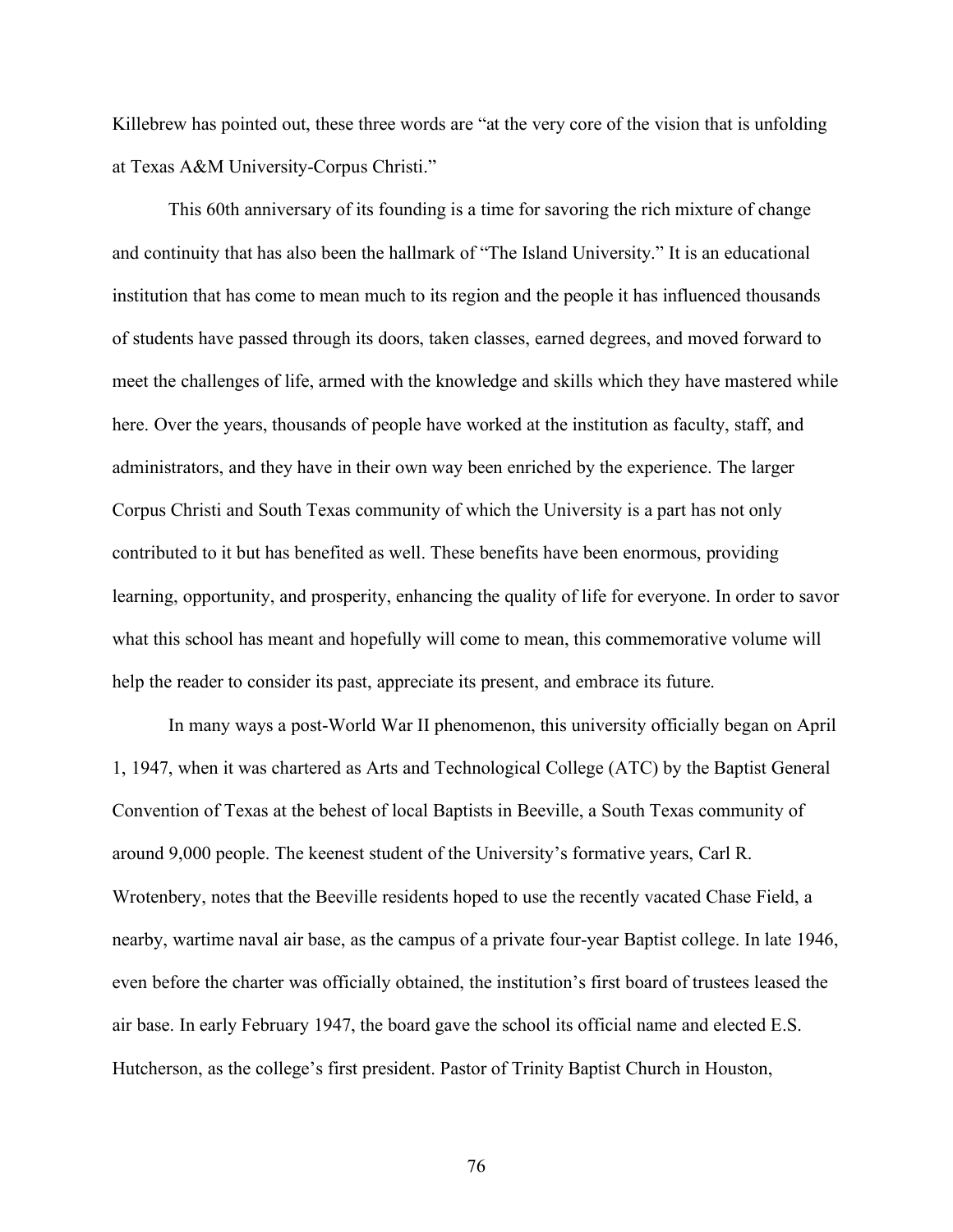President Hutcherson and his early staff were to ready the surplus facilities for the beginning of classes.

Regardless of all that was accomplished, no classes were ever held at Chase Field. Before the fall semester commenced, school officials concluded that financial support proved inadequate for launching the college in Beeville. In July 1947, ATC decided to accept a generous offer from Corpus Christi to relocate to that much larger city which at the time had a population of more than 108,000. ATC found its first and temporary location in Corpus Christi at Cuddihy Field, another surplus naval air base on the city's southwest outskirts. When classes began in September in a number of the facility's vacant buildings, the school boasted 312 students and 24 faculty members. That fall, the college changed its name to the University of Corpus Christi (UCC), much to the delight of the student body. The faculty and students also chose the "Tarpon" as its team name. The institution conducted classes at Cuddihy Field for only one semester because a permanent home, its third and final move, was found across town on Ward Island, the site which would eventually give the school its moniker, "The Island University."

Originally named for its owner Joseph C. Ward who had acquired the property in 1892, the island comprised around 240 acres and was located approximately 10 miles south of downtown between Corpus Christi Bay and the Cayo del Oso, a shallow, broad estuary of Oso Creek. It had been utilized by the United States Navy as a top-secret radar training facility during World War II. The training station was closed in September 1947, and the island was immediately made available as a permanent site for the school. By late November, the University had leased the property for a dollar a year, complete with the surplus buildings. UCC would later gain full title to the property.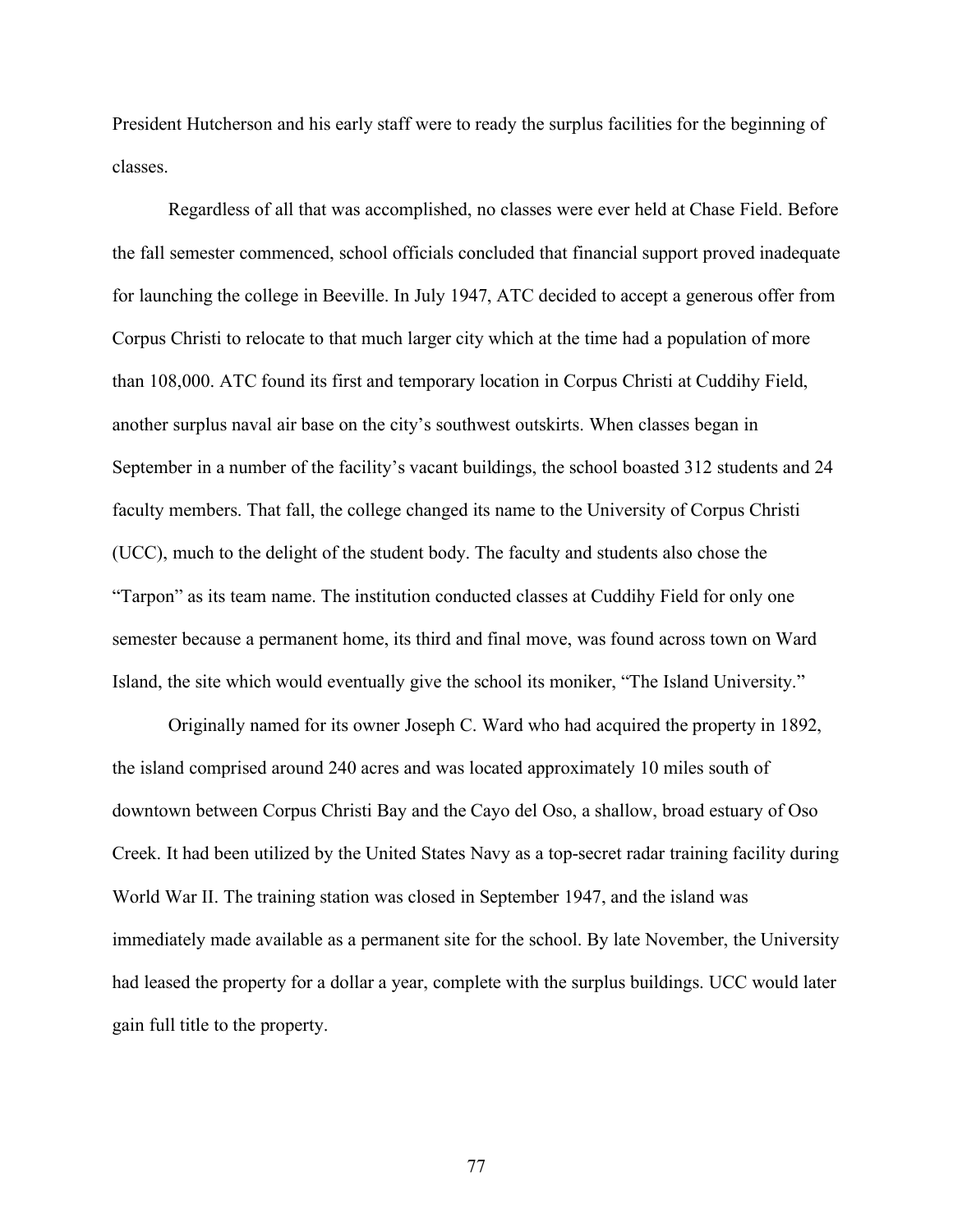Over the Christmas holidays in 1947, UCC moved from Cuddihy Field to Ward Island where fall classes resumed on January 5, 1948. Classes for the spring semester, the first full semester held on Ward Island, began February 2, 1948. Dr. Hutcherson carried forward as president. From that time on, the fledgling University of Corpus Christi established a small but viable campus community with all the elements of university life. With a permanent home, UCC had a student body of 556 for the 1949- 1950 academic year. It utilized the wooden buildings that formerly served the naval training center. The first commencement exercises were held in May 1949, with 29 graduates. Although the number of students fluctuated over the years, its high point came in 1967 with an enrollment of 996.

Student life included an array of clubs and organizations to enhance the learning experience. The students were served by a campus newspaper which over the years chronicled life at the school. UCC established and maintained an active athletic program which included football, basketball, baseball, tennis, track, boxing, and other sports which competed with schools around the state. The first permanent building at UCC was a women's dormitory which broke ground in 1956. Other structures followed, including the circular library building, known as the "round building" which was dedicated in May 1963. In many ways, the round building remained the most distinctive and historic structure on campus. Leadership of UCC also evolved over the years.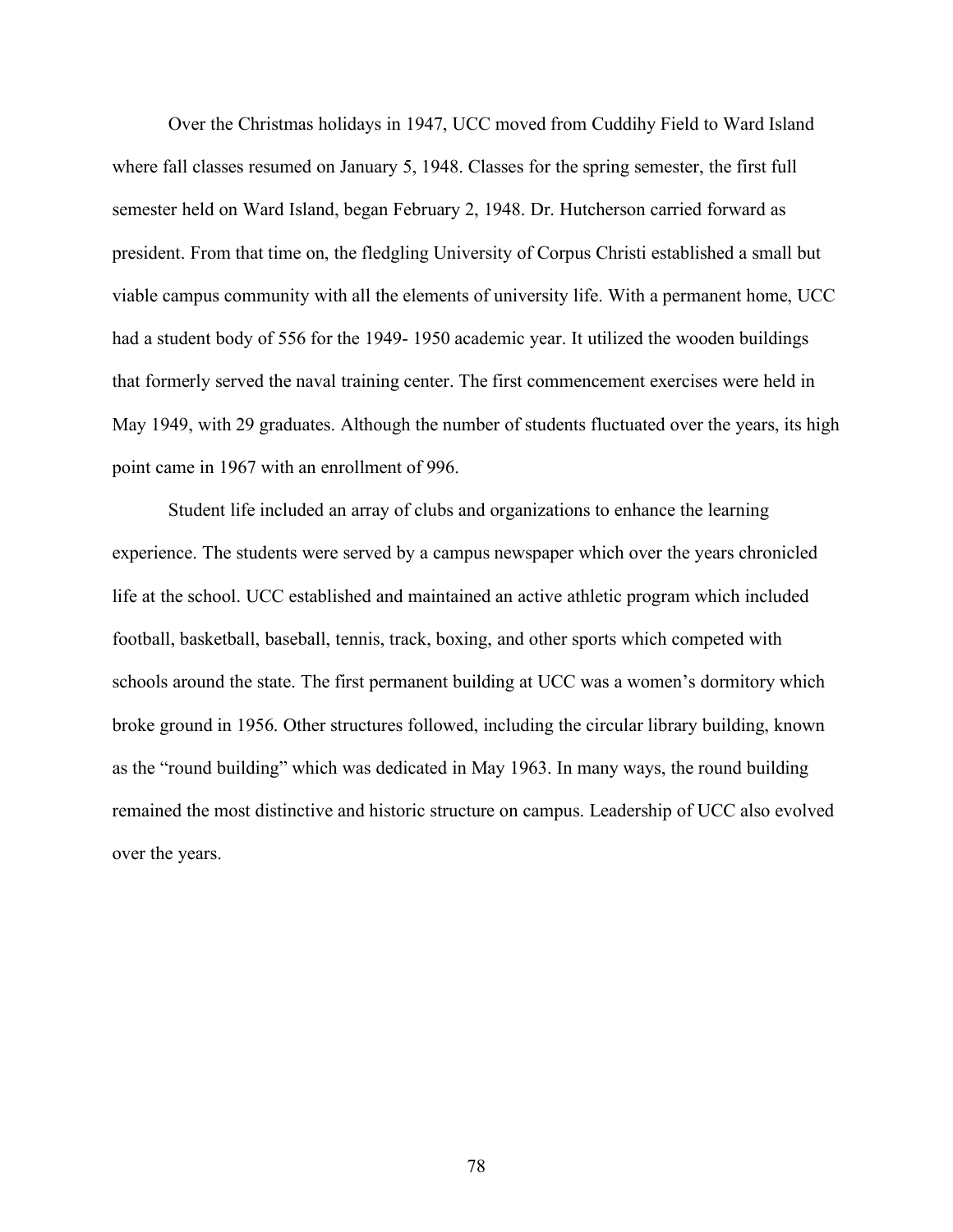#### APPENDIX III: INSTRUCTIONS TSST

Participants will fill out a brief survey that ensures that they understand the instructions ("What are you going to do if you feel stressed during the task?"). Prior to the distress task, participants will be asked to rate how concerned they are about completing the task on a scale from 0 to 100 (similar to Ritzert, Forsyth, Berghoff, Barnes-Holmes & Nicholson, 2015).

A list of three controversial topics is provided to participants: 1) Medical Marijuana – Should Marijuana be a legal medical option?, 2) Gun Control – Should more gun control laws be enacted?, 3) Animal Testing – Should animals be used for scientific or commercial testing? (similar to Hofmann et al., 2009). Participants will choose one topic and start a three-minute preparation period for their upcoming five-minute free speech and they receive pen and paper to take notes. After their preparation time is over, participants are asked to report their SUDS number. They then hand in their paper and pencil and deliver their speech to a recording video camera. They are asked to report their SUDS number at this time.

Next, they complete the arithmetic task and report their SUDS estimate halfway through and after conclusion of the task. The instructions for the task are as follows.

"This list gives you three different topics. I'd like for you to choose one of these topics. Once you have chosen a topic you will have a three-minute preparation period to prepare a speech about this topic. You can take notes during your preparation but you cannot use these notes during your speech. Your speech does not have to be long, you should aim for about five minutes. While you give your speech, you will be recorded so that a panel of three graduate students can later evaluate your speech including your nonverbal expression. Your preparation time begins now."

"Please return to the computer to answer a question" (Participant provides SUDS rating)